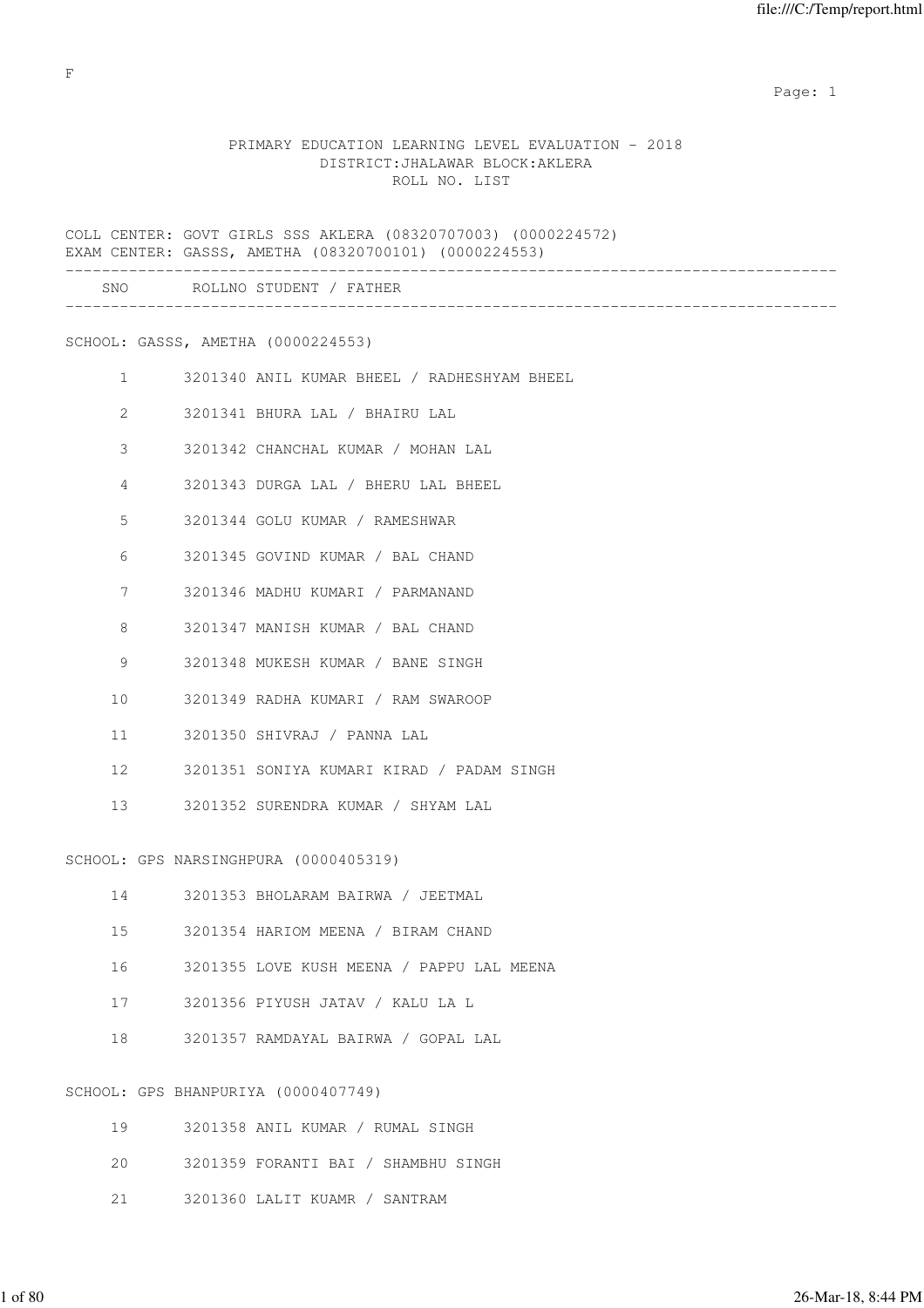## PRIMARY EDUCATION LEARNING LEVEL EVALUATION - 2018 DISTRICT:JHALAWAR BLOCK:AKLERA ROLL NO. LIST

COLL CENTER: GOVT GIRLS SSS AKLERA (08320707003) (0000224572) EXAM CENTER: GASSS, AMETHA (08320700101) (0000224553)

|    |                                   | SNO ROLLNO STUDENT / FATHER                               |
|----|-----------------------------------|-----------------------------------------------------------|
|    | 22 and $\sim$                     | 3201361 RAMLAKHAN BHEEL / SHAMBHU SINGH                   |
|    | 23 and $\sim$                     | 3201362 SANTOSH BAI / GHISA LAL                           |
|    | 24                                | 3201363 SAPNA KUMARI / RAM RATAN BHEEL                    |
| 25 |                                   | 3201364 SHOBHA RAM / RUMAL SINGH                          |
| 26 |                                   | 3201365 SUGNA KUMARI BHEEL / DURGA LAL                    |
|    | 27                                | 3201366 TEENA KUMARI / VIJAY SINGH                        |
|    | SCHOOL: GPS, UDAIPUR (0000414063) |                                                           |
|    |                                   |                                                           |
| 28 |                                   | 3201367 DHIRAJ KUMAR LODHA / RATAN LAL LODHA              |
| 29 |                                   | 3201368 DIVYA LODHA / NAND LAL                            |
| 30 |                                   | 3201369 KIRAN LODHA / DAULAT RAM LODHA                    |
| 31 |                                   | 3201370 KIRAN LODHA / BIRAM CHAND LODHA                   |
| 32 |                                   | 3201371 MANISHA LODHA / ANAR SINGH LODHA                  |
| 33 |                                   | 3201372 SANGEETA LODHA / CHUNNI LAL LODHA                 |
| 34 |                                   | 3201373 SUNIL KUMAR LODHA / RAM NARAYAN LODHA             |
| 35 |                                   | 3201374 URMILA LODHA / LAL CHAND LODHA                    |
|    |                                   | SCHOOL: GPS NARAYANPURA (0000473580)                      |
|    |                                   |                                                           |
| 36 |                                   | 3201375 JYOTI / INDRA SINGH                               |
| 37 |                                   | 3201376 KAMAL / PAPPU                                     |
| 38 |                                   | 3201377 MANA BAI / BHAV SINGH                             |
| 39 |                                   | 3201378 NARU / RAJU                                       |
| 40 |                                   | 3201379 RINKU BAI / SHYOJI LAL                            |
| 41 |                                   | 3201380 SUNITA / BHARMAL                                  |
|    |                                   | SCHOOL: GUPS, MADANPURYA (BOR_KHERI_MALIYAN) (0000482927) |
|    |                                   |                                                           |
| 42 |                                   | 3201381 AARATI KUMARI BHEEL / DHARMRAJ BHEEL              |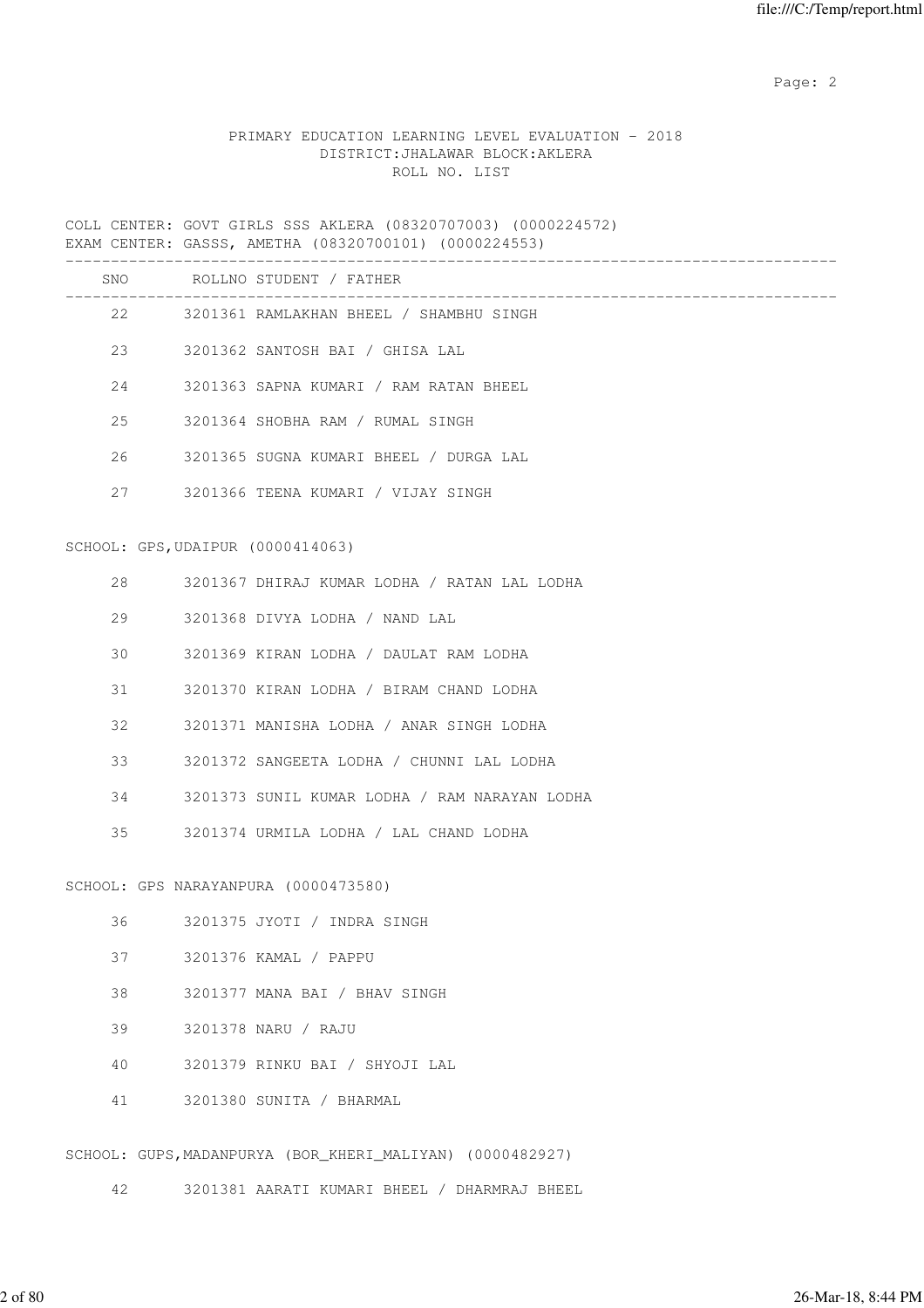## PRIMARY EDUCATION LEARNING LEVEL EVALUATION - 2018 DISTRICT:JHALAWAR BLOCK:AKLERA ROLL NO. LIST

COLL CENTER: GOVT GIRLS SSS AKLERA (08320707003) (0000224572) EXAM CENTER: GASSS, AMETHA (08320700101) (0000224553)

|    |         | SNO ROLLNO STUDENT / FATHER                          |
|----|---------|------------------------------------------------------|
|    |         | 43 3201382 DEVENDRA KUMAR GURJAR / GYAN SINGH GURJAR |
|    |         | 44 3201383 GANGA KUMARI BHEEL / KAILASH CHAND        |
|    | 45 — 10 | 3201384 GOVIND SINGH GURJAR / BHAGWAN SINGH GURJAR   |
| 46 |         | 3201385 KANHAIYA LAL BHEEL / ROSHAN SINGH            |
|    | 47      | 3201386 KIRAN KUMARI BHEEL / RAM BILASH BHEEL        |
| 48 |         | 3201387 LAKHAN KUMAR / BHANWAR LAL                   |
| 49 |         | 3201388 MANISHA KUMARI GURJAR / PHOOL SINGH GURJAR   |
| 50 |         | 3201389 NAVEEN GURJAR / DEV SINGH GURJAR             |
| 51 |         | 3201390 RAKESH KUMAR BHEEL / SHYAM LALBHEEL          |
| 52 |         | 3201391 RAMLAL / BALRAM                              |
| 53 |         | 3201392 SHEELA KUMARI BHEEL / BANESINGH BHEEL        |
| 54 |         | 3201393 SULOCHANA KUMARI GURJAR / HARI SINGH GURJAR  |
| 55 |         | 3201394 URMILA KUMARI BHEEL / GYAN SINGH BHEEL       |
|    |         | SCHOOL: GPS KARKARA MAJARA BAHANPURIYA (0000500369)  |
|    | 56 — 1  | 3201395 ANIL KUMAR / BABU LAL                        |
|    |         | 3201396 ANKIT KUMAR / KAMLESH                        |
| 58 |         | 3201397 BALRAM / NAND LAL                            |
| 59 |         | 3201398 BHOLA SHANKER / RATAN LAL                    |
| 60 |         | 3201399 BHOLU / BABU LAL                             |
| 61 |         | 3201400 CHANDA BAI / BADRI LAL                       |
| 62 |         | 3201401 CHOTI BAI / KANHIRAM                         |
| 63 |         | 3201402 DHAPU BAI / BHERU LAL                        |
| 64 |         | 3201403 DIPANSHU / UNKAR LAL                         |
| 65 |         | 3201404 DURGI BAI / UNKAR LAL                        |
| 66 |         | 3201405 INDRA BAI / SANTRAM                          |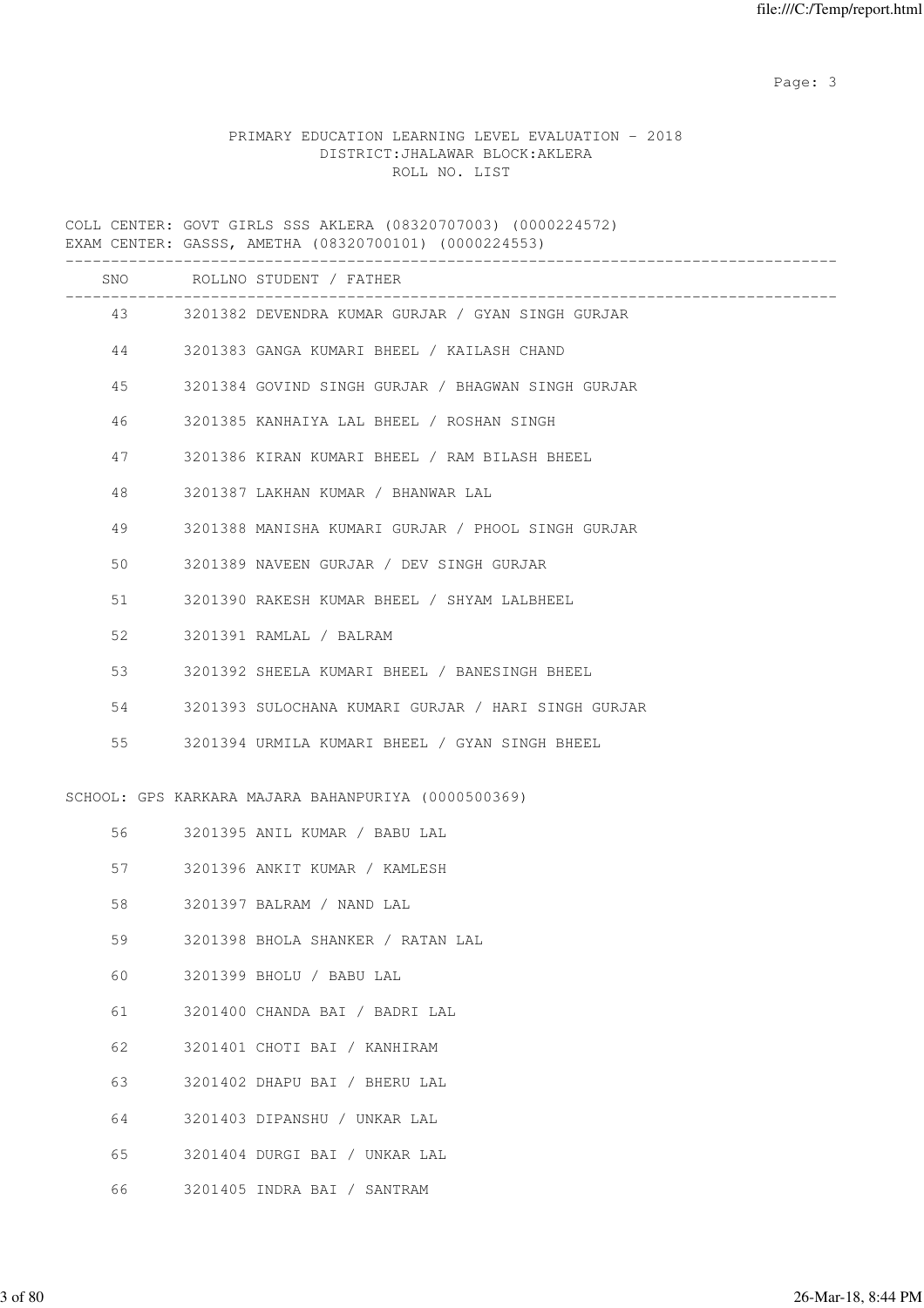Page: 4  $P$ 

### PRIMARY EDUCATION LEARNING LEVEL EVALUATION - 2018 DISTRICT:JHALAWAR BLOCK:AKLERA ROLL NO. LIST

COLL CENTER: GOVT GIRLS SSS AKLERA (08320707003) (0000224572) EXAM CENTER: GASSS, AMETHA (08320700101) (0000224553)

|    | SNO ROLLNO STUDENT / FATHER           |
|----|---------------------------------------|
|    | 67 3201406 JAGDISH / SARVAN LAL       |
| 68 | 3201407 LAKHAN KUMAR / BAJESINGH      |
| 69 | 3201408 LEKHRAJ / SHAMBHU SINGH       |
| 70 | 3201409 MANGI LAL / JOR SINGH         |
| 71 | 3201410 NATHI BAI / RATAN LAL         |
| 72 | 3201411 NIRMALA BAI / KANHI RAM       |
| 73 | 3201412 PAWAN KUMAR / BAL CHAND       |
| 74 | 3201413 PEERU / ATUL                  |
| 75 | 3201414 PRIYANKA KUMARI / BHERU LAL   |
| 76 | 3201415 RAKESH KUMAR / SOJAN SINGH    |
| 77 | 3201416 RAM LAKHAN / DHANNA LAL       |
| 78 | 3201417 RAMLAKHAN / CHOUTHMAL         |
| 79 | 3201418 REENA BAI / BHERU LAL         |
| 80 | 3201419 SANJU KUMRI / BHAGWAN SINGH   |
| 81 | 3201420 SANTRA BAI / BADRI LAL        |
| 82 | 3201421 SATYENDRA KUMAR / SUJAN SINGH |
| 83 | 3201422 SONA BAI / KALU LAL           |
| 84 | 3201423 SURESH KUMAR / GYAN SINGH     |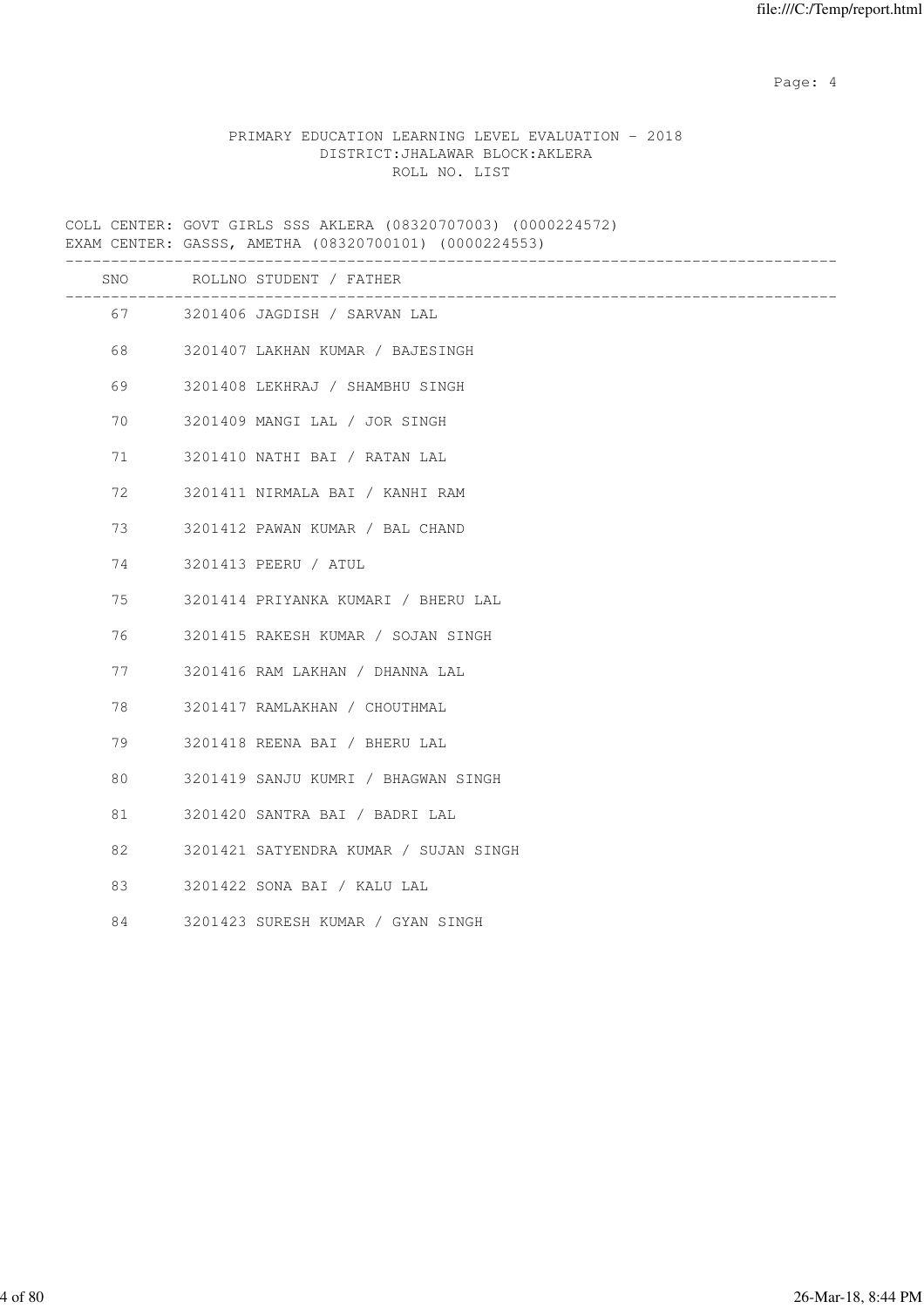#### PRIMARY EDUCATION LEARNING LEVEL EVALUATION - 2018 DISTRICT:JHALAWAR BLOCK:AKLERA ROLL NO. LIST

COLL CENTER: GOVT GIRLS SSS AKLERA (08320707003) (0000224572) EXAM CENTER: GOVT. SENIOR SECONDARY SCHOOL THANAWAD (08320709801) (0000224554) ------------------------------------------------------------------------------------- SNO ROLLNO STUDENT / FATHER ------------------------------------------------------------------------------------- SCHOOL: NEHARU BAL VIDHYA MANDIR UPS SANSTHAN THANAWAD (0000018936) 1 3201424 AJAY KUMAR SUTHAR / RAKESH SUTHAR 2 3201425 ANITA MEENA / HEMRAJ 3 3201426 ANJALI MEENA / MUKESH MEENA 4 3201427 ANKIT MEENA / NAVAL KISHOR 5 3201428 ARPIT MEENA / HANSRAJ 6 3201429 ASMITA MEENA / HEMRAJ 7 3201430 GOLU MEENA / RAMCHANDRA 8 3201431 JYOTI MEENA / HANSRAJ 9 3201432 MEENA BAIRWA / BAJRANG LAL 10 3201433 MONIKA MEENA / HEMRAJ 11 3201434 PRADEEP MEENA / HEMRAJ 12 3201435 PRIYA YOGI / DINESH YOGI 13 3201436 RAHUL MEENA / GHANSHYAM SCHOOL: GOVT. SENIOR SECONDARY SCHOOL THANAWAD (0000224554) 14 3201437 AISHWARYA / SONU 15 3201438 ANJANA BAI GURJAR / LAL SINGH 16 3201439 ANJANA MEENA / HANSRAJ 17 3201440 ANUSUIYA MEENA / RAM CHANDRA 18 3201441 DURGESH KUMAR MEENA / SUGAN CHAND 19 3201442 HARIOM MEENA / RAM NARAYAN 20 3201443 JASHWANT GURJAR / MAN SINGH 21 3201444 MANISHA BAIRWA / BALRAM

22 3201445 MONIKA MEENA / RAM KISHAN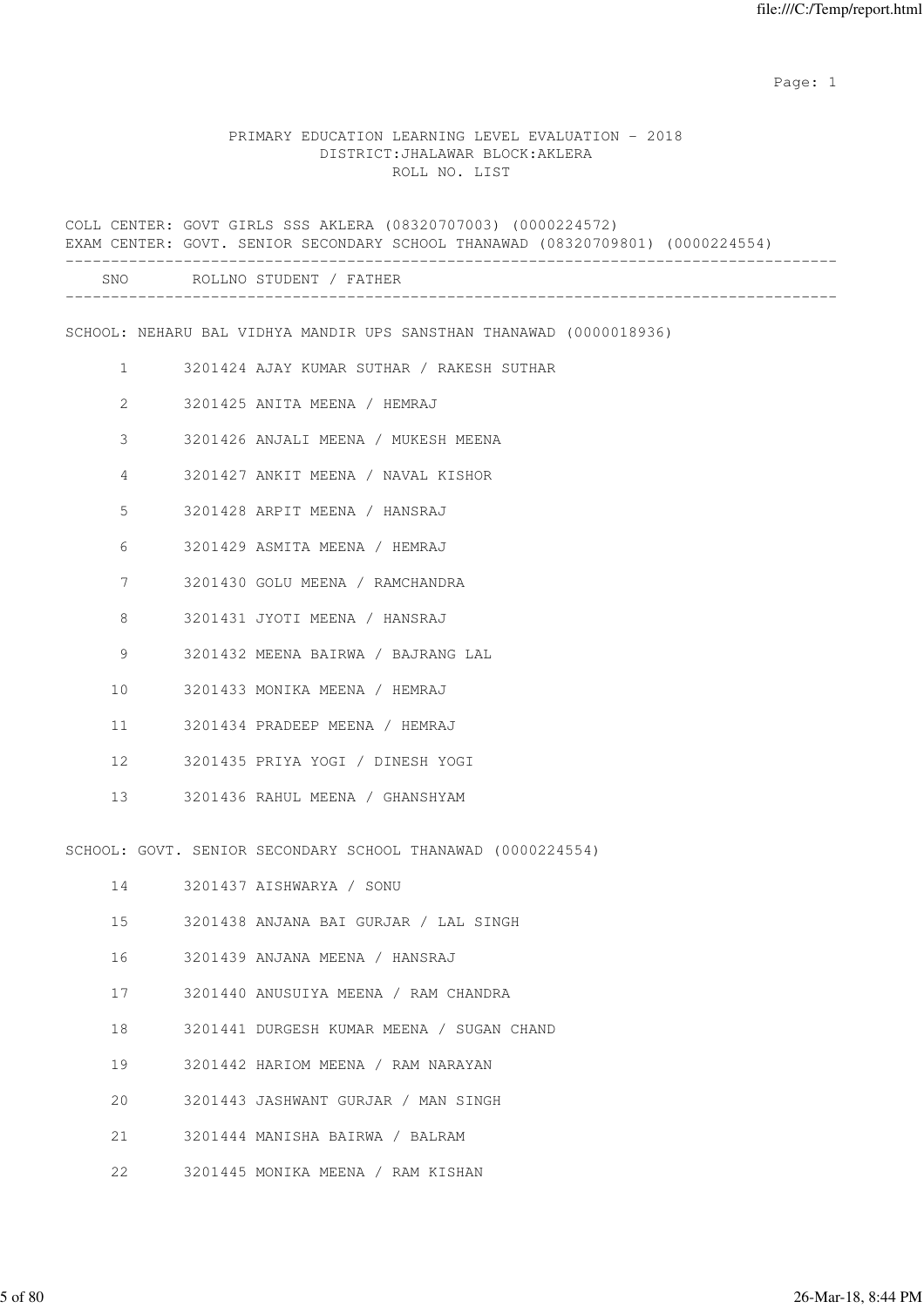### PRIMARY EDUCATION LEARNING LEVEL EVALUATION - 2018 DISTRICT:JHALAWAR BLOCK:AKLERA ROLL NO. LIST

COLL CENTER: GOVT GIRLS SSS AKLERA (08320707003) (0000224572) EXAM CENTER: GOVT. SENIOR SECONDARY SCHOOL THANAWAD (08320709801) (0000224554) ------------------------------------------------------------------------------------- SNO ROLLNO STUDENT / FATHER ------------------------------------------------------------------------------------- 23 3201446 NAVEEN / BAL CHAND 24 3201447 PRADEEP KUMAR BAIRWA / DHANROOP BAIRWA 25 3201448 SANDEEP MEENA / PRAHLAD 26 3201449 SHOBHA BAIRWA / BABU LAL 27 3201450 SONU AIRWAL / RADHE SHAYAM 28 3201451 SUNIL KUMAR BAIRWA / RAM KALYAN 29 3201452 TEENA BAIRWA / RAM KISHAN SCHOOL: GPS MODI (0000404213) 30 3201453 DEVENDRA KUMAR / RAMBILASH 31 3201454 ROHIT KUMAR / LEKHRAJ SCHOOL: GPS,BANDARI (0000404228) 32 3201455 CHETNA / BALRAM 33 3201456 KUSUMLATA / RAMNARAYAN 34 3201457 SARITA / BHOJRAJ 35 3201458 SHELENDRA / LEKHRAJ SCHOOL: GPS AWAND (0000466628) 36 3201459 BHARAT SINGH GURJAR / LAXMAN SINGH 37 3201460 DEVENDRA KUMAR GURJAR / ARJUN SINGH 38 3201461 GOVIND KUMAR BAIRWA / PREM CHAND 39 3201462 HEERA LAL BAIRWA / GIRIRAJ 40 3201463 POOJA KUMARI GURJAR / POOR SINGH 41 3201464 SARITA KUMARI GURJAR / BAHADUR SINGH

SCHOOL: GPS SADYA KUVA (0000483285)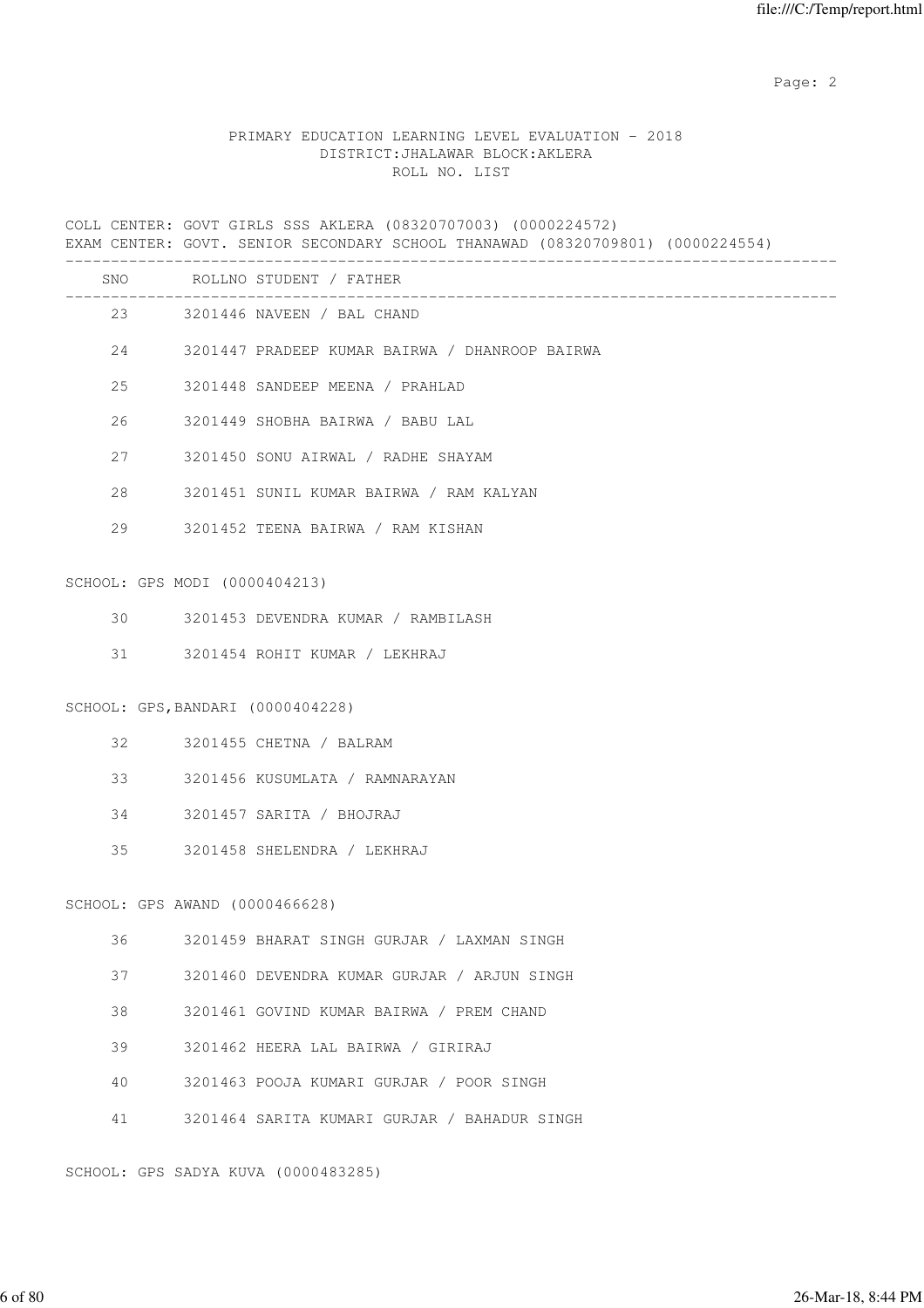## PRIMARY EDUCATION LEARNING LEVEL EVALUATION - 2018 DISTRICT:JHALAWAR BLOCK:AKLERA ROLL NO. LIST

COLL CENTER: GOVT GIRLS SSS AKLERA (08320707003) (0000224572) EXAM CENTER: GOVT. SENIOR SECONDARY SCHOOL THANAWAD (08320709801) (0000224554) ------------------------------------------------------------------------------------- SNO ROLLNO STUDENT / FATHER ------------------------------------------------------------------------------------- 42 3201465 MAHESH KUMAR GURJAR / MANAK CHAND 43 3201466 SURENDRA KUMAR GURJAR / BHOJRAJ GURJAR SCHOOL: GPS HARIPURA (0000500587) 44 3201467 ARUN BAIRWA / RAMESH BAIRWA 45 3201468 DEVENDRA MEHAR / JAGDISH MEHAR

46 3201469 RADHA KUMARI BAIRWA / PAPPULAL BAIRWA

47 3201470 SAPNA KUMARI BAIRWA / DEVI LAL BAIRWA

48 3201471 TEENA KUMARI BAIRWA / GOPAL LAL BAIRWA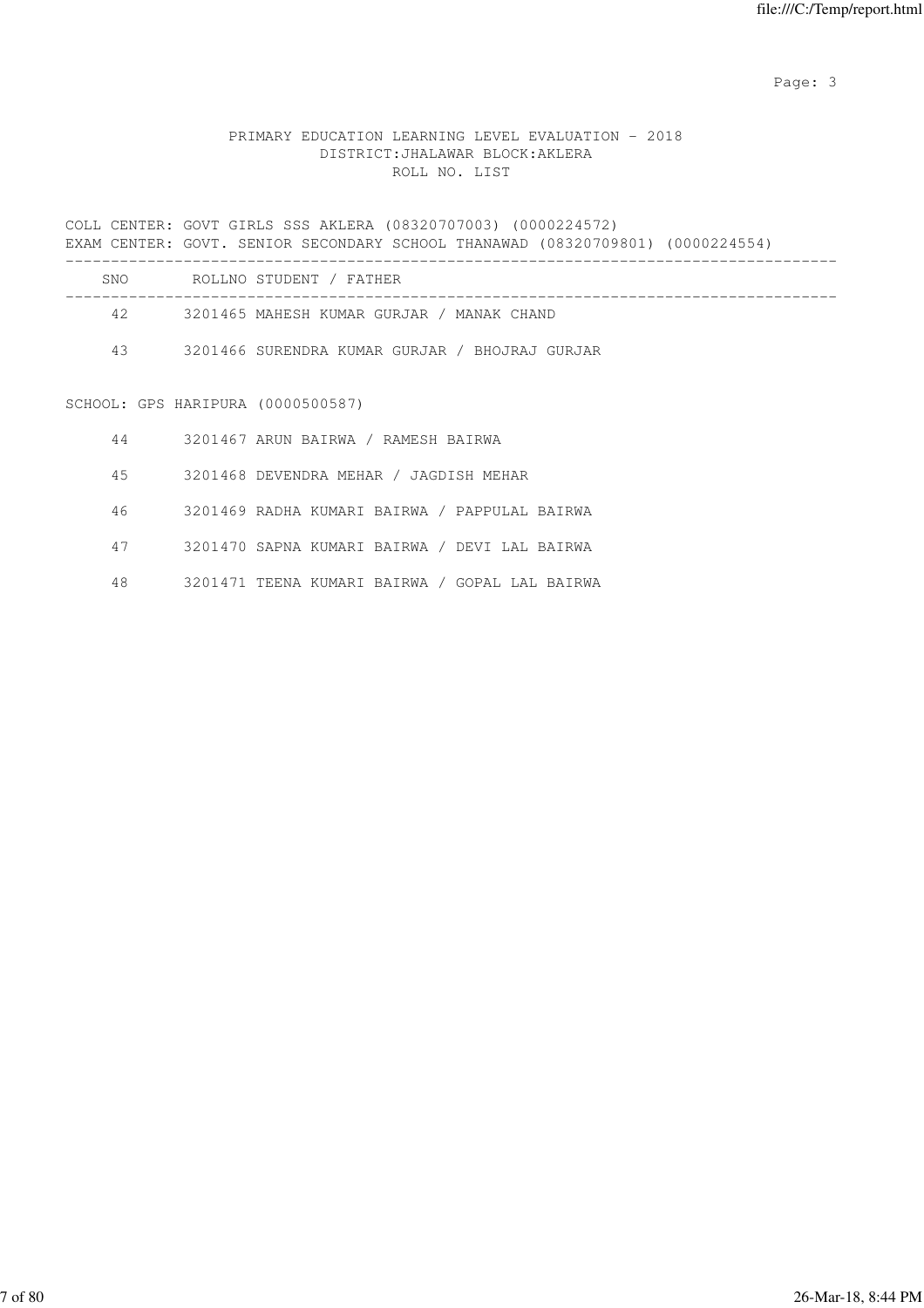#### PRIMARY EDUCATION LEARNING LEVEL EVALUATION - 2018 DISTRICT:JHALAWAR BLOCK:AKLERA ROLL NO. LIST

COLL CENTER: GOVT GIRLS SSS AKLERA (08320707003) (0000224572) EXAM CENTER: GOVERNMENT ADARSH SENIOR SECONDARY SCHOOL MISHROLI, AKLERA (08320704402) (00 ------------------------------------------------------------------------------------- SNO ROLLNO STUDENT / FATHER ------------------------------------------------------------------------------------- SCHOOL: GOVERNMENT ADARSH SENIOR SECONDARY SCHOOL MISHROLI,AKLERA (0000224555) 1 3201472 ALBINA BEE / ABDUL HAFEEZ 2 3201473 BAL CHAND MEENA / RAM PRASAD 3 3201474 DHARAM RAJ MEENA / PRATHAVI RAJ 4 3201475 DHARAMRAJ MEENA / BHURA LAL 5 3201476 FAREEN BEE / SABIR MOHAMMAD 6 3201477 FIROZ SHAH / BAFATI SHAH 7 3201478 GOVIND MEENA / RAM BILAS 8 3201479 JYOTI MEENA / BHERU LAL 9 3201480 KISMAT BAI MEENA / JAMNA LAL 10 3201481 MAMTA KUMARI MEENA / RAJENDRA MEENA 11 3201482 NARESH KUMAR MEENA / BHURA LAL 12 3201483 SHIWANI MEENA / KALU LAL 13 3201484 SHIWANI MEENA / RAM BILAS 14 3201485 SUMIT MEENA / MANGI LAL SCHOOL: GUPS,GADIA MAHESH (0000467048) 15 3201486 ALFEZ / JULFEEKAR 16 3201487 ARASHAD / AASHIQ MOHAMMAD 17 3201488 ARASHAD / BILAL 18 3201489 ARMAN / RAFEEK MOHAMMAD 19 3201490 CHOTEE BEE / BASHRUDDIN 20 3201491 FAJIL / JAHANGIR 21 3201492 FARAN / ISLAM

22 3201493 KAJAL / RAM LAL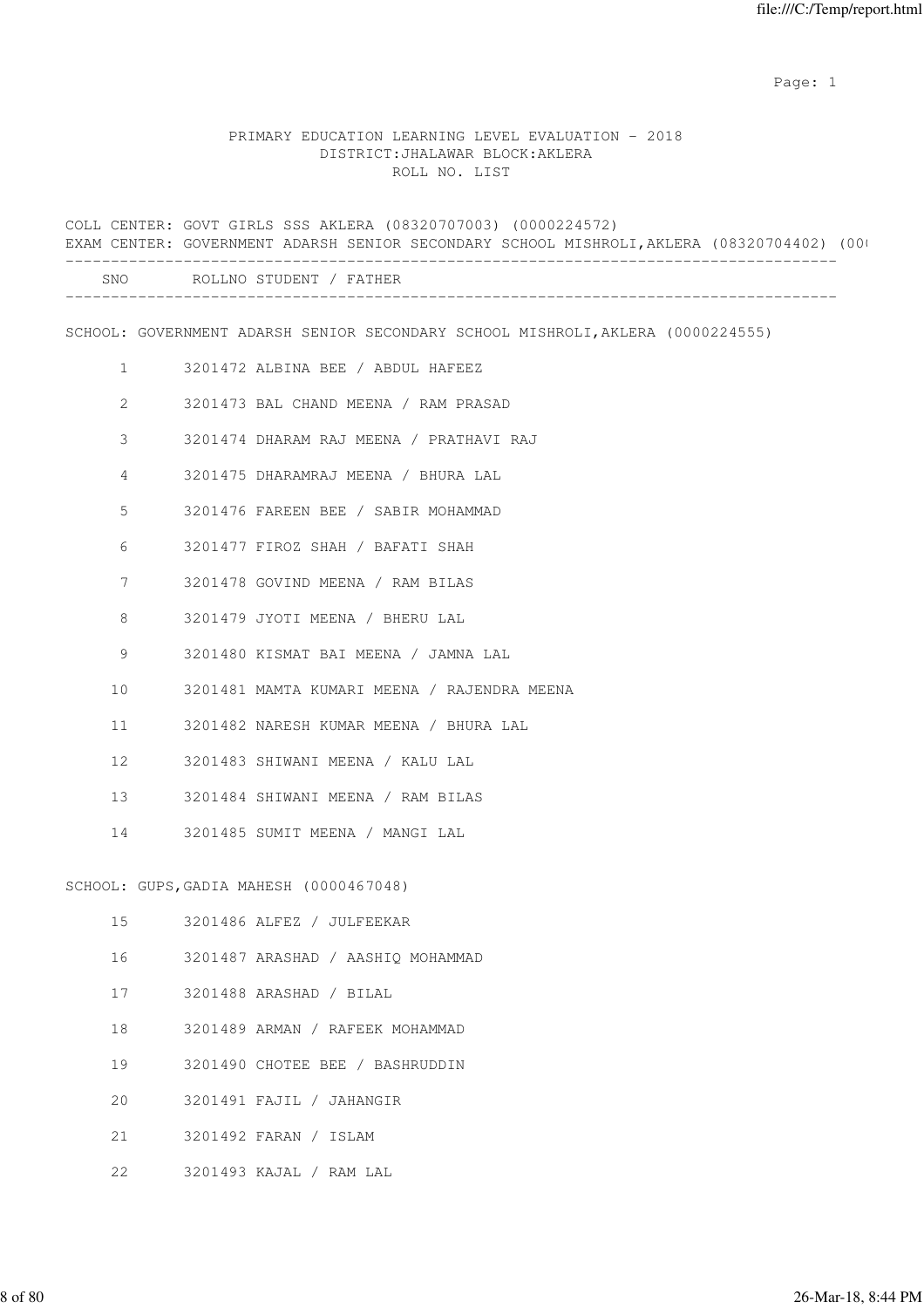### PRIMARY EDUCATION LEARNING LEVEL EVALUATION - 2018 DISTRICT:JHALAWAR BLOCK:AKLERA ROLL NO. LIST

COLL CENTER: GOVT GIRLS SSS AKLERA (08320707003) (0000224572) EXAM CENTER: GOVERNMENT ADARSH SENIOR SECONDARY SCHOOL MISHROLI, AKLERA (08320704402) (00 -------------------------------------------------------------------------------------

| SNO |                                  | ROLLNO STUDENT / FATHER                    |
|-----|----------------------------------|--------------------------------------------|
|     | 23                               | 3201494 MANISHA GURJAR / SAPATARSINGH      |
| 24  |                                  | 3201495 MANTSHA / HAJRAT TULLA             |
| 25  |                                  | 3201496 MUSKAN / SALAM                     |
| 26  |                                  | 3201497 NAGMA / AHAMAD NOOR                |
| 27  |                                  | 3201498 RAM LAKHAN / HARI RAM              |
| 28  |                                  | 3201499 REKHA / MANGI LAL                  |
| 29  |                                  | 3201500 SAKHAWAT / SHAFEEK MOHAMMAD        |
| 30  |                                  | 3201501 SHADIYA / MANJUR                   |
| 31  |                                  | 3201502 TAMMO BEE / NAJRUDDIN              |
| 32  |                                  | 3201503 YASMIN / SABIR KHAN                |
|     | SCHOOL: GPS, POLI (0000467812)   |                                            |
|     |                                  |                                            |
| 33  |                                  | 3201504 GOVIND MEENA / RAM GOPAL           |
| 34  |                                  | 3201505 KARTIK MEENA / RAM KISHAN MEENA    |
| 35  |                                  | 3201506 MADHU MEENA / RAM SWAROOP          |
| 36  |                                  | 3201507 RAMLAKHAN MEENA / DULI CHAND MEENA |
| 37  |                                  | 3201508 SANGEETA MEENA / RAM LAL           |
|     | SCHOOL: GUPS, ARNIA (0000483316) |                                            |
| 38  |                                  | 3201509 AARTI MEENA / SATYANARAYAN MEENA   |
| 39  |                                  | 3201510 AASHARAM MEENA / BANWARI LAL       |
| 40  |                                  | 3201511 ARUN MEENA / RAMESH CHAND MEENA    |
| 41  |                                  | 3201512 BHURI BAI MEENA / PAPPU LAL        |
| 42  |                                  | 3201513 GOVIND MEENA / MANSING             |
| 43  |                                  | 3201514 KESHAV BAIRWA / RAMESH CHAND       |
| 44  |                                  | 3201515 KHUSHI SHARMA / PANA CHAND         |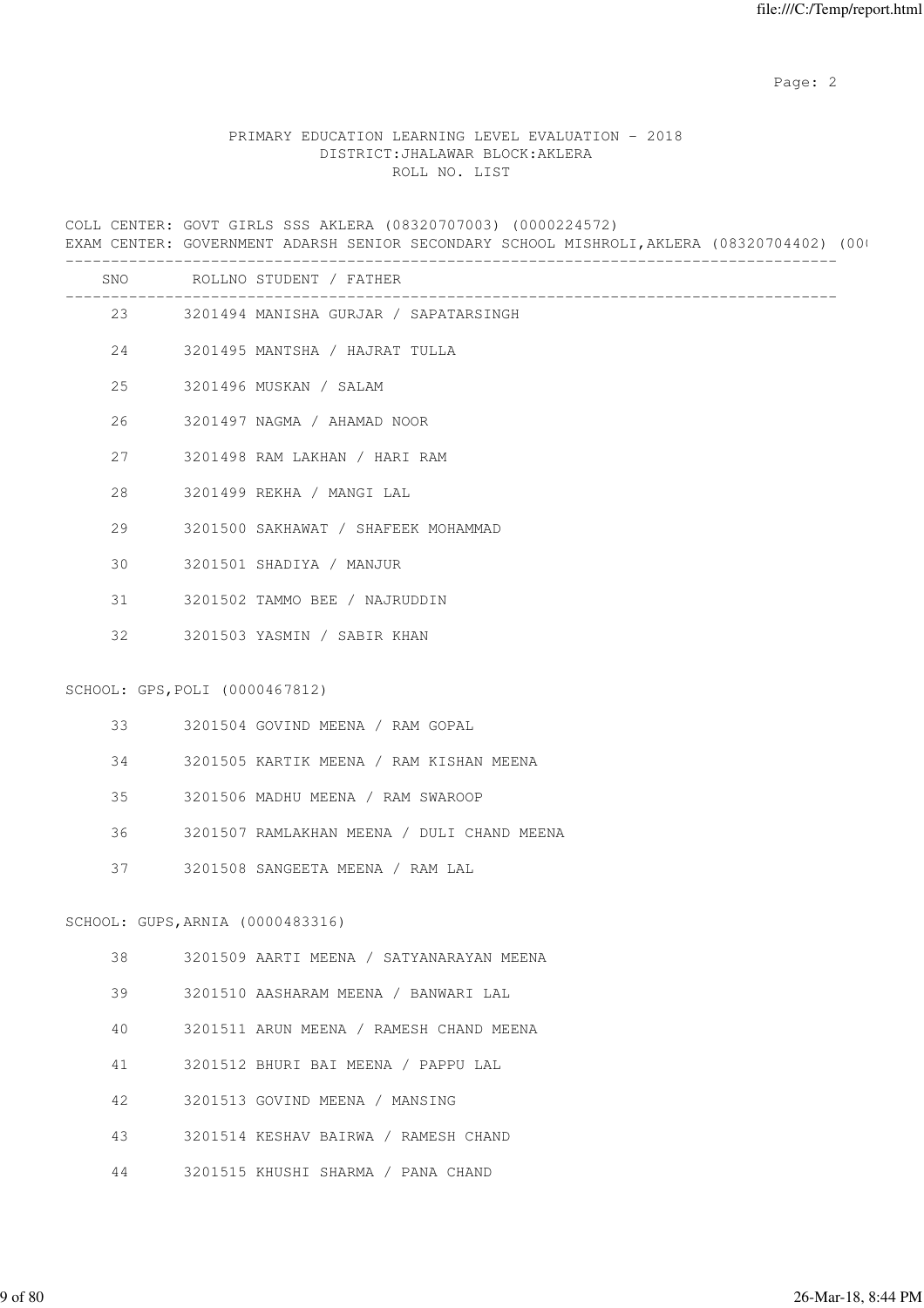## PRIMARY EDUCATION LEARNING LEVEL EVALUATION - 2018 DISTRICT:JHALAWAR BLOCK:AKLERA ROLL NO. LIST

COLL CENTER: GOVT GIRLS SSS AKLERA (08320707003) (0000224572) EXAM CENTER: GOVERNMENT ADARSH SENIOR SECONDARY SCHOOL MISHROLI, AKLERA (08320704402) (00 ------------------------------------------------------------------------------------- SNO ROLLNO STUDENT / FATHER ------------------------------------------------------------------------------------- 45 3201516 NEELU KUMARI MEENA / MANSINGH MEENA 46 3201517 RAHUL MEENA / TEJRAJ MEENA 47 3201518 RAVI MEENA / PAPPU LAL 48 3201519 SURENDRA MEENA / MUKESH KUMAR MEENA 49 3201520 TRILOK CHAND MEENA / LAL CHAND MEENA SCHOOL: GPS,PADALIYA (0000483317) 50 3201521 AARTI BAI / NANU RAM 51 3201522 ANKIT BHEEL / SURESH CHAND 52 3201523 ARVIND KUMAR / KALU LAL 53 3201524 BAJRANG LAL / MOR SINGH 54 3201525 BAJRANG LAL / GOVIND 55 3201526 DURGESH KUMAR / PARMANAND 56 3201527 DURGESH KUMAR / RAMBILAS 57 3201528 GORDHAN BHEEL / HARI SINGH 58 3201529 HANSRAJ / KALU LAL 59 3201530 JEETMAL / GULAB CHAND 60 3201531 JYOTI KUMARI / HEERA LAL 61 3201532 KISMAT BAI / INDRA SINGH 62 3201533 MADHU BAI / KALU LAL 63 3201534 MANOJ KUMAR / KAMLESH 64 3201535 MEENA KUMARI / KAMLESH 65 3201536 PRIYANKA / GIRRAJ 66 3201537 RAJENDRA / NANU RAM 67 3201538 RAMSHILA / RAMESH CHAND 68 3201539 SANGITA BAI / PAPPU LAL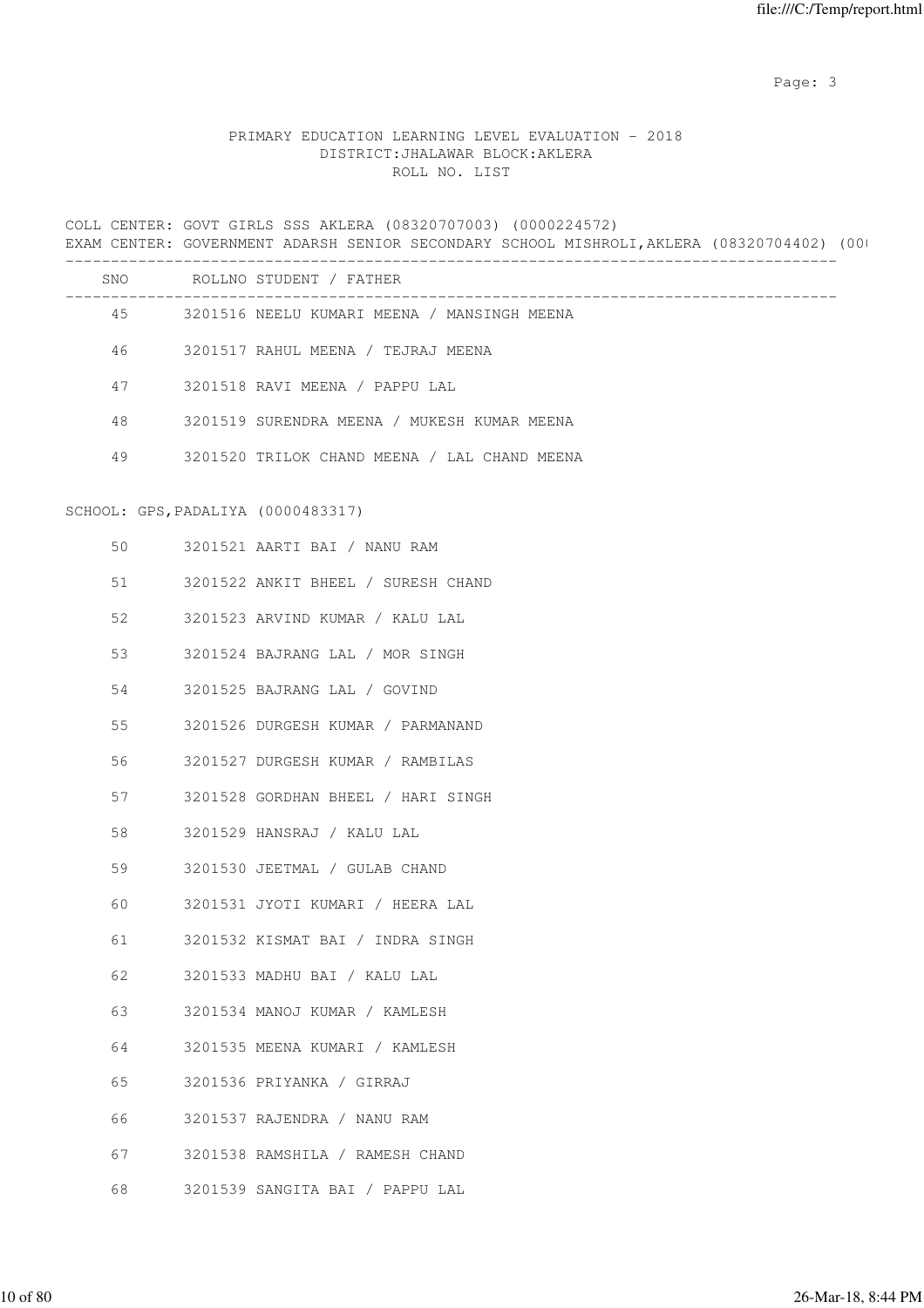Page: 4  $P$ 

## PRIMARY EDUCATION LEARNING LEVEL EVALUATION - 2018 DISTRICT:JHALAWAR BLOCK:AKLERA ROLL NO. LIST

COLL CENTER: GOVT GIRLS SSS AKLERA (08320707003) (0000224572) EXAM CENTER: GOVERNMENT ADARSH SENIOR SECONDARY SCHOOL MISHROLI, AKLERA (08320704402) (000 -------------------------------------------------------------------------------------

| SNC | STIIDENT<br>- FA<br>ROLLMO<br>"HF.R     |
|-----|-----------------------------------------|
| Fς  | / POORI LAL<br>I YARAM.<br>320154<br>СT |

SCHOOL: GPS NAYAGAONV (0000483318)

- 70 3201541 DEV RAJ GUJAR / JAGDISH GUJAR
- 71 3201542 DILKUSH GUJAR / SAMPAT RAJ GUJAR
- 72 3201543 GHYAN SINGH GUJAR / PARBHU LAL GUJAR
- 73 3201544 GOVIND GUJAR / JHUJHAR SINGH
- 74 3201545 RANVIR GUJAR / HEMRAJ GUJAR
- 75 3201546 SANJU BAI GUJAR / PARMANAND GUJAR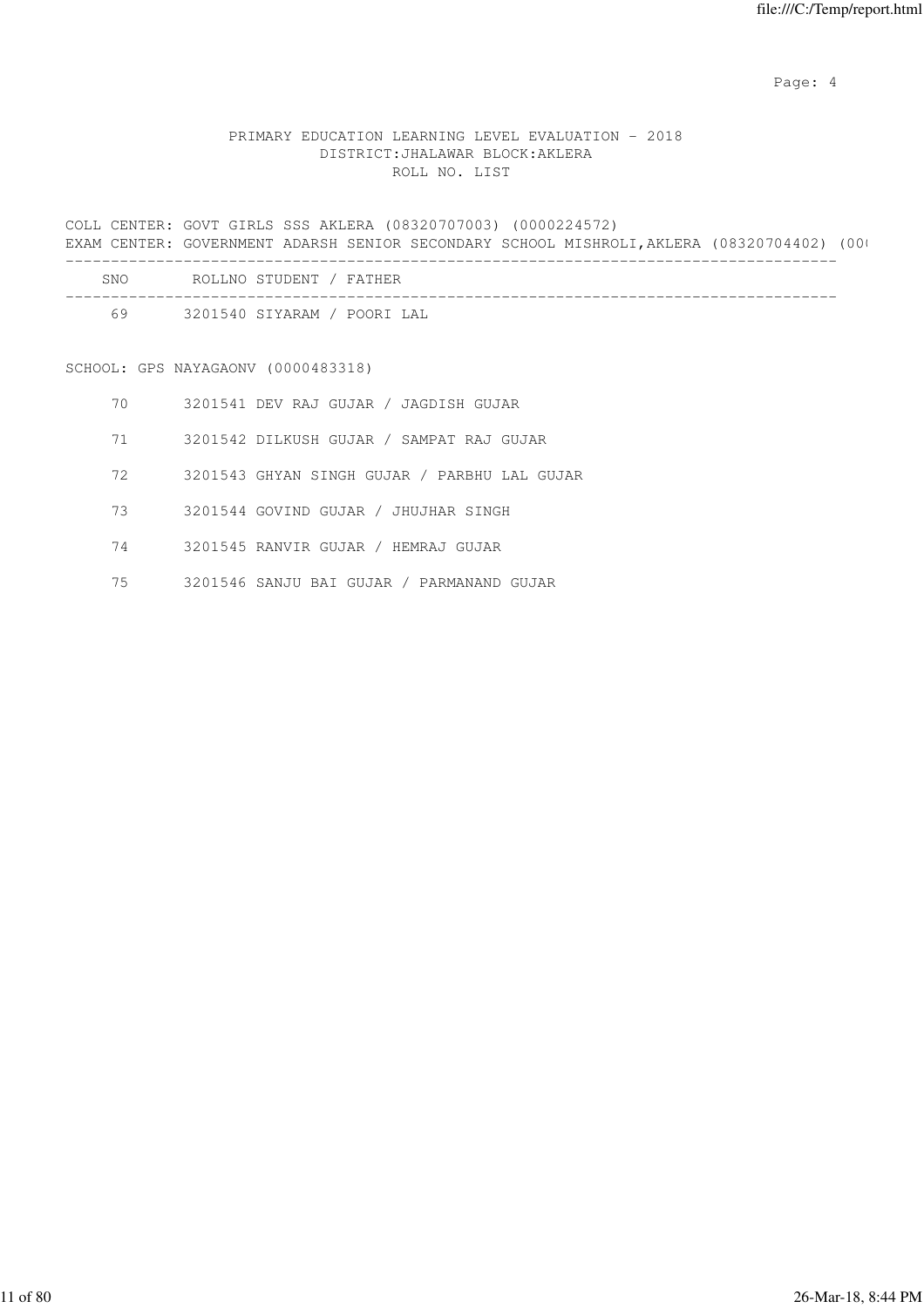#### PRIMARY EDUCATION LEARNING LEVEL EVALUATION - 2018 DISTRICT:JHALAWAR BLOCK:AKLERA ROLL NO. LIST

COLL CENTER: GOVT GIRLS SSS AKLERA (08320707003) (0000224572) EXAM CENTER: GOVT. ADARSH SR. SEC. SCHOOL,TURKADIYA, AKLERA (08320710502) (0000224556) ------------------------------------------------------------------------------------- SNO ROLLNO STUDENT / FATHER ------------------------------------------------------------------------------------- SCHOOL: GOVT. ADARSH SR. SEC. SCHOOL,TURKADIYA, AKLERA (0000224556) 1 3201547 AARTI DHOBI / PAPPU LAL 2 3201548 ANIL KUMAR MEENA / SH.PREMNARAYAN 3 3201549 ARUN KUMAR MEGHWAL / LAXMI NARAYAN 4 3201550 BHURALAL MEGHWAL / RAMLAL MEGHWAL 5 3201551 DEEPAK MEENA / NARENDRA MEENA 6 3201552 DEEPAK SEN / CHHITAR LAL SEN 7 3201553 HARIOM MEENA / TARACHAND MEENA 8 3201554 JYOTI MEENA / GOPAL LAL 9 3201555 KAJAL MEENA / CHHITAR LAL 10 3201556 KOMAL KUMAR MEENA / SH.MANPHOOL MEENA 11 3201557 MAHESH MEENA / SURAJ MAL 12 3201558 MANBHAR MEENA / SANDEEP MEENA 13 3201559 RADHA MEENA / JAGDISH MEENA 14 3201560 ROHIT MEGHWAL / RAMKARAN MEGHWAL 15 3201561 ROHIT SEN / KHEMRAJ 16 3201562 RONESH MEENA / MAHENDRA MEENA 17 3201563 SEEMA MEENA / RADHESHYAM 18 3201564 TANUJ MEENA / OMPRAKASH 19 3201565 TEJRAJ MEGHWAL / RANJEET MEGHWAL 20 3201566 VISHAL MEENA / GOKUL CHAND SCHOOL: GPS,FOKARADA (0000405928)

- 21 3201567 KAPIL KUMAR MEENA / KALU LAL MEENA
- 22 3201568 MAHAVEER MEENA / HEERA LAL MEENA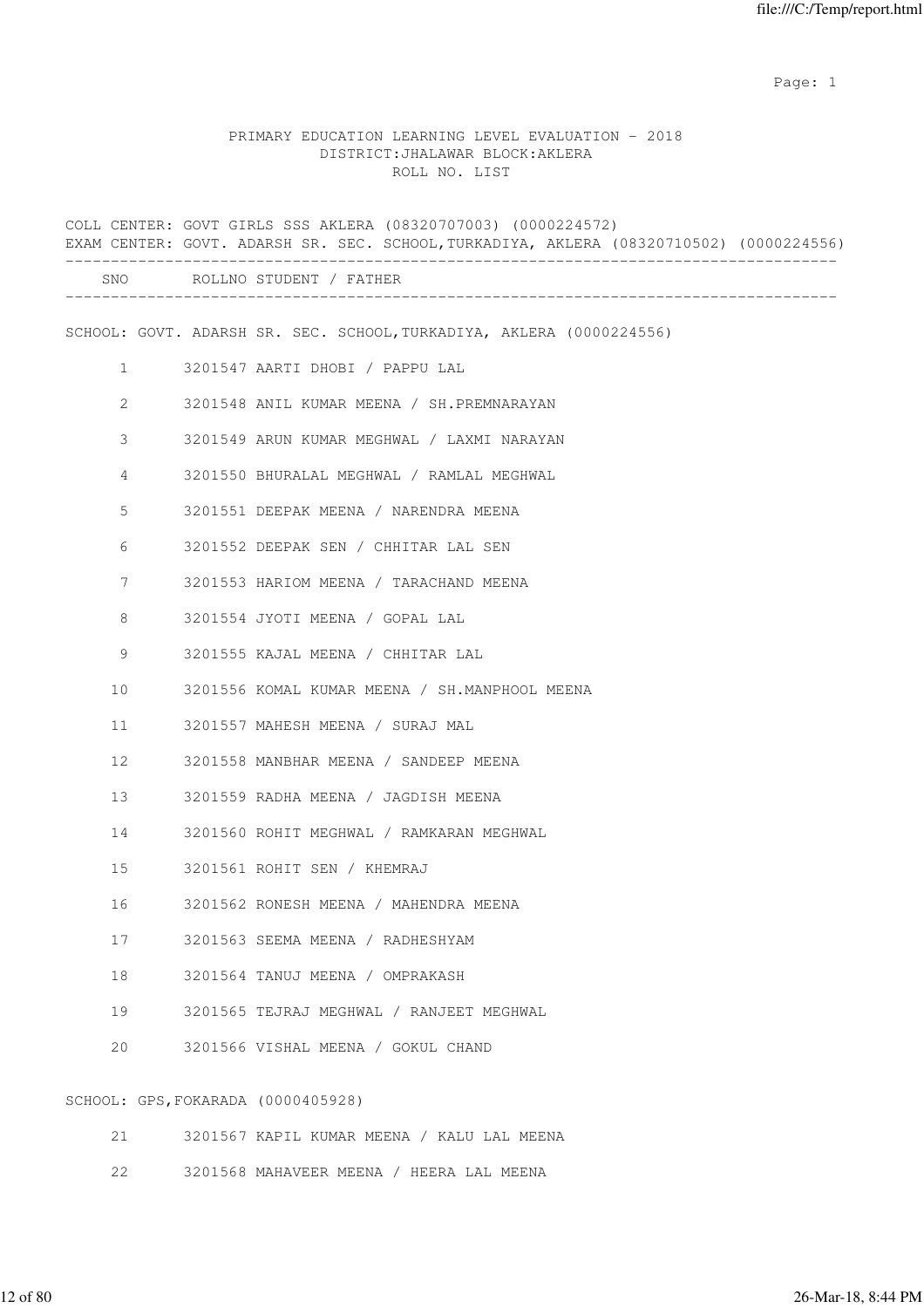### PRIMARY EDUCATION LEARNING LEVEL EVALUATION - 2018 DISTRICT:JHALAWAR BLOCK:AKLERA ROLL NO. LIST

COLL CENTER: GOVT GIRLS SSS AKLERA (08320707003) (0000224572) EXAM CENTER: GOVT. ADARSH SR. SEC. SCHOOL,TURKADIYA, AKLERA (08320710502) (0000224556) -------------------------------------------------------------------------------------

| <b>SNO</b> | ROLLNO STUDENT / FATHER                        |
|------------|------------------------------------------------|
| 23         | 3201569 MUSKAN MEENA / INDARMAL MEENA          |
| 2.4        | 3201570 NAVEEN KUMAR MEENA / HUKAM CHAND MEENA |
| $25 -$     | 3201571 PRIYANKA MEENA / GORDHAN LAL           |
| 26         | 3201572 ROHIT MEENA / KAMLESH KUMAR            |
| 2.7        | 3201573 RUKAMANI MEENA / MUKESH MEENA          |
| 2.8        | 3201574 SHIVRAJ MEENA / DAULATRAM MEENA        |
| 29         | 3201575 SUMAN KUMARI MEENA / PAPPULAL MEENA    |
| 30         | 3201576 SUMAN KUMARI MEENA / RAMSWAROOP MEENA  |
|            |                                                |

#### SCHOOL: G.P.S., SAVALDA (0000473651)

|  | 3201577 MANBHAR BAI GURJAR / RAM LAL GURJAR |  |  |  |  |  |  |  |  |
|--|---------------------------------------------|--|--|--|--|--|--|--|--|
|--|---------------------------------------------|--|--|--|--|--|--|--|--|

- 32 3201578 NISHA BAI GURJAR / LAL SINGH GURJAR
- 33 3201579 SHANU KUMARI GURJAR / SUJAN SINGH GURJAR

#### SCHOOL: GPS,BARADAWADA (0000483319)

- 34 3201580 ANKIT MEENA / HUKAM CHAND
- 35 3201581 HEMANT MEENA / PANA CHAND
- 36 3201582 JITENDRA CARPENTER / GOPAL CARPENTER
- 37 3201583 MOHIT BERAGI / GHANSHYAM
- 38 3201584 MONIKA MEENA / BALAVEER MEENA
- 39 3201585 PAYAL MEENA / DHARM RAJ
- 40 3201586 SHIVANI MEENA / DHAN ROOP MEENA

#### SCHOOL: GPS,KAJALYA (0000483320)

| 41 —   | 3201587 BINTEE MEENA / SHANKAR LAL      |
|--------|-----------------------------------------|
|        | 42 3201588 KAJAL MEENA / MOLAK CHAND    |
| $43 -$ | 3201589 KULDEEP MEENA / JAMNA LAL MEENA |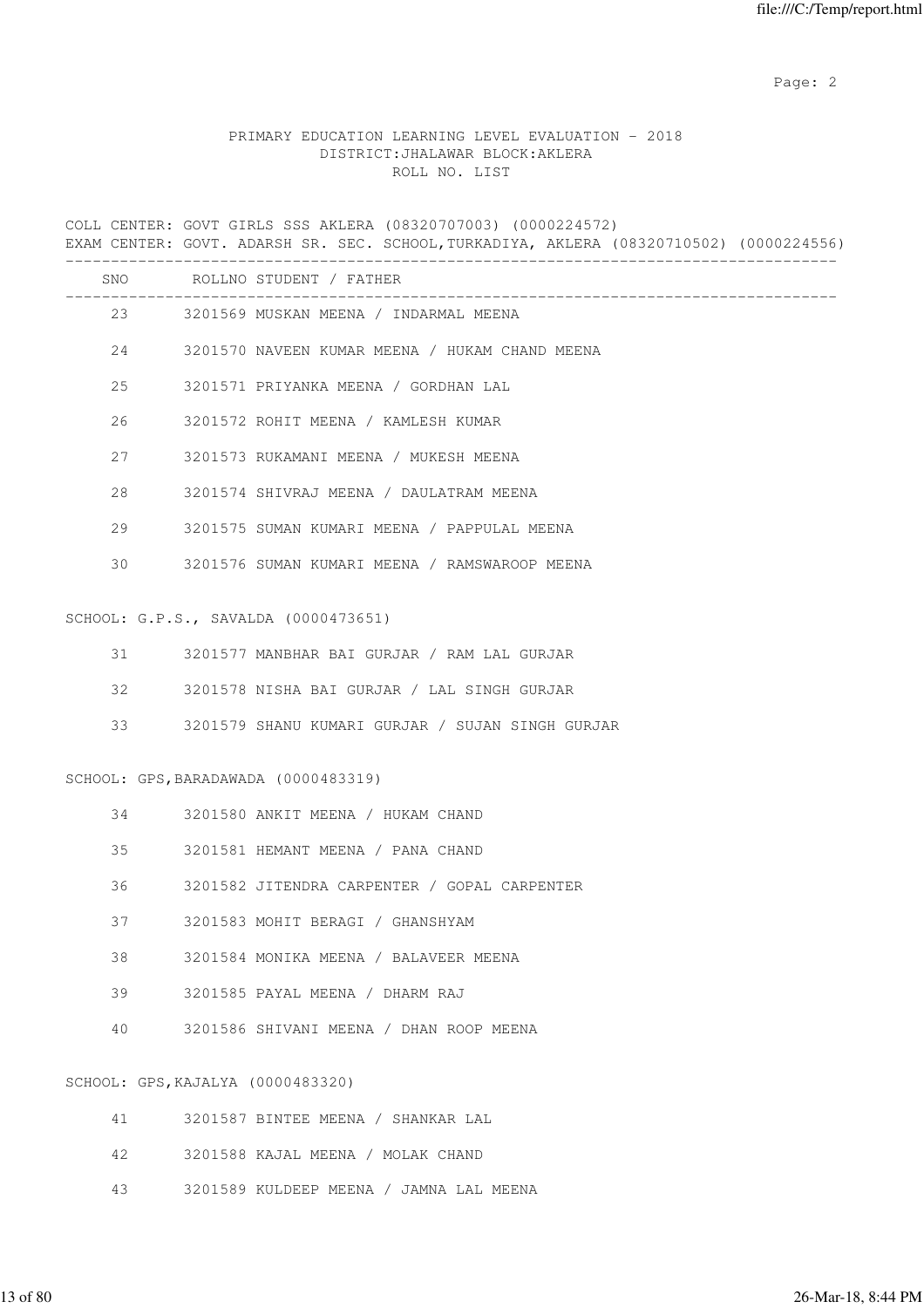## PRIMARY EDUCATION LEARNING LEVEL EVALUATION - 2018 DISTRICT:JHALAWAR BLOCK:AKLERA ROLL NO. LIST

COLL CENTER: GOVT GIRLS SSS AKLERA (08320707003) (0000224572) EXAM CENTER: GOVT. ADARSH SR. SEC. SCHOOL,TURKADIYA, AKLERA (08320710502) (0000224556) ------------------------------------------------------------------------------------- SNO ROLLNO STUDENT / FATHER ------------------------------------------------------------------------------------- 44 3201590 MANISH MEENA / KANHAIYA LAL 45 3201591 PRERNA MEENA / HEMRAJ MEENA

46 3201592 SHOBHA MEENA / LAL CHAND MEENA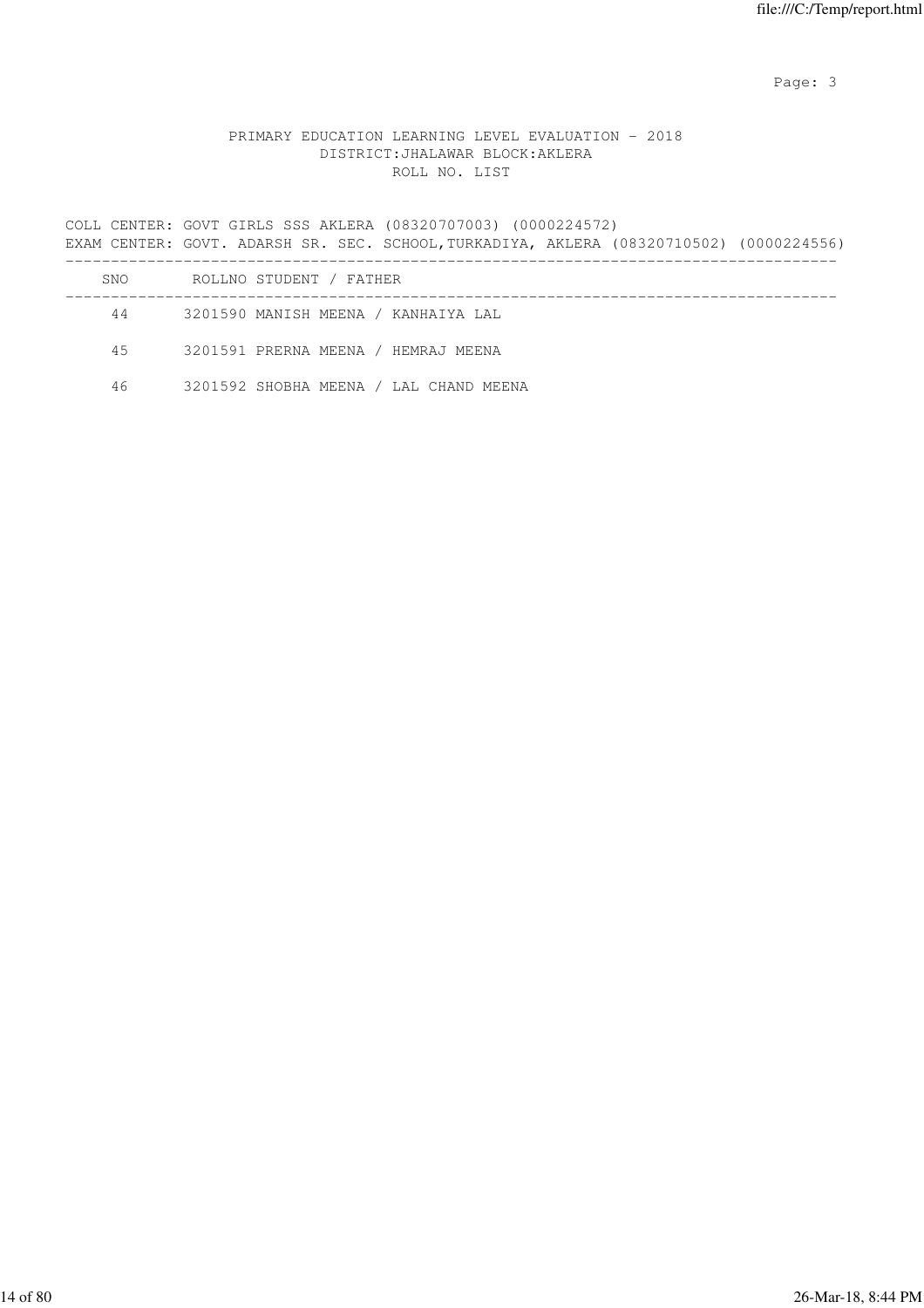### PRIMARY EDUCATION LEARNING LEVEL EVALUATION - 2018 DISTRICT:JHALAWAR BLOCK:AKLERA ROLL NO. LIST

COLL CENTER: GOVT GIRLS SSS AKLERA (08320707003) (0000224572) EXAM CENTER: GSSS,THAROL (08320708702) (0000224557)

|              |                                   | SNO ROLLNO STUDENT / FATHER              |
|--------------|-----------------------------------|------------------------------------------|
|              | SCHOOL: GSSS, THAROL (0000224557) |                                          |
| $\mathbf{1}$ |                                   | 3201593 CHINTU MEENA / DHANNA LAL        |
| $\mathbf{2}$ |                                   | 3201594 JEEVAN SUMAN / DWARKI LAL SUMAN  |
| 3            |                                   | 3201595 LAXMI MEENA / DAULAT RAM         |
| 4            |                                   | 3201596 MADHU MEENA / HAJARI LAL         |
| 5            |                                   | 3201597 MANSHARAM MEENA / BIRDHI LAL     |
| 6            |                                   | 3201598 NAVEEN MEENA / JAGDISH MEENA     |
| 7            |                                   | 3201599 NISHA MEENA / CHHITAR LAL        |
| 8            |                                   | 3201600 PAYAL MEENA / NAVAL KISHOR       |
| 9            |                                   | 3201601 PAYAL SHARMA / RAM SHARMA        |
| 10           |                                   | 3201602 REENA BAIRWA / PANA CHAND BAIRWA |
| 11           |                                   | 3201603 RINKU MEENA / BHURA LAL          |
| 12           |                                   | 3201604 ROHIT MEENA / MURTI LAL          |
| 13           |                                   | 3201605 SEEMA MEENA / RAMESH CHAND       |
| 14           |                                   | 3201606 SURAJ SUMAN / HEMRAJ SUMAN       |
|              | SCHOOL: GPS BORADA (0000466837)   |                                          |
| 15           |                                   | 3201607 BHAVIYA MEENA / KANHEYA LAL      |

- 16 3201608 MURLI REGAR / SHURESH REGAR
- 17 3201609 NARESH MEENA / BAJRANG LA,L
- 18 3201610 NEELU MEENA / KANHEYA LAL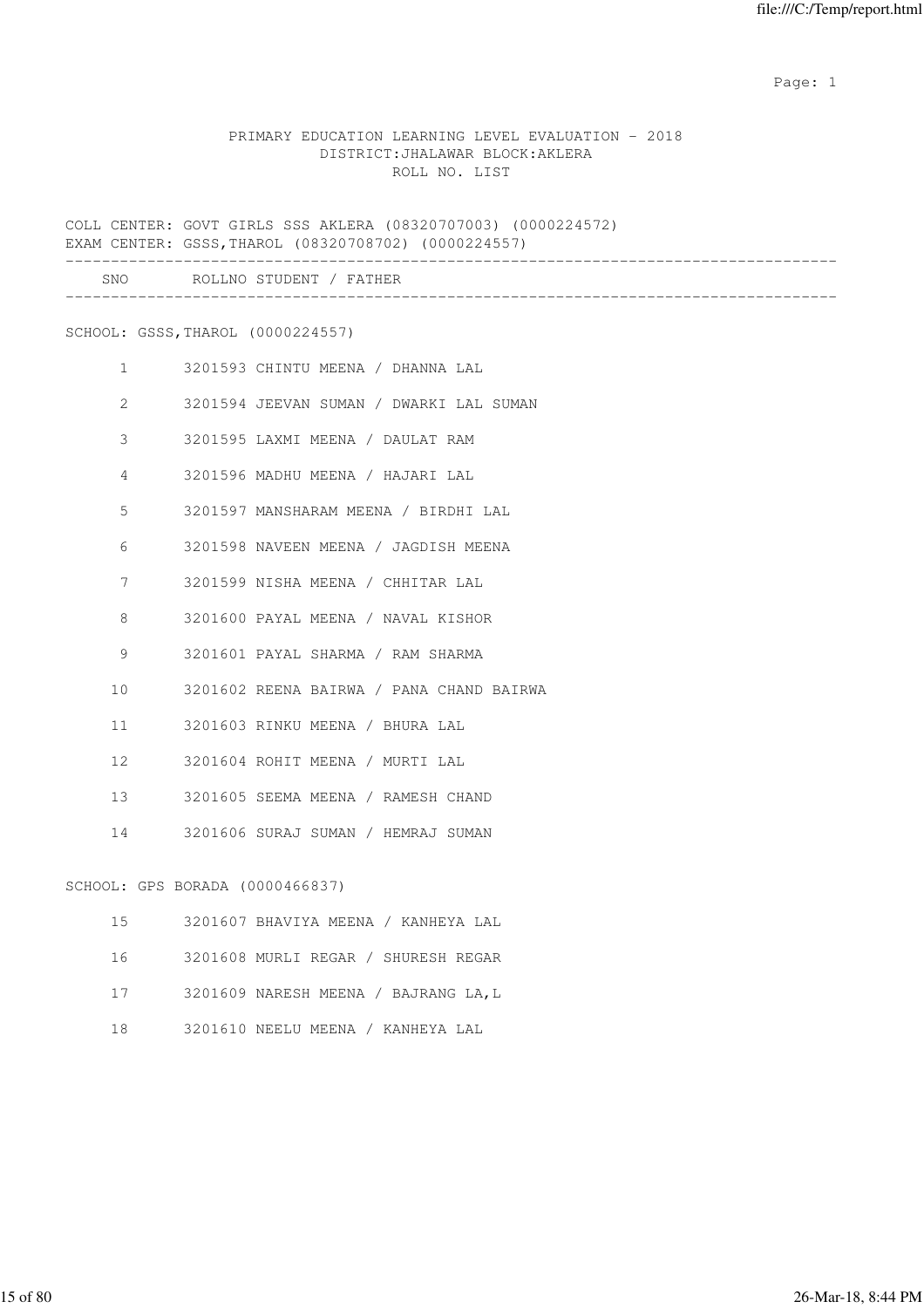#### PRIMARY EDUCATION LEARNING LEVEL EVALUATION - 2018 DISTRICT:JHALAWAR BLOCK:AKLERA ROLL NO. LIST

COLL CENTER: GOVT GIRLS SSS AKLERA (08320707003) (0000224572) EXAM CENTER: GSS MORELI (08320709001) (0000224558) ------------------------------------------------------------------------------------- SNO ROLLNO STUDENT / FATHER

-------------------------------------------------------------------------------------

SCHOOL: GSS MORELI (0000224558)

| $\mathbf{1}$    | 3201611 ANIL MEENA / OM PRAKASH          |
|-----------------|------------------------------------------|
| $\overline{2}$  | 3201612 ARJUN MINA / DHANRAJ             |
| 3               | 3201613 DHEERAJ DHOLI / BHURA LAL        |
| 4               | 3201614 INDRA MEENA / BANSHI LAL         |
| 5               | 3201615 KHUSHBOO MEENA / BABLOO MEENA    |
| 6               | 3201616 MAHESH MEENA / GORI SHANKAR      |
| 7               | 3201617 MANISHA MEENA / NANU RAM         |
| 8               | 3201618 MUSKAN MEENA / MANNA LAL         |
| 9               | 3201619 NEETU MEENA / KALU LAL MEENA     |
| 10 <sup>°</sup> | 3201620 NISHA MEENA / RAM SWAROOP MEENA  |
| 11              | 3201621 POOJA MEENA / GHANSHYAM MEENA    |
| 12              | 3201622 RANJEET MEENA / RAMESH CHAND     |
| 13              | 3201623 RAVEENA MEENA / HEMRAJ           |
|                 | 14 3201624 SAVITRI MEENA / PAPPU LAL     |
| 15              | 3201625 SEEMA MEENA / GORI SHANKAR       |
| 16              | 3201626 SHAKUNTALA MEENA / MANSHARAM     |
|                 | 17 3201627 SHOBHIT MEENA / DHANRAJ MEENA |
|                 | 18 3201628 SONU MEENA / ROOP CHAND       |

SCHOOL: GPS NARSINGHPURA (0000405092)

| 19  | 3201629 ANITA KUMARI / DURGI LAL       |
|-----|----------------------------------------|
|     | 20 3201630 BHAGWATI BAI / BABU LAL     |
|     | 21 3201631 DILIP KUMAR / KAILASH CHAND |
| 22. | 3201632 MINAKSHI KUMARI / KARAN SINGH  |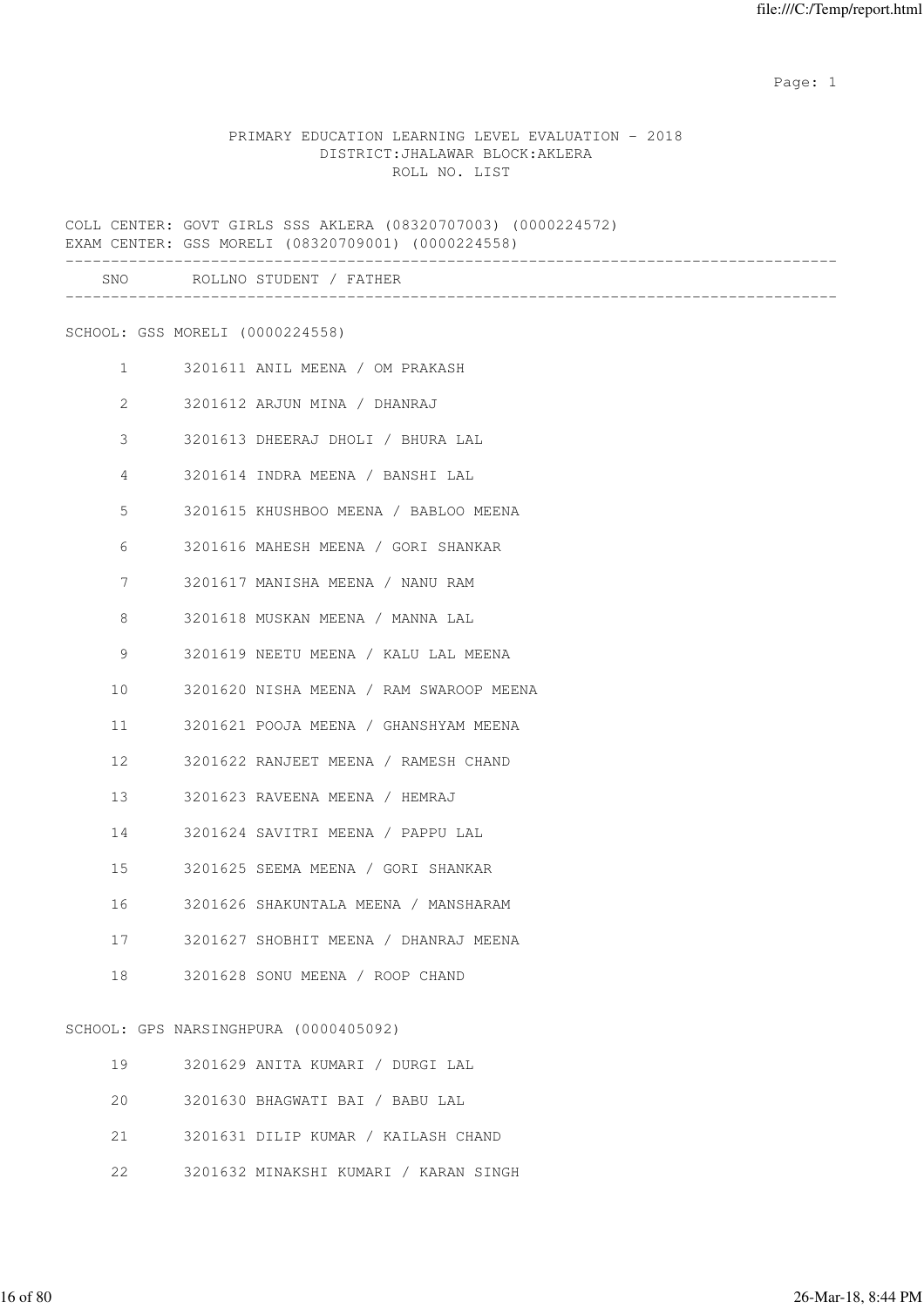### PRIMARY EDUCATION LEARNING LEVEL EVALUATION - 2018 DISTRICT:JHALAWAR BLOCK:AKLERA ROLL NO. LIST

COLL CENTER: GOVT GIRLS SSS AKLERA (08320707003) (0000224572) EXAM CENTER: GSS MORELI (08320709001) (0000224558)

| SNO | ROLLNO STUDENT / FATHER             |  |
|-----|-------------------------------------|--|
| 23  | 3201633 PARVARI BAI / ROSHAN SINGH  |  |
| 2.4 | 3201634 PRIYANKA KUMARI / BAL CHAND |  |
| 25  | 3201635 SALOCHNA KUMARI / RAM PURAN |  |

SCHOOL: GPS,PATAN KHEMA (0000405240)

- 26 3201636 KALU LAL MEENA / RAMRATAN MEENA
- 27 3201637 VIKARM BHEEL / JORAWAR SINGH

SCHOOL: GPS BANJARA BASTI (MAJ\_PATANKHEMA) (0000405255)

- 28 3201638 KARISHMA BAI / RAMPRASAD
- 29 3201639 MANISHA BAI / RODU LAL
- 30 3201640 MANOJ KUMAR / DEV LAL
- 31 3201641 PINKY BAI / JAGDISH
- 32 3201642 PINKY BAI / SHYAM LAL
- 33 3201643 PINKY BAI / KANHAIYA LAL BANJARA
- 34 3201644 RAMA BAI / RODU LAL
- 35 3201645 RANI BAI / RAMESH CHAND
- 36 3201646 SANJAY BANJARA / BHAGIRATH
- 37 3201647 SUNITA BAI / DEV LAL
- 38 3201648 SUNITA BAI / LAXMAN SINGH

SCHOOL: GPS,PATAN UDA (0000405337)

|  | 3201649 ANKIT MEENA |  |  |  | ' GIRIRAJ MEENA |  |
|--|---------------------|--|--|--|-----------------|--|
|--|---------------------|--|--|--|-----------------|--|

- 40 3201650 LAKSHIKA MEENA / HANSRAJ MEENA
- 41 3201651 LOKESH MEENA / RADHESHYAM
- 42 3201652 NEELU KUMARI MEENA / RAGUNNATH MEENA
- 43 3201653 PRIYA KUMARI GADARI / RAJU LAL GADARI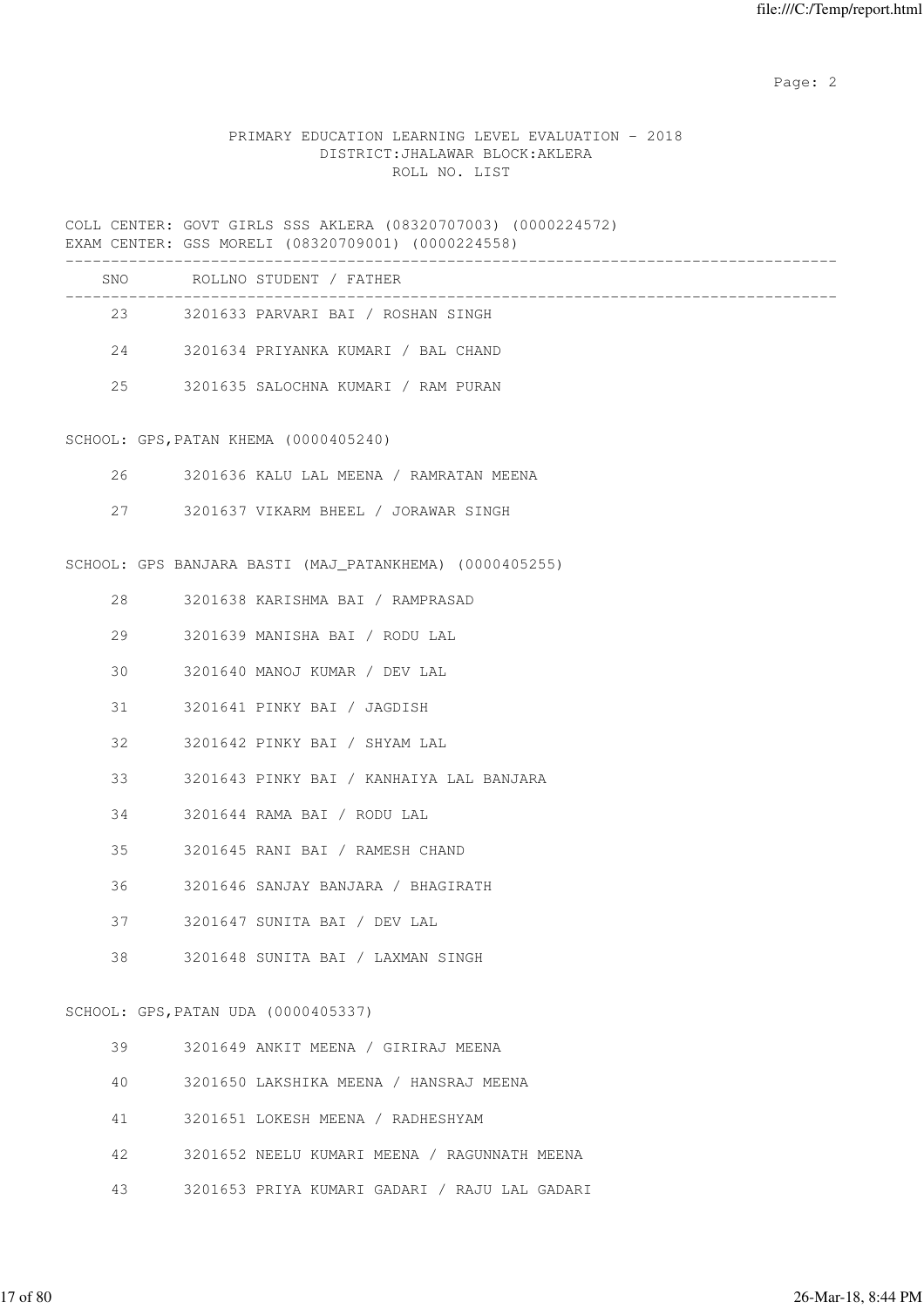### PRIMARY EDUCATION LEARNING LEVEL EVALUATION - 2018 DISTRICT:JHALAWAR BLOCK:AKLERA ROLL NO. LIST

COLL CENTER: GOVT GIRLS SSS AKLERA (08320707003) (0000224572) EXAM CENTER: GSS MORELI (08320709001) (0000224558)

|    |                                 | COMITTIN, GOO MORDILL (00020700001) (0000224000) |
|----|---------------------------------|--------------------------------------------------|
|    |                                 | SNO ROLLNO STUDENT / FATHER                      |
|    |                                 | 44 3201654 REENA KUMARI / PREM CHAND             |
|    |                                 | 45 3201655 SABIYA BEGUM / KHALID BEG             |
|    |                                 |                                                  |
|    |                                 | SCHOOL: GUPS, JAMUNYA KHURD (0000405379)         |
| 46 |                                 | 3201656 ANKIT MEENA / MANOHAR LAL                |
| 47 |                                 | 3201657 ANKITA MEENA / PREM CHAND                |
| 48 |                                 | 3201658 ARJUN MEENA / KALU LAL                   |
| 49 |                                 | 3201659 HARIOM MEENA / RAM NARAYAN               |
| 50 |                                 | 3201660 KISMAT MEENA / HAJARI LAL                |
| 51 |                                 | 3201661 NISHA MEENA / JAGDISH CHAND              |
| 52 |                                 | 3201662 VISHNU MEENA / JAGDISH                   |
|    | SCHOOL: GPS BELWA (0000405414)  |                                                  |
| 53 |                                 | 3201663 GIRIRAJ / SITA RAM                       |
| 54 |                                 | 3201664 POOJA BAI / RAM SINGH                    |
| 55 |                                 | 3201665 TINA BAI / RAM CHARAN                    |
|    | SCHOOL: GPS, POLAV (0000471376) |                                                  |
| 56 |                                 | 3201666 ASHOK KUMAR MEENA / LEKHRAJ MEENA        |
| 57 |                                 | 3201667 DILKUSH MEENA / KANWAR LAL MEENA         |
| 58 |                                 | 3201668 KANTI MEENA / DEV LAL                    |
| 59 |                                 | 3201669 KIRAN MEENA / RAM KISHNA                 |
| 60 |                                 | 3201670 NISHA KUMARI / KALU LAL                  |
| 61 |                                 | 3201671 POOJA MEENA / RAMSWROOP MEENA            |
| 62 |                                 | 3201672 SHIVANI MEENA / BHAG CHAND               |

SCHOOL: GPS,KENWACHI KALAN (0000485547)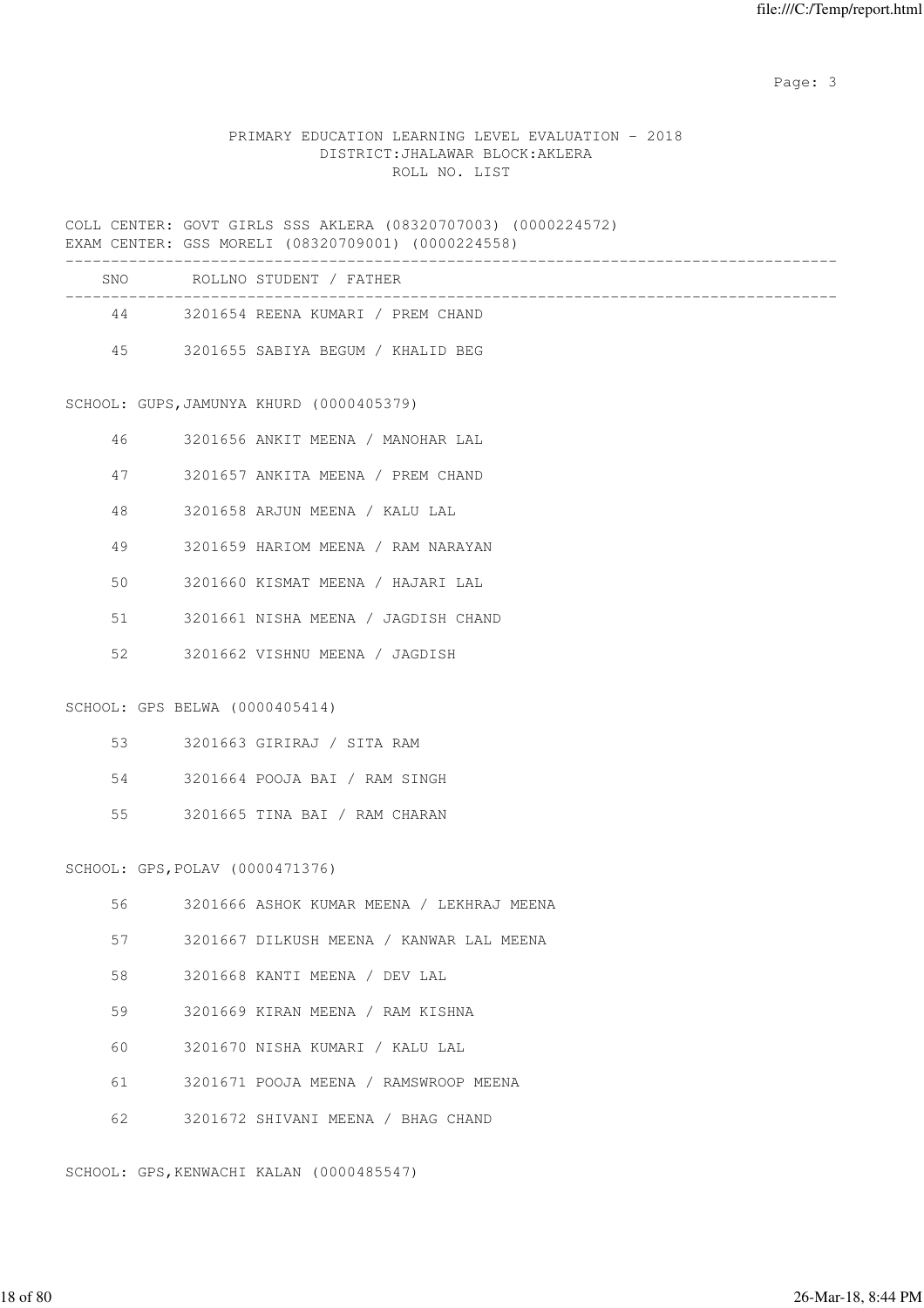Page: 4  $P$ 

## PRIMARY EDUCATION LEARNING LEVEL EVALUATION - 2018 DISTRICT:JHALAWAR BLOCK:AKLERA ROLL NO. LIST

COLL CENTER: GOVT GIRLS SSS AKLERA (08320707003) (0000224572) EXAM CENTER: GSS MORELI (08320709001) (0000224558)

|    | SNO ROLLNO STUDENT / FATHER                       |
|----|---------------------------------------------------|
|    | 63 3201673 ANKINA KUMARI MEENA / HAJARI LAL MEENA |
|    | 64 3201674 ANKUSH MEENA / LAXMINARAYAN MEENA      |
| 65 | 3201675 ANUP JAT / DEVI LAL                       |
| 66 | 3201676 CHANDRAMUKHI / MANAK CHAND MEENA          |
| 67 | 3201677 HEMLATA MEHAR / MOOL CHAND MEHAR          |
| 68 | 3201678 MADHU BAI MEENA / PHOOL CHAND MEENA       |
| 69 | 3201679 MANISHA NATH / SHAMBU DAYAL               |
| 70 | 3201680 MONU KUMAR MEENA / PAPPULAL MEENA         |
|    |                                                   |
|    | SCHOOL: GPS KOTADA DAYAL (0000500482)             |
|    | 71 3201681 AMAN KHANGAR / ROOPCHAND KHANGAR       |
| 72 | 3201682 BHUNESH BAIRAGI / DEEP CHAND BAIRAGI      |
| 73 | 3201683 DEEPAK KHANGAR / RAM BHAROS KHANGAR       |
| 74 | 3201684 KAJAL KHANGAR / RAJU LAL KHANGAR          |
|    |                                                   |

75 3201685 LAXMI KHANGAR / HARICHAND KHANGAR

76 3201686 NITIN KHANGAR / RAM SWAROOP KHANGAR

77 3201687 RAMESHWAR BAIRWA / GHASI LAL BAIRWA

78 3201688 RAVEENA BAIRWA / JAGDISH BAIRWA

79 3201689 ROHIT KHANGAR / BALRAM KHANGAR

80 3201690 SURAJ BAIRWA / PAPPU LAL BAIRWA

SCHOOL: GUP SANSKRIT S JAMUNIYA KALAN (0000540001)

| 81 | 3201691 DIVYA KUMARI / BIRAM CHAND |
|----|------------------------------------|
| 82 | 3201692 LOKESH KUMAR / DOLATRAM    |
| 83 | 3201693 MANISH KUMAR / BAJRANG LAL |
| 84 | 3201694 RAVEENA KUMARI / SEETARAM  |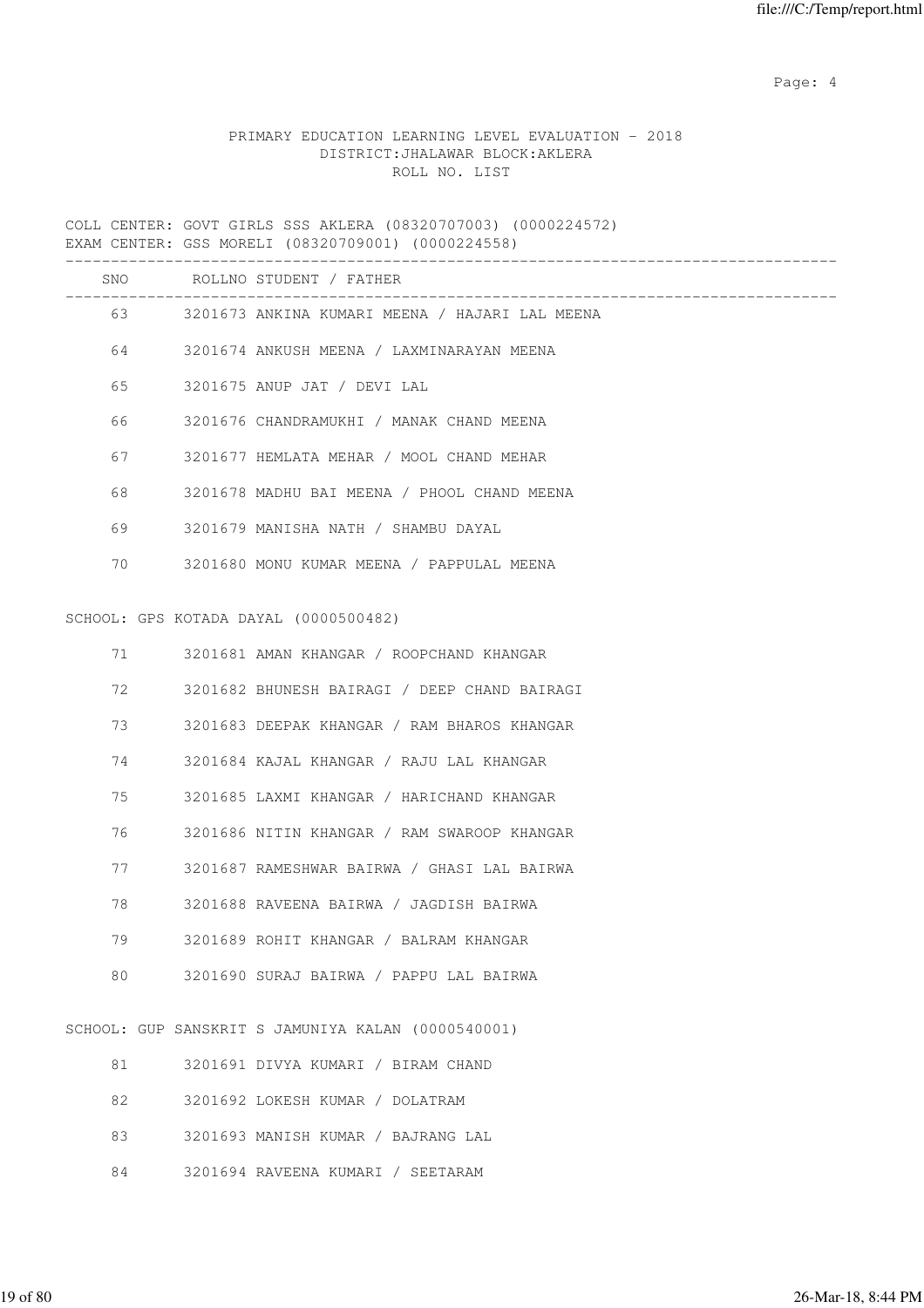Page: 5  $P$  and  $P$  and  $P$  and  $P$  and  $P$  and  $P$  and  $P$  and  $P$  and  $P$  and  $P$  and  $P$  and  $P$  and  $P$  and  $P$  and  $P$  and  $P$  and  $P$  and  $P$  and  $P$  and  $P$  and  $P$  and  $P$  and  $P$  and  $P$  and  $P$  and  $P$  and  $P$  an

### PRIMARY EDUCATION LEARNING LEVEL EVALUATION - 2018 DISTRICT:JHALAWAR BLOCK:AKLERA ROLL NO. LIST

COLL CENTER: GOVT GIRLS SSS AKLERA (08320707003) (0000224572) EXAM CENTER: GSS MORELI (08320709001) (0000224558)

| SNO | ROLLNO STUDENT / FATHER          |  |
|-----|----------------------------------|--|
| 85  | 3201695 RIJONA KUMARI / CHANDMAL |  |
| 86  | 3201696 SHIVANI / RAM PRASAD     |  |
| 87  | 3201697 TEENA KUMARI / KALU LAL  |  |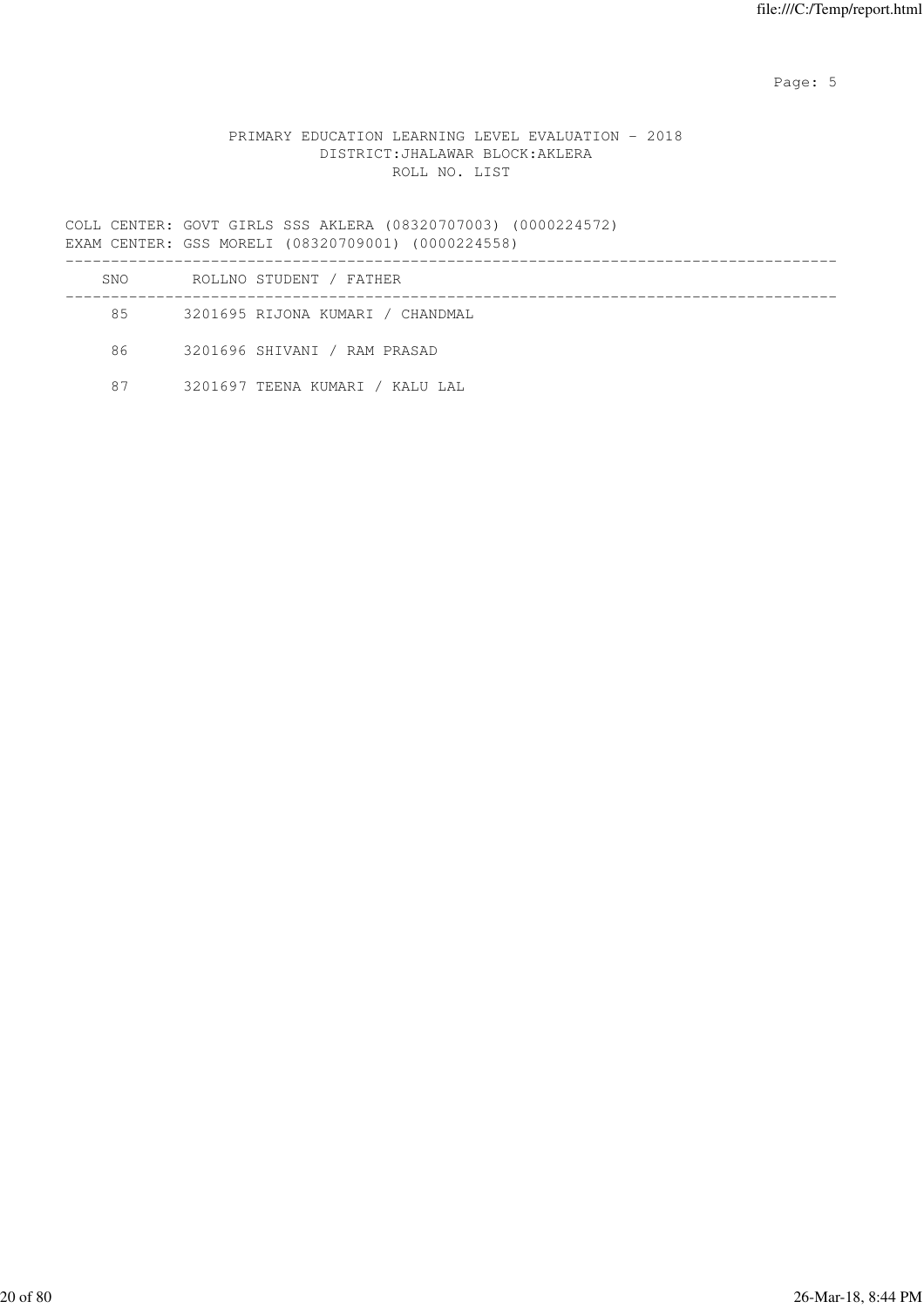#### PRIMARY EDUCATION LEARNING LEVEL EVALUATION - 2018 DISTRICT:JHALAWAR BLOCK:AKLERA ROLL NO. LIST

COLL CENTER: GOVT GIRLS SSS AKLERA (08320707003) (0000224572) EXAM CENTER: GSSS METHOON (08320704003) (0000224559) ------------------------------------------------------------------------------------- SNO ROLLNO STUDENT / FATHER ------------------------------------------------------------------------------------- SCHOOL: MAA SARSWATI SIKSHAN SANSTHAN UPS (0000019969) 1 3201698 AKSHAY KUMAR KHANGAR / KAMLESH KUMAR 2 3201699 ANKIT MEENA / RAJESH KUMAR 3 3201700 ARJUN KUMAR BAIRWA / JAGDISH PRASAD 4 3201701 ARJUN KUMAR MEENA / PURI LAL MEENA 5 3201702 BALRAM GADARI / JAMANA LAL 6 3201703 DIPAK LUHAR / PAPPULAL LUHAR 7 3201704 HARIOM MEENA / SUGANCHAND 8 3201705 HEMANT POTTAR / BIRAM CHAND 9 3201706 KULDEEP MEENA / MAN SINGH MEENA 10 3201707 LOKESH KUMAR PANCHAL / MANGI LAL PANCHAL 11 3201708 MUSKAN MEENA / PANACHAND MEENA 12 3201709 NEETU MEENA / BIRAM CHAND MEENA 13 3201710 POOJA MEENA / DALCHAND MEENA 14 3201711 RAMBHAROS GADRI / GULAB CHAND 15 3201712 RAVINDRA KUMAR BHEEL / HANUMAN SINGH 16 3201713 TEENA MEENA / BANWARI LAL SCHOOL: GSSS METHOON (0000224559) 17 3201714 ANKIT MEENA / JAGDISH 18 3201715 ASHARAM MEENA / JAGDISH 19 3201716 CHANDRA KALA GADRI / PAPPU LAL 20 3201717 HARIOM SEN / MUKESH 21 3201718 KIRAN KUMHAR / BANWARI LAL 22 3201719 KRISHMA MEENA / DULI CHAND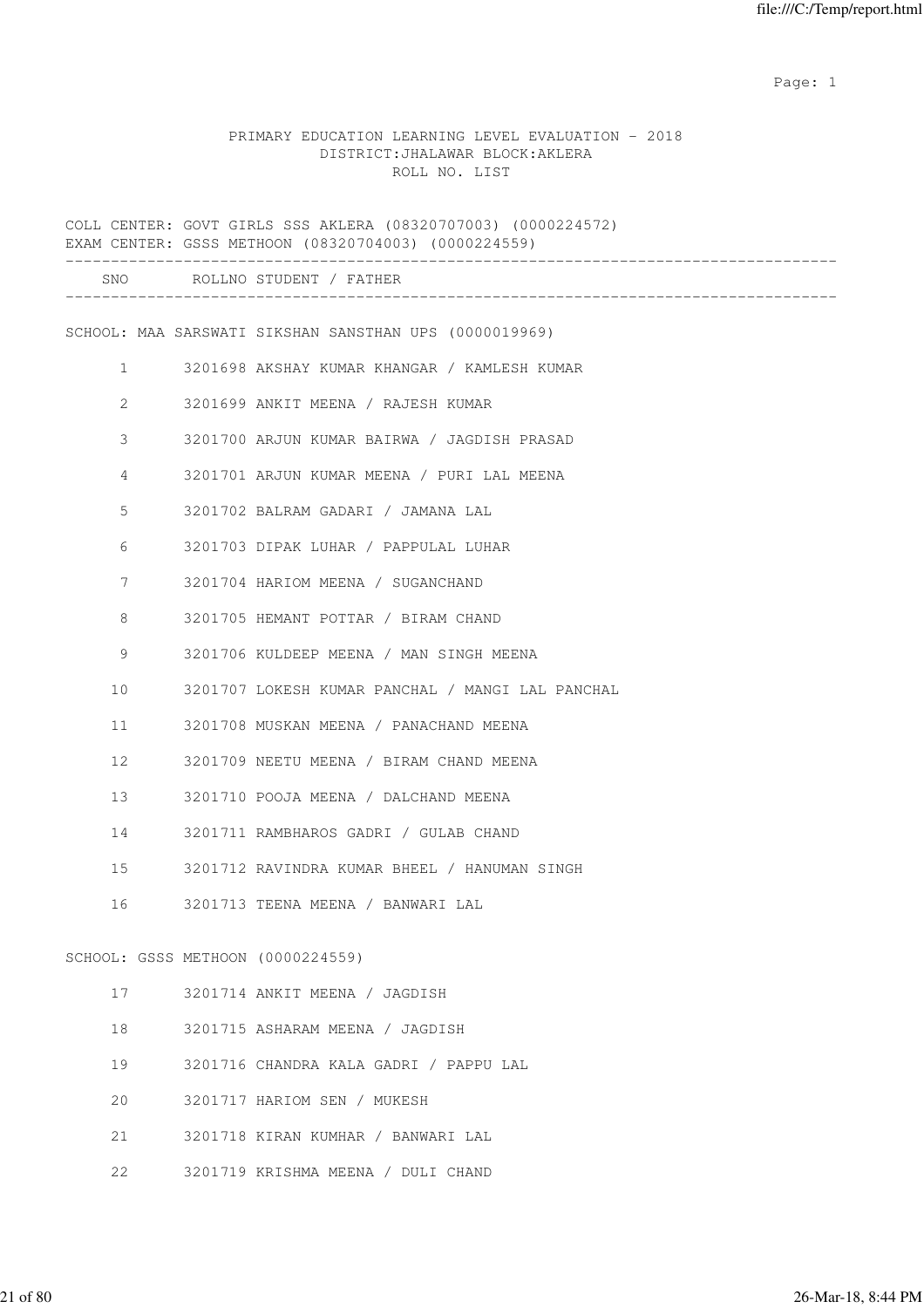### PRIMARY EDUCATION LEARNING LEVEL EVALUATION - 2018 DISTRICT:JHALAWAR BLOCK:AKLERA ROLL NO. LIST

COLL CENTER: GOVT GIRLS SSS AKLERA (08320707003) (0000224572) EXAM CENTER: GSSS METHOON (08320704003) (0000224559)

|    |          | SNO ROLLNO STUDENT / FATHER<br>_____________________________ |
|----|----------|--------------------------------------------------------------|
|    |          | 23 3201720 MAINA PRAJAPAT / JAGDISH                          |
|    |          | 24 3201721 MANISHA BHEEL / BRIJRAJ                           |
| 25 |          | 3201722 MUSKAN KHANGAR / KAMLESH                             |
| 26 |          | 3201723 NEELU MEENA / KANHAIYA LAL                           |
| 27 |          | 3201724 NISHA KUMARI MEENA / DULI CHAND                      |
| 28 |          | 3201725 NISHA MEENA / PREM CHAND                             |
| 29 |          | 3201726 PAYAL MEHTAR / RAJESH                                |
| 30 |          | 3201727 POOJA MEENA / RAMESH CHAND                           |
| 31 |          | 3201728 POOJA MEENA / HEMRAJ                                 |
| 32 |          | 3201729 RAJESH GADRI / HEERA LAL                             |
|    | $33 - 1$ | 3201730 RAKESH GADRI / HEERA LAL                             |
| 34 |          | 3201731 RAVINA MEENA / RAM SWAROOP                           |
| 35 |          | 3201732 SAPNA MEENA / KAILASH                                |
| 36 |          | 3201733 TEENA GADRI / HARI BALLABH                           |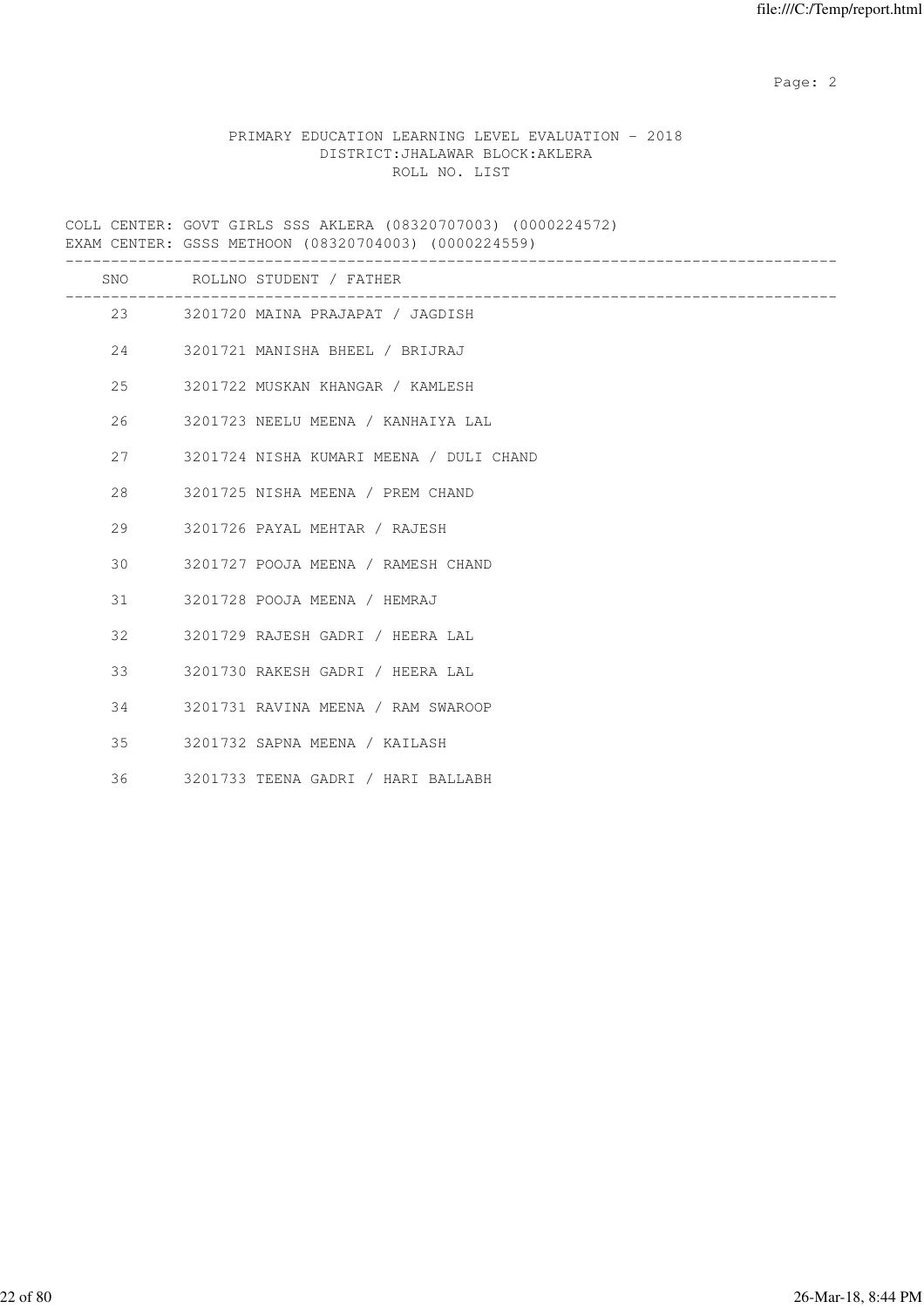### PRIMARY EDUCATION LEARNING LEVEL EVALUATION - 2018 DISTRICT:JHALAWAR BLOCK:AKLERA ROLL NO. LIST

COLL CENTER: GOVT GIRLS SSS AKLERA (08320707003) (0000224572) EXAM CENTER: GASSS NAYAPURA (08320705102) (0000224560)

| SNC | D∩T<br>-NO<br>דורדיה<br>and the control<br>. |  |
|-----|----------------------------------------------|--|
|     |                                              |  |

SCHOOL: GASSS NAYAPURA (0000224560)

- 1 3201734 ANJALI LODHA / PARMANAND 2 3201735 BHARAT RAJ LOVEVANSHI / HARI RAM 3 3201736 BIRAM CHAND TANWAR / NANURAM 4 3201737 JITENDRA KUMAR LODHA / BABU LAL 5 3201738 KULDEEP LODHA / KANHIRAM
- 6 3201739 MANJU KUMARI SEN / RAM KALYAN
- 7 3201740 MAYA KUMARI BHEEL / CHAND MAL
- 8 3201741 RAM NIWAS LODHA / HARAK CHAND

#### SCHOOL: GUPS,THAMARI (0000413426)

| 9               | 3201742 GOVIND MEGHWAL / CHOTHMAL MEGHAWAL |
|-----------------|--------------------------------------------|
| 10 <sup>1</sup> | 3201743 LALITA KUMARI / CHATARBHUJ MEENA   |
| 11              | 3201744 MINAKSHEE LODHA / MANGI LAL LODHA  |
| 12 <sup>7</sup> | 3201745 PHORANTI MEENA / PREMLAL MEENA     |
| 13 <sup>7</sup> | 3201746 RAMPAL MEGHAWAL / BIRDI LAL        |
| 14              | 3201747 RAMPAL MEGHWAL / CHOTHMAL MEGHWAL  |
| $15 -$          | 3201748 ROHIT MEENA / JUGRAJ MEENA         |
| 16              | 3201749 SUNIL MEENA / RAMESH MEENA         |
| 17              | 3201750 SUNITA KUMARI / MOHAN LAL MEENA    |
| 18              | 3201751 VIRENDER MEENA / DHANROOP MEENA    |
|                 |                                            |

# SCHOOL: GUPS,RANIPURA (0000500515)

| 19 | 3201752 ANURAJ BAIRAGI / MAHAVEER PRASAD |
|----|------------------------------------------|
|    |                                          |
| 21 | 3201754 CHETNA LOVEVANSHI / MANOJ KUMAR  |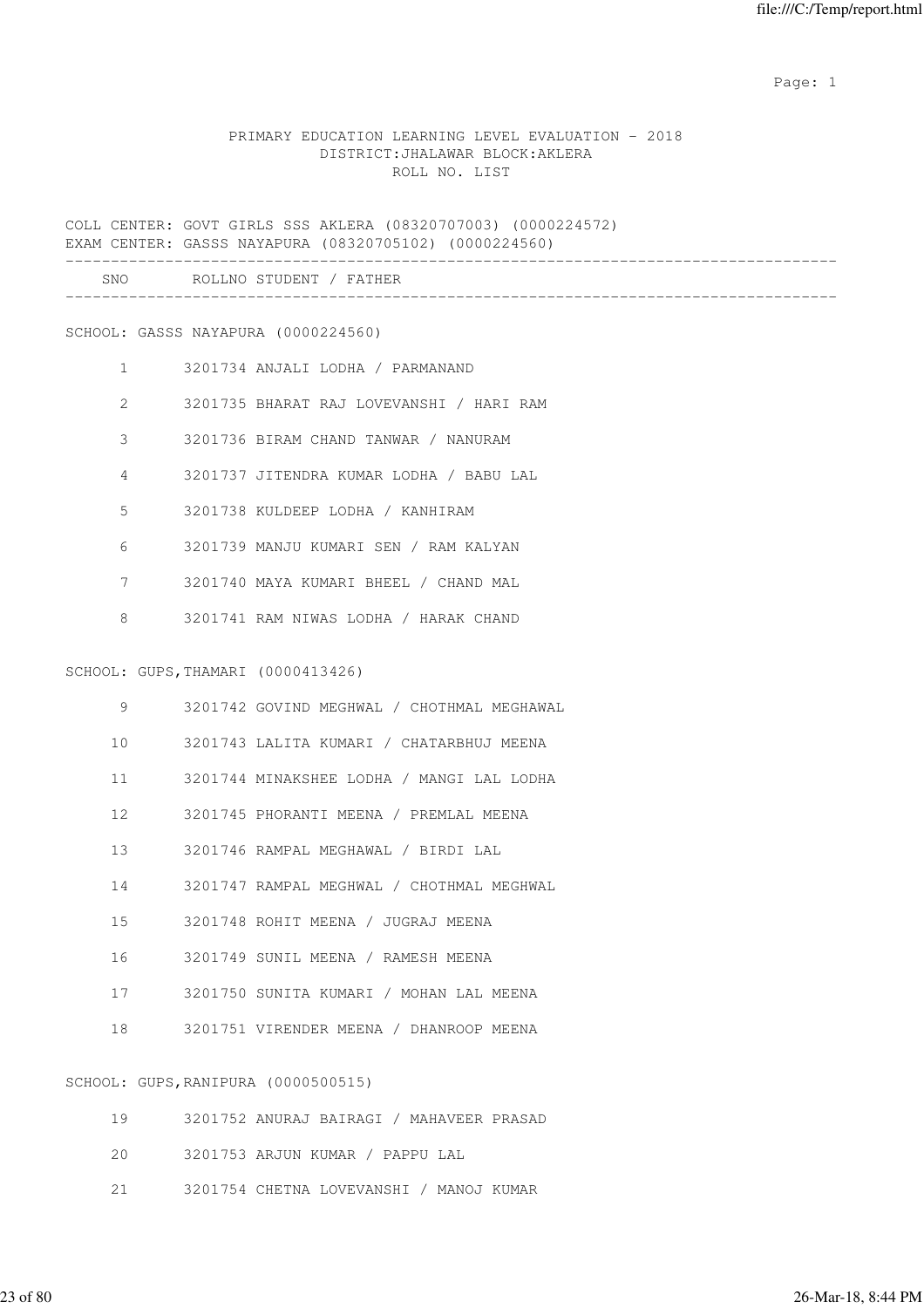## PRIMARY EDUCATION LEARNING LEVEL EVALUATION - 2018 DISTRICT:JHALAWAR BLOCK:AKLERA ROLL NO. LIST

COLL CENTER: GOVT GIRLS SSS AKLERA (08320707003) (0000224572) EXAM CENTER: GASSS NAYAPURA (08320705102) (0000224560)

|    | SNO ROLLNO STUDENT / FATHER            |
|----|----------------------------------------|
|    | 22 3201755 RAM JANKI / MOTI LAL        |
|    | 23 3201756 RAVINA LODHA / DAN MAL      |
| 24 | 3201757 RAVINA LODHA / RAM KALYAN      |
|    | 25 3201758 SALOCHNA / BHAGCHAND        |
|    | 26 3201759 SANGEETA / MANOJ KUMAR      |
|    | 27 3201760 SEEMA / PARMANAND           |
|    | SCHOOL: GUPS, MAHUA KHEDA (0000500516) |
|    | 28 3201761 ANKIT MEENA / BALRAM        |
|    | 29 3201762 DIWANI SEN / RAM CHARAN     |
| 30 | 3201763 HARI OM / PAPPU LAL            |
| 31 | 3201764 JASWANT MEENA / RAKESH         |
| 32 | 3201765 MUSKAN MEENA / DULI CHAND      |

- 33 3201766 RAVIKANT / KALU LAL
- 34 3201767 VIJAY MEENA / RAGHUNATH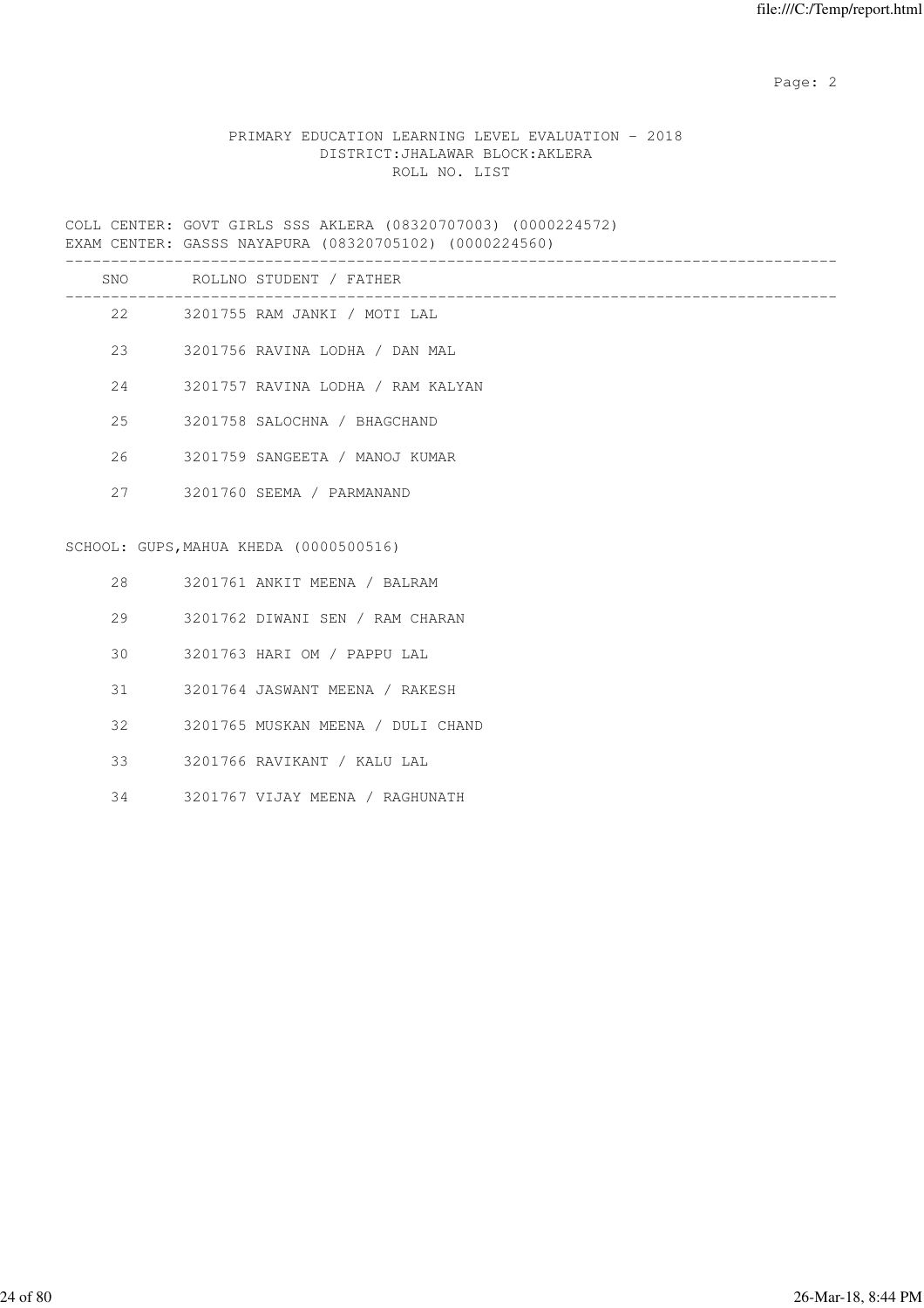#### PRIMARY EDUCATION LEARNING LEVEL EVALUATION - 2018 DISTRICT:JHALAWAR BLOCK:AKLERA ROLL NO. LIST

COLL CENTER: GOVT GIRLS SSS AKLERA (08320707003) (0000224572) EXAM CENTER: GOVT SEN SEC SCHOOL LAHAS (08320703403) (0000224561) ------------------------------------------------------------------------------------- SNO ROLLNO STUDENT / FATHER ------------------------------------------------------------------------------------- SCHOOL: NEW MODERN CHILDREN SEC.SCHOOL LAHAS (0000033785) 1 3201768 ANKIT MEENA / RAM GOPAL MEENA 2 3201769 ARJUN KALBELIYA / DEV LAL 3 3201770 ARJUN MEENA / RAM BILAS MEENA 4 3201771 MUSKAN DHOLI / BRAJ RAJ 5 3201772 NARASH KUMAR MEENA / RAM GOPAL MEENA 6 3201773 NITESH LODHA / DURGA LAL 7 3201774 SANDIP KUMAR / BAL RAM 8 3201775 TANISHA SIKALIGAR / OM PRAKSH SCHOOL: GOVT SEN SEC SCHOOL LAHAS (0000224561) 9 3201776 ABHISHEK KACHHI / PREM NARAYAN 10 3201777 ABHISHEK MEHAR / SHIV NATH 11 3201778 AJAY KACHHI / BAJARANG LAL 12 3201779 ANTIMA NATH / MOHAN LAL 13 3201780 BANTI BAI KACHHI / RAM DAYAL 14 3201781 CHOTU LAL KACHHI / CHITAR LAL 15 3201782 DHAPU MEENA / KAILASH CHAND 16 3201783 DILKUSH KUMAR KACHHI / MUKESH KUMAR 17 3201784 DIVYA KACHHI / DHARM CHAND 18 3201785 GHANSHYAM KACHHI / LADDU LAL 19 3201786 GOLU KACHHI / MADAN LAL 20 3201787 HARI OM KACHHI / KEVAL CHAND 21 3201788 HARI OM KACHHI / RAMESH CHAND 22 3201789 HARISH KACHHI / MOTI LAL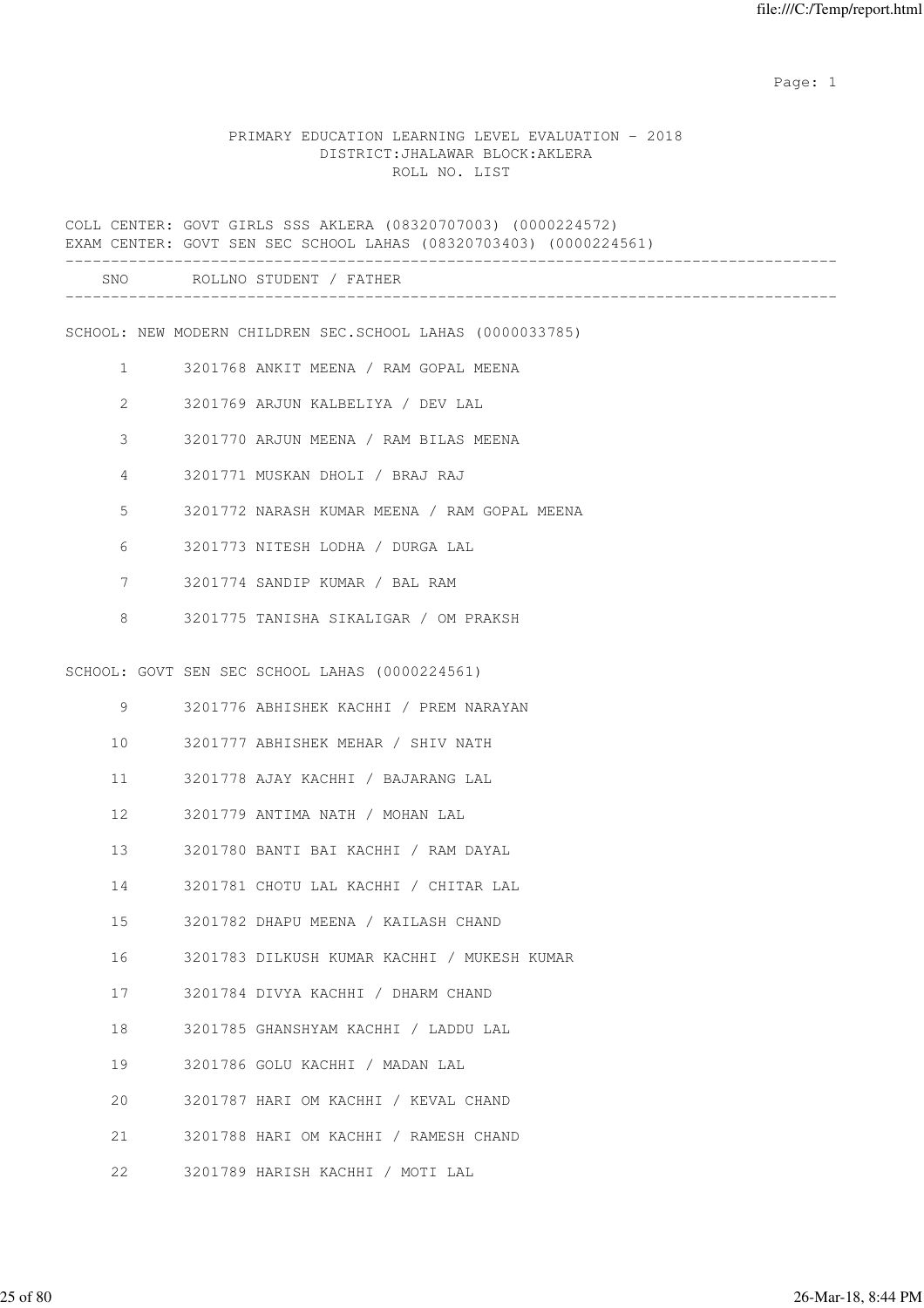### PRIMARY EDUCATION LEARNING LEVEL EVALUATION - 2018 DISTRICT:JHALAWAR BLOCK:AKLERA ROLL NO. LIST

COLL CENTER: GOVT GIRLS SSS AKLERA (08320707003) (0000224572) EXAM CENTER: GOVT SEN SEC SCHOOL LAHAS (08320703403) (0000224561) ------------------------------------------------------------------------------------- SNO ROLLNO STUDENT / FATHER ------------------------------------------------------------------------------------- 23 3201790 KALI MEENA / FOOL CHAND 24 3201791 LAXMI KACHHI / KANHEYA LAL 25 3201792 LOKESH KACHHI / RAJMAL 26 3201793 MADHU KACHHI / RAM DAYAL 27 3201794 MADHU KACHHI / RAM DAYAL 28 3201795 MANISHA KACHHI / JAGDISH 29 3201796 MANISHA MEENA / HEERA LAL 30 3201797 MANOJ KACHHI / BIRAM CHAND 31 3201798 MEHUL KUMAR MEENA / SHANKAR LAL 32 3201799 MONIKA MEENA / NAND KISHOR 33 3201800 NITU KACHHI / RAM NARAYAN 34 3201801 NITU KUSHWAH / RAM KALYAN 35 3201802 OM PRAKASH KACHHI / HEERA LAL 36 3201803 POOJA KACHHI / MOTI LAL 37 3201804 PURTI KACHHI / RAJU LAL 38 3201805 RAHUL KACHHI / KANHEYA LAL 39 3201806 RAHUL LOHAR / BAL CHAND 40 3201807 RAKESH KACHHI / JAGDISH 41 3201808 RAKESH KACHHI / SHREE RAM 42 3201809 RAM NIWAS RAO / MUKESH 43 3201810 RAVI KACHHI / JITMAL 44 3201811 RAVI KACHHI / CHHAGAN LAL 45 3201812 ROHIT MEENA / RAJMAL 46 3201813 SANJAY MEENA / BHANWAR LAL 47 3201814 SEEMA KACHHI / BHAGCHAND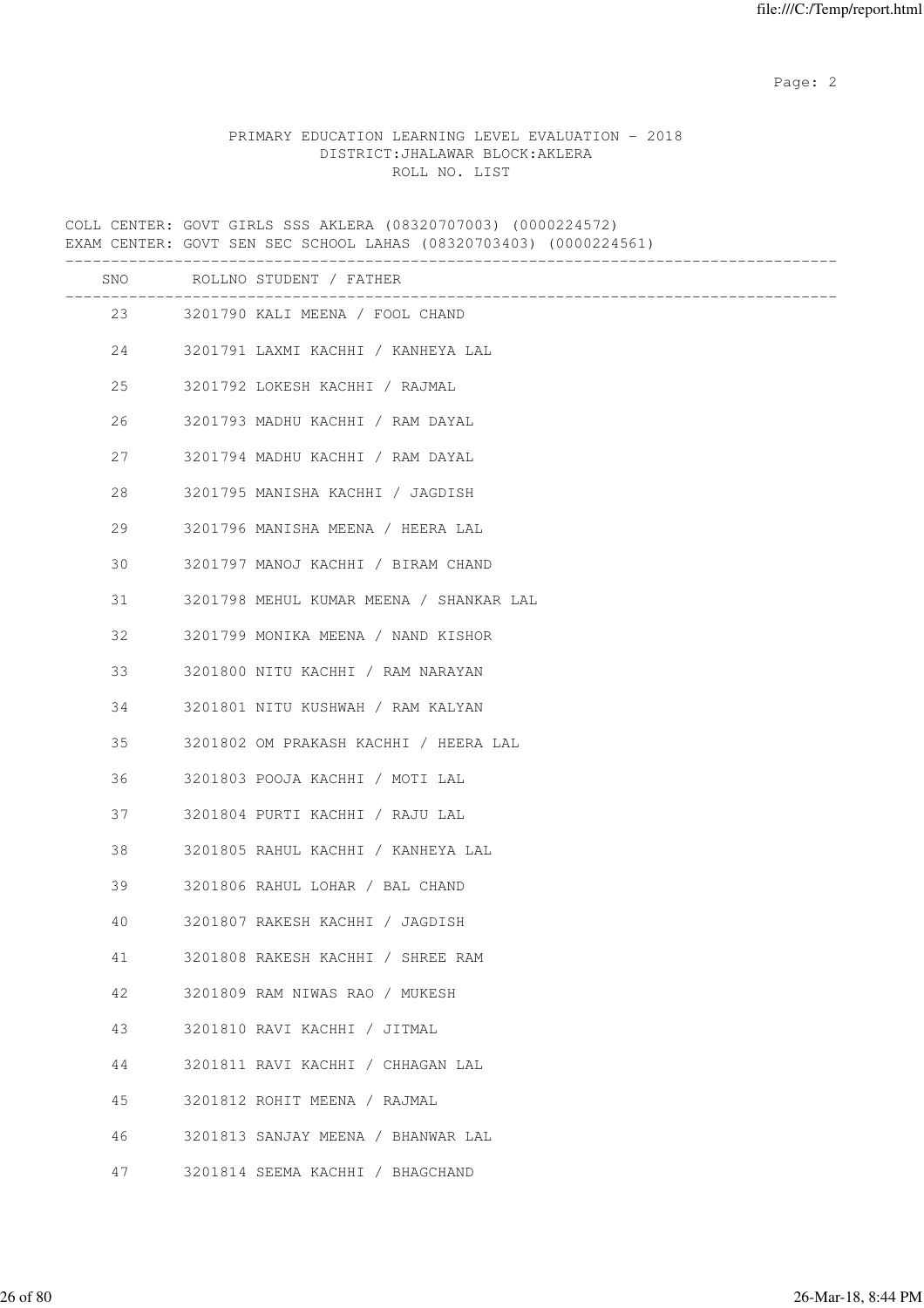## PRIMARY EDUCATION LEARNING LEVEL EVALUATION - 2018 DISTRICT:JHALAWAR BLOCK:AKLERA ROLL NO. LIST

COLL CENTER: GOVT GIRLS SSS AKLERA (08320707003) (0000224572) EXAM CENTER: GOVT SEN SEC SCHOOL LAHAS (08320703403) (0000224561) -------------------------------------------------------------------------------------

| SNO | ROLLNO STUDENT / FATHER               |
|-----|---------------------------------------|
| 48  | 3201815 SHIVANI KACHHI / BALRAM       |
| 49  | 3201816 SURESH KACHHI / CHAMPA LAL    |
| 50  | 3201817 VARSHA KACHHI / LAXMAN LAL    |
| 51  | 3201818 YUVRAJ MEENA / RUGHNATH MEENA |
|     |                                       |

#### SCHOOL: GPS,KHANPURIYA (0000405397)

| 52. | 3201819 AAKASH MEENA / MUKESH MEENA           |
|-----|-----------------------------------------------|
| 53  | 3201820 ANKIT MEENA / MOHANLAL MEENA          |
| 54  | 3201821 DIKSHA MEENA / JAGDISH PRASAD MEENA   |
| 55  | 3201822 POOJA MEENA / RAM KARAN MEENA         |
| 56  | 3201823 SANTOSH MEENA / CHANDRA PRAKASH MEENA |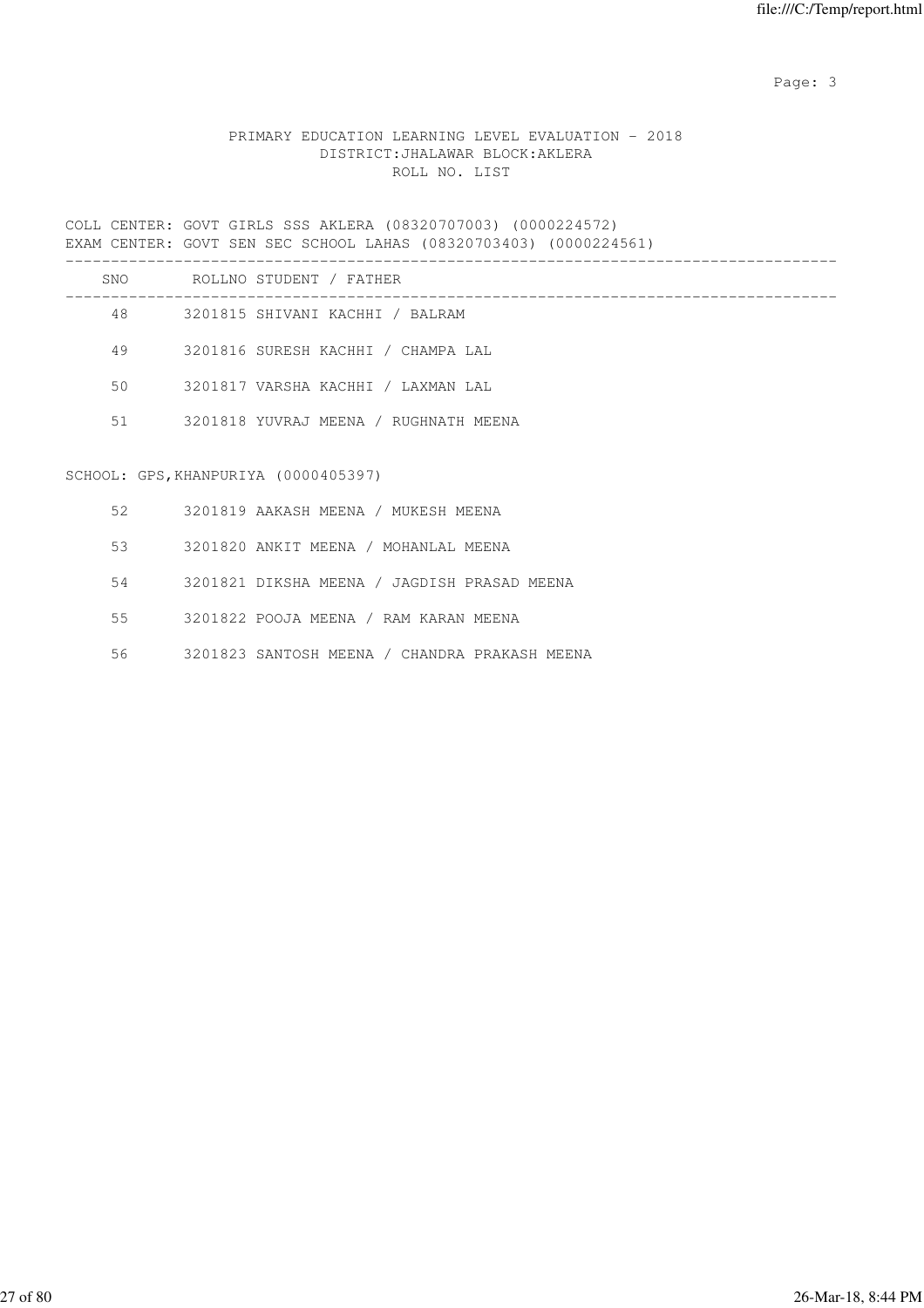#### PRIMARY EDUCATION LEARNING LEVEL EVALUATION - 2018 DISTRICT:JHALAWAR BLOCK:AKLERA ROLL NO. LIST

COLL CENTER: GOVT GIRLS SSS AKLERA (08320707003) (0000224572) EXAM CENTER: GSSS,DEVRI KALAN (08320702101) (0000224562) ------------------------------------------------------------------------------------- SNO ROLLNO STUDENT / FATHER ------------------------------------------------------------------------------------- SCHOOL: GSSS,DEVRI KALAN (0000224562) 1 3201824 AMAN SAINI / MITTHU LAL SAINI 2 3201825 ANOKH KUMAR MEENA / TEJMAL 3 3201826 CHOTULAL BHEEL / DEVILAL 4 3201827 DESHRAJ MEENA / NAVAL SINGH 5 3201828 DHAPU BAI TANWAR / RAMESH CHAND 6 3201829 DIKSHA SAHU / MURALI MANOHAR 7 3201830 DILKHUSH MEENA / NAVAL KISHOR 8 3201831 DINESH MEGHWAL / MOHANLAL 9 3201832 KANHAIYA LAL MEHTAR / ASHOK KUMAR 10 3201833 KAUSHAL SEN / BADRI LAL 11 3201834 KIRAN MEENA / RAM BHAROSH 12 3201835 KUMKUM MEHTER / DHANRAJ 13 3201836 LEKHRAJ TANWAR / RAM LAL 14 3201837 MAHESH BAMI / MOHAN LAL 15 3201838 NITESH KUMAR MEENA / RAMKARAN 16 3201839 PINTU TANWAR / MANGI LAL 17 3201840 PRIYANKA MEENA / BIRAM CHNAD 18 3201841 RASITA BAI TANWAR / MOTI LAL 19 3201842 RASITA BAI TANWAR / MOHAN LAL 20 3201843 REKHA KUMARI BHEEL / RAMESH CHAND 21 3201844 SUNIL MEENA / HANSRAJ 22 3201845 SUNITA BAI TANWAR / PRABHULAL

SCHOOL: GOVERMENT SECONDARY SCHOOL,BINDA (0000224563)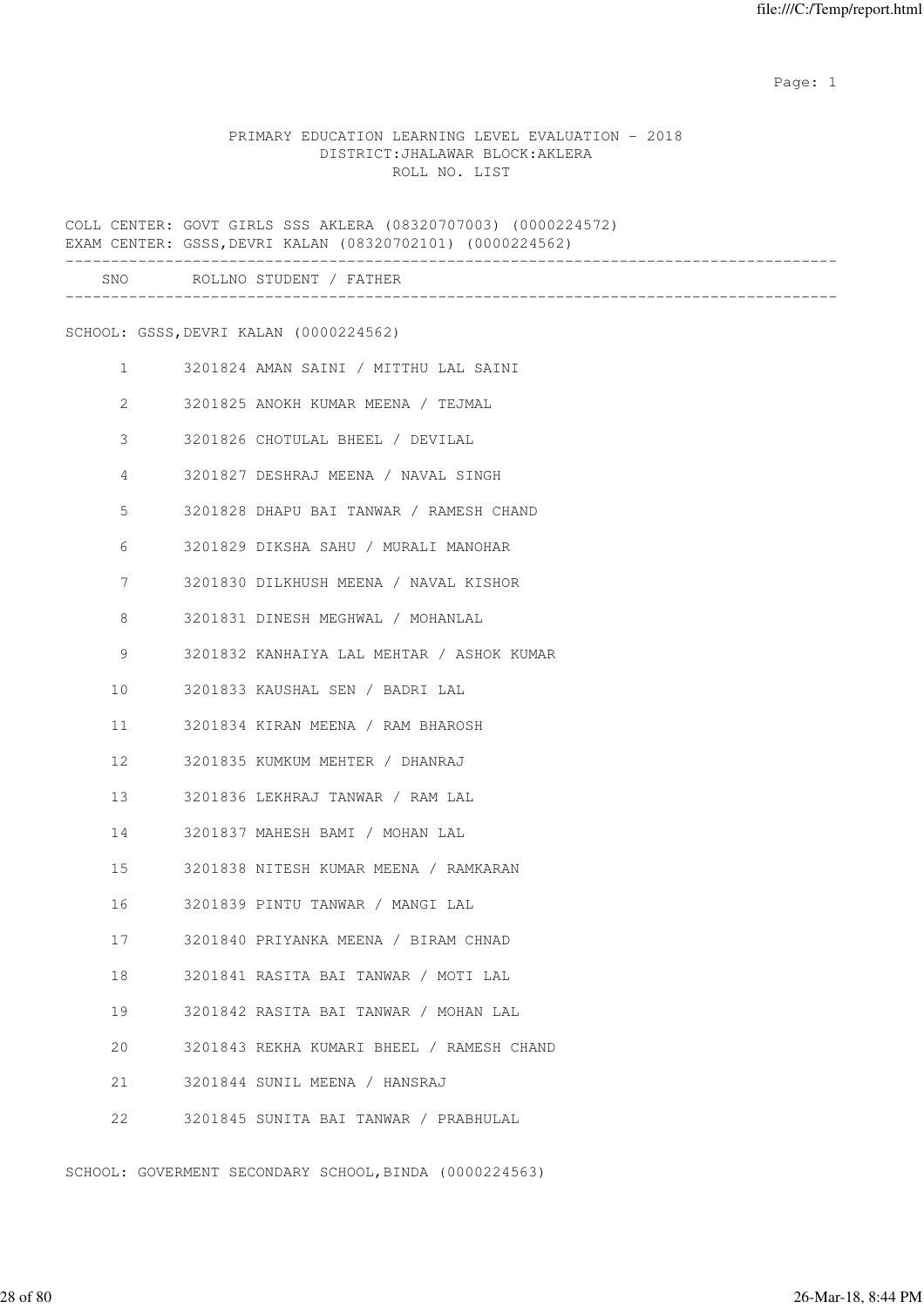### PRIMARY EDUCATION LEARNING LEVEL EVALUATION - 2018 DISTRICT:JHALAWAR BLOCK:AKLERA ROLL NO. LIST

COLL CENTER: GOVT GIRLS SSS AKLERA (08320707003) (0000224572) EXAM CENTER: GSSS,DEVRI KALAN (08320702101) (0000224562)

|                                 |  | ___________________________________          |  |  |
|---------------------------------|--|----------------------------------------------|--|--|
|                                 |  | SNO ROLLNO STUDENT / FATHER                  |  |  |
|                                 |  | 23 3201846 CHANDRAKNATA MEGHVAL / RADHESHYAM |  |  |
| 24                              |  | 3201847 DEVENDRA KUMAR MEENA / PANACHAND     |  |  |
| 25                              |  | 3201848 GAURI SEN / KANVAR LAL               |  |  |
| 26                              |  | 3201849 MANISHA MEENA / GAURI LAL            |  |  |
| 27                              |  | 3201850 MONIKA MEENA / MOHAN LAL             |  |  |
| 28                              |  | 3201851 POOJA SEN / KANHYA LAL               |  |  |
| 29                              |  | 3201852 PRIYA MEGHVAL / KAILASH CHAND        |  |  |
| 30                              |  | 3201853 RAMNIVASH MEENA / DESHRAJ            |  |  |
| 31                              |  | 3201854 REENA MEENA / GHANSHYAM              |  |  |
| 32                              |  | 3201855 SANGEETA MEENA / GAURI LAL           |  |  |
| 33                              |  | 3201856 SHALU MEENA / GHANSHYAM              |  |  |
| 34                              |  | 3201857 SONU MEENA / RAMESH CHAND            |  |  |
| 35                              |  | 3201858 TEENA MEENA / KAILASH                |  |  |
| SCHOOL: GPS, UGENA (0000414386) |  |                                              |  |  |
| 36                              |  | 3201859 ANKIT BAIRAGI / PAPPU LAL            |  |  |
| 37                              |  | 3201860 DEEPA MEENA / RAJENDRA MEENA         |  |  |
| 38                              |  | 3201861 KIRAN MEENA / DHANRAJ MEENA          |  |  |
| 39                              |  | 3201862 MUSKAN MEENA / KAMLESH MEENA         |  |  |
| 40                              |  | 3201863 PARINA MEENA / TEJMAL MEENA          |  |  |
| 41                              |  | 3201864 PRIYA MEENA / KANHA LAL MEENA        |  |  |
|                                 |  | SCHOOL: GUPS, DEVRI KHURD (0000467004)       |  |  |
| 42                              |  | 3201865 GOVIND TANVAR / DEV SINGH TANVAR     |  |  |

- 43 3201866 GYARSIRAM LODHA / NAND LAL
- 44 3201867 KAMLESH KUMAR / RAM PARSAD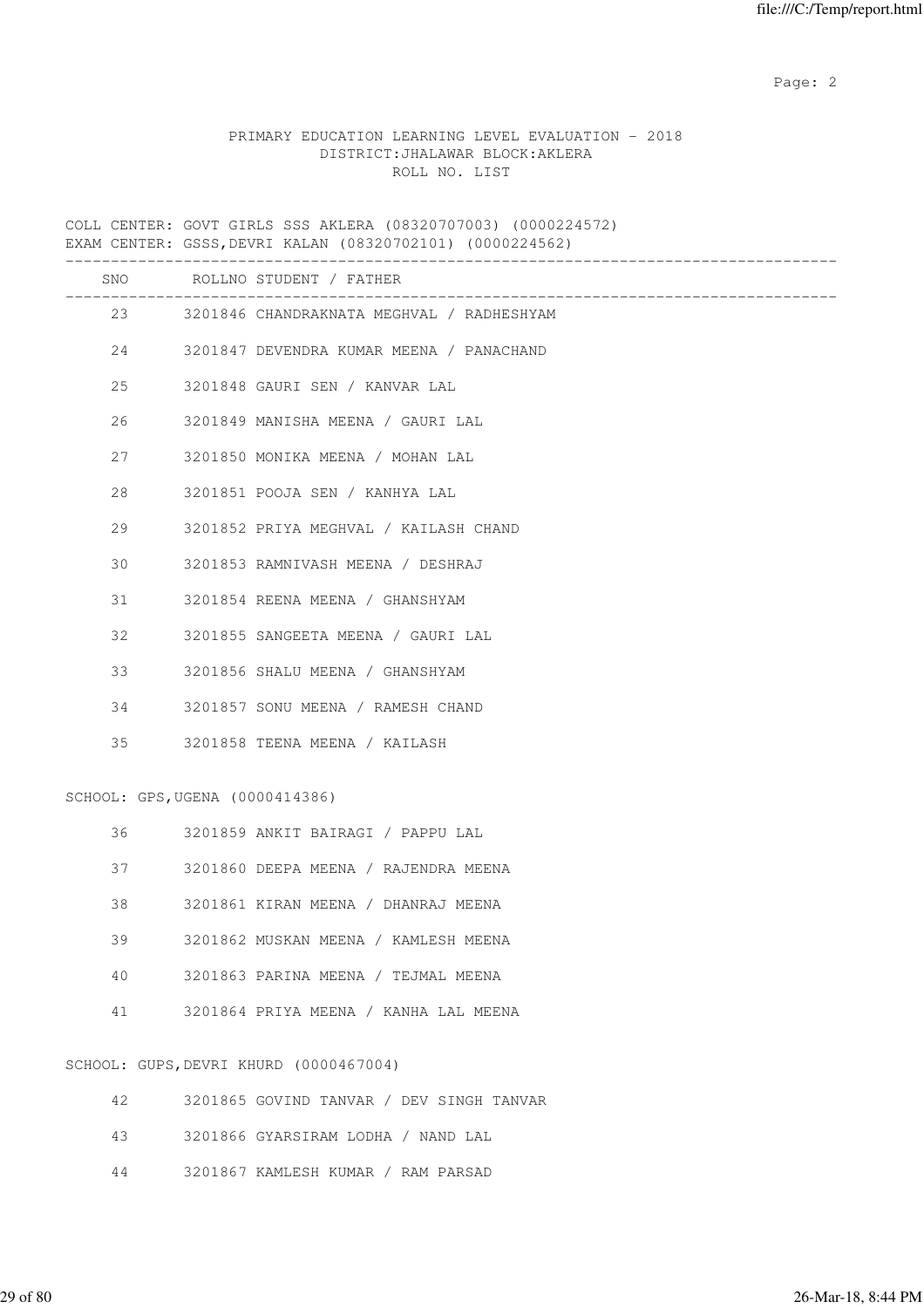## PRIMARY EDUCATION LEARNING LEVEL EVALUATION - 2018 DISTRICT:JHALAWAR BLOCK:AKLERA ROLL NO. LIST

COLL CENTER: GOVT GIRLS SSS AKLERA (08320707003) (0000224572) EXAM CENTER: GSSS,DEVRI KALAN (08320702101) (0000224562)

|    | SNO ROLLNO STUDENT / FATHER                    |
|----|------------------------------------------------|
|    | 45 3201868 KIRAN BAI / MANGI LAL               |
| 46 | 3201869 KOMAL PARSAD / RAMLAL                  |
| 47 | 3201870 MANISHA KUMARI / BIRAM CHAND           |
| 48 | 3201871 POOJA BAI LODHA / BADRILAL             |
| 49 | 3201872 RAMSWROOP BHEEL / BIRAM CHAND          |
| 50 | 3201873 ROHIT KUMAR / MOHAN LAL                |
|    | SCHOOL: GUPS, KACHNARI (0000474225)            |
| 51 | 3201874 ANITA KUMARI / RATAN LAL LODHA         |
| 52 | 3201875 GOVIND LODHA / GHINSA LAL              |
| 53 | 3201876 LOKESH KUMAR LODHA / RAMKALYAN LODHA   |
| 54 | 3201877 LOKESH KUMAR LODHA / BIRAM CHAND LODHA |
| 55 | 3201878 MANISHA KUMARI LODHA / RAMKALYAN LODHA |
| 56 | 3201879 NIRAJ KUMAR LODHA / BIRAM CHAND        |
| 57 | 3201880 SUNIL KUMAR / JAGDISH LODHA            |
| 58 | 3201881 TEENA KUMARI LODHA / BALCHAND LODHA    |
| 59 | 3201882 UMA BAI / BIRAM CHAND LODHA            |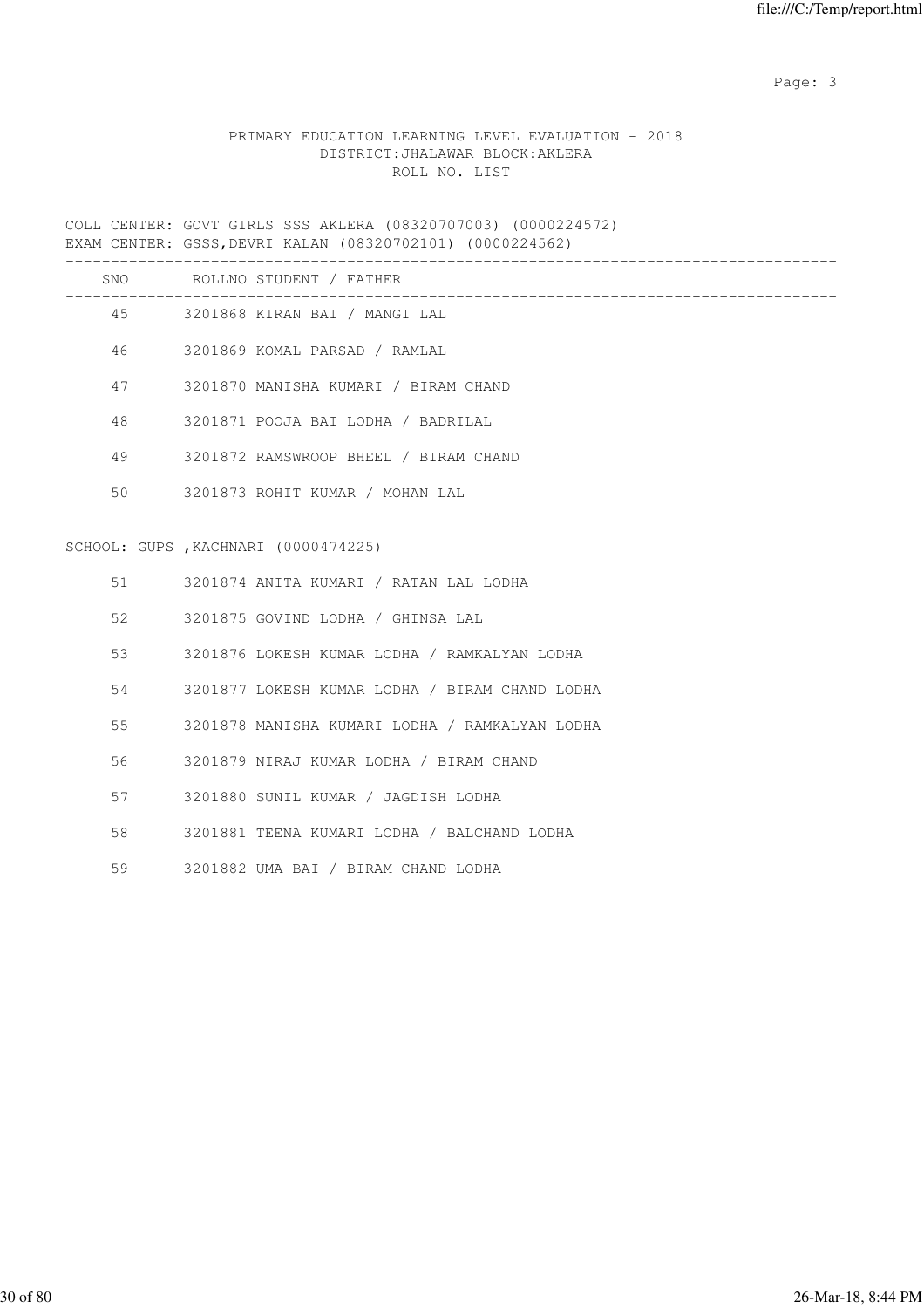#### PRIMARY EDUCATION LEARNING LEVEL EVALUATION - 2018 DISTRICT:JHALAWAR BLOCK:AKLERA ROLL NO. LIST

COLL CENTER: GOVT GIRLS SSS AKLERA (08320707003) (0000224572) EXAM CENTER: GOVERMENT SENIOR SECONDARY SCHOOL,KHARPA (08320711402) (0000224568) ------------------------------------------------------------------------------------- SNO ROLLNO STUDENT / FATHER ------------------------------------------------------------------------------------- SCHOOL: GOVERMENT SENIOR SECONDARY SCHOOL,KHARPA (0000224568) 1 3201883 ANKIT MEENA / GULAB CHAND 2 3201884 HARI RAM MEENA / BABU LAL 3 3201885 HARIOM MEENA / NAND LAL 4 3201886 KALI BAI MEENA / RATAN LAL 5 3201887 KARISHMA MEENA / BHURA LAL 6 3201888 LALIT MEENA / HEERA LAL 7 3201889 MUSKAN MEENA / RAMESH 8 3201890 NEELU MEENA / RAMCHANDRA MEENA 9 3201891 POOJA BAIRWA / RAMPRASAD 10 3201892 POOJA MEENA / RAMESH 11 3201893 PUSHPENDRA DHOLI / NAROTTAM DHOLI 12 3201894 TEENA BAI BAIRWA / PAPPU LAL BAIRWA SCHOOL: GPS, KISHANPURYA (0000467452) 13 3201895 KAMAL MEENA / DANMAL MEENA 14 3201896 MOHIT MEENA / CHAND MAL MEENA 15 3201897 MUSKAN MEENA / BRIJ MOHAN MEENA 16 3201898 NISHA MEENA / RAJENDRA 17 3201899 ROHIT MEENA / RAMESH CHAND MEENA 18 3201900 SAPNA MEENA / PREM CHAND MEENA 19 3201901 SHIVAM MEENA / HARI MOHAN MEENA 20 3201902 SONU MEENA / RAM SWAROOP MEENA

#### SCHOOL: GPS,KACHANARIYA (0000500559)

21 3201903 ANIL KUMAR BAIRWA / BIRAM CHAND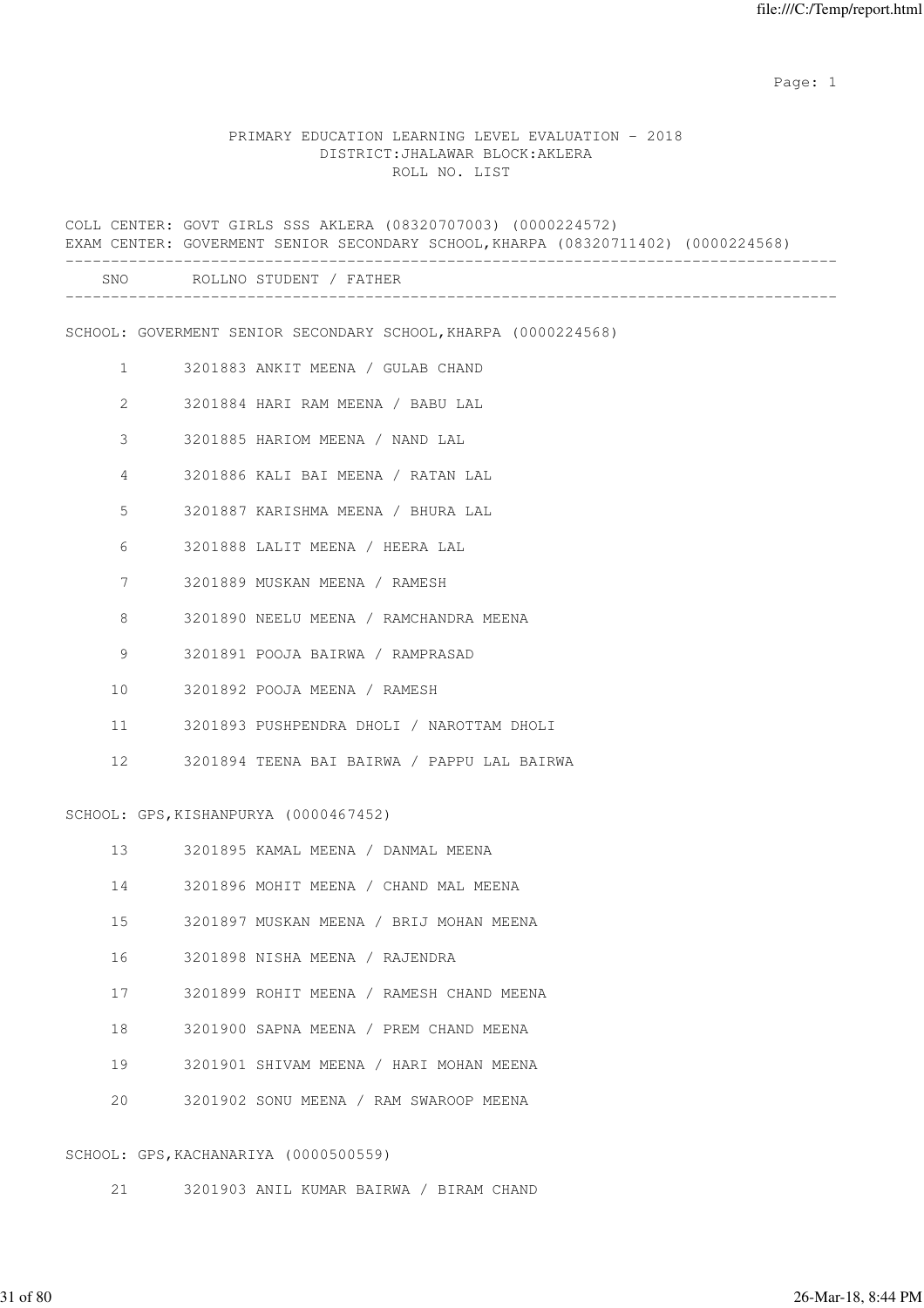## PRIMARY EDUCATION LEARNING LEVEL EVALUATION - 2018 DISTRICT:JHALAWAR BLOCK:AKLERA ROLL NO. LIST

COLL CENTER: GOVT GIRLS SSS AKLERA (08320707003) (0000224572) EXAM CENTER: GOVERMENT SENIOR SECONDARY SCHOOL,KHARPA (08320711402) (0000224568) ------------------------------------------------------------------------------------- SNO ROLLNO STUDENT / FATHER -------------------------------------------------------------------------------------

- 22 3201904 ANIL KUMAR MEENA / BHURA LAL MEENA 23 3201905 CHETNA KUMARI / JAGDISH BAIRWA 24 3201906 MINAKSHI BAIRWA / RAMSWROOP 25 3201907 MUSKAN SEN / RADHESHYAMS 26 3201908 POOJA BAIRWA / MOHAN LAL 27 3201909 POOJA KUMARI MEENA / KAJODI LAL 28 3201910 PRINCE KUMAR MEENA / PAPPU LAL
	- 29 3201911 VISHALMEENA / DESHRAJ MEENA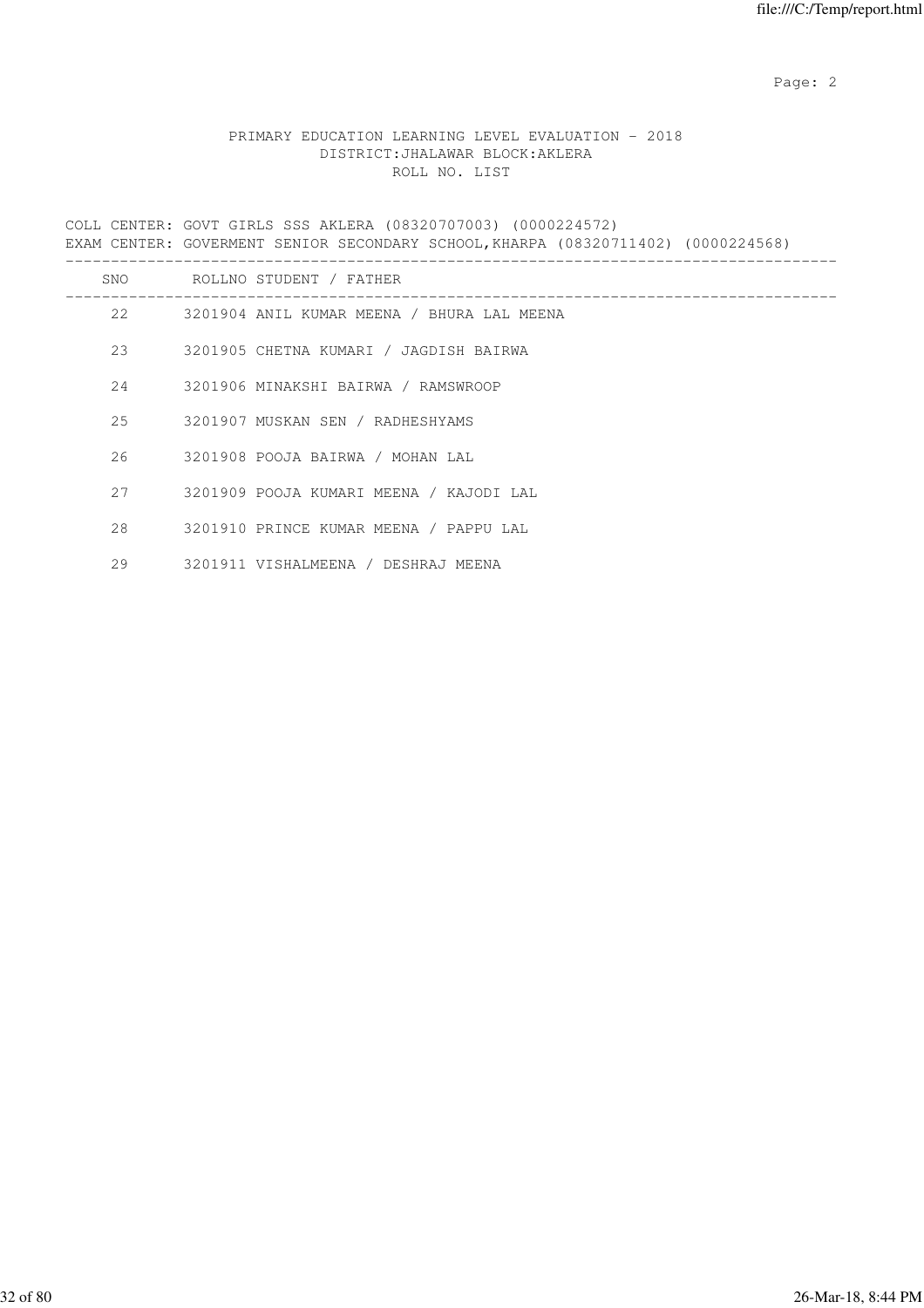#### PRIMARY EDUCATION LEARNING LEVEL EVALUATION - 2018 DISTRICT:JHALAWAR BLOCK:AKLERA ROLL NO. LIST

COLL CENTER: GOVT GIRLS SSS AKLERA (08320707003) (0000224572) EXAM CENTER: GOVT GIRLS SSS AKLERA (08320707003) (0000224572) ------------------------------------------------------------------------------------- SNO ROLLNO STUDENT / FATHER ------------------------------------------------------------------------------------- SCHOOL: Nirogdham Jankalyan Seva Sansthan Aklera (0000012241) 1 3201912 ANIL GURJAR / DHANRAJ 2 3201913 BABLU GURJAR / BADRILAL 3 3201914 GOVIND MEENA / TEJRAJ MEENA 4 3201915 GOVIND MEENA / HEMRAJ MEENA 5 3201916 HARIOM MEGHWAL / DHARAMRAJ MEGHWAL 6 3201917 JITENDRA KUMAR / DEVILAL GURJAR 7 3201918 KAJAL MEGHWAL / MANNA LAL MEGHWAL 8 3201919 KRISHNA MEENA / PRABHULAL MEENA 9 3201920 NEERAJ MEENA / RAMKALYAN MEENA 10 3201921 POOJA KUMARI / BIRAMCHAND MEENA 11 3201922 RAKSHIT MEENA / PRAKSH CHAND 12 3201923 RAVI MEENA / RAMPRASAD MEENA 13 3201924 RITIESH MEGHWAL / DHANRAJ 14 3201925 SHIVANI PRAJAPATI / NAVEEN PRAJAPATI 15 3201926 URMILA KUMARI BHEEL / RAJENDRA BHEEL 16 3201927 VINIT KUMAR MEENA / RATAN LAL 17 3201928 VISHAL MEGHWAL / BHAGAT SINGH SCHOOL: ROYAL EDUCATION ACADEMY SECONDARY SCHOOL (0000019411) 18 3201929 AJAY PANCHAL / RAMESH CHAND 19 3201930 AKASH SINGH / VIRENDRA SINGH 20 3201931 ANKIT GURJAR / HARI KISHAN GURJAR 21 3201932 ARCHANA MEENA / SURAJMAL MEENA 22 3201933 ARCHANA SUMAN / RADHE SHYAM SUMAN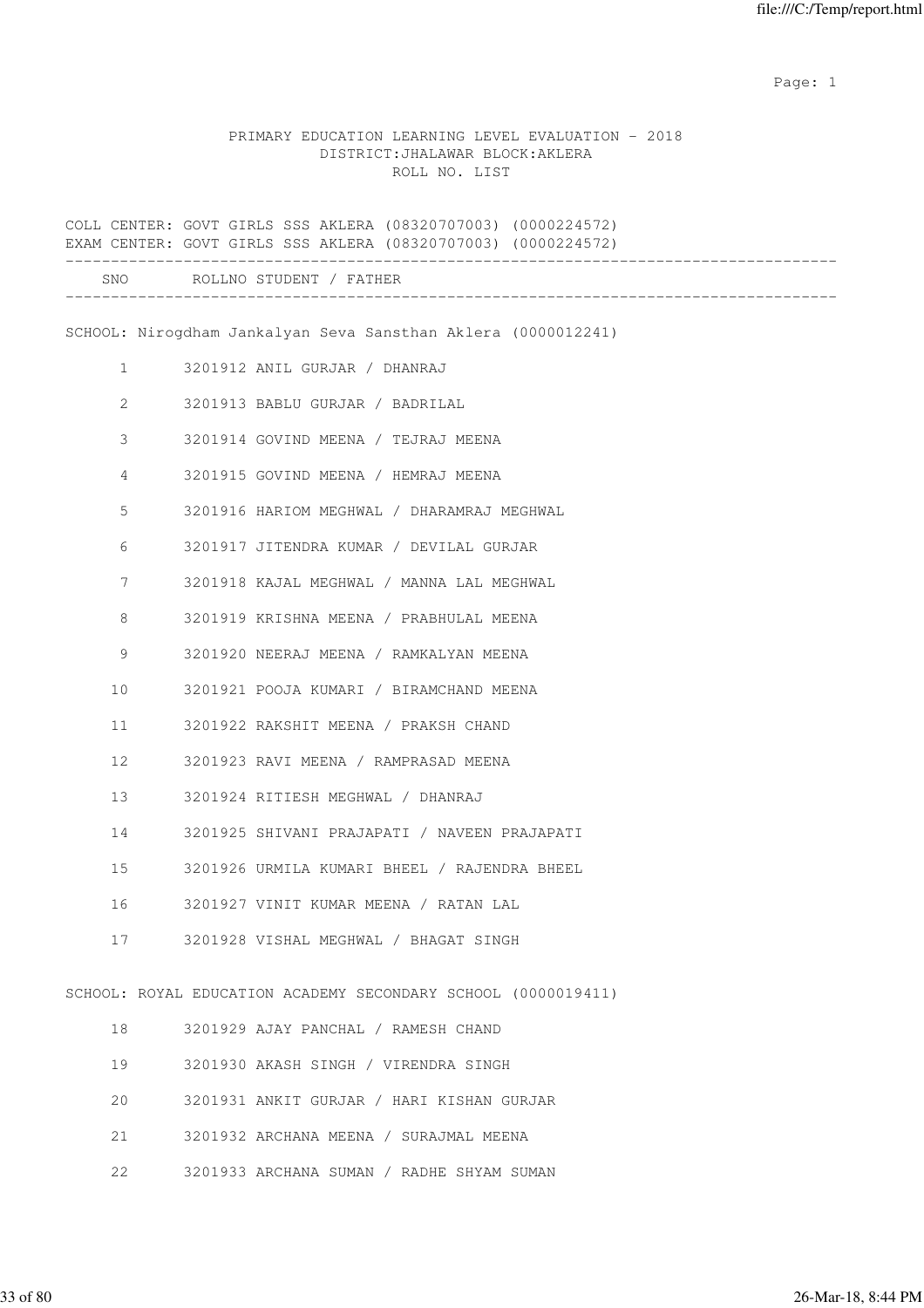### PRIMARY EDUCATION LEARNING LEVEL EVALUATION - 2018 DISTRICT:JHALAWAR BLOCK:AKLERA ROLL NO. LIST

COLL CENTER: GOVT GIRLS SSS AKLERA (08320707003) (0000224572) EXAM CENTER: GOVT GIRLS SSS AKLERA (08320707003) (0000224572) ------------------------------------------------------------------------------------- SNO ROLLNO STUDENT / FATHER ------------------------------------------------------------------------------------- 23 3201934 ARJUN MEENA / RANJEET MEENA 24 3201935 BHARAT MEENA / BHAIRU LAL 25 3201936 BHURI BAGARI / MANGI LAL 26 3201937 BRIJESH MEENA / JEETMAL MEENA 27 3201938 BULBUL SUMAN / MATHURA LAL SUMAN 28 3201939 DILIP MEENA / PANA CHAND MEENA 29 3201940 DIVYA MEENA / CHANDRA BHAN MEENA 30 3201941 GOVIND MEENA / RAM LAL MEENA 31 3201942 HARI OM GURJAR / RADHESHYAM 32 3201943 JITENDRA MEENA / PARMANAND MEENA 33 3201944 KANGANA SHARMA / RAKESH SHARMA 34 3201945 KAPIL BHEEL / MEGHRAL BHEEL 35 3201946 KAPIL MEENA / SHYAM SUNDAR MEENA 36 3201947 KESHAV KUMAR BAIRWA / LEKHRAJ BAIRWA 37 3201948 KHUSHRAJ MEENA / NENKI RAM MEENA 38 3201949 LALIT MEENA / RAM BILAS MEENA 39 3201950 MAHESH SEN / BITTHAL PRASAD SHARMA 40 3201951 MINAKSHI BAGARI / MANAK CHAND BAGARI 41 3201952 MUSKAN DARIYA / RAM DAYAL DARIYA 42 3201953 PRIYA MEGHWAL / RAMHET MEGHWAL 43 3201954 REENA GURJAR / RAJU LAL GURJAR 44 3201955 RITU KHANGAR / HEMRAJ KHANGAR 45 3201956 ROHIT SISODIYA / DARIYAO SINGH 46 3201957 SANJAY BAIRWA / BABU LAL 47 3201958 SHIVANI BANJARA / OMVEER SINGH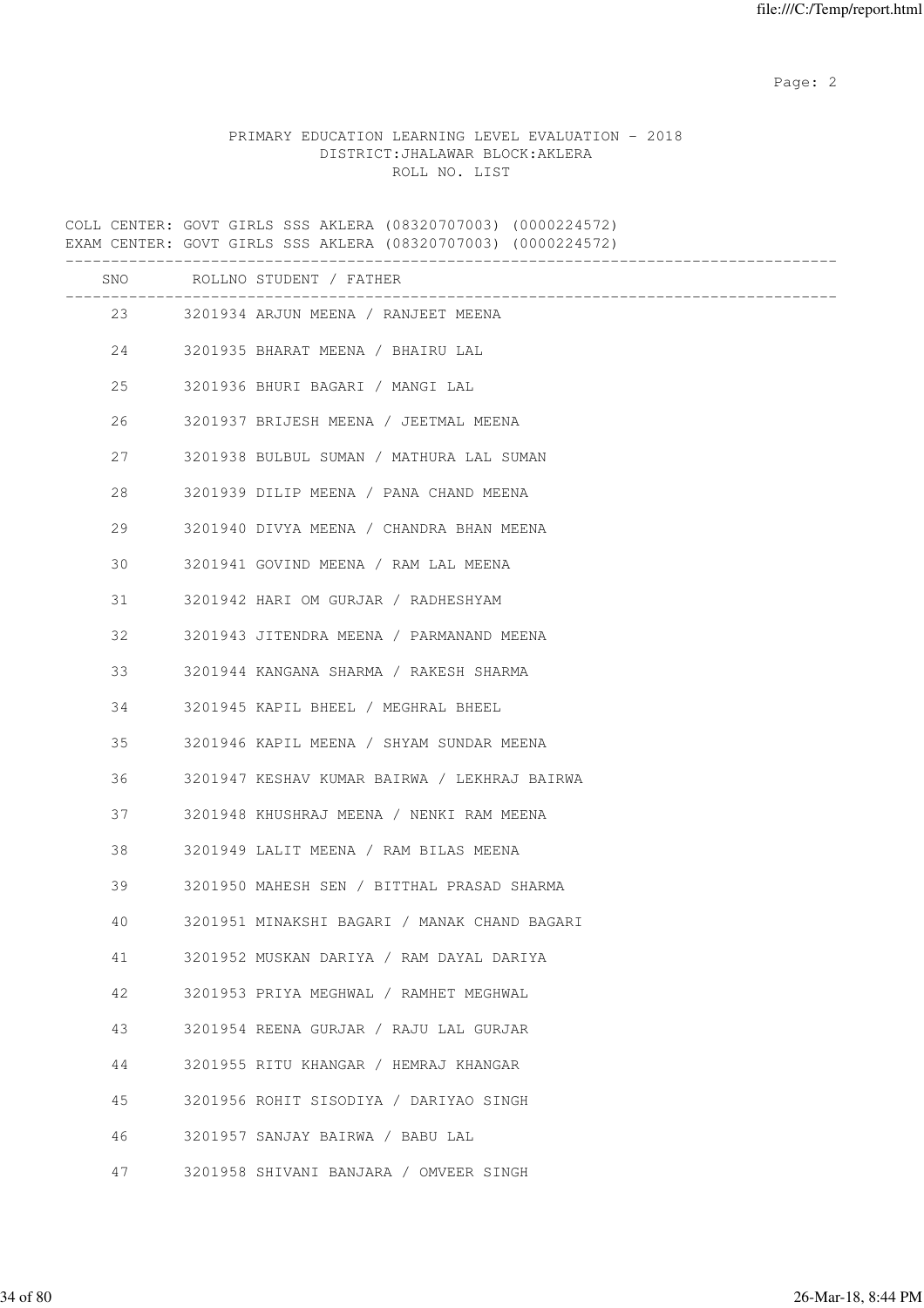### PRIMARY EDUCATION LEARNING LEVEL EVALUATION - 2018 DISTRICT:JHALAWAR BLOCK:AKLERA ROLL NO. LIST

COLL CENTER: GOVT GIRLS SSS AKLERA (08320707003) (0000224572) EXAM CENTER: GOVT GIRLS SSS AKLERA (08320707003) (0000224572) -------------------------------------------------------------------------------------

| SNO. | ROLLNO STUDENT / FATHER                |  |
|------|----------------------------------------|--|
| 48   | 3201959 TAMANNA MEENA / RAJU LAL MEENA |  |
| 49   | 3201960 VIKAS SUMAN / SAMPAT RAJ SUMAN |  |

SCHOOL: BHAGAT SINGH UPPER PRIMARY SCHOOL AKLERA (0000019822)

| 50 | 3201961 ANKIT KUMHAR / RAJU LAL KUMHAR   |
|----|------------------------------------------|
| 51 | 3201962 ARUN KUMHAR / MUKESH KUMHAR      |
| 52 | 3201963 DHEERAJ RAO / DINESH RAO         |
| 53 | 3201964 GOVIND BAIRAGI / NARESH BAIRAGI  |
| 54 | 3201965 HARI OM SEN / DHANNA LAL SEN     |
| 55 | 3201966 NIWASHA LUHAR / RAM CHARAN LUHAR |
| 56 | 3201967 TARUN KUMHAR / MUKESH KUMHAR     |
|    |                                          |

SCHOOL: GYANDEEP PUBLIC SCHOOL AKLERA (0000019823)

- 57 3201968 ABHEY SAROMIYA / RAJU SAROMIYA
- 58 3201969 BENA BAGARI / MANGI LAL
- 59 3201970 HEENA BAGARI / KANHEYA LAL
- 60 3201971 MAHENDRA PRAJAPATI / BADRI LAL
- 61 3201972 MANOJ KUMAR / KALYAN
- 62 3201973 MINAKSHI / RAMKISHAN
- 63 3201974 PRITI / BABU LAL
- 64 3201975 PUSHPLATA / VINOD
- 65 3201976 ROHIT PRAJAPATI / PRAKASH PRAJAPATI
- 66 3201977 RONAK VAISHNAV / SATYANARAYAN
- 67 3201978 VIKASH KUMAR BAMBHI / RAMKALYAN BAMBHI

SCHOOL: MEERA CHILDREN SEN SEC SCHOOL AKLERA (0000019971)

68 3201979 AAKSAH SUMAN / RAMESH SUMAN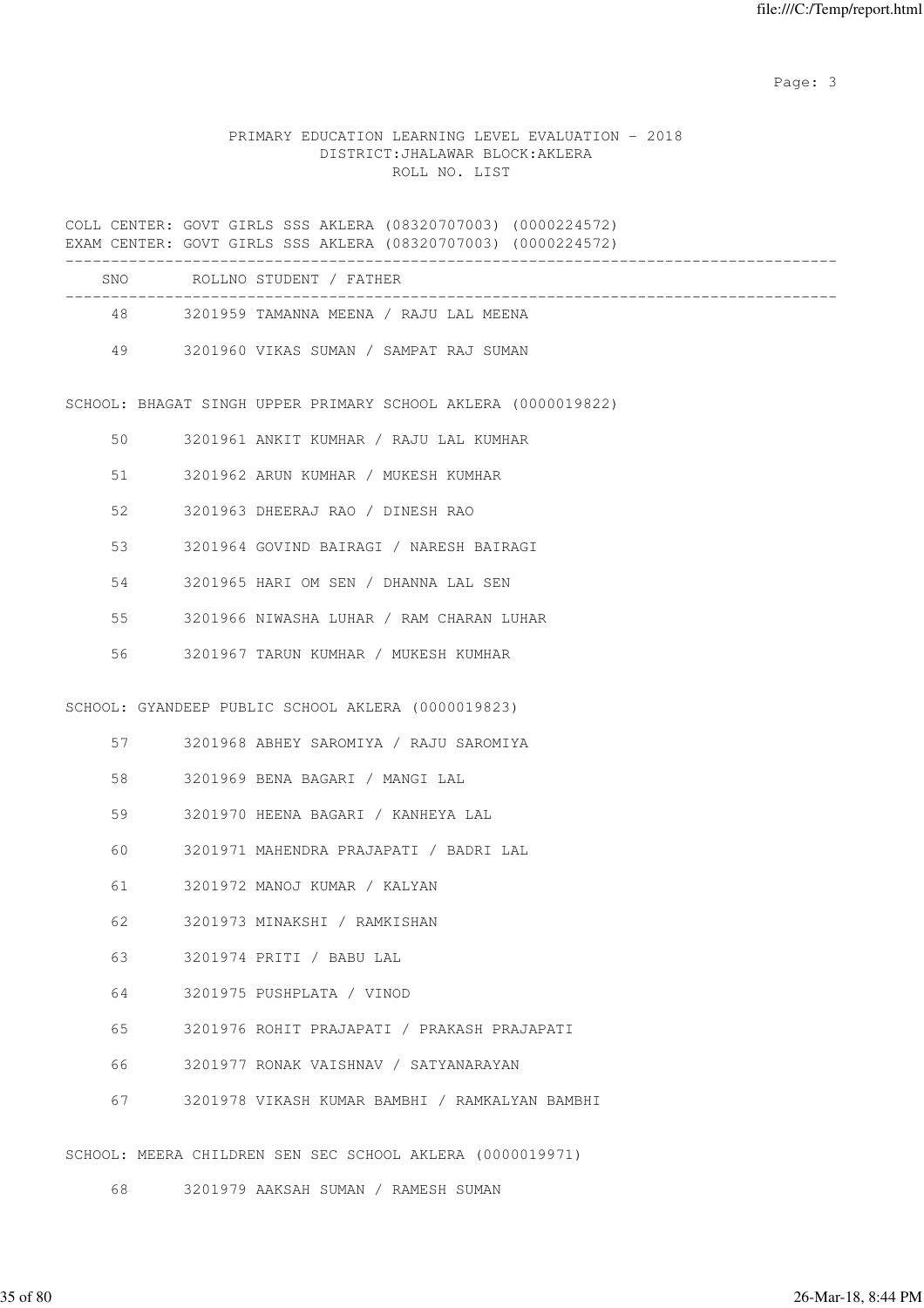Page: 4  $P$ 

### PRIMARY EDUCATION LEARNING LEVEL EVALUATION - 2018 DISTRICT:JHALAWAR BLOCK:AKLERA ROLL NO. LIST

COLL CENTER: GOVT GIRLS SSS AKLERA (08320707003) (0000224572) EXAM CENTER: GOVT GIRLS SSS AKLERA (08320707003) (0000224572) ------------------------------------------------------------------------------------- SNO ROLLNO STUDENT / FATHER ------------------------------------------------------------------------------------- 69 3201980 ANJANA MEENA / NANURAM MEENA 70 3201981 ASHA KUMARI MEENA / PURSHOTTAM MEENA 71 3201982 BULBUL SUMAN / PUNAM CHAND SUMAN 72 3201983 DEEPAK RAJ BAIRWA / RAMPARASAD BAIRWA 73 3201984 GORAV RATHOR / SURESH RATHOR 74 3201985 HARISH SHARMA / BALCHAND SHARMA 75 3201986 KAJAL MEENA / BEERAM CHAND 76 3201987 KESHAV SUMAN / PURSHOTTAM SUMAN 77 3201988 MADHU KUMAHAR / LAXMI CHAND 78 3201989 MANISH KUMAR SUMAN / BADRI LAL SUMAN 79 3201990 MAYURI SUMAN / BHAGWAN SUMAN 80 3201991 MUSKAN MEENA / ROOP CHAND MEENA 81 3201992 NIHARIKA MEENA / ASHOK KUMAR 82 3201993 NIKHIL CHORSIYA / HEMRAJ 83 3201994 NISHA SUMAN / HEMRAJ SUMAN 84 3201995 NITESH KUMAR / DINESH SAHU 85 3201996 OM SUMAN / HARISHANKAR SUMAN 86 3201997 PANKAJ SUMAN / RAJENDRA SUMAN 87 3201998 RAHUL KUMAR / BEERAM CHAND 88 3201999 ROHIT MEENA / RAM LAL 89 3202000 SHIVANI KOLI / RAJENDRA 90 3202001 SHOYAB MALIK / NOSHAD ALI 91 3202002 UMA RANI MEENA / HARGOVIND MEENA 92 3202003 YASH GURJAR / CHANDRA MOHAN GURJAR

SCHOOL: DR RADHA KRISHNAN SECONDRY SCHOOL AKLERA (0000020856)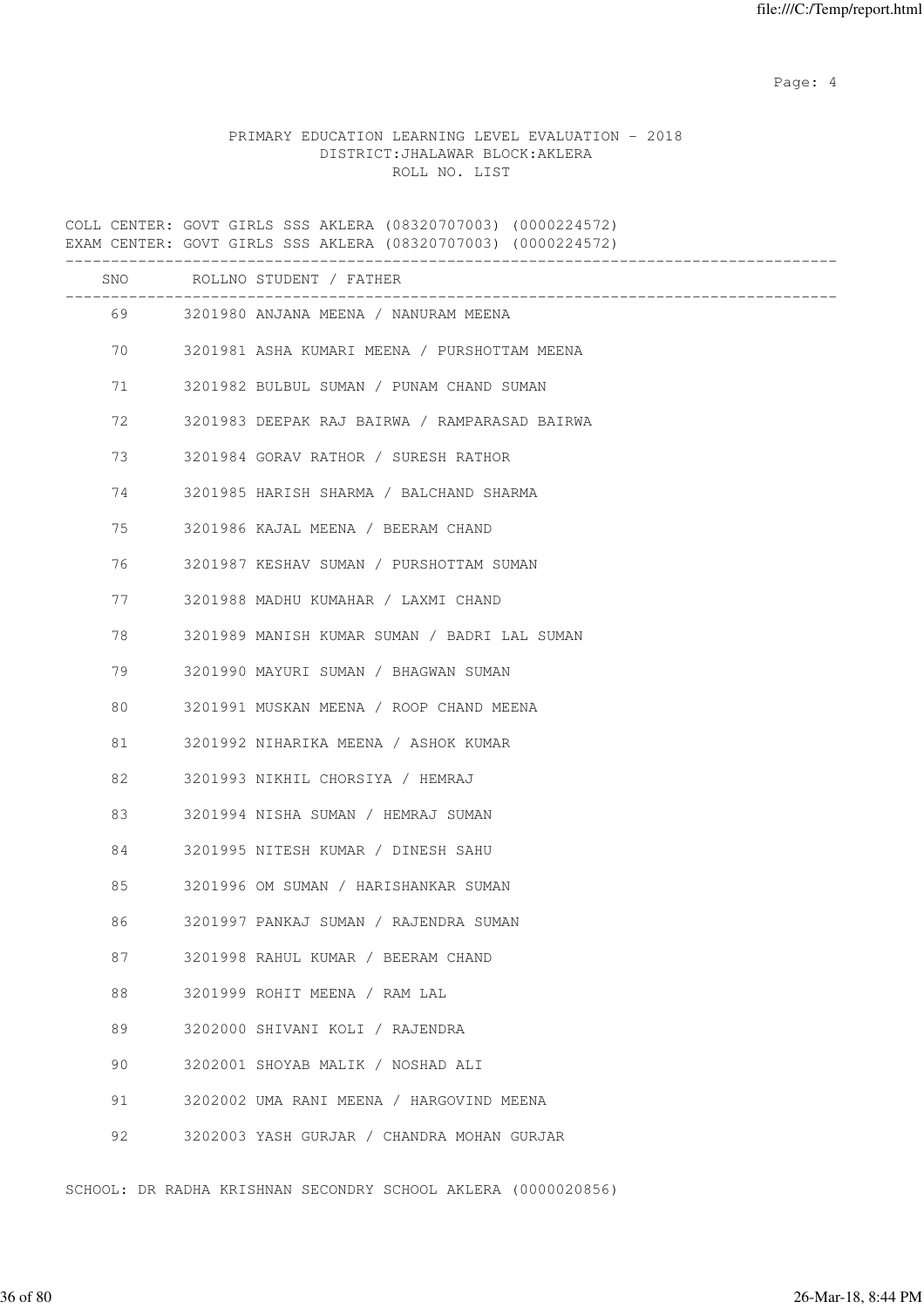Page: 5  $P$  and  $P$  and  $P$  and  $P$  and  $P$  and  $P$  and  $P$  and  $P$  and  $P$  and  $P$  and  $P$  and  $P$  and  $P$  and  $P$  and  $P$  and  $P$  and  $P$  and  $P$  and  $P$  and  $P$  and  $P$  and  $P$  and  $P$  and  $P$  and  $P$  and  $P$  and  $P$  an

# PRIMARY EDUCATION LEARNING LEVEL EVALUATION - 2018 DISTRICT:JHALAWAR BLOCK:AKLERA ROLL NO. LIST

COLL CENTER: GOVT GIRLS SSS AKLERA (08320707003) (0000224572) EXAM CENTER: GOVT GIRLS SSS AKLERA (08320707003) (0000224572) ------------------------------------------------------------------------------------- SNO ROLLNO STUDENT / FATHER ------------------------------------------------------------------------------------- 93 3202004 ARJUN MALI / RAMESH CHAND 94 3202005 MANISHA RAJAWT / BHARAT RAJAWT 95 3202006 PAVAN BAGRI / RAJU LAL BAGRI 96 3202007 PINKI GUJAR / LALCHAND 97 3202008 PRVEEN CARPENTER / DEEPCHAND CARPENTER 98 3202009 SONU CHAUDHARI / RAM KISHAN 99 3202010 UDAL GURJAR / JAGDISH GURJAR SCHOOL: Tilak Publick Sr. See. School (0000021043) 100 3202011 ANKIT MEENA / AMER LAL MEENA 101 3202012 ANURADHA LODHA / BEERAM CHAND LODHA 102 3202013 CHANDRA KALA LODHA / JAGDISH LODHA 103 3202014 CHINTU MEENA / SATVEER MEENA 104 3202015 DHAPU KUMARI LODHA / BAL CHAND LODHA 105 3202016 EKLESH BANJARA / JAGDISH BANJARA 106 3202017 GIRIRAJ BANJARA / MANNA LAL BANJARA 107 3202018 HARSHITA PRAJAPATI / CHATARBHUJ PRAJAPATI 108 3202019 JITENDRA KUMAR LODHA / BEERAM CHAND LODHA 109 3202020 JITENDRA SUMAN / HEMRAJ SUMAN 110 3202021 KAMAL SINGH / JASVANT SINGH 111 3202022 KHUSHABU KUMARI LODHA / HARI RAM LODHA 112 3202023 KIRAN PRAJAPATI / KANHAIYA LAL PRAJAPATI 113 3202024 MAHAVEER LODHA / RODU LAL LODHA 114 3202025 MAINA MEENA / PRAKASH MEENA 115 3202026 MANISH KUMAR BHEEL / RAM DAYAL BHEEL 116 3202027 MANISH MEENA / BEERAM CHAND MEENA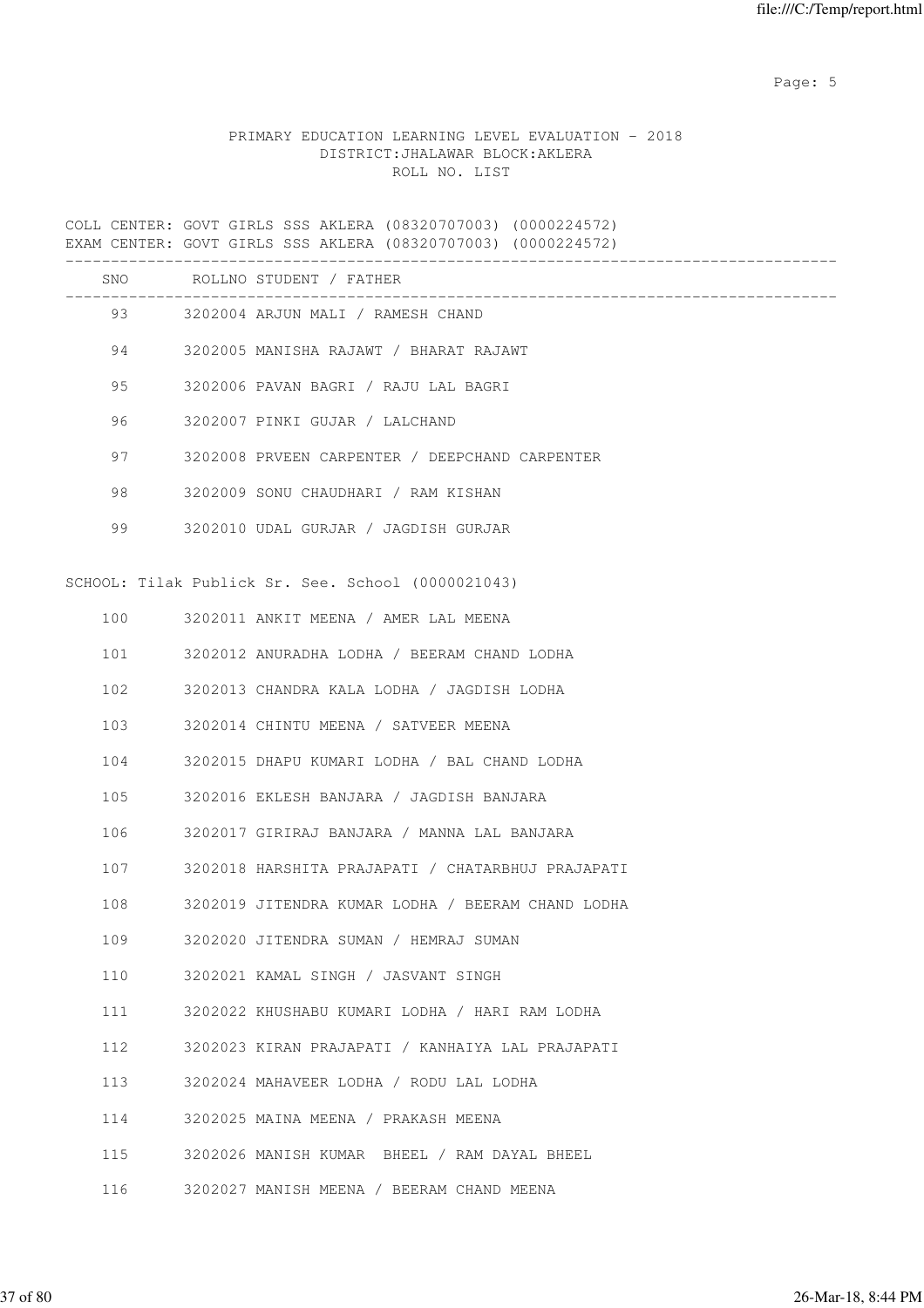Page: 6  $P$  and  $P$  and  $P$  and  $P$  and  $P$  and  $P$  and  $P$  and  $P$  and  $P$  and  $P$  and  $P$  and  $P$  and  $P$  and  $P$  and  $P$  and  $P$  and  $P$  and  $P$  and  $P$  and  $P$  and  $P$  and  $P$  and  $P$  and  $P$  and  $P$  and  $P$  and  $P$  an

# PRIMARY EDUCATION LEARNING LEVEL EVALUATION - 2018 DISTRICT:JHALAWAR BLOCK:AKLERA ROLL NO. LIST

COLL CENTER: GOVT GIRLS SSS AKLERA (08320707003) (0000224572) EXAM CENTER: GOVT GIRLS SSS AKLERA (08320707003) (0000224572) ------------------------------------------------------------------------------------- SNO ROLLNO STUDENT / FATHER ------------------------------------------------------------------------------------- 117 3202028 MANISH MEENA / PANA CHAND MEENA 118 3202029 NEHA LODHA / DURGA LAL LODHA 119 3202030 NISHA PRAJAPATI / RADHESHYAM PRAJAPATI 120 3202031 NISHA PRAJAPATI / RADHESHYAM PRAJAPATI 121 3202032 NISHA SUMAN / GHANSHYAM SUMAN 122 3202033 PAYAL PRAJAPATI / KAMLESH PRAJAPATI 123 3202034 PAYAL PRAJAPATI / KAILASH CHAND PRAJAPATI 124 3202035 POOJA KUMARI LODHA / JAGDISH LODHA 125 3202036 PRAVIN PRAJAPATI / BADRI LAL PRAJAPATI 126 3202037 PRIYA KUMARI MEHAR / RAMESH CHAND MEHAR 127 3202038 PRIYANKA KUMARI LODHA / BADRI LAL LODHA 128 3202039 RAHUL PRAJAPATI / KAILASH PRAJAPATI 129 3202040 RAJA RAM LODHA / RAM KALYAN LODHA 130 3202041 RAVI KUMAR BAIRWA / BAJRANG LAL BAIRWA 131 3202042 RAVINA LODHA / KALU LAL LODHA 132 3202043 SUNITA LODHA / LAL CHAND LODHA 133 3202044 SURAJ MEGHWAL / JAGDISH MEGHWAL SCHOOL: MAHRISHI DAYAND SARSWATI UPS AKLERA (0000021398) 134 3202045 CHETAN PRAKASH MEENA / BRAJMOHAN MEENA 135 3202046 HANSRAJ BANJARA / TUFAN SINGH 136 3202047 KANHAIYA LAL / OMPRAKASH 137 3202048 KULDEEP MEENA / HEMRAJ MEENA 138 3202049 MAHESH KUMAR PRAJAPATI / MANOJ KUMAR PRAJAPATI 139 3202050 PAWAN KUMAR MEENA / KAMLESH MEENA 140 3202051 RAHUL MEWARA / RAMESH MEWARA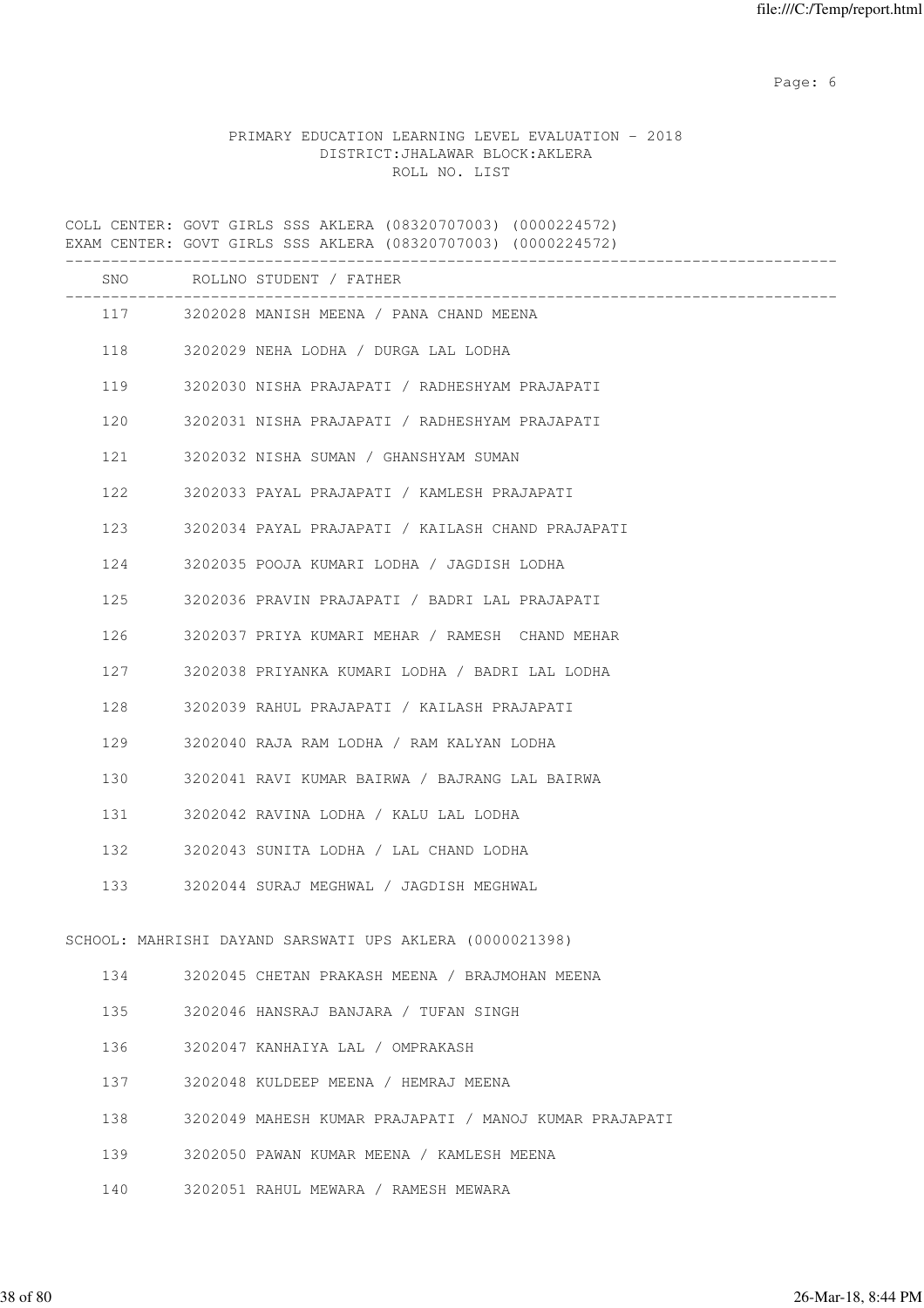Page: 7  $P$  and  $P$  and  $P$  and  $P$  and  $P$  and  $P$  and  $P$  and  $P$  and  $P$  and  $P$  and  $P$  and  $P$  and  $P$  and  $P$  and  $P$  and  $P$  and  $P$  and  $P$  and  $P$  and  $P$  and  $P$  and  $P$  and  $P$  and  $P$  and  $P$  and  $P$  and  $P$  an

# PRIMARY EDUCATION LEARNING LEVEL EVALUATION - 2018 DISTRICT:JHALAWAR BLOCK:AKLERA ROLL NO. LIST

COLL CENTER: GOVT GIRLS SSS AKLERA (08320707003) (0000224572) EXAM CENTER: GOVT GIRLS SSS AKLERA (08320707003) (0000224572) ------------------------------------------------------------------------------------- SNO ROLLNO STUDENT / FATHER ------------------------------------------------------------------------------------- 141 3202052 RAVIKANT MEENA / MURLIDHAR MEENA SCHOOL: SHRADHA UPPER PARIMARY SCHOOL (0000032538) 142 3202053 ADITYA PRAJAPATI / KANHEYA LAL PRAJAPATI 143 3202054 ALFEZ KHAN / MAJUR AALEM KHAN 144 3202055 ANKIT MEENA / MANOHER LAL MEENA 145 3202056 DHREEJ MEENA / MAHAVEER MEENA 146 3202057 GOVIND MEENA / DEEPCHAND MEENA 147 3202058 ISHWER SINGH / HANSRAJ MEENA 148 3202059 MOHIT MEENA / SAVRA MEENA 149 3202060 RAMCHANDER MEENA / FULCHAND MEENA 150 3202061 ROHIT KUMAR MEENA / LALCHAND MEENA SCHOOL: SARVODAYA SHIKSHAN SANSTHAN AKLERA (0000032539) 151 3202062 ABHISHEKH YADVAV / KALU LAL YADAV 152 3202063 ASIF MOHAMMED / RAMJAN 153 3202064 BHAWANA MEGHWAL / RAMBILAS 154 3202065 CHANDRAMANI BAIRWA / POONAM CHAND 155 3202066 DEEPAK MEGHWAL / RAJU LAL 156 3202067 GARIMA MEGHWAL / KALU LAL 157 3202068 RANI GOSWAMI / BALRAM SCHOOL: NEW NALANDA SECONDARY SCHOOL AKLERA (0000032583) 158 3202069 AAFRIN KHANAM / RAFIQ KHAN 159 3202070 ARJUN PRAJAPATI / MADAN LAL PRAJAPATI 160 3202071 ARMAN SHEKH / LALA KHAN

161 3202072 DEVENDRA SEN / BADRILAL SEN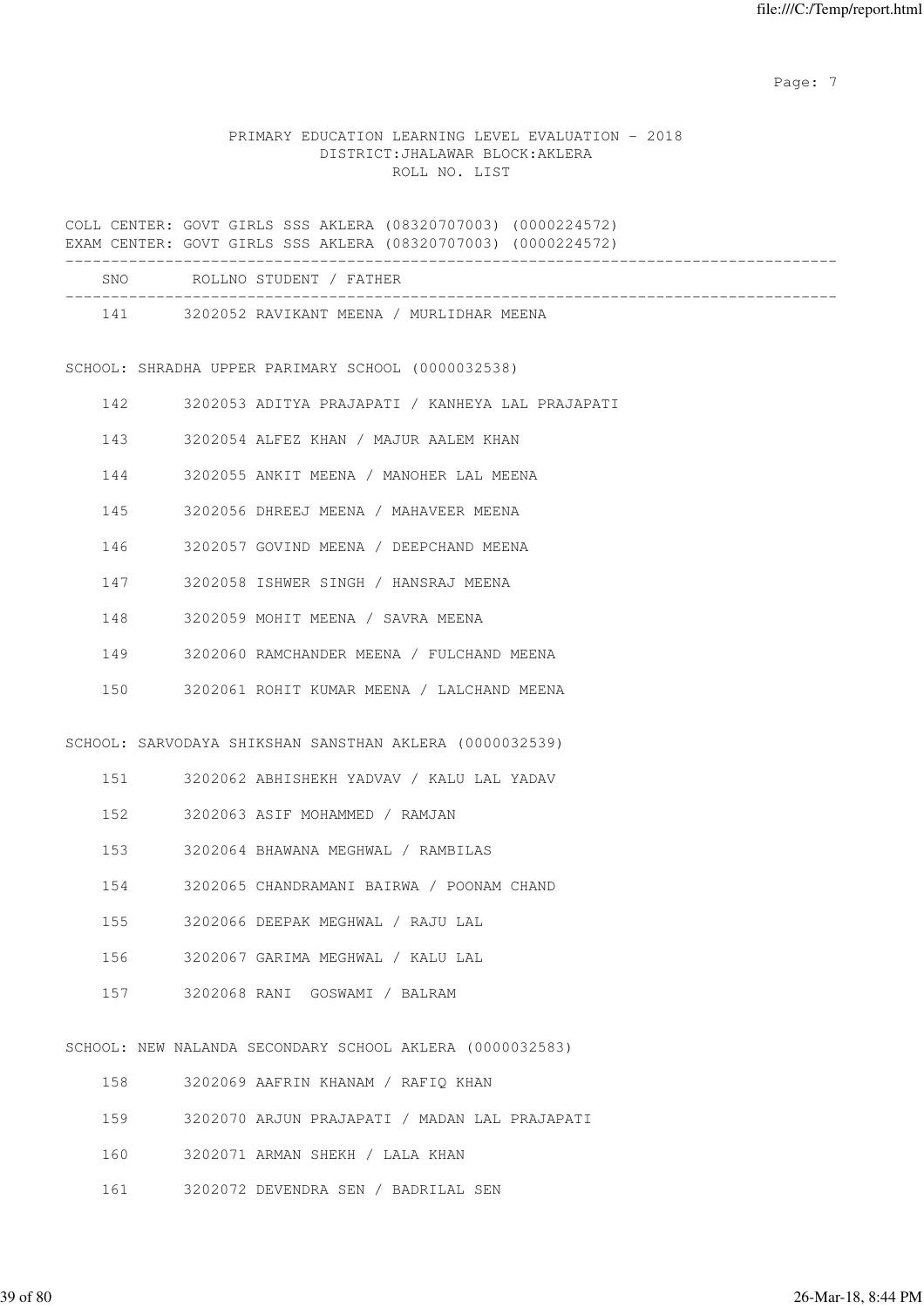en de la provincia de la provincia de la provincia de la provincia de la provincia de la provincia de la provi

# PRIMARY EDUCATION LEARNING LEVEL EVALUATION - 2018 DISTRICT:JHALAWAR BLOCK:AKLERA ROLL NO. LIST

COLL CENTER: GOVT GIRLS SSS AKLERA (08320707003) (0000224572) EXAM CENTER: GOVT GIRLS SSS AKLERA (08320707003) (0000224572) ------------------------------------------------------------------------------------- SNO ROLLNO STUDENT / FATHER ------------------------------------------------------------------------------------- 162 3202073 FARHAN MANSOORI / YUSUF MANSOORI 163 3202074 HASAN MANSOORI / JAKIR HUSSAIN MANSOORI 164 3202075 KARTIK SEN / NARENDRA SEN 165 3202076 KULDIP SUMAN / PRABHU LAL SUMAN 166 3202077 NAVED MANSOORI / MUKHTAR MANOORI 167 3202078 REHAN MANSOORI / ABDUL RAHIM MANSOORI 168 3202079 REHAN MANSOORI / YUNUS PARWEZ MANSOORI 169 3202080 RUKSAR KHANAM / JAHID ULLAH KHAN 170 3202081 VAHID MANSOORI / SHAHID MANSOORI 171 3202082 VARSHA JATAV / HARISH JATAV SCHOOL: MODERN EDUCATIONAL SOCIETY AKLERA (0000033786) 172 3202083 AASHRAYA JETHI / BHARAT JETHI 173 3202084 AATIF MIRZA / PARVEZ MIRZA 174 3202085 AGNIK DEGRIYA / BANSHILAL MEENA 175 3202086 AKSHAT JAIN / PRAMOD KUMAR JAIN 176 3202087 AKSHAT SUMAN / RAJESH KUMAR SUMAN 177 3202088 ANEEK GAUTAM / AVINASH GAUTAM 178 3202089 ANSH YADAV / SURENDRA YADAV 179 3202090 AZEEMA MIRZA / RAHIL HAYAT 180 3202091 BATUL MUSTAFA / MUSTAFA MOHD HUSSAIN 181 3202092 CHARU SUMAN / RAJESH SUMAN 182 3202093 DUSHYANT SUMAN / RAJESH SUMAN 183 3202094 GULAM NABI / MAHBOOB SHAH 184 3202095 HARIOM MEENA / RAM PRASAD MEENA 185 3202096 HARSH YADAV / SURENDRA YADAV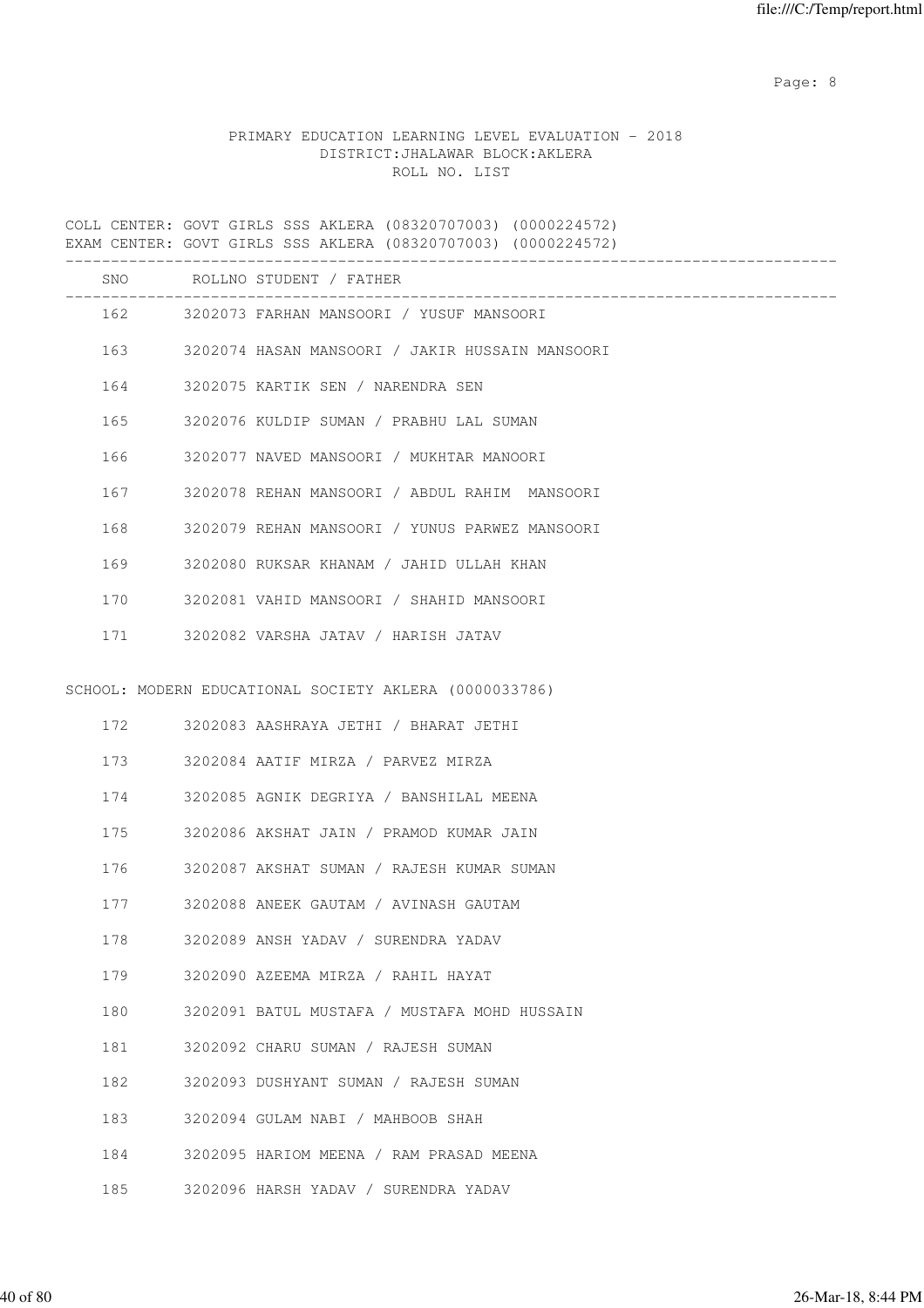en de la provincia de la provincia de la provincia de la provincia de la provincia de la provincia de la provi

# PRIMARY EDUCATION LEARNING LEVEL EVALUATION - 2018 DISTRICT:JHALAWAR BLOCK:AKLERA ROLL NO. LIST

COLL CENTER: GOVT GIRLS SSS AKLERA (08320707003) (0000224572) EXAM CENTER: GOVT GIRLS SSS AKLERA (08320707003) (0000224572) ------------------------------------------------------------------------------------- SNO ROLLNO STUDENT / FATHER ------------------------------------------------------------------------------------- 186 3202097 JIYA RATHORE / RAMBILAS RATHOR 187 3202098 LAKSHYA GARG / MANOJ GARG 188 3202099 OM GUPTA / HIMANSHU GUPTA 189 3202100 PARTH AGRAWAL / DINESH AGRAWAL 190 3202101 PRANJAL PAREEK / BABULAL PAREEK 191 3202102 PRIYA MEENA / RAMDAYAL MEENA 192 3202103 PRIYANSHU SUMAN / AJAY SUMAN 193 3202104 RAJKUMAR MEENA / NAVAL KISHORE MEENA 194 3202105 SHEETAL GOUR / HANSRAJ GOUR 195 3202106 SHINOY MIRZA / FARUQUE MIRZA 196 3202107 VIKAS MEENA / RAMSWAROOP MEENA SCHOOL: PRIYADARSHNI VIDYA PITH SEN SEC SCHOOL AKLERA (0000033817) 197 3202108 AAKASH SHARMA / DHANNA LAL SHARMA 198 3202109 AARISH KHAN / ISMAYAL KHAN 199 3202110 AASHA MEENA / RAY SINGH MEENA 200 3202111 AASHA MEENA / BRIJ MOHAN 201 3202112 ANKIT LODHA / TEJMAL LODHA 202 3202113 ARPITA TAILOR / SURESH CHAND TAILOR 203 3202114 BHAGVAN SINGH / MOHAN LAL 204 3202115 BHRAT RAJ MEENA / BHURA LAL MEENA 205 3202116 DEEPAK KUMAR PARETA / RAKESH KUMAR PARETA 206 3202117 DHEERAJ TANWAR / AMAR LAL TANWAR 207 3202118 DILKHUSH MEENA / KAJODI LAL MEENA 208 3202119 DIVYA KUMARI DHOLI / RAKESH KUMAR DHOLI 209 3202120 DIVYA SEN / KAILASH CHAND SEN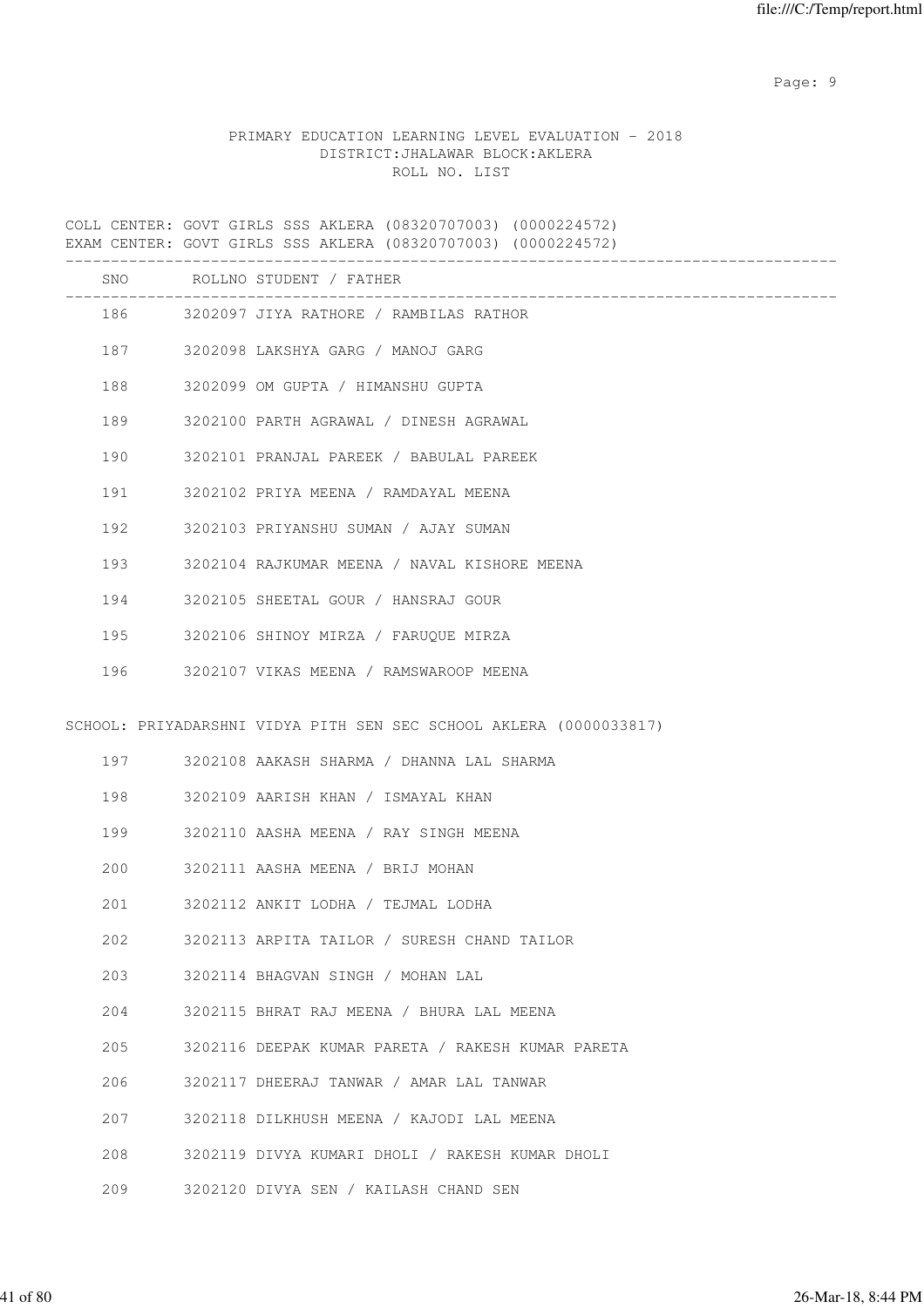# PRIMARY EDUCATION LEARNING LEVEL EVALUATION - 2018 DISTRICT:JHALAWAR BLOCK:AKLERA ROLL NO. LIST

COLL CENTER: GOVT GIRLS SSS AKLERA (08320707003) (0000224572) EXAM CENTER: GOVT GIRLS SSS AKLERA (08320707003) (0000224572) ------------------------------------------------------------------------------------- SNO ROLLNO STUDENT / FATHER ------------------------------------------------------------------------------------- 210 3202121 FARHAN KHAN / JAFAR KHAN 211 3202122 GOURAV SEN / RAM BILAS SEN 212 3202123 HITESH KAHAR / RAMSAVROOP KAHAR 213 3202124 KAHNAIYA PUSHPAD / GANGA RAM 214 3202125 KAJAL MEENA / BHURALAL MEENA 215 3202126 KARISHMA DHOLI / BANWARI LAL DHOLI 216 3202127 KASHISH POTER / DEVISHANKAR 217 3202128 KHUSHI BHEEL / LALCHAND BHEEL 218 3202129 LOKESH MEENA / RAMKALYAN MEENA 219 3202130 LOVE KHUSH MEENA / KAJODI LAL MEENA 220 3202131 MANOHAR SINGH TANVAR / VIJAY SINGH 221 3202132 MANOHAR TANVAR / POORI LAL TANVAR 222 3202133 MANTASHA KHANAM / SHABBEER HUSAIN 223 3202134 MAYANK PARETA / RAJESH PARETA 224 3202135 MONIKA MEENA / BAJRANG LAL MEENA 225 3202136 NEHA PARJAPATI / BADRI LAL PARJAPATI 226 3202137 NISHA KUMARI MEENA / BABU LAL MEENA 227 3202138 PARVEEN MEENA / KAILASH CHAND MEENA 228 3202139 POOJA MEENA / DESHRAJ MEENA 229 3202140 PRERNA MEVARA / BALCHAND MEVARA 230 3202141 PRIYANKA KAHAR / RAMSAVROOP KAHAR 231 3202142 SHIVRAJ MEENA / BABU LAL MEENA 232 3202143 SHURTI SEN / RAJESH SEN 233 3202144 SURESH MEENA / HEERA LAL MEENA 234 3202145 TANIYA KHANAM / EJAJ KHAN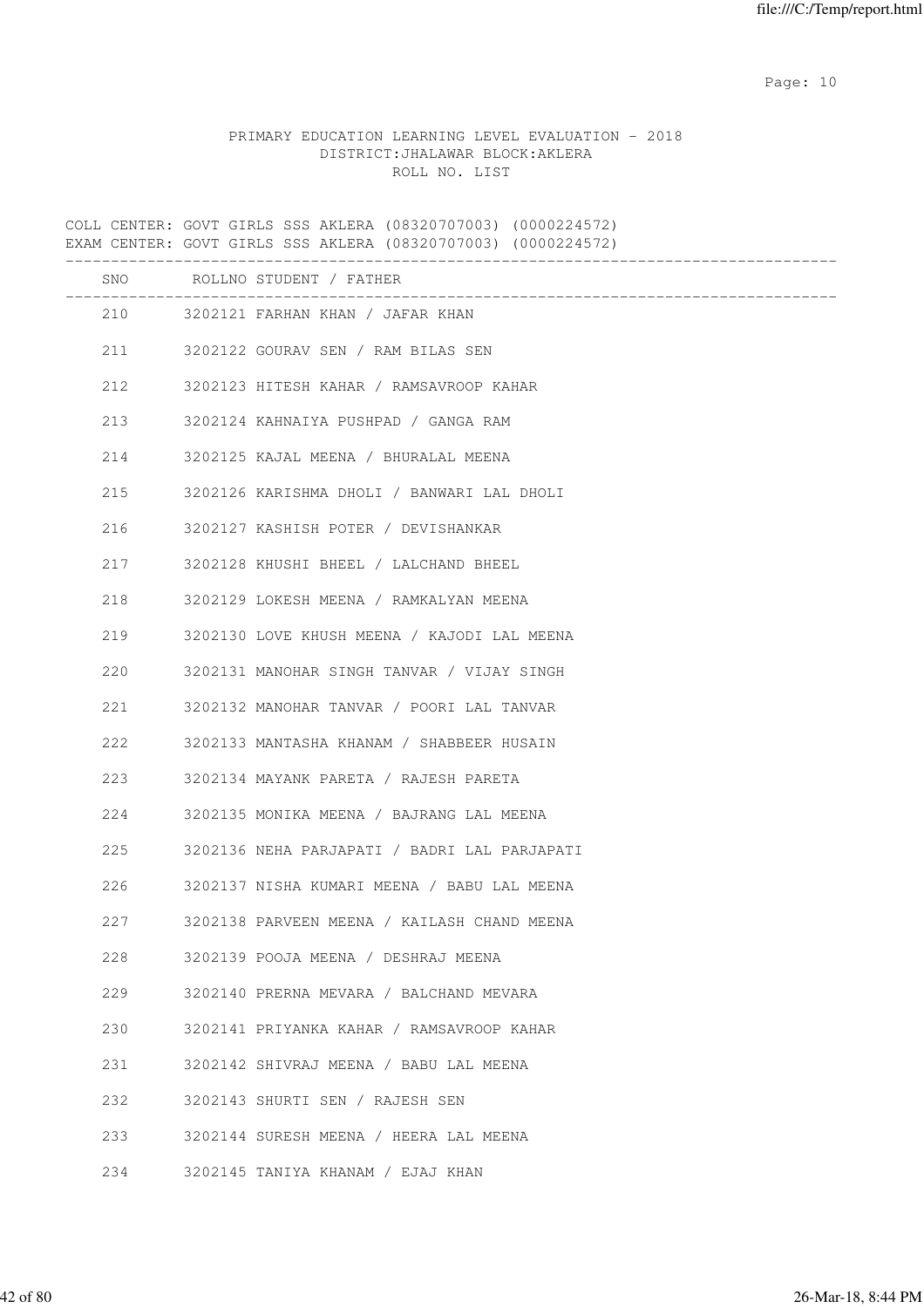# PRIMARY EDUCATION LEARNING LEVEL EVALUATION - 2018 DISTRICT:JHALAWAR BLOCK:AKLERA ROLL NO. LIST

COLL CENTER: GOVT GIRLS SSS AKLERA (08320707003) (0000224572) EXAM CENTER: GOVT GIRLS SSS AKLERA (08320707003) (0000224572) ------------------------------------------------------------------------------------- SNO ROLLNO STUDENT / FATHER ------------------------------------------------------------------------------------- 235 3202146 VISHAL MEVARA / BAL CHAND SCHOOL: GOVT GIRLS SSS AKLERA (0000224572) 236 3202147 AARTI JATAV / HEERA LAL 237 3202148 ANITA MEGHWAL / MOHAN LAL 238 3202149 ANURADHA BHIL / NAND SINGH 239 3202150 ARTI BAGRI / JAGDISH 240 3202151 CHAINA JATAV / GULAB CHAND 241 3202152 DHAPU BAGARI / CHOTU LAL 242 3202153 DIVYA BAGRI / CHOTU LAL 243 3202154 HEMLATA MEENA / NAVAL KISHOR 244 3202155 KAJAL BAGRI / RAMSWAROOP 245 3202156 MUSKAN BAIRWA / BRAJMOHAN 246 3202157 NIRJALA MEGHWAL / SHAYAM LAL 247 3202158 NISHA VERMA / RAMESH CHAND 248 3202159 NITU SHARMA / BADRI LAL 249 3202160 PINKI MEENA / NAND KISHOR 250 3202161 PRITI KUMARI SHARMA / RAJESH SHARMA 251 3202162 PRIYA KUMARI MEGHWAL / RAMESH CHAND 252 3202163 RADHIKA KUMARI MEGHWAL / RAMSAWROOP 253 3202164 REKHA MEGHWAL / PAPPU LAL 254 3202165 RINKU KUMARI MEGHWAL / RAMESH CHAND 255 3202166 RITIKA SUMAN / PRABHU LAL 256 3202167 SARITA GURJAR / RAMCHARAN 257 3202168 SHIVANI DHOLI / MURLI MANOHAR 258 3202169 TANISHA MAGHWAL / OMPRAKASH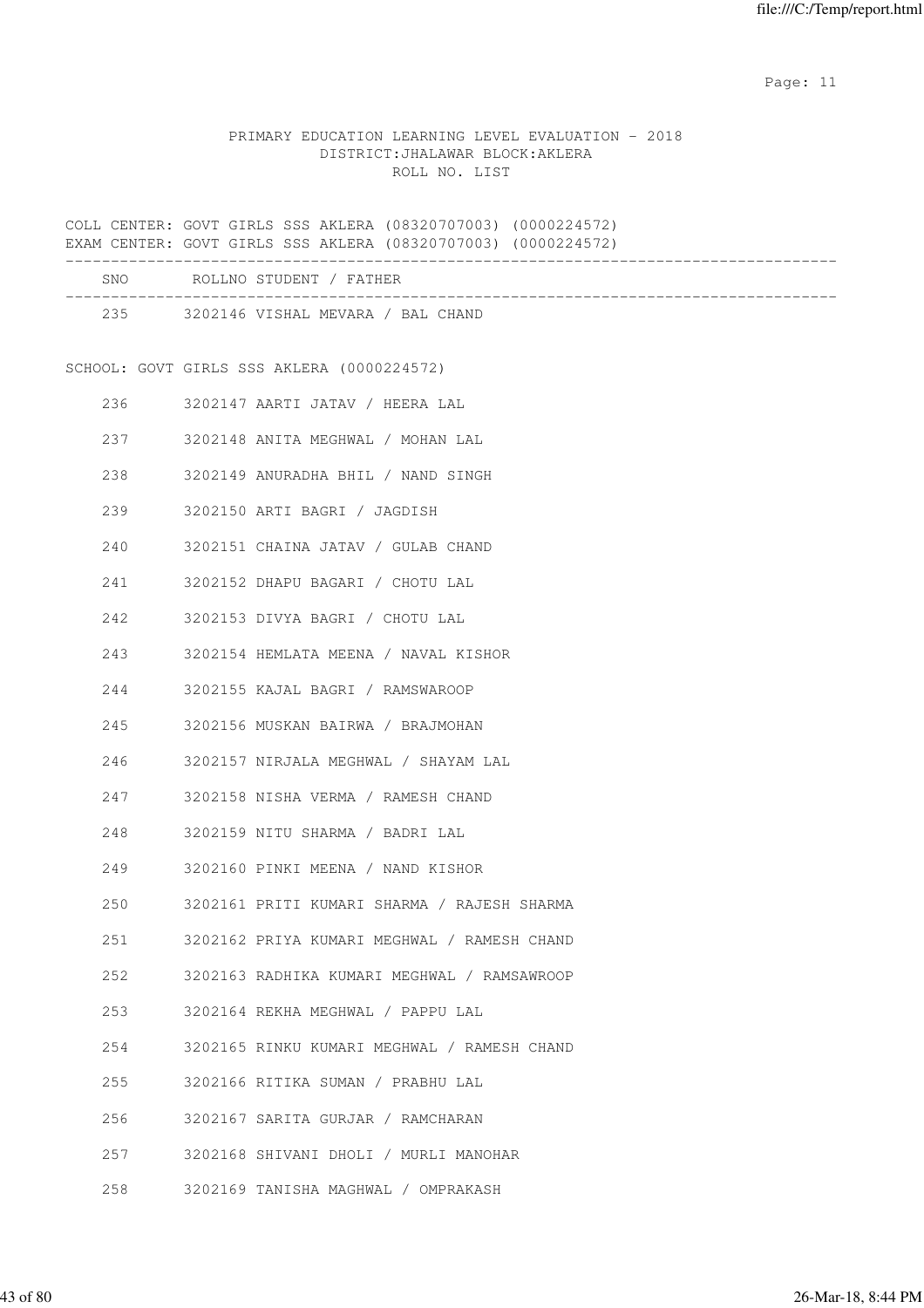### PRIMARY EDUCATION LEARNING LEVEL EVALUATION - 2018 DISTRICT:JHALAWAR BLOCK:AKLERA ROLL NO. LIST

COLL CENTER: GOVT GIRLS SSS AKLERA (08320707003) (0000224572) EXAM CENTER: GOVT GIRLS SSS AKLERA (08320707003) (0000224572) ------------------------------------------------------------------------------------- SNO ROLLNO STUDENT / FATHER ------------------------------------------------------------------------------------- 259 3202170 VARSHA KALAL / PAWAN KUMAR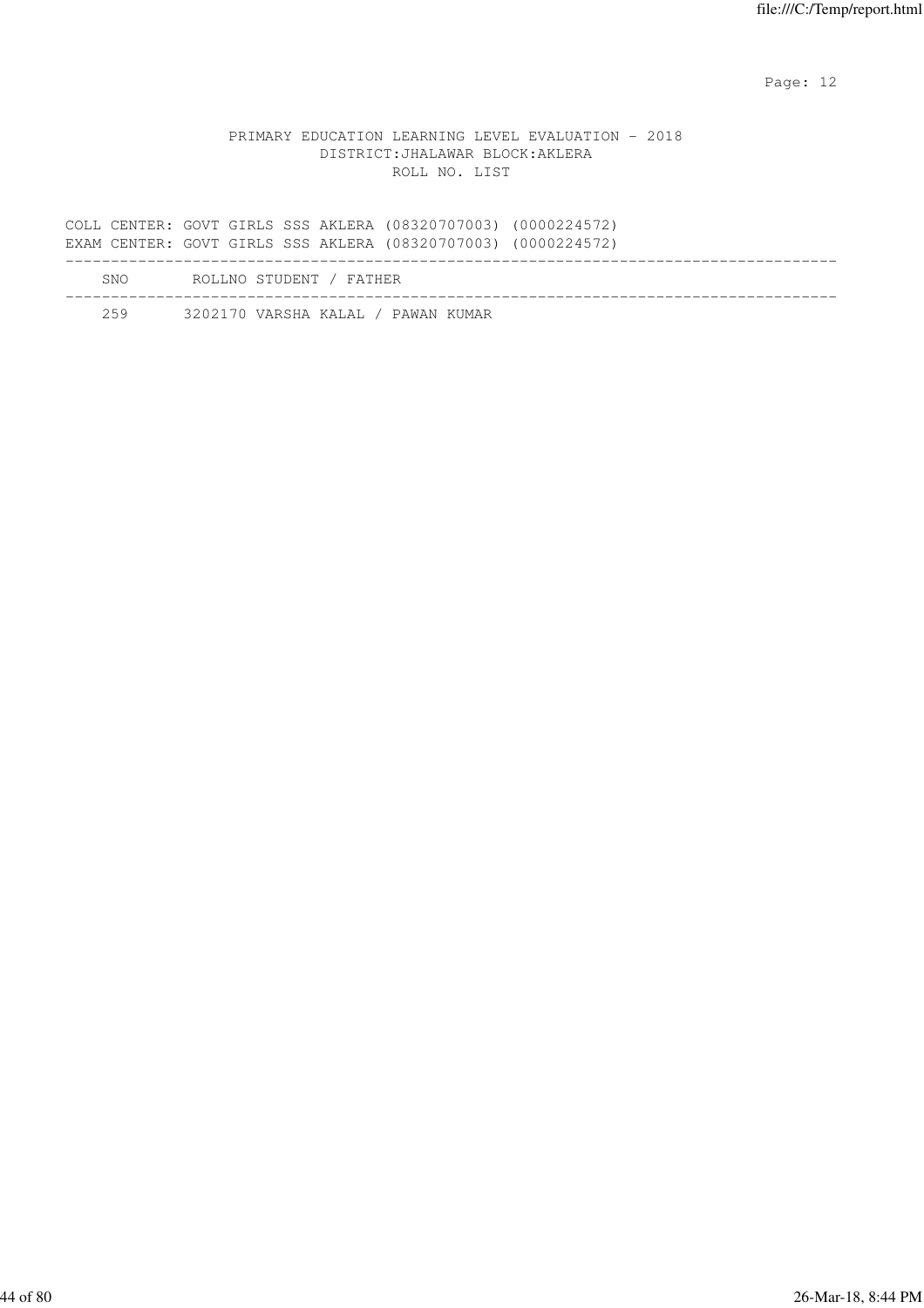expected to the control of the control of the control of the control of the control of the control of the control of the control of the control of the control of the control of the control of the control of the control of

#### PRIMARY EDUCATION LEARNING LEVEL EVALUATION - 2018 DISTRICT:JHALAWAR BLOCK:AKLERA ROLL NO. LIST

COLL CENTER: GOVT GIRLS SSS AKLERA (08320707003) (0000224572) EXAM CENTER: GOVT ADARSH SR.SEC. SCHOOL AKLERA (08320705803) (0000224573) ------------------------------------------------------------------------------------- SNO ROLLNO STUDENT / FATHER ------------------------------------------------------------------------------------- SCHOOL: LAL BHADUR SHASTRI ACADMY UPS AKLERA (0000019410) 1 3202171 ANKIT MEENA / NAND LAL MEENA 2 3202172 BABLU LOUDHA / RODU LAL 3 3202173 DILKUSH MEENA / RAMBILAS 4 3202174 GORI PANCHAL / BALCHAND PANCHAL 5 3202175 GOVIND DHOLI / PRABHU LAL 6 3202176 KAVITA MEENA / SURAJMAL MEENA 7 3202177 KULDEEP SINGH / BHEEMRAJ 8 3202178 MANOJ MEENA / ROOP SINGH 9 3202179 PAVAN PANCHAL / BAJARANG LAL PANCHAL 10 3202180 PRIYA MEENA / BHANVAR LAL MEENA 11 3202181 RADHA BAGRI / BEERAM CHAND BAGRI 12 3202182 RAMLAKHAN BAGRI / MOHAN LAL BAGRI 13 3202183 ROHIT KUMAR MEENA / MUKESH KUMAR 14 3202184 SHYAM SUNDAR BAIRVA / PARMANAND BAIRVA SCHOOL: MAHTMA GANDHI UPS (0000019539) 15 3202185 ANJALI YADAV / MANOJ YADAV 16 3202186 ANKITA SEN / KANHAIYA LAL 17 3202187 ANSHU KHARE / ANIL KHARE 18 3202188 CHANCHAL MEWARA / VINOD 19 3202189 DANISH ALI / SHAKIR ALI 20 3202190 DIVYANSH SHARMA / MAHENDRA SHARMA 21 3202191 FARHIN KHANAM / SABID KHAN

22 3202192 HARIOM KHANGRAWAT / JAGDISH KHANGRAWAT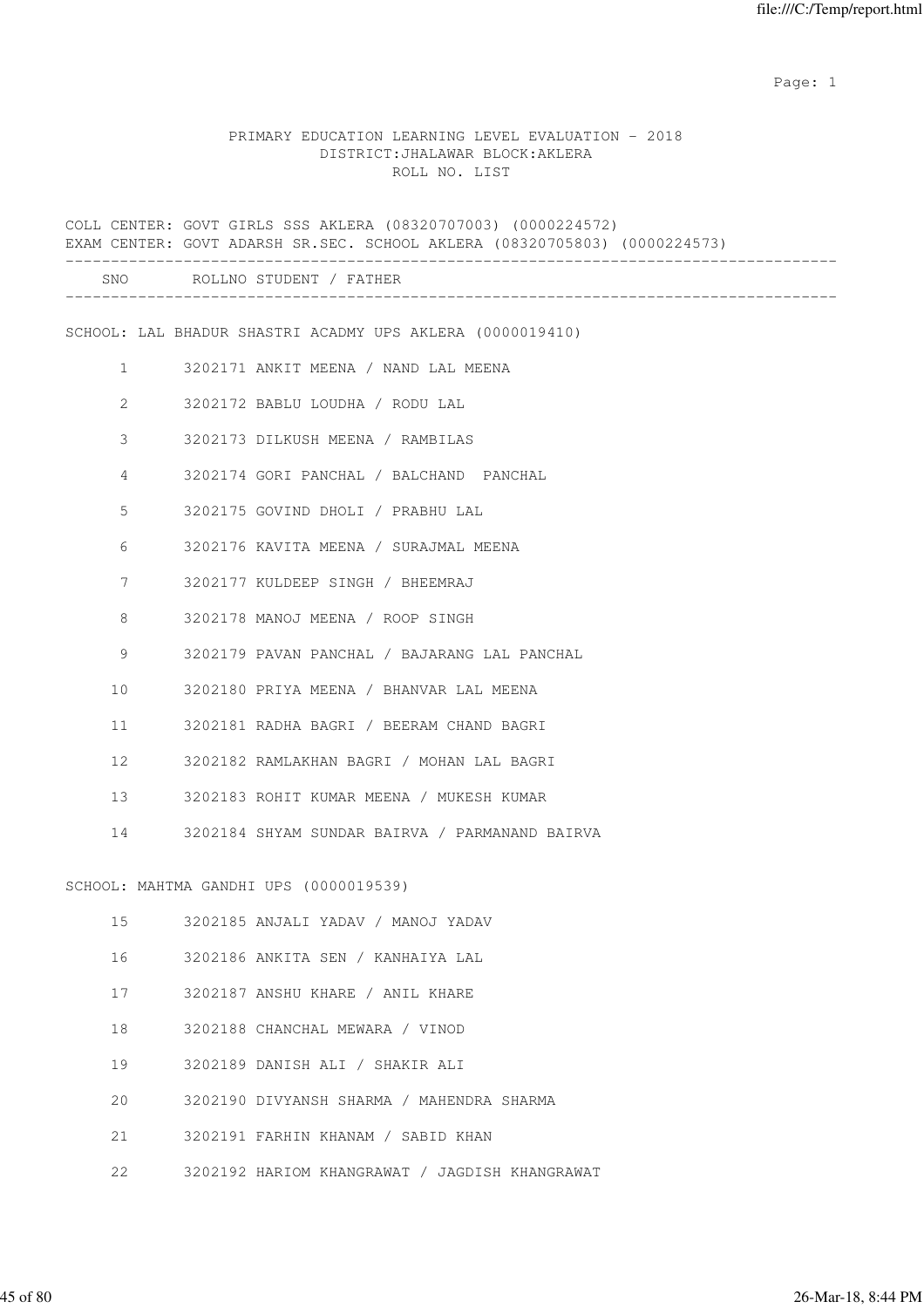Page: 2  $P$  and 2  $P$  and 2  $P$  and 2  $P$  and 2  $P$  and 2  $P$  and 2  $P$  and 2  $P$  and 2  $P$  and 2  $P$  and 2  $P$  and 2  $P$  and 2  $P$  and 2  $P$  and 2  $P$  and 2  $P$  and 2  $P$  and 2  $P$  and 2  $P$  and 2  $P$  and 2  $P$  and 2  $P$ 

# PRIMARY EDUCATION LEARNING LEVEL EVALUATION - 2018 DISTRICT:JHALAWAR BLOCK:AKLERA ROLL NO. LIST

COLL CENTER: GOVT GIRLS SSS AKLERA (08320707003) (0000224572) EXAM CENTER: GOVT ADARSH SR.SEC. SCHOOL AKLERA (08320705803) (0000224573) ------------------------------------------------------------------------------------- SNO ROLLNO STUDENT / FATHER ------------------------------------------------------------------------------------- 23 3202193 ISHANA KHANAM / SHABIR KHAN 24 3202194 JITENDRA KUMAR BHEEL / DURGA SHANKAR BHEEL 25 3202195 KULDEEP RATHOR / RAMBABU RATHOR 26 3202196 LAXMI LODHA / RAMESH CHAND LODHA 27 3202197 MOHIT GURJAR / LEKHRAJ GURJAR 28 3202198 MUAAJ ALI / MUSHTAK ALI 29 3202199 NARESH MALI / NAND KISHORE 30 3202200 NAVEEN KAHAR / RAMKALYAN 31 3202201 NIKITA SEN / KANHAIYA LAL 32 3202202 PRAKASH CHAND TANWAR / GORDHAN TANWAR 33 3202203 PRAVIN LODHA / CHAMPA LAL LODHA 34 3202204 RANI PARETA / KEVAL CHAND 35 3202205 REHAN KHAN / SHABIR KHAN 36 3202206 RITIK NAMDEV / RAMESH CHAND 37 3202207 SAHIL KHAN / SHABID KHAN 38 3202208 SAMEER KHARE / MAHENDRA KHARE 39 3202209 SHUBHAM MEENA / GHANSHYAM 40 3202210 SHUBHAM YADAV / DINESH YADAV 41 3202211 SUMIT KUMAR MEHATTAR / VINOD KUMAR 42 3202212 YOGENDRA MEENA / RAMLAL MEENA SCHOOL: MOTHER TERESA ACADEMY (0000019972) 43 3202213 AYUSH SHARMA / RADHESHYAM 44 3202214 KISHAN SHARMA / RAMRATAN SHARMA

- 45 3202215 PRITAM DARA / VIJAY SINGH DARA
- 46 3202216 SURENDRA MEENA / BHURA LAL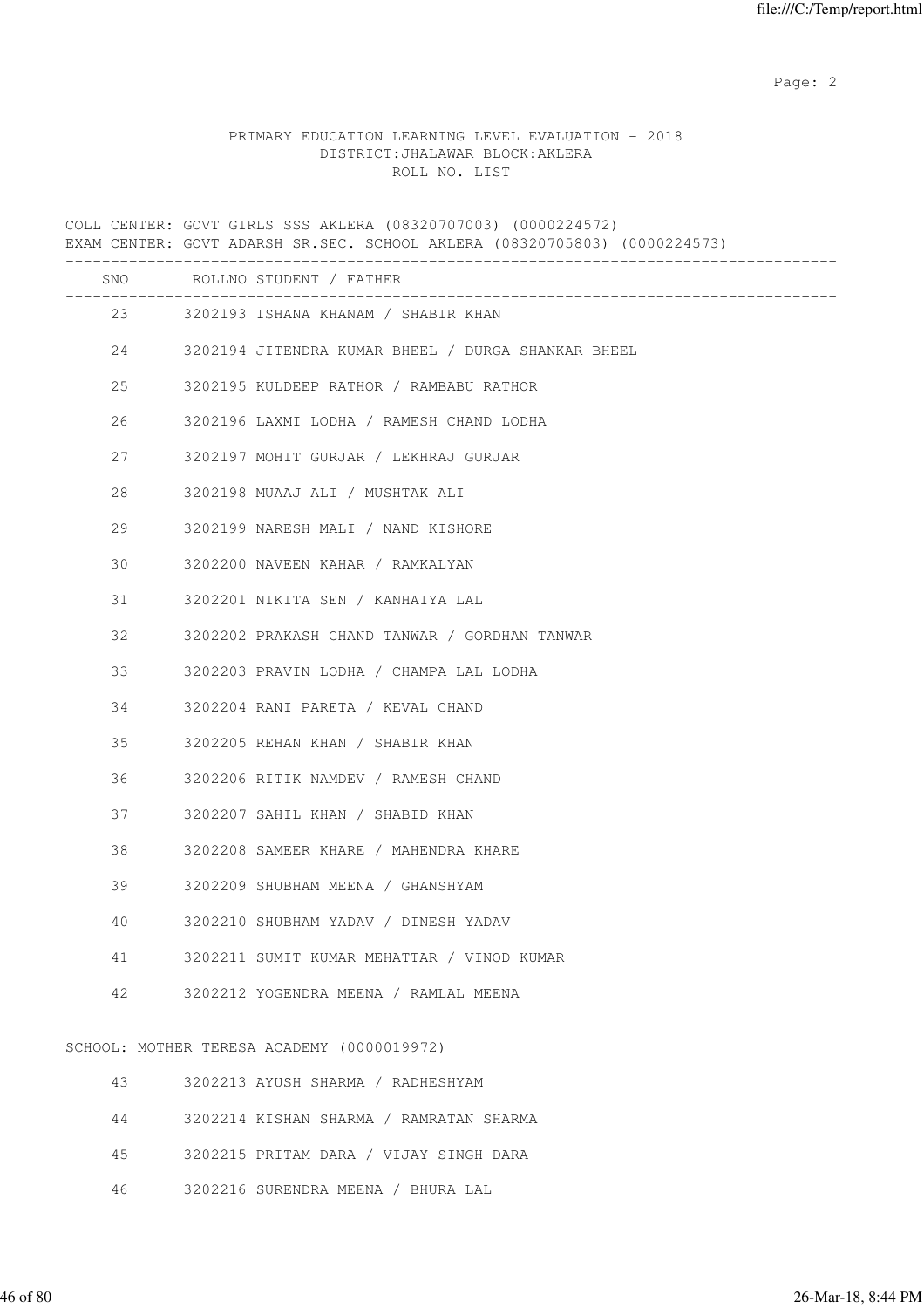# PRIMARY EDUCATION LEARNING LEVEL EVALUATION - 2018 DISTRICT:JHALAWAR BLOCK:AKLERA ROLL NO. LIST

|    | COLL CENTER: GOVT GIRLS SSS AKLERA (08320707003) (0000224572)<br>EXAM CENTER: GOVT ADARSH SR.SEC. SCHOOL AKLERA (08320705803) (0000224573) |
|----|--------------------------------------------------------------------------------------------------------------------------------------------|
|    | SNO ROLLNO STUDENT / FATHER                                                                                                                |
|    | SCHOOL: SARSWATI GAYAN MANDIR AKLERA (0000020506)                                                                                          |
| 47 | 3202217 ALFEJ MANSURI / NIJAMUDDIN MASURI                                                                                                  |
| 48 | 3202218 ANKIT MEENA / ROOP SINGH MEENA                                                                                                     |
| 49 | 3202219 ANURAG MEENA / LALCHAND MEENA                                                                                                      |
| 50 | 3202220 CHETAN MEENA / BHURA LAL MEENA                                                                                                     |
| 51 | 3202221 DHRU MEENA / CHANDMAL MEENA                                                                                                        |
| 52 | 3202222 DILKUSH MEENA / KANAHYYA LAL                                                                                                       |
| 53 | 3202223 DIPESH MEENA / RAM SWAROOP MEENA                                                                                                   |
| 54 | 3202224 FAIJAN MANSURI / ARIF MANSURI                                                                                                      |
| 55 | 3202225 GAURAV PARETA / RAJU PARETA                                                                                                        |
| 56 | 3202226 HARI NARAYAN MEGHWAL / DILIP MEGHWAL                                                                                               |
| 57 | 3202227 HIMESH MEENA / PANACHAND MEENA                                                                                                     |
| 58 | 3202228 ISHAN MANSURI / ABDUL SLAM                                                                                                         |
| 59 | 3202229 JYOTI MEENA / HARISH CHAN                                                                                                          |
| 60 | 3202230 LALIT MEENA / RAMBILASH                                                                                                            |
| 61 | 3202231 MANSHARAM MEENA / KALU LAL                                                                                                         |
| 62 | 3202232 NISHA GUJAR / BIRAM CHANDRA GUJAR                                                                                                  |
| 63 | 3202233 PINKY MALI / MANOJ MALI                                                                                                            |
| 64 | 3202234 PURSITTAM ARWAL / MOR SING                                                                                                         |
| 65 | 3202235 RAMLAKHAN / DINESH KUMAR                                                                                                           |
| 66 | 3202236 RAMLAKHAN MEENA / RAMESHCHAND                                                                                                      |
| 67 | 3202237 RITESH MEGHWAL / RANG LAL                                                                                                          |
| 68 | 3202238 ROHIT VARMA / RAMESHCHAND                                                                                                          |
| 69 | 3202239 SHIVRAJ MEENA / HAJARILAL                                                                                                          |
| 70 | 3202240 VEDANT MEGHWAL / BHAVARLAL MEGHWAL                                                                                                 |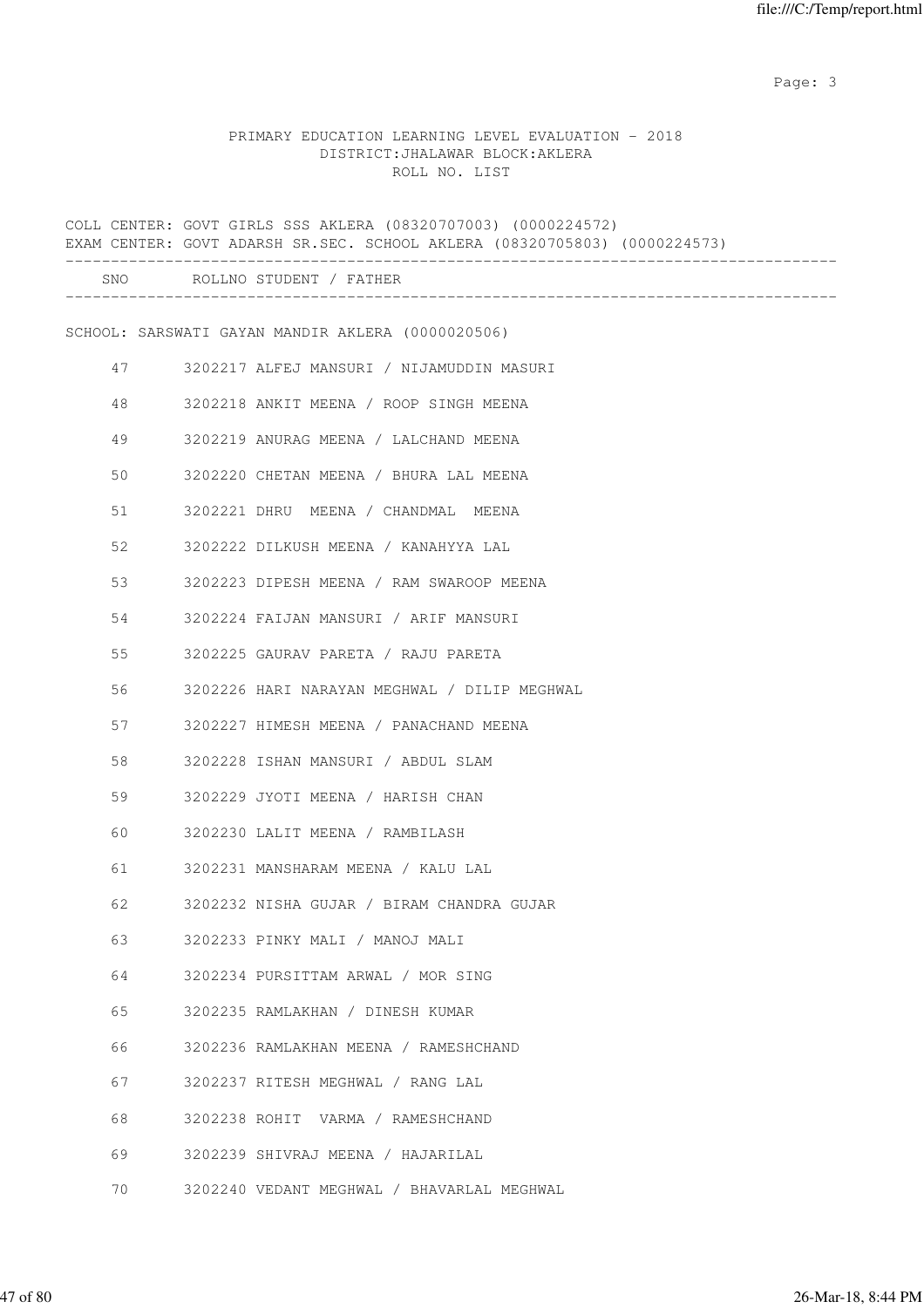Page: 4  $P$ 

# PRIMARY EDUCATION LEARNING LEVEL EVALUATION - 2018 DISTRICT:JHALAWAR BLOCK:AKLERA ROLL NO. LIST

|    | COLL CENTER: GOVT GIRLS SSS AKLERA (08320707003) (0000224572)<br>EXAM CENTER: GOVT ADARSH SR.SEC. SCHOOL AKLERA (08320705803) (0000224573) |
|----|--------------------------------------------------------------------------------------------------------------------------------------------|
|    | SNO ROLLNO STUDENT / FATHER                                                                                                                |
|    | 71 3202241 VISHNU MEENA / PREM CHAND MEENA                                                                                                 |
| 72 | 3202242 VIVEK BARADA / VIJAY BARADA                                                                                                        |
| 73 | 3202243 YOGITA BHEEL / BRAJMOHAN                                                                                                           |
|    | SCHOOL: THE STUDY INTERNATIONAL SCHOOL (0000021044)                                                                                        |
| 74 | 3202244 ANKIT MEENA / BALCHAND MEENA                                                                                                       |
| 75 | 3202245 ANUSHKA MEENA / LAL CHAND MEENA                                                                                                    |
| 76 | 3202246 DIVYANSHU KUMAR RAMAN / PRAHLAD KUMAR                                                                                              |
| 77 | 3202247 HARSHIT JAIN / SANJAY KUMAR JAIN                                                                                                   |
| 78 | 3202248 HITESH CHAURASIYA / RAJENDRA CHAURASIYA                                                                                            |
| 79 | 3202249 JAHANVI NAGAR / CHANDAN NAGAR                                                                                                      |
| 80 | 3202250 JAY SINGH MEWARA / RAM NIVAS MEWARA                                                                                                |
| 81 | 3202251 NITIN PRAJAPATI / TEJMAL PRAJAPATI                                                                                                 |
| 82 | 3202252 PARIDHI SURANA / SUNIL SURANA                                                                                                      |
| 83 | 3202253 POOJA KUMARI BHEEL / RAM BILAS BHEEL                                                                                               |
| 84 | 3202254 PRABHAT MEENA / DURGA SHANKAR MEENA                                                                                                |
| 85 | 3202255 PRACHI YADAV / BANWARI LAL YADAV                                                                                                   |
| 86 | 3202256 PRINCE RATHORE / DHANRAJ RATHORE                                                                                                   |
| 87 | 3202257 PRIYANKA SONI / MUKESH KUMAR SONI                                                                                                  |
| 88 | 3202258 SAUMYA SHARMA / PITAMBAR SHARMA                                                                                                    |
| 89 | 3202259 SHIVAM MEENA / JAMNA LAL MEENA                                                                                                     |
|    | SCHOOL: TAGORE PUBLIC UPS SCHOOL (0000021396)                                                                                              |
| 90 | 3202260 ANISH SHARMA / KRISHNA MOHAN SHARMA                                                                                                |

| $\mathcal{A} \cup \mathcal{A}$ | SZUZZ6U ANISH SHARMA / KRISHNA MUHAN SHARMA     |  |  |  |
|--------------------------------|-------------------------------------------------|--|--|--|
|                                | 91 - 3202261 ANJALI MEENA / RAKESH ROSHAN MEENA |  |  |  |
|                                | 92 3202262 ARCHIT AGARWAL / RAKESH AGARWAL      |  |  |  |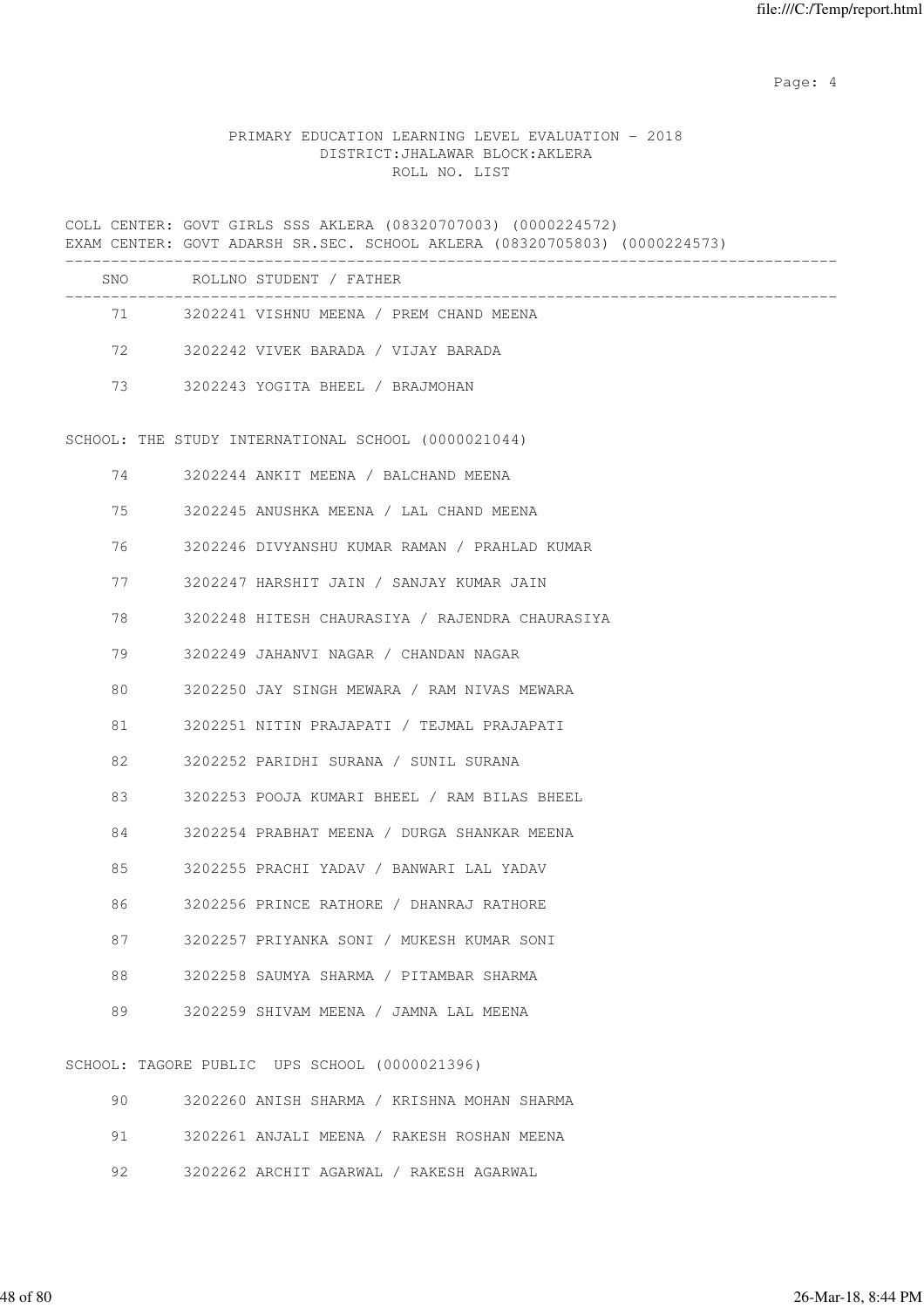Page: 5  $P$  and  $P$  and  $P$  and  $P$  and  $P$  and  $P$  and  $P$  and  $P$  and  $P$  and  $P$  and  $P$  and  $P$  and  $P$  and  $P$  and  $P$  and  $P$  and  $P$  and  $P$  and  $P$  and  $P$  and  $P$  and  $P$  and  $P$  and  $P$  and  $P$  and  $P$  and  $P$  an

# PRIMARY EDUCATION LEARNING LEVEL EVALUATION - 2018 DISTRICT:JHALAWAR BLOCK:AKLERA ROLL NO. LIST

COLL CENTER: GOVT GIRLS SSS AKLERA (08320707003) (0000224572) EXAM CENTER: GOVT ADARSH SR.SEC. SCHOOL AKLERA (08320705803) (0000224573) ------------------------------------------------------------------------------------- SNO ROLLNO STUDENT / FATHER ------------------------------------------------------------------------------------- 93 3202263 ARYAN MEENA / BRIJRAJ MEENA 94 3202264 ARYAN NANDWANA / NARENDRA NANDWANA 95 3202265 DEEPAK TANWAR / PURI LAL TANWAR 96 3202266 DIVYANKA MEROTHA / GHANSHYAM MEROTHA 97 3202267 HARSH VARDHAN / ASHISH GOSWAMI 98 3202268 ITISHA NAGAR / DEV KISHAN NAGAR 99 3202269 JAI SHREE RATHORE / JITENDRA RATHORE 100 3202270 KESHAV PARETA / MOTI LAL PARETA 101 3202271 KIRTI MALAV / JAGDISH MALAV 102 3202272 KRITIKA MEROTHA / DULICHAND MEROTHA 103 3202273 MANISH MEENA / MADAN LAL MEENA 104 3202274 NANDAN GUPTA / GIRIRAJ GUPTA 105 3202275 NAVRATAN SINGH SHAKTAWAT / BHAGWAN SINGH SHAKTAWAT 106 3202276 NAYAN GUPTA / MANISH GUPTA 107 3202277 NITIN MEENA / KAMLESH MEENA 108 3202278 PALASHA MEROTHA / DINESH MEROTHA 109 3202279 PRANAY SAGAR / BHAWANI SHANKAR 110 3202280 PRATIBHA NAMDEV / MUKESH NAMDEV 111 3202281 PRATIK KOSHIK / SATISH KOSHIK 112 3202282 RAGHAV GOYAL / SUNIL GOYAL 113 3202283 SHUBHAM SAHU / DINESH KUMAR SAHU 114 3202284 SUHANI MEENA / SUJAN SINGH MEENA 115 3202285 SUNIL MEENA / BAL RAM MEENA 116 3202286 SUNIL SAHU / KAMLESH SAHU

SCHOOL: SHIV JYOTI BAL VIDHYA MANDIR (0000021397)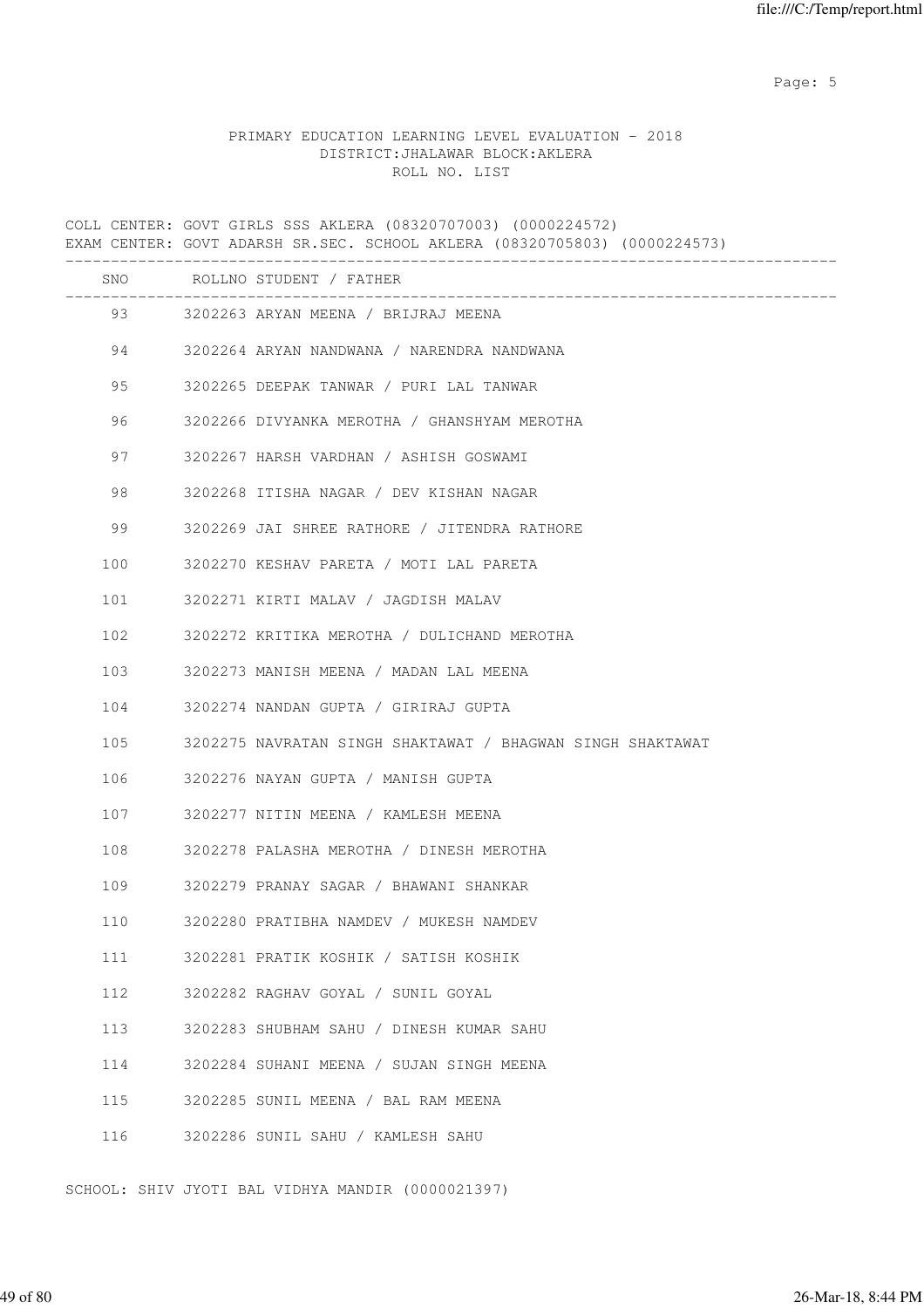Page: 6  $P$  and  $P$  and  $P$  and  $P$  and  $P$  and  $P$  and  $P$  and  $P$  and  $P$  and  $P$  and  $P$  and  $P$  and  $P$  and  $P$  and  $P$  and  $P$  and  $P$  and  $P$  and  $P$  and  $P$  and  $P$  and  $P$  and  $P$  and  $P$  and  $P$  and  $P$  and  $P$  an

# PRIMARY EDUCATION LEARNING LEVEL EVALUATION - 2018 DISTRICT:JHALAWAR BLOCK:AKLERA ROLL NO. LIST

COLL CENTER: GOVT GIRLS SSS AKLERA (08320707003) (0000224572) EXAM CENTER: GOVT ADARSH SR.SEC. SCHOOL AKLERA (08320705803) (0000224573) ------------------------------------------------------------------------------------- SNO ROLLNO STUDENT / FATHER ------------------------------------------------------------------------------------- 117 3202287 CHOTHMAL BANJARA / SUJAN SINGH 118 3202288 DILKHUSH MEENA / CHANDRA PRAKASH MEENA 119 3202289 DILKUSH SEN / JAGDISH SEN 120 3202290 GARIMA SUMAN / PUNAM CHAND 121 3202291 GOVIND MEENA / RAMESH MEENA 122 3202292 GUNJAN SUMAN / PUNAM CHAND 123 3202293 JASWANT MEWARA / BABU LAL 124 3202294 KARISHMA / DURGASHANKAR MEENA 125 3202295 KHUSHAL SUMAN / MOHANLALA 126 3202296 RAJKUMAR SEN / JAGDISH SEN SCHOOL: SANSKAR BHARTI B.V.M.SEC.SCH.AKLERA (0000021457) 127 3202297 ABDUL RAB / AJJU MOHAMMBAD 128 3202298 ADNAN KHAN / HAFIZ KHAN 129 3202299 ANJALI MEENA / RAJULAL MEENA 130 3202300 ANJALI MEGHWAL / CHOTU LAL MEGHWAL 131 3202301 DEEPCHAND SUMAN / KALULAL SUMAN 132 3202302 DEVENDRA GURJAR / RAYSINGH GURJAR 133 3202303 GUNGUN JATAV / BALKISHAN JATAV 134 3202304 KESHAV JAYSWAL / RAMPRASAD JAYSWAL 135 3202305 KHUSHBU KHNAM / NOSHAD KHANAM 136 3202306 PALAK SHARMA / PRAVEEN SHARMA 137 3202307 RIHAN MOHAMMBAD / RAEES MOHAMMBAD SCHOOL: SANSKRITI CHILDREN SCHOOL AKLERA (0000021458)

138 3202308 AAKASH MEENA / GOPAL LAL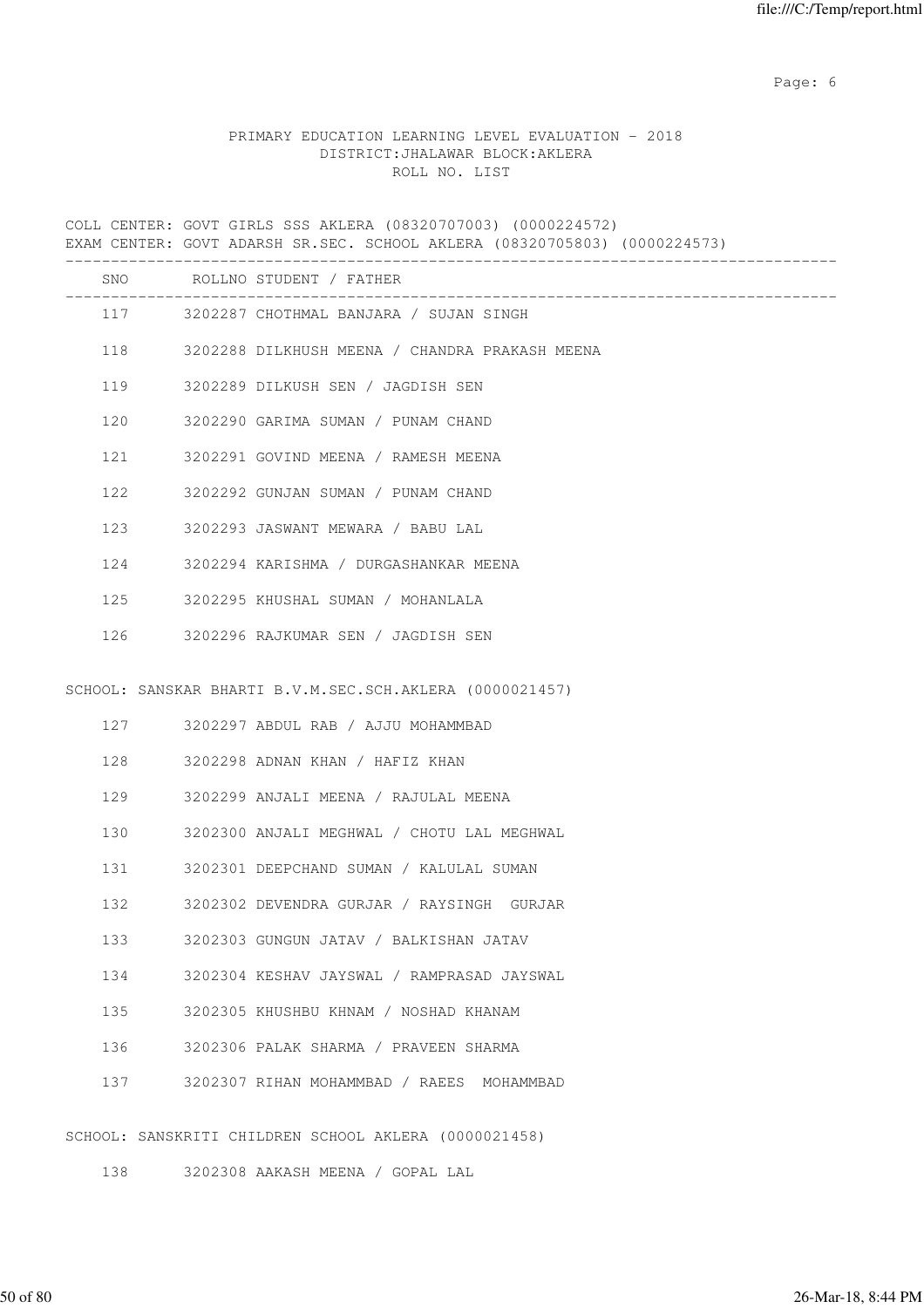Page: 7  $P$  and  $P$  and  $P$  and  $P$  and  $P$  and  $P$  and  $P$  and  $P$  and  $P$  and  $P$  and  $P$  and  $P$  and  $P$  and  $P$  and  $P$  and  $P$  and  $P$  and  $P$  and  $P$  and  $P$  and  $P$  and  $P$  and  $P$  and  $P$  and  $P$  and  $P$  and  $P$  an

# PRIMARY EDUCATION LEARNING LEVEL EVALUATION - 2018 DISTRICT:JHALAWAR BLOCK:AKLERA ROLL NO. LIST

COLL CENTER: GOVT GIRLS SSS AKLERA (08320707003) (0000224572) EXAM CENTER: GOVT ADARSH SR.SEC. SCHOOL AKLERA (08320705803) (0000224573) ------------------------------------------------------------------------------------- SNO ROLLNO STUDENT / FATHER ------------------------------------------------------------------------------------- 139 3202309 AASHARAM MEENA / GHANSHYAM MEENA 140 3202310 BHAWNA MEHAR / PURI LAL MEHAR 141 3202311 HARIOM MEWARA / RADHESYAM MEWARA 142 3202312 JOYTI MEENA / HEMRAJ MEENA 143 3202313 JYOTI LODHA / NAVAL LODHA 144 3202314 MEENA MEENA / RAMPRAKASH MEENA 145 3202315 MUSKAN MEENA / DESRAJ MEENA 146 3202316 NANDNI SEN / BANWARI LAL SEN 147 3202317 NIKY BERWA / RADHESYAM BERWA 148 3202318 PAYAL MEWARA / BIRAM MEWARA 149 3202319 POOJA BAIRAGI / JAGDISH BAIRAGI 150 3202320 POOJA MEENA / LAL CHAND MEENA 151 3202321 SHUBHAM SEN / DINESH SEN 152 3202322 TEJ KARAN MEENA / RAMESH CHAND MEENA SCHOOL: SEEDLING SCHOOL SANSTHAN (0000033788) 153 3202323 ABHINAV SHARMA / MUKESH SHARMA 154 3202324 AJAY GADRI / DINESH GADRI 155 3202325 AJAY RATHORE / BADRI LAL 156 3202326 CHANDRA PRAKASH / DULICHAND MEENA 157 3202327 DARSHANA AGRAWAL / BHUPENDRA KUMAR GARG 158 3202328 DINESH LOVVANSHI / KALYAN SINGH 159 3202329 GAJENDRA JATAV / ANIL KUMAR JATAV 160 3202330 GOVIND MEENA / RISHIRAJ MEENA 161 3202331 GOVIND SHARMA / SHYAMSWAROOP SHARMA 162 3202332 HARSH JINDAL / SURESH JINDAL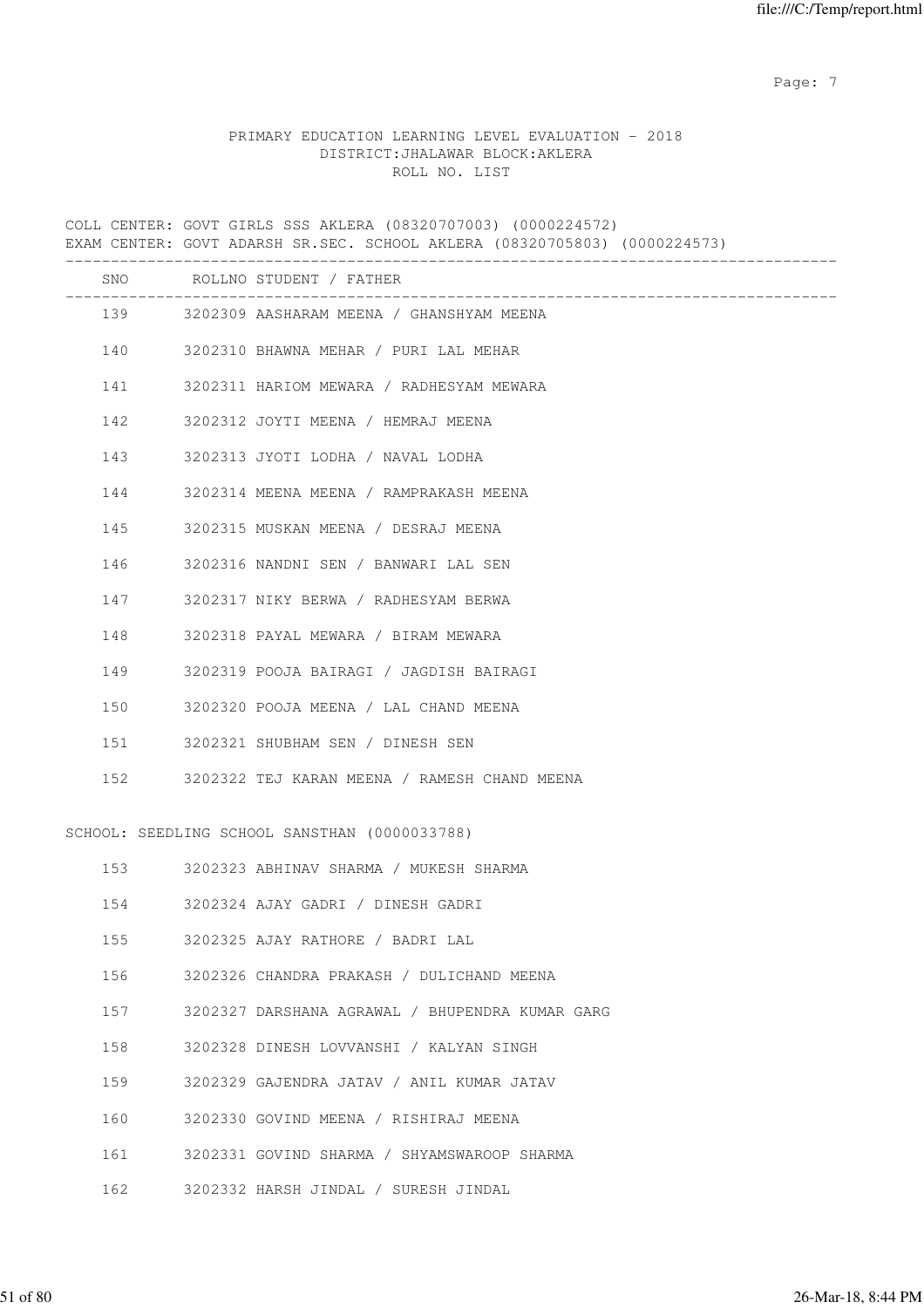en de la provincia de la provincia de la provincia de la provincia de la provincia de la provincia de la provi

# PRIMARY EDUCATION LEARNING LEVEL EVALUATION - 2018 DISTRICT:JHALAWAR BLOCK:AKLERA ROLL NO. LIST

COLL CENTER: GOVT GIRLS SSS AKLERA (08320707003) (0000224572) EXAM CENTER: GOVT ADARSH SR.SEC. SCHOOL AKLERA (08320705803) (0000224573) ------------------------------------------------------------------------------------- SNO ROLLNO STUDENT / FATHER ------------------------------------------------------------------------------------- 163 3202333 HIMANSHU MALAV / HEMANT MALAV 164 3202334 ILESH NAKWAL / RAKESH NAKWAL 165 3202335 ISHIKA MEENA / MORDHWAJ MEENA 166 3202336 KAMAKSHI VERMA / BABU LAL 167 3202337 KARTIK MEENA / RAMKISHAN MEENA 168 3202338 LAKSHYA PARETA / RADHESHYAM PARETA 169 3202339 LOKESH GOUR / ASHOK GOUR 170 3202340 MANISH VERMA / RAMLAL VERMA 171 3202341 MEHUL PARETA / GHANSHYAM 172 3202342 PRINCE VERMA / VINOD KUMAR VERMA 173 3202343 PRIYA MEENA / LEKHRAJMEENA 174 3202344 RAGHAV PARETA / OM PRAKASH PARETA 175 3202345 RAVI RATHOR / PAPPU RATHOR 176 3202346 RONIT NAMA / BHUPENDRA NAMA 177 3202347 SALONI SUMAN / DINESH SUMAN 178 3202348 SHOBHIT NAMA / LALIT NAMA 179 3202349 SRISHTI PARETA / KAMLESH PARETA 180 3202350 SUJAL VAISHANAV / RAMBABU VAISHNAV 181 3202351 TEENA RATHORE / NAROTTAM RATHORE 182 3202352 VANDANA MEENA / PREM NARAYAN MEENA 183 3202353 VANSH MITTAL / RAJENDRA MITTAL 184 3202354 VISHAL PRAJAPATI / PARMANAND PRAJAPATI SCHOOL: ADRASH BAL VIDYA MANDIR SEN SEC SCHOOL AKLERA (0000033818) 185 3202355 AJAY MEENA / MORDHWAJ MEENA

186 3202356 ALINA MANSOORI / MOHAMMAD HANIF MANSOORI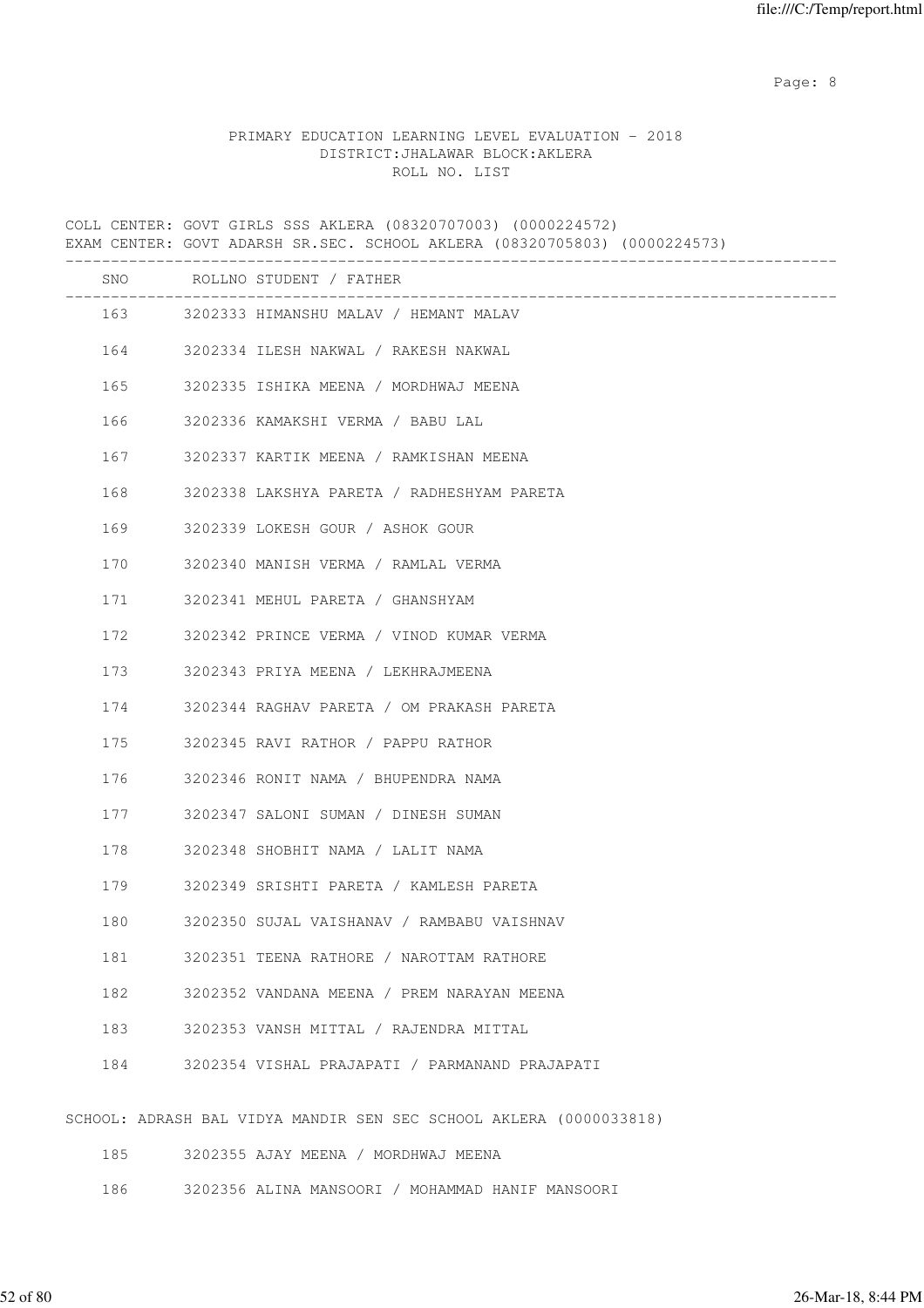en de la provincia de la provincia de la provincia de la provincia de la provincia de la provincia de la provi

# PRIMARY EDUCATION LEARNING LEVEL EVALUATION - 2018 DISTRICT:JHALAWAR BLOCK:AKLERA ROLL NO. LIST

COLL CENTER: GOVT GIRLS SSS AKLERA (08320707003) (0000224572) EXAM CENTER: GOVT ADARSH SR.SEC. SCHOOL AKLERA (08320705803) (0000224573) ------------------------------------------------------------------------------------- SNO ROLLNO STUDENT / FATHER ------------------------------------------------------------------------------------- 187 3202357 ALSHIFA BEE / ANWAR HUSSAIN 188 3202358 ANIL KUMAR / MEGHRAJ 189 3202359 ANJALI MEENA / SURENDRA MEENA 190 3202360 ANKISHA MEENA / RAMNARAYAN MEENA 191 3202361 ARJUN PANCHAL / RAMCHANDRA PANCHAL 192 3202362 ARMAN MANSOORI / NAZIR MOHAMMAD MANSOORI 193 3202363 ARPIT GUPTA / SURESH GUPTA 194 3202364 CHHAYA YADAV / HARISH YADAV 195 3202365 DHARMRAJ BAIRWA / JAGDISH BAIRWA 196 3202366 DIKSHA MEGHWAL / RAMSWAROOP MEGHWAL 197 3202367 DIPESH BHEEL / PUKHRAJ BHEEL 198 3202368 DIVYANSHI MEENA / DESHRAJ MEENA 199 3202369 HANSHUYA KANWAR RAJAWAT / BHAGWAN SINGH RAJAWAT 200 3202370 HARSHVARDHAN SINGH SHEKHAWAT / JITENDRA SINGH SHEKHAWAT 201 3202371 ISHANA KHAN / MATINULLA 202 3202372 JAYWARDHAN SINGH / GAJRAJ SINGH 203 3202373 KAHKASHA KHANAM / SALIM KHAN 204 3202374 MADIYA BEG / NASIR BEG 205 3202375 MAFIYA ABBASI / SAGEER ABBASI 206 3202376 MOHAMMED ARMAN KHAN / MEHMOOD AHAMAD KHAN 207 3202377 NISHA KAHAR / BIRAM CHAND KAHAR 208 3202378 PAWAN BAIRWA / RAMESH CHAND 209 3202379 SHEENU KHAN / ABDUL UMAR GANI 210 3202380 TARUN YADAV / PARMANAND 211 3202381 ZUBEESHA KHANAM / ABDUL RAHIM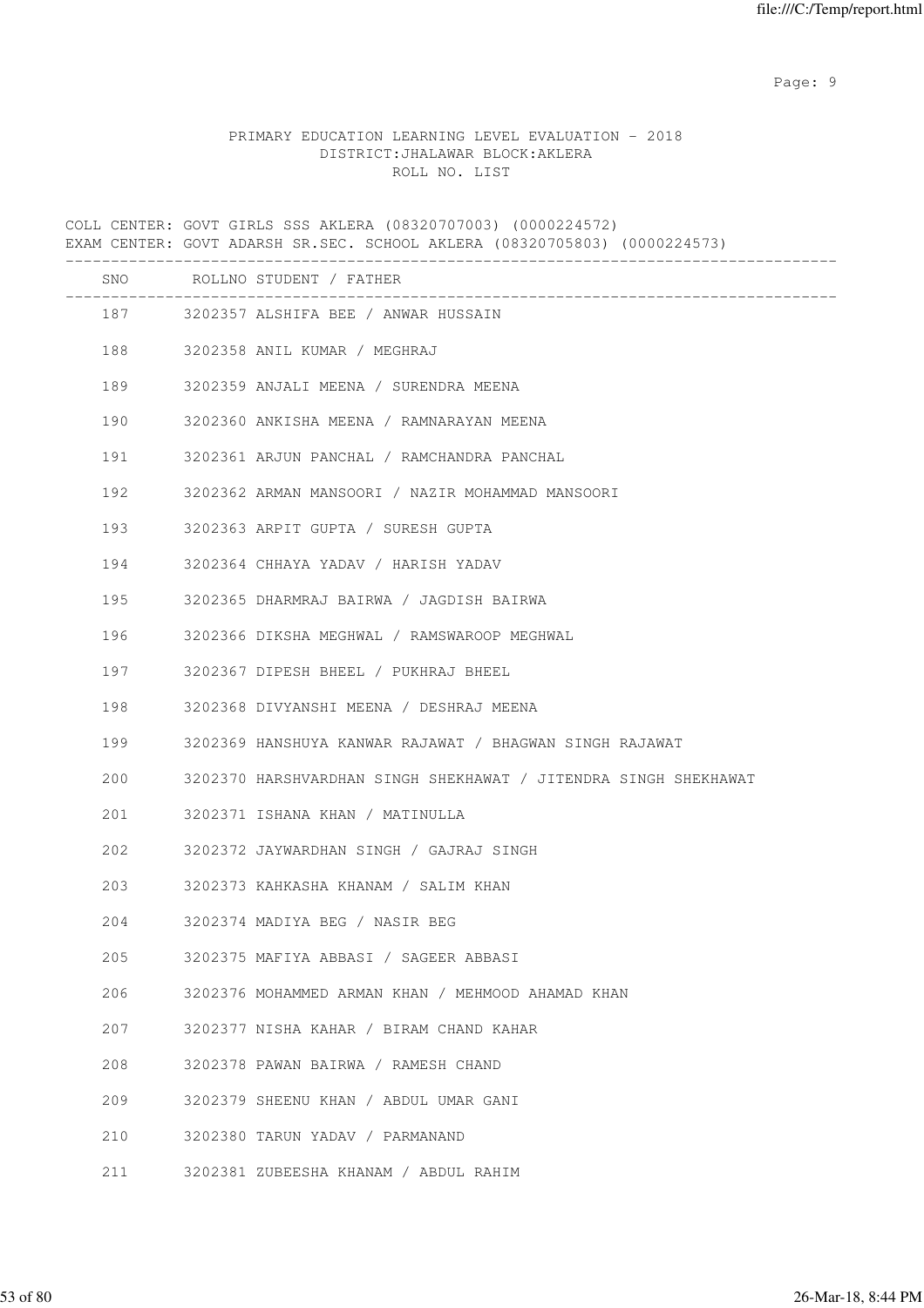## PRIMARY EDUCATION LEARNING LEVEL EVALUATION - 2018 DISTRICT:JHALAWAR BLOCK:AKLERA ROLL NO. LIST

COLL CENTER: GOVT GIRLS SSS AKLERA (08320707003) (0000224572) EXAM CENTER: GOVT ADARSH SR.SEC. SCHOOL AKLERA (08320705803) (0000224573) ------------------------------------------------------------------------------------- SNO ROLLNO STUDENT / FATHER ------------------------------------------------------------------------------------- SCHOOL: GURUKUL EDUCATION ACADEMY SANSTHAN AKLERA (0000033903) 212 3202382 AMBESH NAGAR / SATYAPRAKASH DHAKAR 213 3202383 ANIL MEENA / RAMBILAS MEENA 214 3202384 ANJALI YADAV / DINESH KUMAR 215 3202385 AVISH PARETA / ASHOK PARETA 216 3202386 BHAVIKA MEENA / MOHAN MEENA 217 3202387 HARIOM MEENA / RAM CHANDRA MEENA 218 3202388 ISHIKA PARETA / RADHE SHYAM 219 3202389 KHUSHAL KHANGAR / NARENDRA 220 3202390 NAVYA MEENA / CHANDMAL 221 3202391 PARITOSH NAGAR / PRAHLAD NAGAR 222 3202392 RACHNA KHANGAR / BANWARI KHANGAR 223 3202393 RADHIKA YADAV / DEEPAK KUMAR 224 3202394 SAJIYA ABBASI / ARIF ABBASI 225 3202395 SHAKIB MANSOORI / RAJAK MANSOORI 226 3202396 SIYA RAM MEENA / BABU LAL MEENA 227 3202397 SOMIYA KOLI / BABLU KOLI 228 3202398 SURESH MEENA / BIRAM MEENA 229 3202399 VISHAL NAGAR / RAJENDRA NAGAR 230 3202400 YOGESH MEENA / RAM SWAROOP SCHOOL: SWAMI VIVEKANAND UPS (0000037984) 231 3202401 ABHISHEK SHARMA / MAHAVEER SHARMA 232 3202402 AJAY CARPENTER / DEVI LAL CARPENTER 233 3202403 ANJALI YOGI / CHANDMAL YOGI

234 3202404 ANUSHRUTI NAGAR / HANSRAJ NAGAR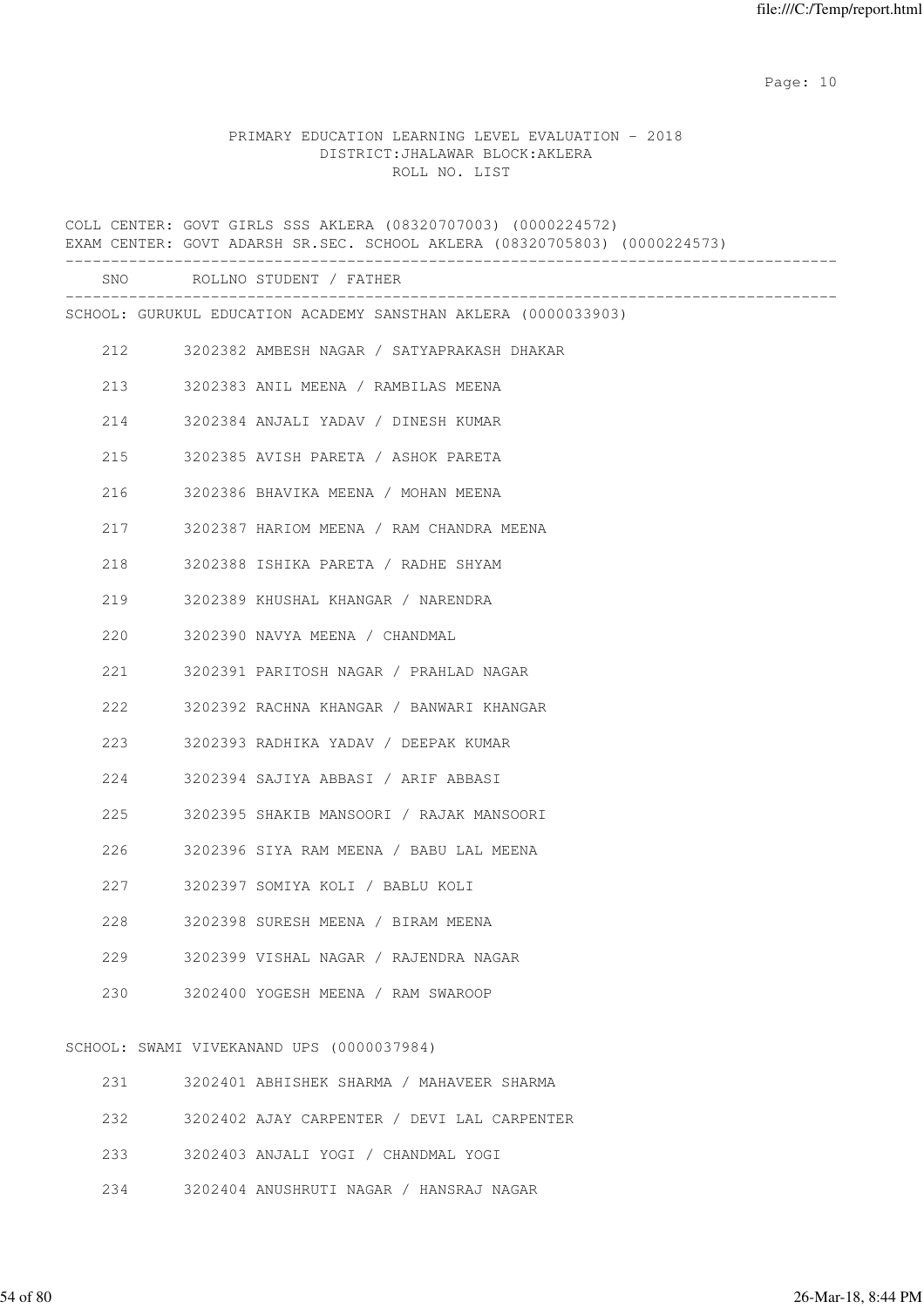# PRIMARY EDUCATION LEARNING LEVEL EVALUATION - 2018 DISTRICT:JHALAWAR BLOCK:AKLERA ROLL NO. LIST

COLL CENTER: GOVT GIRLS SSS AKLERA (08320707003) (0000224572) EXAM CENTER: GOVT ADARSH SR.SEC. SCHOOL AKLERA (08320705803) (0000224573) ------------------------------------------------------------------------------------- SNO ROLLNO STUDENT / FATHER ------------------------------------------------------------------------------------- 235 3202405 ANUSUIYA MEENA / BAHADUR MEENA 236 3202406 ARTI MINA / RAMBILAS MEENA 237 3202407 ARUN MALI / JAGDISH MALI 238 3202408 AYUSH KUMAR / DINESH KUMAR 239 3202409 BRIJMOHAN PRAJAPATI / RADHESHYAM 240 3202410 CHOTHMAL BANJARA / RODU LAL BANJARA 241 3202411 DEEPIKA GADRI / BHOJRAJ GADRI 242 3202412 DIPAK MEHAR / MOHAN LAL 243 3202413 DIPESH GURJAR / BEERAMCHAND 244 3202414 DIVYANSHU CARPENTAR / MUKESH CARPENTAR 245 3202415 DURGESH BHEEL / CHARAT SINGH 246 3202416 DURGESH MEGHWAL / INDRA DEV MEGHWAL 247 3202417 GUNJAN MEENA / JAGMOHAN MEENA 248 3202418 HITESH KHATI / KAMLESH KHATI 249 3202419 JATIN PARETA / RAMCHANDRA PARETA 250 3202420 KARAN GOSWAMI / CHHITAR LAL GOSWAMI 251 3202421 MANISH MEENA / DHANROOP MEENA 252 3202422 MANMOHAN GOUR / SHYAM LAL GOUR 253 3202423 MOHIT CHORASIYA / DINESH KUMAR CHORASIYA 254 3202424 NISHA LODHA / RAMDYAL LODHA 255 3202425 NITIN CHAKRADHARI / PURUSHOTTAM CHAKRADHARI 256 3202426 NUTAN VERMA / BABU LAL VERMA 257 3202427 PANKAJ KUMAR JAAT / SURJARAM 258 3202428 PRABHAT BERVA / BANWARI LAL 259 3202429 PRAGATI NAGAR / KANHAIYA LAL NAGAR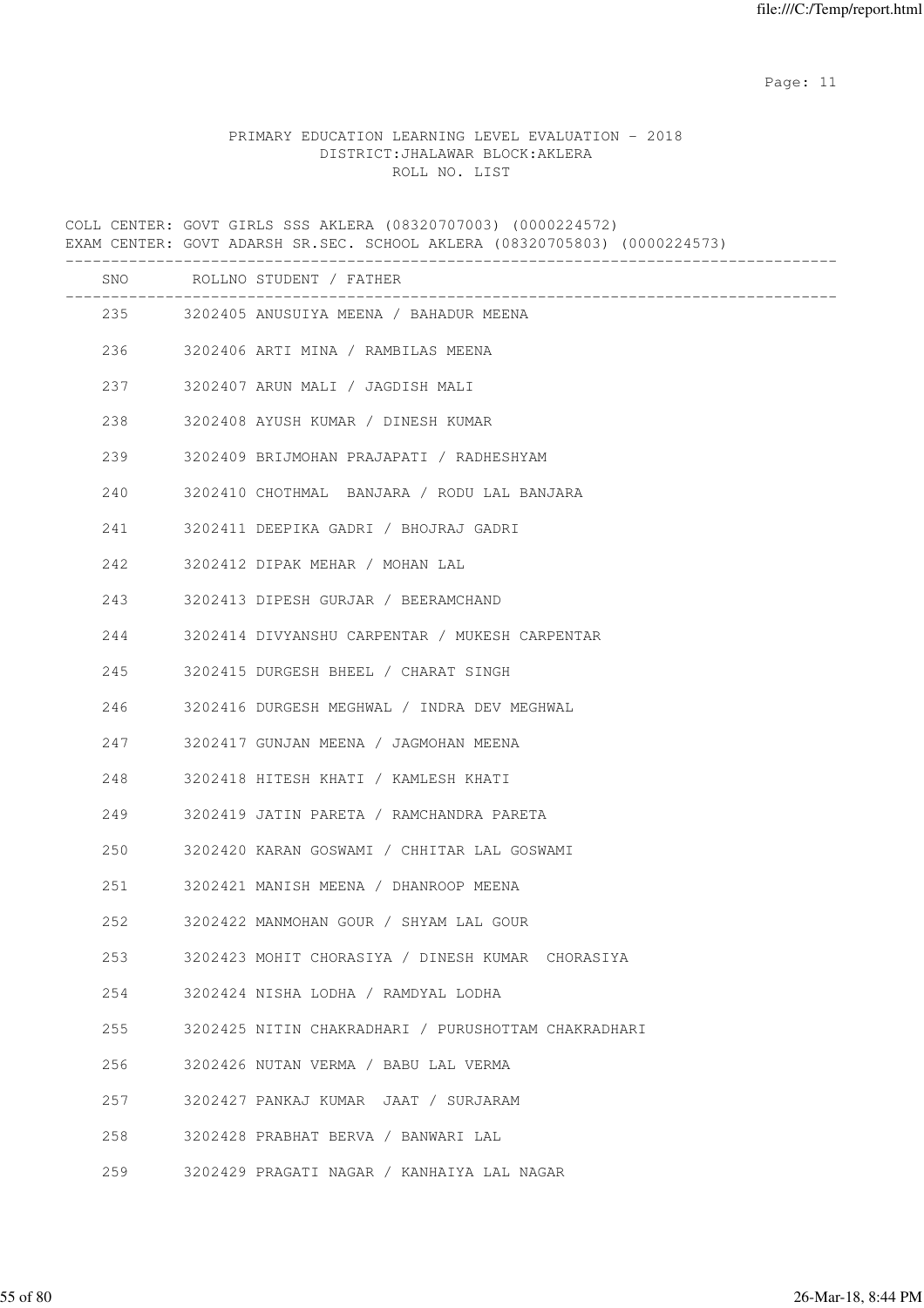## PRIMARY EDUCATION LEARNING LEVEL EVALUATION - 2018 DISTRICT:JHALAWAR BLOCK:AKLERA ROLL NO. LIST

COLL CENTER: GOVT GIRLS SSS AKLERA (08320707003) (0000224572) EXAM CENTER: GOVT ADARSH SR.SEC. SCHOOL AKLERA (08320705803) (0000224573) ------------------------------------------------------------------------------------- SNO ROLLNO STUDENT / FATHER ------------------------------------------------------------------------------------- 260 3202430 PRASHANT JANGID / VINOD JANGID 261 3202431 PRATIGYA MEGHWAL / DURGA LAL MEGHWAL 262 3202432 PRIYANKA VESHNAV / BABU LAL 263 3202433 RAHUL MEENA / RAMGOPAL MEENA 264 3202434 RAVI PRAKASH MALI / GOPAL LAL 265 3202435 RISHABH VERMA / DHANRAJ VERMA 266 3202436 RIYA MEENA / CHANDMAL MEENA 267 3202437 ROHIT KELWA / JITENDRA KUMAR KELWA 268 3202438 ROHIT MEGHWAL / RAMPRASAD MEGHWAL 269 3202439 RONAK RATHOR / VINOD KUMAR RATHOR 270 3202440 SHAKSHI GOUR / OM PRAKASH 271 3202441 SHIVANI GOUR / KAMLESH GOUR 272 3202442 SHRUTI GAUTAM / YUGALKISHOR GAUTAM 273 3202443 SUNIL BHEEL / VIJAY BABU 274 3202444 TANUJ VARMA / NARENDRA PRAKASH VARMA 275 3202445 UMASHANKAR GAUTAM / ROHIT GAUTAM 276 3202446 VIKASH KHANDELVAL / JITENDRA KHANDELVAL 277 3202447 VIKASH MEGHWAL / DOLATRAM 278 3202448 VIKASH MEENA / AMOLAK MEENA 279 3202449 VIPUL KUMAR JAAT / RAM NARAYAN 280 3202450 VISHAL KAHAR / MURLI KAHAR 281 3202451 YOGESH PRAJAPATI / PANACHAND PRAJAPATI 282 3202452 YUVRAJ MEENA / TEJMAL MEENA SCHOOL: ADARSH PUBLIC SCHOOL (0000047276)

283 3202453 AAFRIN ALI / AARIF ALI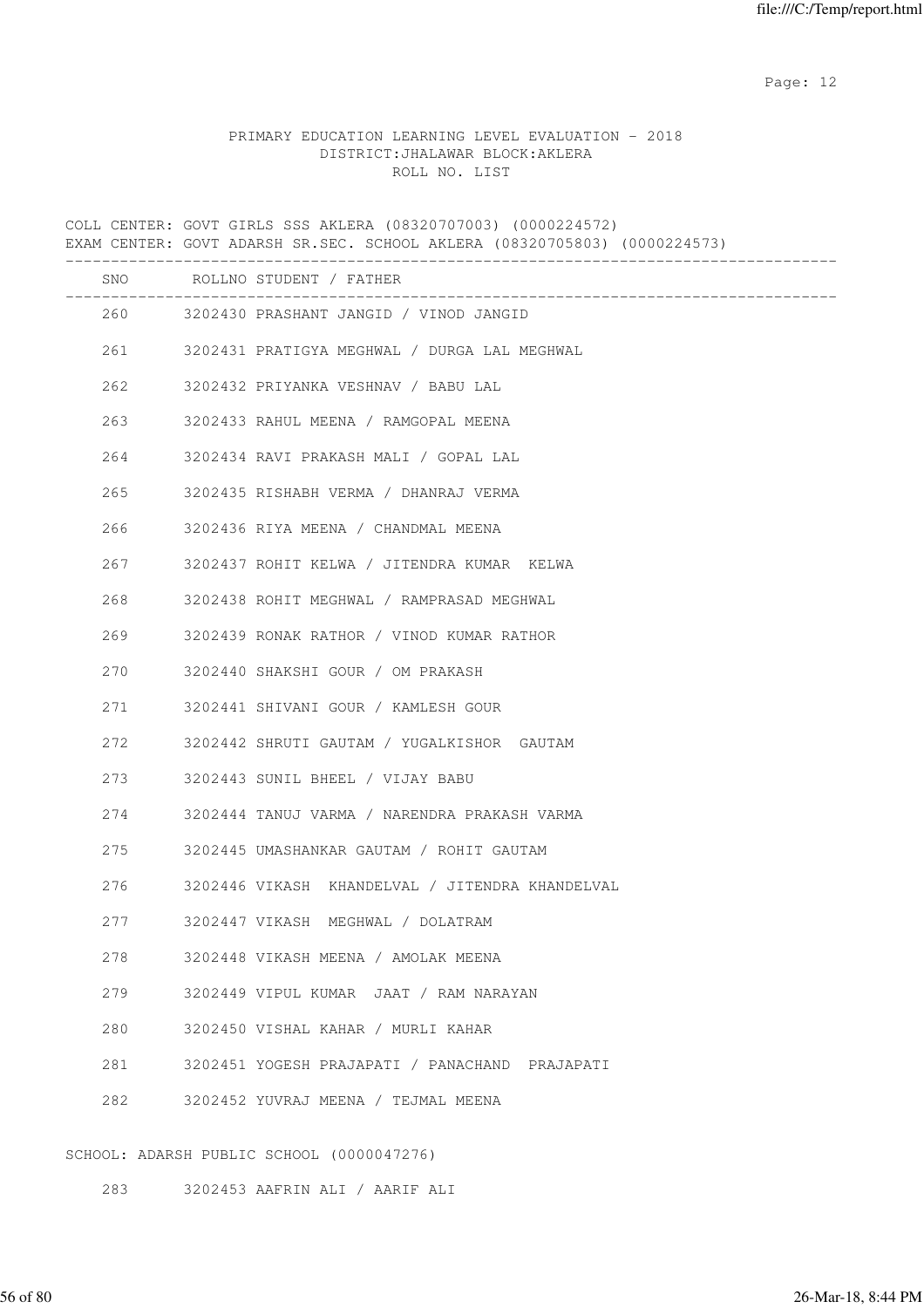# PRIMARY EDUCATION LEARNING LEVEL EVALUATION - 2018 DISTRICT:JHALAWAR BLOCK:AKLERA ROLL NO. LIST

COLL CENTER: GOVT GIRLS SSS AKLERA (08320707003) (0000224572) EXAM CENTER: GOVT ADARSH SR.SEC. SCHOOL AKLERA (08320705803) (0000224573) ------------------------------------------------------------------------------------- SNO ROLLNO STUDENT / FATHER ------------------------------------------------------------------------------------- 284 3202454 AARUSH JAIN / ASHISH KUMAR JAIN 285 3202455 ALVEERA KHAN / SHAHID MOHAMMAD 286 3202456 ANAM KHAN / ABDUL AANIS 287 3202457 AVI TRIVEDI / SUBODH TRIVEDI 288 3202458 AYAN KHAN / YUNUS MOHAMMAD 289 3202459 DISHA BAIRAGI / RAMBABU BAIRAGI 290 3202460 ISHIKA RATHOR / TRILOK CHAND RATHOR 291 3202461 JATIN KUMAR / BEENU SONI 292 3202462 KESHAV GAUTAM / PRAVEEN GAUTAM 293 3202463 KESHAV GAUTAM / BHUVNESH GAUTAM 294 3202464 NITESH GURJAR / HANSRAJ GURJAR 295 3202465 PRIYANSHI JAIN / PANKAJ JAIN 296 3202466 PUSHPENDRA MEENA / DANMAL MEENA 297 3202467 SNEHA RATHORE / MUKESH RATHORE 298 3202468 SONAM MEENA / RAJULAL MEENA 299 3202469 SUBODH PAREEK / RAJEEV KUMAR 300 3202470 TANISHA MEENA / DILEEP SINGH MEENA SCHOOL: GOVT ADARSH SR.SEC. SCHOOL AKLERA (0000224573) 301 3202471 BHAGWATI BAGARI / JAGDISH 302 3202472 BHURA LAL CHAMAR / PRATAP 303 3202473 CHETNA KUMHAR / BAL CHAND 304 3202474 CHINTU BANJARA / RAJU LAL 305 3202475 GOVIND MEGHWAL / KAILASH CHAND 306 3202476 HARIOM MEGWAL / RAM KALYAN 307 3202477 KIRAN CHAMAR / BINDU CHAMAR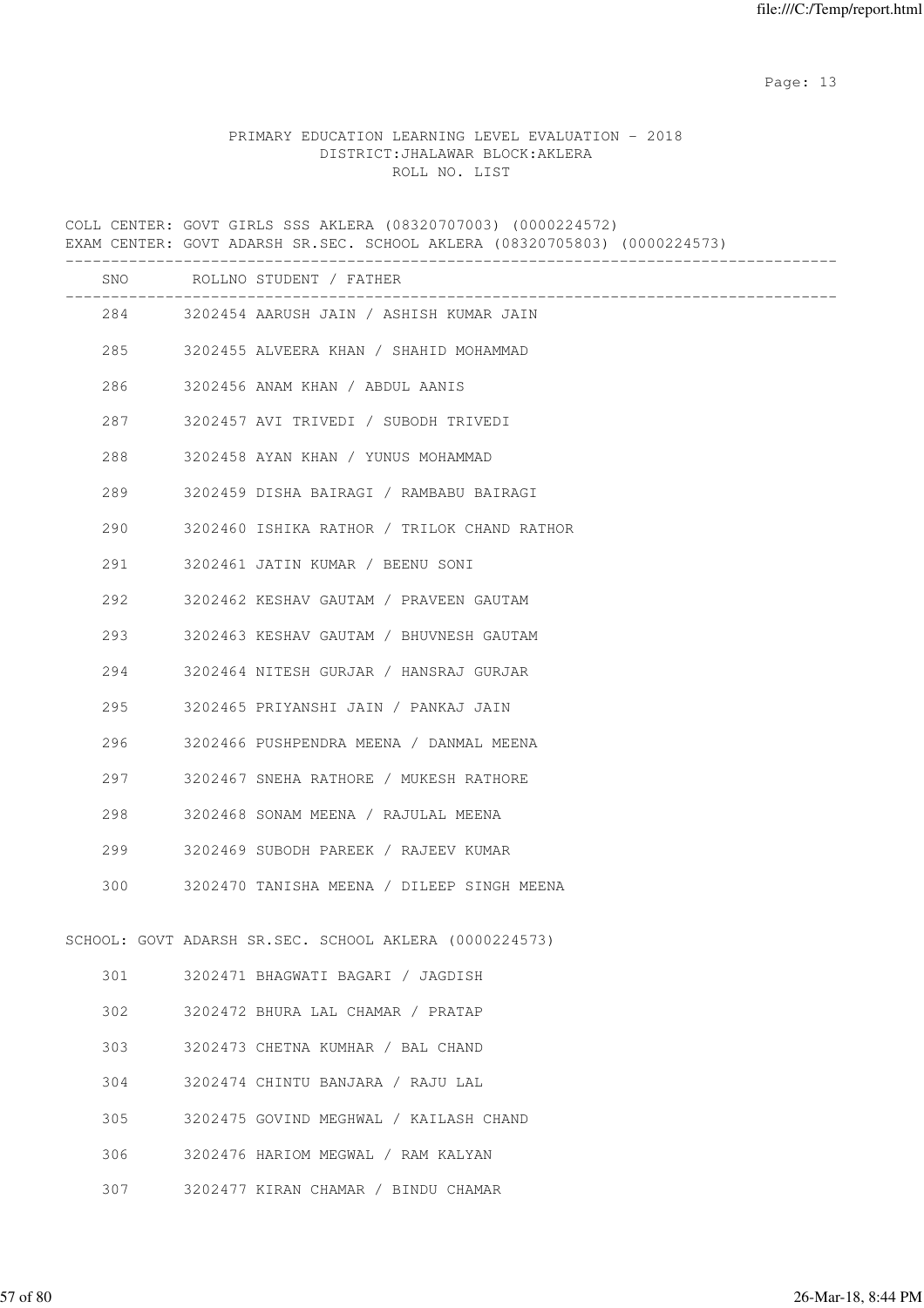# PRIMARY EDUCATION LEARNING LEVEL EVALUATION - 2018 DISTRICT:JHALAWAR BLOCK:AKLERA ROLL NO. LIST

COLL CENTER: GOVT GIRLS SSS AKLERA (08320707003) (0000224572) EXAM CENTER: GOVT ADARSH SR.SEC. SCHOOL AKLERA (08320705803) (0000224573) ------------------------------------------------------------------------------------- SNO ROLLNO STUDENT / FATHER ------------------------------------------------------------------------------------- 308 3202478 LAKSHMI CHAMAR / KALU LAL 309 3202479 LAKSHMI SHARMA / LAKSHMI NARAYAN 310 3202480 POOJA BAGARI / KANHAIYA LAL 311 3202481 RADHA BAGARI / KANHAIYA LAL 312 3202482 RAJ KUMAR MEGHWAL / RAM DAYAL 313 3202483 REENA KUMARI MEGHWAL / BABU LAL 314 3202484 REENA MEGHWAL / SHYAM LAL 315 3202485 ROHIT KUMAR MEGHWAL / PREM CHAND 316 3202486 SHANKAR LAL CHAMAR / BIRAM LAL 317 3202487 SHIVANI BAGARI / JAGDISH 318 3202488 SHIVANI BAGARI / KALU LAL 319 3202489 SHYAM LAL MEENA / DHANNA LAL MEENA 320 3202490 SUNNY BHEEL / RAM KALYAN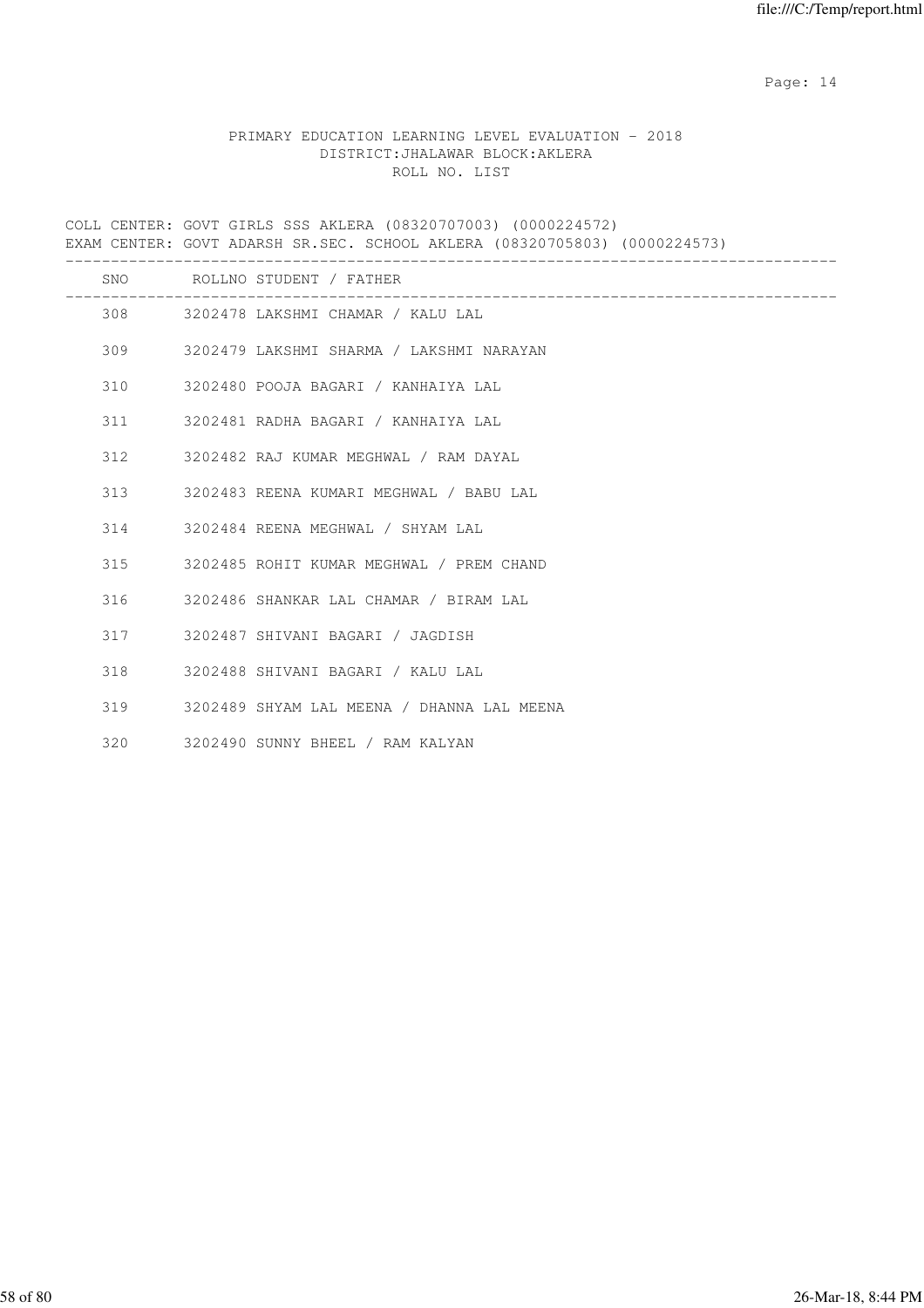expected to the control of the control of the control of the control of the control of the control of the control of the control of the control of the control of the control of the control of the control of the control of

### PRIMARY EDUCATION LEARNING LEVEL EVALUATION - 2018 DISTRICT:JHALAWAR BLOCK:AKLERA ROLL NO. LIST

COLL CENTER: GOVT GIRLS SSS AKLERA (08320707003) (0000224572) EXAM CENTER: GUPS,KHOKHEDA LALA (08320710301) (0000404260)

| SNC | $\circ$ $\circ$ $\circ$<br>. N 0<br><b>NI</b><br>---- |  |
|-----|-------------------------------------------------------|--|
|     |                                                       |  |

SCHOOL: GPS.MIRJAPUR (0000404216)

- 1 3202491 KEHA KSHA / RUKUMUDDIN
- 2 3202492 PHAREEN / ABDUL RAJAK
- 3 3202493 TARANNUM / ENAYAT KHAN

SCHOOL: GUPS,KHOKHEDA LALA (0000404260)

- 4 3202494 AJAY KUMAR / RUPCHAND
- 5 3202495 MANISHA / SUNDER LAL
- 6 3202496 MANISHA MEENA / RADHESYAM MEENA
- 7 3202497 MINAKSHI MEENA / DHANROOP MEENA
- 8 3202498 NEELU KUMARI / DULI CHAND
- 9 3202499 PAWAN / HAR LAL
- 10 3202500 PAYAL / MANGI LAL
- 11 3202501 PRIYA KUMARI / RAMDAYAL
- 12 3202502 PRIYA KUMARI / RAMSWAROOP
- 13 3202503 YOGESH / RAMESH CHAND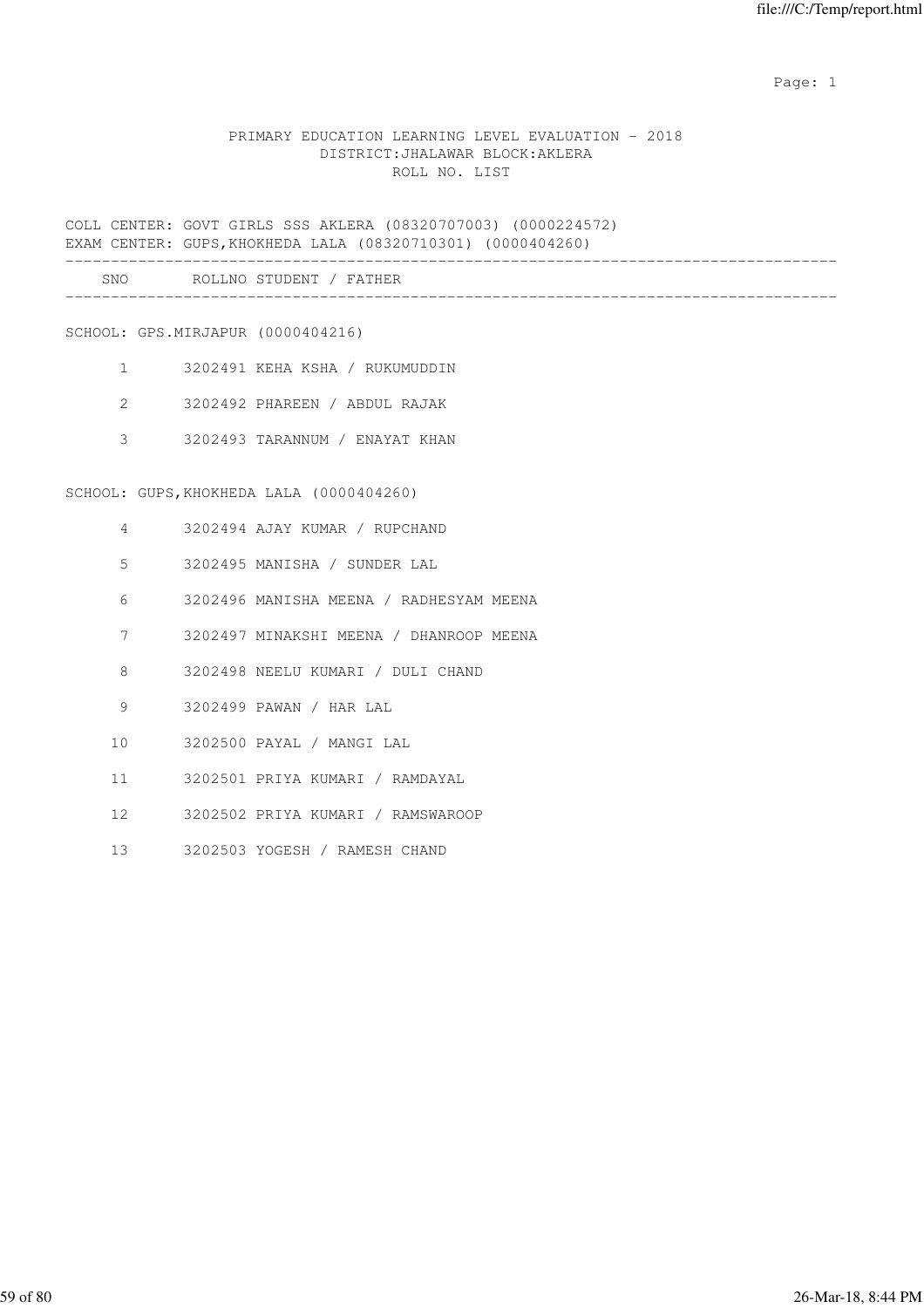expected to the control of the control of the control of the control of the control of the control of the control of the control of the control of the control of the control of the control of the control of the control of

### PRIMARY EDUCATION LEARNING LEVEL EVALUATION - 2018 DISTRICT:JHALAWAR BLOCK:AKLERA ROLL NO. LIST

COLL CENTER: GOVT GIRLS SSS AKLERA (08320707003) (0000224572) EXAM CENTER: GUPS,AMLAWADA (08320710701) (0000406058) ------------------------------------------------------------------------------------- SNO ROLLNO STUDENT / FATHER ------------------------------------------------------------------------------------- SCHOOL: GUPS,AMLAWADA (0000406058) 1 3202504 AASHA MINA / LATUR LAL MINA 2 3202505 AASHU MINA / PRITHVI RAJ MINA 3 3202506 CHINU MINA / RANG LAL MINA 4 3202507 DILKUSH MINA / DANMAL MINA 5 3202508 GOVIND MINA / DHANRAJ MINA 6 3202509 HARIRAM MINA / JAGNNATH MINA 7 3202510 JYOTI MINA / HANS RAJ MINA 8 3202511 KANVAR LAL MINA / RAM LAL MINA 9 3202512 KAVITA MINA / JAGDISH MINA 10 3202513 KOMAL MINA / PAPPU LAL MINA

11 3202514 KULDEEP MINA / RAM SINGH MINA

12 3202515 MANSHARAM MINA / MOHAN LAL MINA

13 3202516 POOJA GADRI / AMAR LAL GADRI

14 3202517 ROHIT MINA / PURI LAL MINA

15 3202518 SHIVANI MINA / KISHNA MINA

16 3202519 SUMAN MINA / PAPPU LAL MINA

17 3202520 VEDPRAKASH GADRI / DULICHAND GADRI

#### SCHOOL: GPS,UNI (0000414514)

18 3202521 BHARAT MEGHWAL / DANMAL MEGHWAL

## SCHOOL: GPS,PATHARIYA (0000483315)

| 19 | 3202522 ALKA MEENA / RAM SWAROOP MEENA |
|----|----------------------------------------|
|    |                                        |
|    |                                        |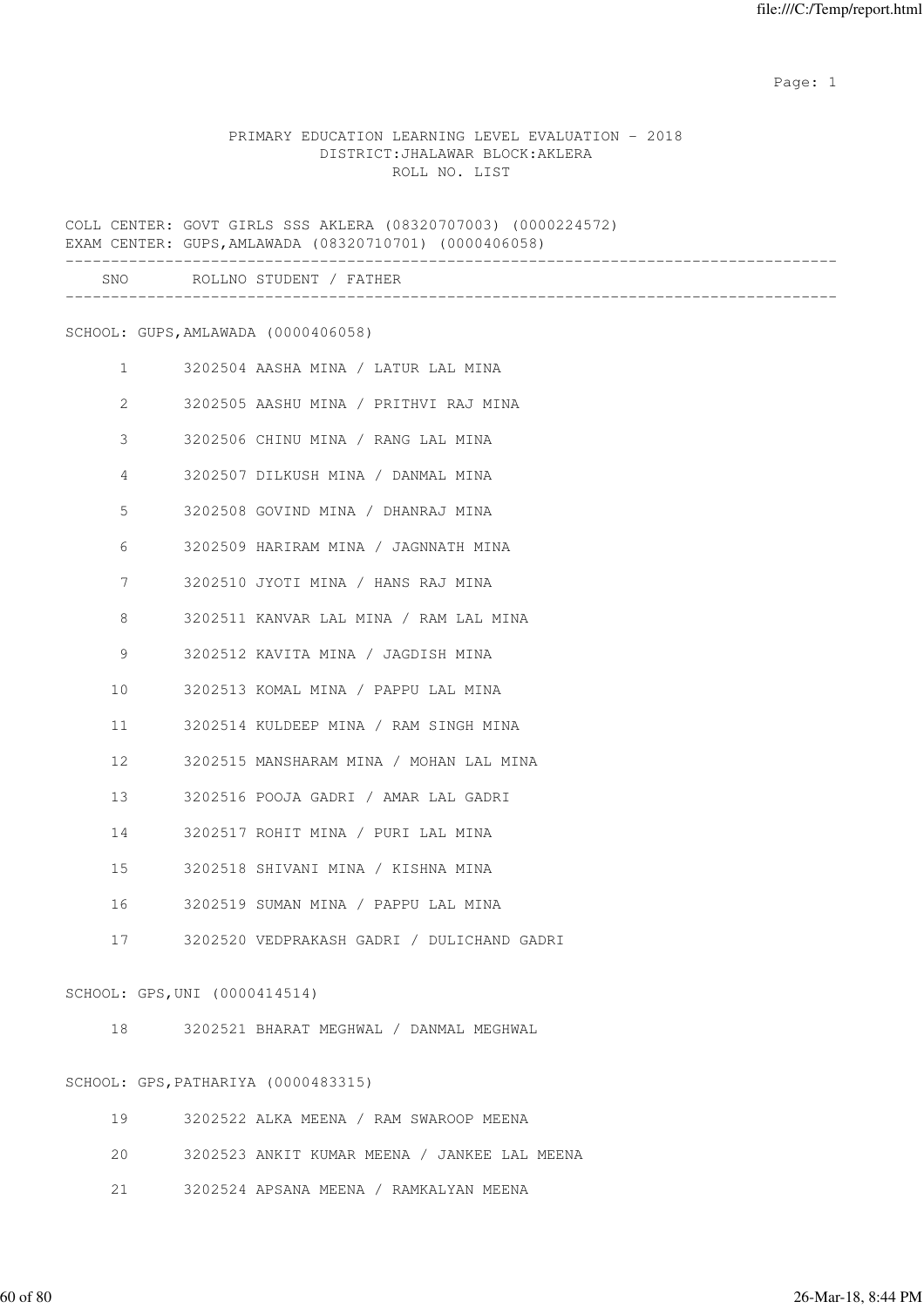Page: 2  $P$  and 2  $P$  and 2  $P$  and 2  $P$  and 2  $P$  and 2  $P$  and 2  $P$  and 2  $P$  and 2  $P$  and 2  $P$  and 2  $P$  and 2  $P$  and 2  $P$  and 2  $P$  and 2  $P$  and 2  $P$  and 2  $P$  and 2  $P$  and 2  $P$  and 2  $P$  and 2  $P$  and 2  $P$ 

# PRIMARY EDUCATION LEARNING LEVEL EVALUATION - 2018 DISTRICT:JHALAWAR BLOCK:AKLERA ROLL NO. LIST

COLL CENTER: GOVT GIRLS SSS AKLERA (08320707003) (0000224572) EXAM CENTER: GUPS,AMLAWADA (08320710701) (0000406058)

|     | SNO ROLLNO STUDENT / FATHER                    |
|-----|------------------------------------------------|
|     | 22 3202525 ARCHANA MEENA / RADHESHYAM MEENA    |
| 23  | 3202526 DIVYA BERAGI / PAPPULAL BERAGI         |
| 24  | 3202527 MANISHA MEENA / HANSRAJ MEENA          |
| 25  | 3202528 MUSKAN MEENA / RAMPURAN MEENA          |
| 26  | 3202529 MUSKAN MEENA / RAM DAYAL MEENA         |
| 2.7 | 3202530 NEETU KUMARI MEENA / NAVALKISHOR MEENA |
| 28  | 3202531 NISHA MEENA / DANMAL MEENA             |
| 29  | 3202532 PRIYANKA MEENA / RAMBILAS MEENA        |
| 30  | 3202533 RAVINA MEENA / RAM GOPAL MEENA         |
| 31  | 3202534 RENUKA MEENA / BADREELAL MEENA         |
| 32  | 3202535 RITU KUMARI MEENA / DHANNA LAL MEENA   |
| 33  | 3202536 RITUU KUMARI MEENA / NAVALKISHOR MEENA |
| 34  | 3202537 SAPNA MEENA / RAMPURAN MEENA           |
| 35  | 3202538 SARJAN BAI MEENA / DOLAT RAM MEENA     |
| 36  | 3202539 SHIVANEE MEENA / RAMPRSAD MEENA        |
| 37  | 3202540 SORAM MEENA / RAMLAL MEENA             |
|     |                                                |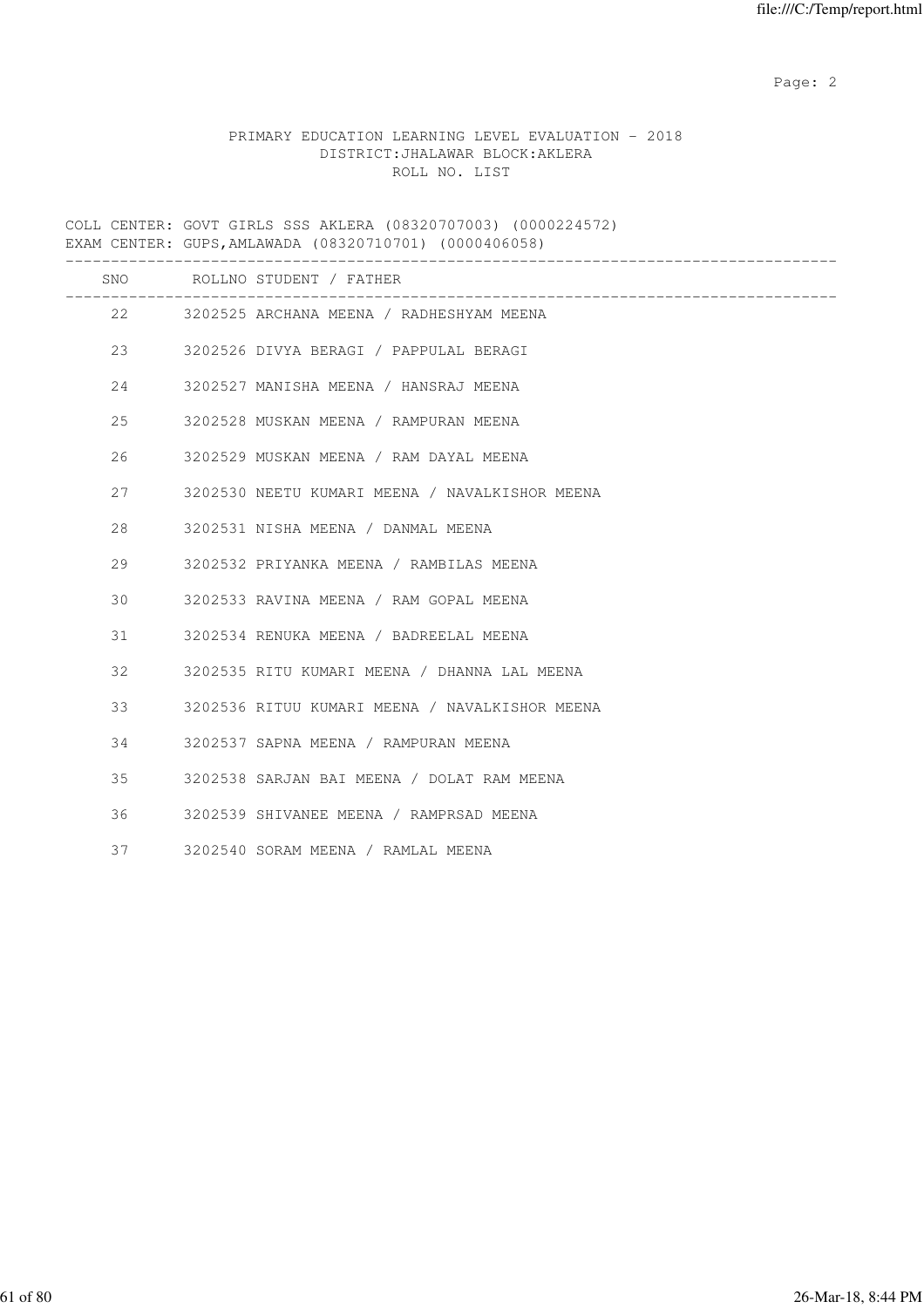expected to the control of the control of the control of the control of the control of the control of the control of the control of the control of the control of the control of the control of the control of the control of

# PRIMARY EDUCATION LEARNING LEVEL EVALUATION - 2018 DISTRICT:JHALAWAR BLOCK:AKLERA ROLL NO. LIST

|                |  | COLL CENTER: GOVT GIRLS SSS AKLERA (08320707003) (0000224572)<br>EXAM CENTER: GUPS, BORKHEDI MALIYAN (08320700301) (0000407788) |
|----------------|--|---------------------------------------------------------------------------------------------------------------------------------|
|                |  | SNO ROLLNO STUDENT / FATHER                                                                                                     |
|                |  | SCHOOL: GPS AMARPURA (0000404999)                                                                                               |
| 1              |  | 3202541 KHUSHBU KUMARI / CHATTAR SINGH BHEEL                                                                                    |
| 2              |  | 3202542 MADHU KUMARI / PAPPU LAL BHEEL                                                                                          |
| 3              |  | 3202543 NISHA KUMARI LODHA / DULI CHAND LODHA                                                                                   |
| $\overline{4}$ |  | 3202544 PRIYANKA KUMARI BHEEL / RAJENDRA KUMAR                                                                                  |
|                |  | SCHOOL: GUPS, BORKHEDI MALIYAN (0000407788)                                                                                     |
| 5              |  | 3202545 ANITA BHEEL / LAL CHAND BHEEL                                                                                           |
| 6              |  | 3202546 ANJALI MEENA / OMPRAKASH                                                                                                |
| 7              |  | 3202547 BHOOPENDRA KUMAR MEENA / MOTILAL MEENA                                                                                  |
| 8              |  | 3202548 GOVIND KUMAR MALI / DURGA LAL MALI                                                                                      |
| 9              |  | 3202549 JYOTI KUMARI MALI / NAND LAL MALI                                                                                       |
| 10             |  | 3202550 LAXMI BAI MALI / BIRAM LAL MALI                                                                                         |
| 11             |  | 3202551 LOKESH KUAMR MALI / NAND LAL MALI                                                                                       |
| 12             |  | 3202552 MAMTA BAI BHEEL / MOHAN LAL BHEEL                                                                                       |
| 13             |  | 3202553 MANOJ KUMAR MALI / BABU LAL MALI                                                                                        |
| 14             |  | 3202554 MOHIT MEENA / SHANKER BHAGWAN                                                                                           |
| 15             |  | 3202555 NISHA MEENA / HEMRAJ MEENA                                                                                              |
| 16             |  | 3202556 POOJA KUMARI MALI / DURGA LAL MALI                                                                                      |
| 17             |  | 3202557 POOJA MALI / NANU RAM MALI                                                                                              |
| 18             |  | 3202558 PREM CHNAD BHEEL / ROSHAN LAL BHEEL                                                                                     |
| 19             |  | 3202559 RAMSWAROOP MALI / MANGI LAL MALI                                                                                        |
| 20             |  | 3202560 SIYARAM MEENA / BALCHAND MEENA                                                                                          |
| 21             |  | 3202561 SUGNA MALI / RAMPRASAD MALI                                                                                             |
| 22             |  | 3202562 SUNITA KUMARI MEENA / MOTILAL MEENA                                                                                     |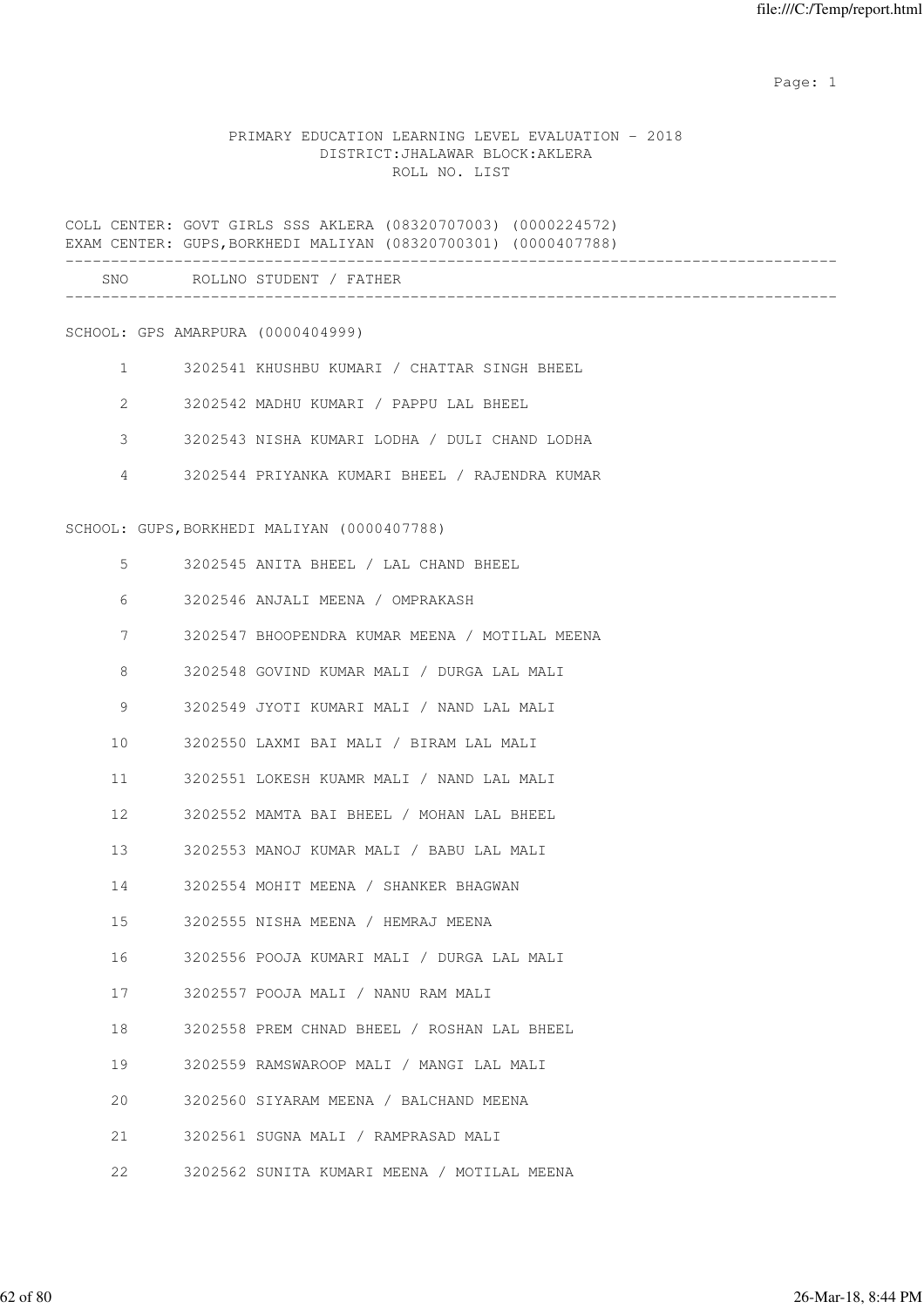Page: 2  $P$  and 2  $P$  and 2  $P$  and 2  $P$  and 2  $P$  and 2  $P$  and 2  $P$  and 2  $P$  and 2  $P$  and 2  $P$  and 2  $P$  and 2  $P$  and 2  $P$  and 2  $P$  and 2  $P$  and 2  $P$  and 2  $P$  and 2  $P$  and 2  $P$  and 2  $P$  and 2  $P$  and 2  $P$ 

# PRIMARY EDUCATION LEARNING LEVEL EVALUATION - 2018 DISTRICT:JHALAWAR BLOCK:AKLERA ROLL NO. LIST

COLL CENTER: GOVT GIRLS SSS AKLERA (08320707003) (0000224572) EXAM CENTER: GUPS,BORKHEDI MALIYAN (08320700301) (0000407788) ------------------------------------------------------------------------------------- SNO ROLLNO STUDENT / FATHER ------------------------------------------------------------------------------------- SCHOOL: GUPS,KATFALA (0000483286) 23 3202563 ANIL SHARMA / RAMSEROOP SHARMA 24 3202564 GOVINDA MALI / PAPPULAL MALI 25 3202565 JIYA BEE / LUKMAN KHAN 26 3202566 KAJAL MALI / RAJU LAL MALI 27 3202567 KUSHBU BEE / JAAN MOHMMAD 28 3202568 NISHA MALI / KANHEYA LAL MALI 29 3202569 RAHUL MEENA / BHURA LAL MEENA 30 3202570 YASHWANT MEENA / HEERA LAL MEENA SCHOOL: GPS KATFALI (0000483288) 31 3202571 ANKITA KUMARI MEENA / JEETMAL MEENA 32 3202572 DIYA KUMARI MEENA / DANMAL MEENA 33 3202573 NISHA KUMARI BAIRAGI / RAJESH KUMAR BAIRAGI 34 3202574 PRIYA KUMARI MEENA / HANSRAJ MEENA 35 3202575 REENA KUMARI MEENA / DANRAJ MEENA SCHOOL: GPS LAXMIPURA (0000485692) 36 3202576 HARIOM LODHA / BHERU LAL LODHA 37 3202577 MANJU KUMARI / RAM BABU LODHA 38 3202578 NISHA KUMARI / PURAN SINGH LODHA 39 3202579 RAVINA KUMARI / GHANSHAYAM LODHA 40 3202580 SAPNA KUMARI / RAY SINGH LODHA 41 3202581 YASHWANT KUMAR LODHA / NANOORAM LODHA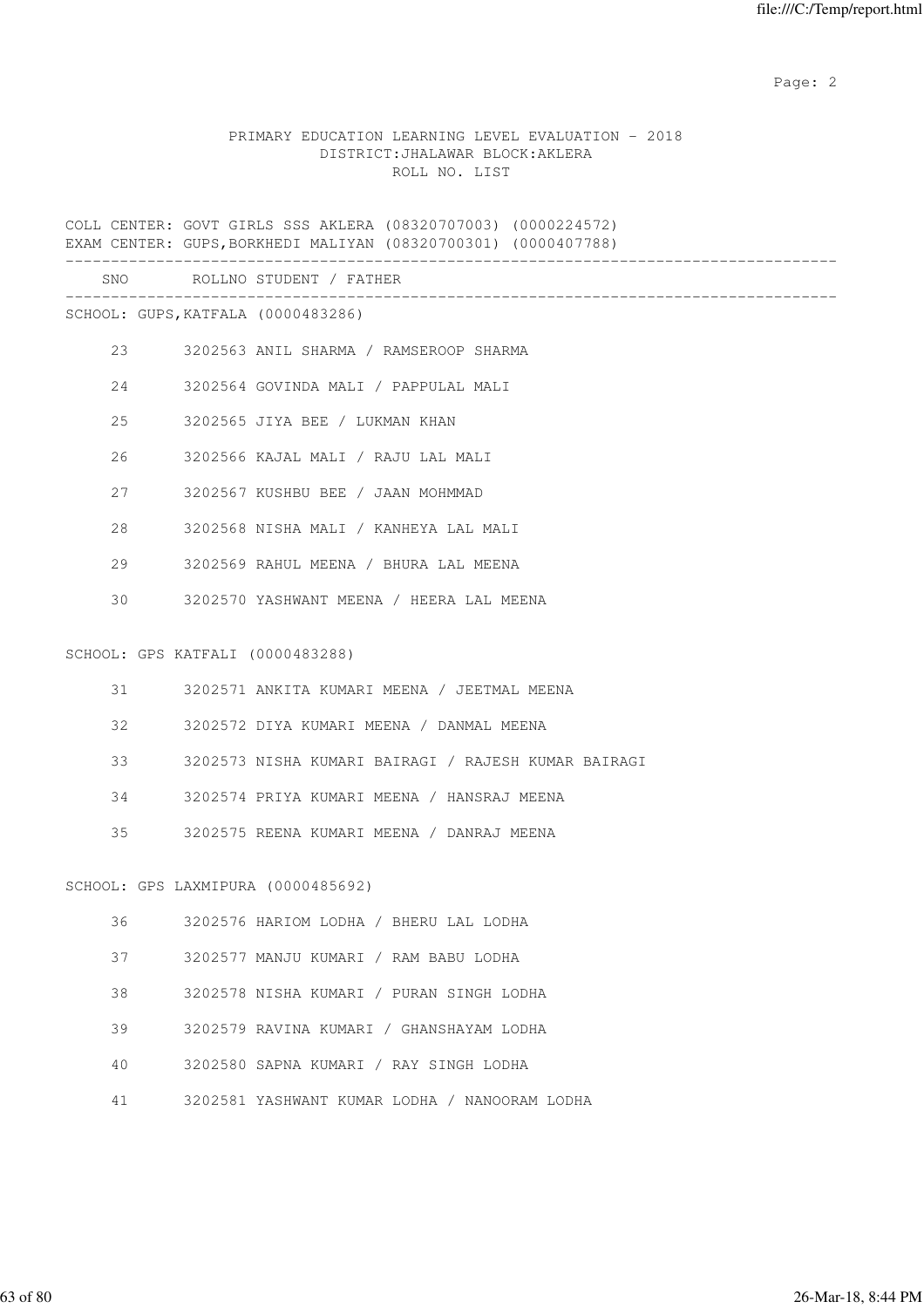expected to the control of the control of the control of the control of the control of the control of the control of the control of the control of the control of the control of the control of the control of the control of

### PRIMARY EDUCATION LEARNING LEVEL EVALUATION - 2018 DISTRICT:JHALAWAR BLOCK:AKLERA ROLL NO. LIST

COLL CENTER: GOVT GIRLS SSS AKLERA (08320707003) (0000224572) EXAM CENTER: GUPS LAPASYA (08320703701) (0000467809)

| SNC<br>__ | n n<br>ND |  |  |
|-----------|-----------|--|--|
|           |           |  |  |

#### SCHOOL: GUPS,UGENI (0000405295)

- 1 3202582 ANITA MEENA / JAMNA LAL
- 2 3202583 PRATIBHA MEENA / BRAJMOHAN MEENA
- 3 3202584 PRIYA PRAJAPATI / BABU LAL
- 4 3202585 PRIYANKA BAIRWA / CHHITAR LAL BAIRWA
- 5 3202586 RADHA KUMARI MEENA / MOHAN LAL
- 6 3202587 RADHA MEENA / BHURA LAL MEENA
- 7 3202588 RITU MEENA / RAJU LAL

#### SCHOOL: GPS,MAWASA (0000405352)

- 8 3202589 BHOJRAJ MEENA / NAVAL KISHOR
- 9 3202590 DIVYA KUMARI MEENA / MOR PAL
- 10 3202591 HASINA MEENA / RAM GOPAL
- 11 3202592 MANJU BANJARA / RAMESH CHAND
- 12 3202593 MURLI KUMAR BANJARA / LAL CHAND
- 13 3202594 MUSKAN BEE / RASID MOHAMMAD
- 14 3202595 SONIYA GURJAR / KISHORI LAL

#### SCHOOL: GPS,DHUDHALIYA (0000405403)

- 15 3202596 BABLI MEENA / PRAKASHCHAND MEENA
- 16 3202597 BRIJMOHAN MEENA / DHANROOP MEENA
- 17 3202598 JYOTI MEENA / MORPAL MEENA
- 18 3202599 MANISHA MEENA / RAMLAL MEENA
- 19 3202600 NAVEEN DHOLI / KAMLESH KUMAR DHOLI
- 20 3202601 POOJA MEENA / RAMESHCHAND MEENA
- 21 3202602 ROHIT MEENA / BALRAM MEENA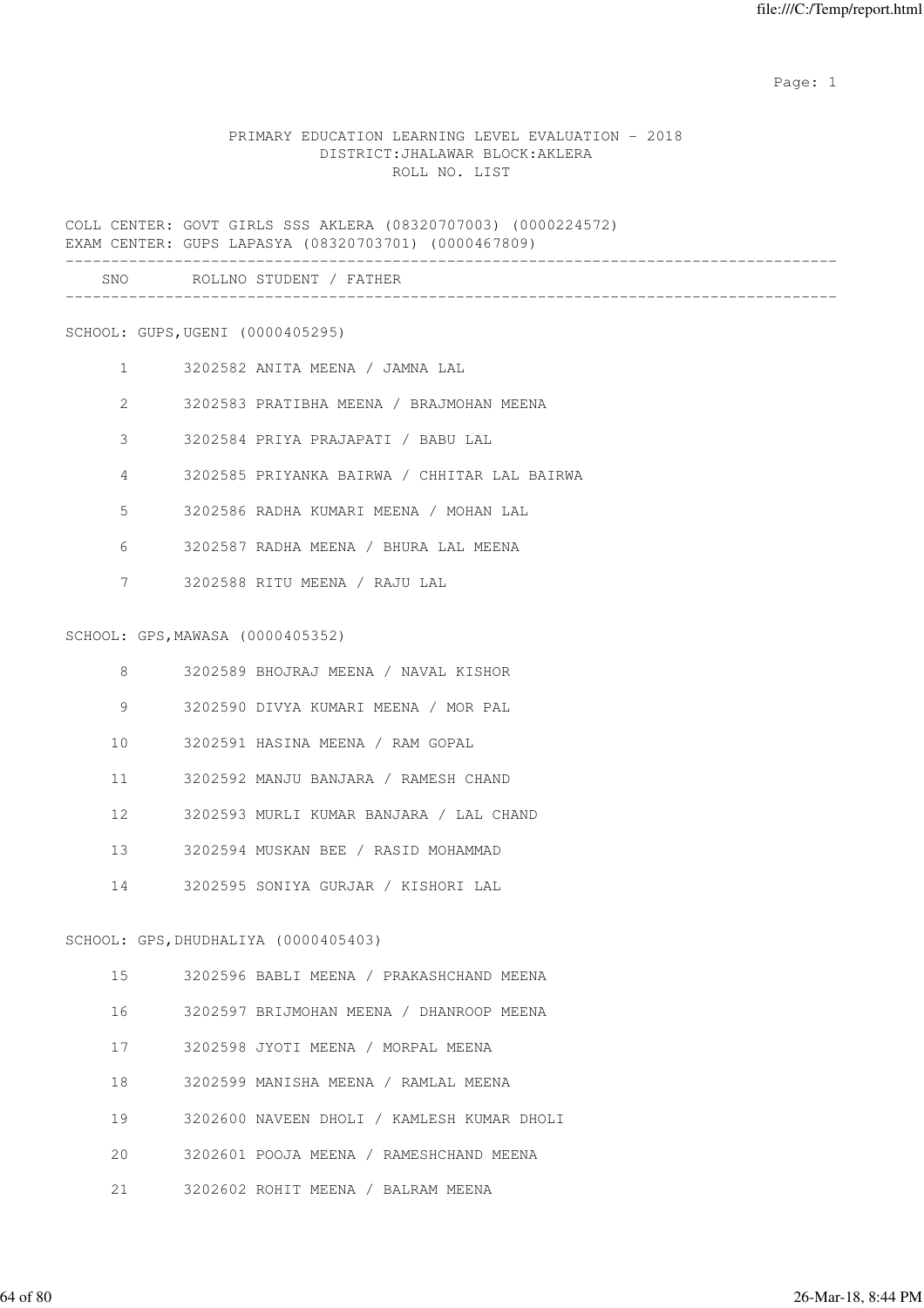Page: 2  $P$  and 2  $P$  and 2  $P$  and 2  $P$  and 2  $P$  and 2  $P$  and 2  $P$  and 2  $P$  and 2  $P$  and 2  $P$  and 2  $P$  and 2  $P$  and 2  $P$  and 2  $P$  and 2  $P$  and 2  $P$  and 2  $P$  and 2  $P$  and 2  $P$  and 2  $P$  and 2  $P$  and 2  $P$ 

# PRIMARY EDUCATION LEARNING LEVEL EVALUATION - 2018 DISTRICT:JHALAWAR BLOCK:AKLERA ROLL NO. LIST

COLL CENTER: GOVT GIRLS SSS AKLERA (08320707003) (0000224572) EXAM CENTER: GUPS LAPASYA (08320703701) (0000467809)

| <b>SNO</b> | ROLLNO STUDENT / FATHER                  |  |
|------------|------------------------------------------|--|
| 2.2        | 3202603 SOYATA MEENA / NAVALKISHOR MEENA |  |

# SCHOOL: GUPS LAPASYA (0000467809)

- 23 3202604 DIVYA MEENA / CHANDMAL MEENA
- 24 3202605 HIMANSHU SHARMA / PANKESH SHRMA
- 25 3202606 KIRAN MEENA / BABU LAL MEENA
- 26 3202607 MUSKAN MEENA / KAMLESH MEENA
- 27 3202608 SUNIL MEENA / NAND KISHOR MEENA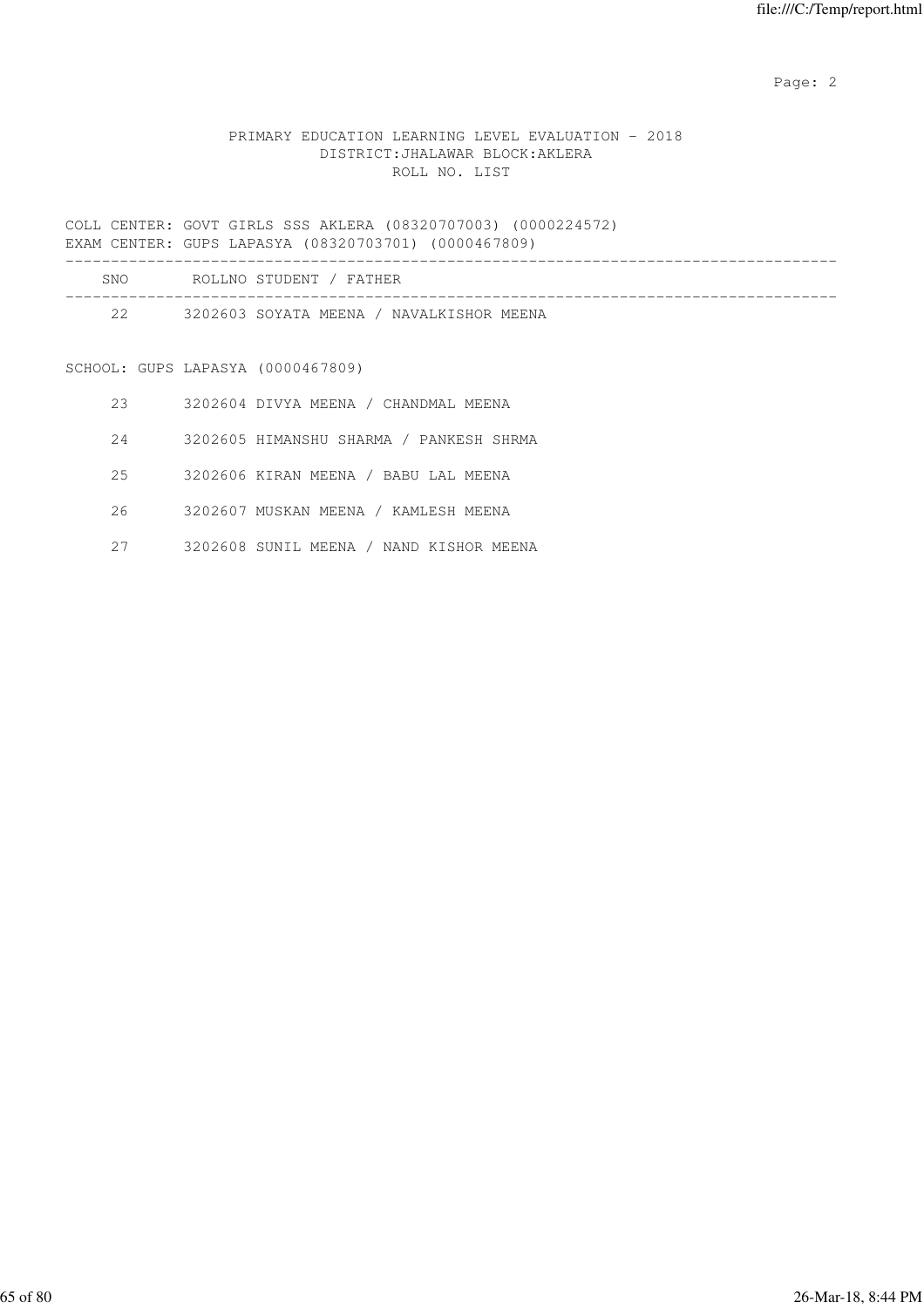expected to the control of the control of the control of the control of the control of the control of the control of the control of the control of the control of the control of the control of the control of the control of

## PRIMARY EDUCATION LEARNING LEVEL EVALUATION - 2018 DISTRICT:JHALAWAR BLOCK:AKLERA ROLL NO. LIST

COLL CENTER: GOVT GIRLS SSS AKLERA (08320707003) (0000224572) EXAM CENTER: GUPS,REECHHWA (08320708901) (0000485578)

| SNC | $\circ$ $\circ$ $\circ$<br>. N 0<br><b>NI</b><br>---- |  |
|-----|-------------------------------------------------------|--|
|     |                                                       |  |

SCHOOL: GUPS, KUKALWADA (0000467537)

- 1 3202609 ANIL MALI / JAGDISH
- 2 3202610 BABU LAL / MANOJ KUMAR
- 3 3202611 BALRAM DHOBI / RAMESH CHAND
- 4 3202612 FARHAN MOHAMMAD / AAZAD MOHAMMAD
- 5 3202613 KIRAN MALI / DAN MAL
- 6 3202614 RAHUL KUMAR MEENA / DAYARAM
- 7 3202615 RAHUL KUMAR REGAR / POORI LAL
- 8 3202616 RAKESH KUMAR REGAR / RAM PRASAD

#### SCHOOL: GUPS,REECHHWA (0000485578)

| 9               | 3202617 AAYUSH KUMAR BAIRWA / CHANDRA PRAKASH   |  |
|-----------------|-------------------------------------------------|--|
|                 | 10 3202618 ANIL KUMAR KUMHAR / RAM SWAROOP      |  |
|                 | 11 3202619 ANJALI KUMARI MEENA / KALU LAL MEENA |  |
| 12 <sup>°</sup> | 3202620 BRIJESH KUMAR KUMHAR / RADHE SHYAM      |  |
| 13 and 13       | 3202621 DEV RAJ MEENA / RANG LAL MEENA          |  |
| 14              | 3202622 HANSRAJ MEENA / BHURA LAL MEENA         |  |
| 15              | 3202623 HARI OM BAIRWA / RADHE SHYAM BAIRWA     |  |
| 16              | 3202624 KAJAL MEENA / PAPPULAL MEENA            |  |
| 17              | 3202625 KIRAN MEENA / RAM RATAN MEENA           |  |
|                 | 3202626 KUMKUM MEENA / RAM BILAS MEENA          |  |
| 19              | 3202627 KUNJ BIHARI MEENA / HEMRAJ MEENA        |  |
| 20              | 3202628 LOKESH KUMAR MEENA / NAVAL KISHOR MEENA |  |
| 21              | 3202629 MANOJI BAI BAIRWA / JAMNA LAL           |  |
| 22              | 3202630 NARENDRA KUMAR MEENA / BABU LAL         |  |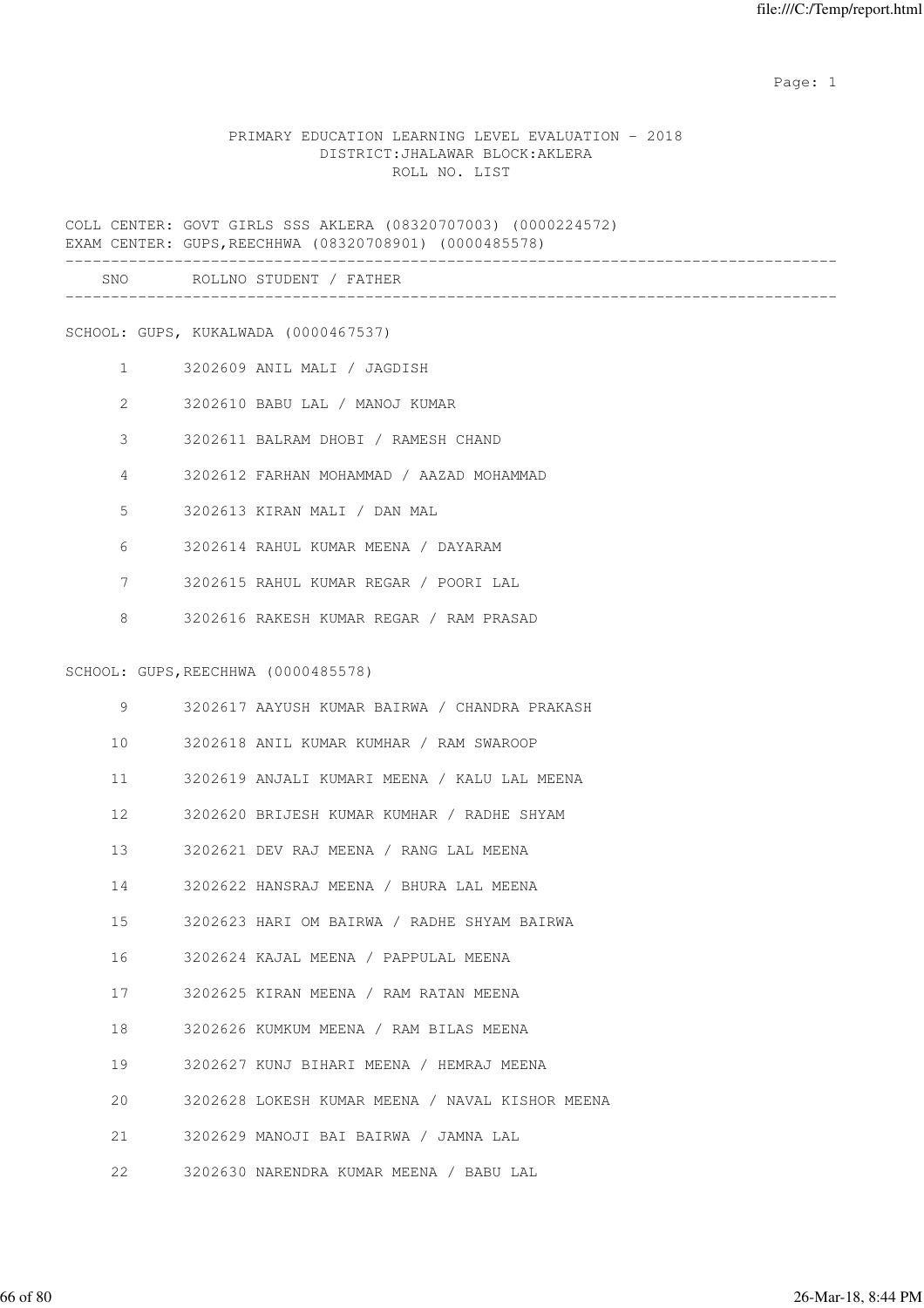Page: 2  $P$  and 2  $P$  and 2  $P$  and 2  $P$  and 2  $P$  and 2  $P$  and 2  $P$  and 2  $P$  and 2  $P$  and 2  $P$  and 2  $P$  and 2  $P$  and 2  $P$  and 2  $P$  and 2  $P$  and 2  $P$  and 2  $P$  and 2  $P$  and 2  $P$  and 2  $P$  and 2  $P$  and 2  $P$ 

# PRIMARY EDUCATION LEARNING LEVEL EVALUATION - 2018 DISTRICT:JHALAWAR BLOCK:AKLERA ROLL NO. LIST

COLL CENTER: GOVT GIRLS SSS AKLERA (08320707003) (0000224572) EXAM CENTER: GUPS,REECHHWA (08320708901) (0000485578)

| SNO | ROLLNO STUDENT / FATHER                          |
|-----|--------------------------------------------------|
| 23  | 3202631 PAWAN KUMAR MEENA / RAMBILAS MEENA       |
| 2.4 | 3202632 PRAVEEN KUMAR MEENA / JAMNA LAL          |
| 2.5 | 3202633 RAHUL MEENA / RAMCHANDRA MEENA           |
| 26  | 3202634 RENUKA KUMARI MEENA / NAVAL KISHOR MEENA |
| 2.7 | 3202635 RINKU KUMARI MEENA / PRAKASH CHAND MEENA |
| 2.8 | 3202636 ROHIT KUMAR MEENA / BABU LAL             |
| 29  | 3202637 SUNIL KUMAR MEENA / DURGA LAL MEENA      |
| 30  | 3202638 SUNIL MEENA / HEMRAJ MEENA               |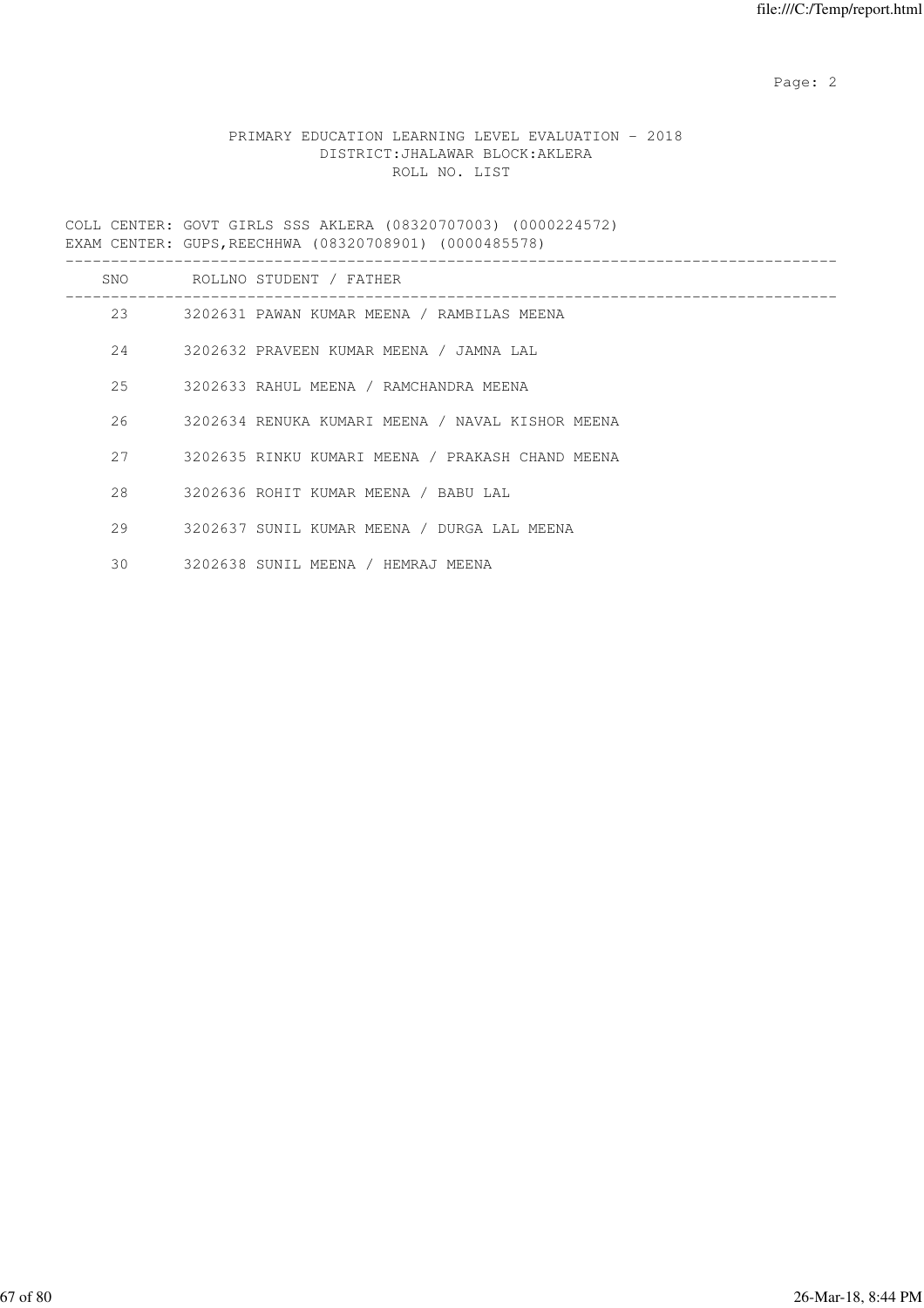expected to the control of the control of the control of the control of the control of the control of the control of the control of the control of the control of the control of the control of the control of the control of

### PRIMARY EDUCATION LEARNING LEVEL EVALUATION - 2018 DISTRICT:JHALAWAR BLOCK:AKLERA ROLL NO. LIST

COLL CENTER: GOVT GIRLS SSS AKLERA (08320707003) (0000224572) EXAM CENTER: GUPS AKLERA (08320706403) (0000500307) ------------------------------------------------------------------------------------- SNO ROLLNO STUDENT / FATHER ------------------------------------------------------------------------------------- SCHOOL: NAV PALLAWAN PUBLIC SCHOOL (0000018029) 1 3202639 AKSHAT GUPTA / MAHESH GUPTA 2 3202640 ANJALI MEWARA / VINOD MEWARA 3 3202641 ARHAN KHAN / IKHTIDAR HUSSAIN 4 3202642 FAIJAN KHAN / MUKEED MOHAMMAD 5 3202643 GARVIT SHARMA / DEEPAK SHARMA 6 3202644 HIMANSHU SHARMA / NARENDRA SHARMA 7 3202645 MOHAMMAD ANAS / SHAHID GANI 8 3202646 MOIN KHAN / RIYAZ MOHAMMAD 9 3202647 NIKUNJA NAMA / PANKAJ NAMA 10 3202648 NISHIKA LOHIYA / RAJENDRA LOHIYA 11 3202649 NITESH LOVEVANSHI / DULI CHAND LOVEVANSHI 12 3202650 PRATIK SEN / OM PRAKASH SEN 13 3202651 PRINCE SUMAN / MURLI SUMAN 14 3202652 REHAN MOHAMMAD / ABDUL HAKIM 15 3202653 RIZWAN KHAN / SALIM KHAN 16 3202654 YASH MANGAL / RANJAN MANGAL SCHOOL: TTS CENTRAL SCHOOL AKLERA (0000033787) 17 3202655 ANURADHA JATAV / RAMPRAKASH JATAV 18 3202656 ASHOK BANJARA / SOJIT BANJARA 19 3202657 CHANDAN KHUMAR / GIRIRAJ KKHUMAR 20 3202658 GAJENDRA BAIRWA / BABU LAL BAIRWA 21 3202659 KOMAL SUMAN / GORDHAN SUMAN

22 3202660 NARENDRA GADARI / BHANWAR LAL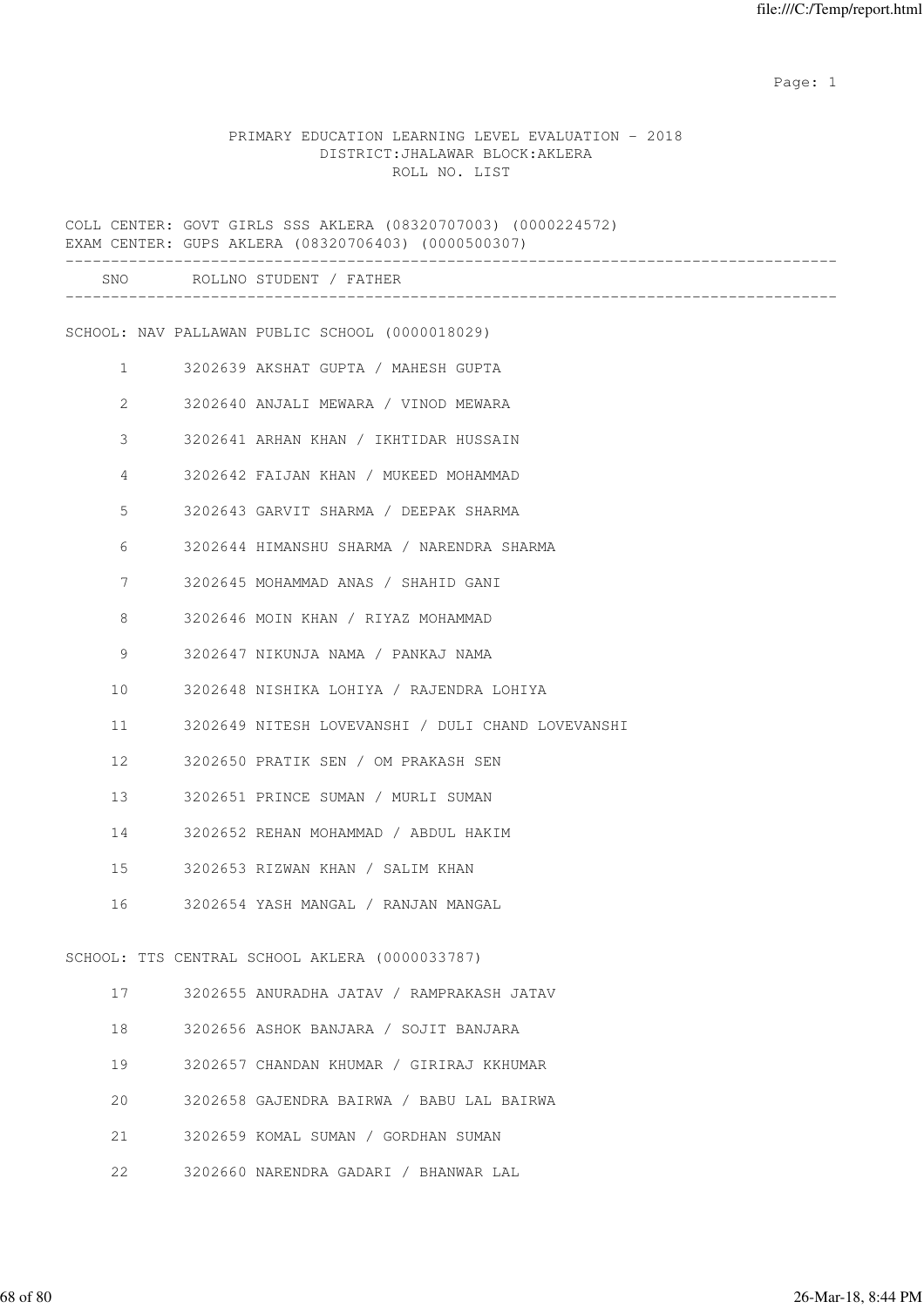Page: 2  $P$  and 2  $P$  and 2  $P$  and 2  $P$  and 2  $P$  and 2  $P$  and 2  $P$  and 2  $P$  and 2  $P$  and 2  $P$  and 2  $P$  and 2  $P$  and 2  $P$  and 2  $P$  and 2  $P$  and 2  $P$  and 2  $P$  and 2  $P$  and 2  $P$  and 2  $P$  and 2  $P$  and 2  $P$ 

# PRIMARY EDUCATION LEARNING LEVEL EVALUATION - 2018 DISTRICT:JHALAWAR BLOCK:AKLERA ROLL NO. LIST

COLL CENTER: GOVT GIRLS SSS AKLERA (08320707003) (0000224572) EXAM CENTER: GUPS AKLERA (08320706403) (0000500307)

|     | SNO ROLLNO STUDENT / FATHER                |
|-----|--------------------------------------------|
|     | 23 3202661 NISHA MEGHWAL / KAILASH CHAND   |
|     | 24 3202662 POOJA BAIRWA / BABU LAL         |
| 25  | 3202663 PRIYA GADARI / PAPPU LAL           |
| 26  | 3202664 ROHIT JATAV / RAMKRISHAN JATAV     |
| 2.7 | 3202665 SAMBHU BANJARA / PAPPU LAL BANJARA |
| 28  | 3202666 SANJANA JATAV / RAMKRISHAN JATAV   |
| 29  | 3202667 SARIKA MEGHAWAL / HANSRAJ MEGHAWAL |
| 30  | 3202668 SUNIL BANJARA / GUDDU              |
|     |                                            |

SCHOOL: MADARSA MOHAMMADIYA AKLERA (0000052746)

|  |  | 3202669 ANNU MEGHWAL | / OMPRAKASH MEGHWAL |  |
|--|--|----------------------|---------------------|--|
|--|--|----------------------|---------------------|--|

- 32 3202670 KOMAL MEGHWAL / OMPRAKASH MEGHWAL
- 33 3202671 REHAN KHAN / RAHIM KHAN
- 34 3202672 SOFIYA KHANAM / RAIS KHAN

SCHOOL: MADARSA IS. JAMA MAS. HAT CHOK (0000053756)

| 35 | 3202673 ARMAN KHAN / FARUKH MOHAMMAD          |
|----|-----------------------------------------------|
| 36 | 3202674 AZAAN MANSOORY / ASLAM MANSOORY       |
| 37 | 3202675 ISHAN MANSOORY / HUSSAIN ALI MANSOORY |
| 38 | 3202676 KHUSHI MANSOORY / YUNUS MANSOORY      |
| 39 | 3202677 NOORANI BEE / ZAKIR MANSOORY          |
| 40 | 3202678 RIHAN MOHAMMAD / RAEES MOHAMMAD       |
| 41 | 3202679 SOHEL MOHAMMAD / FIROZ MOHAMMAD       |
| 42 | 3202680 SUBEE BEE / RASHID MOHAMMAD           |
|    |                                               |

SCHOOL: MADARSA HUSSAINIYA NAI\_BASTI AKLERA (0000053840)

43 3202681 AASHIK KHAN / AYYUB KHAN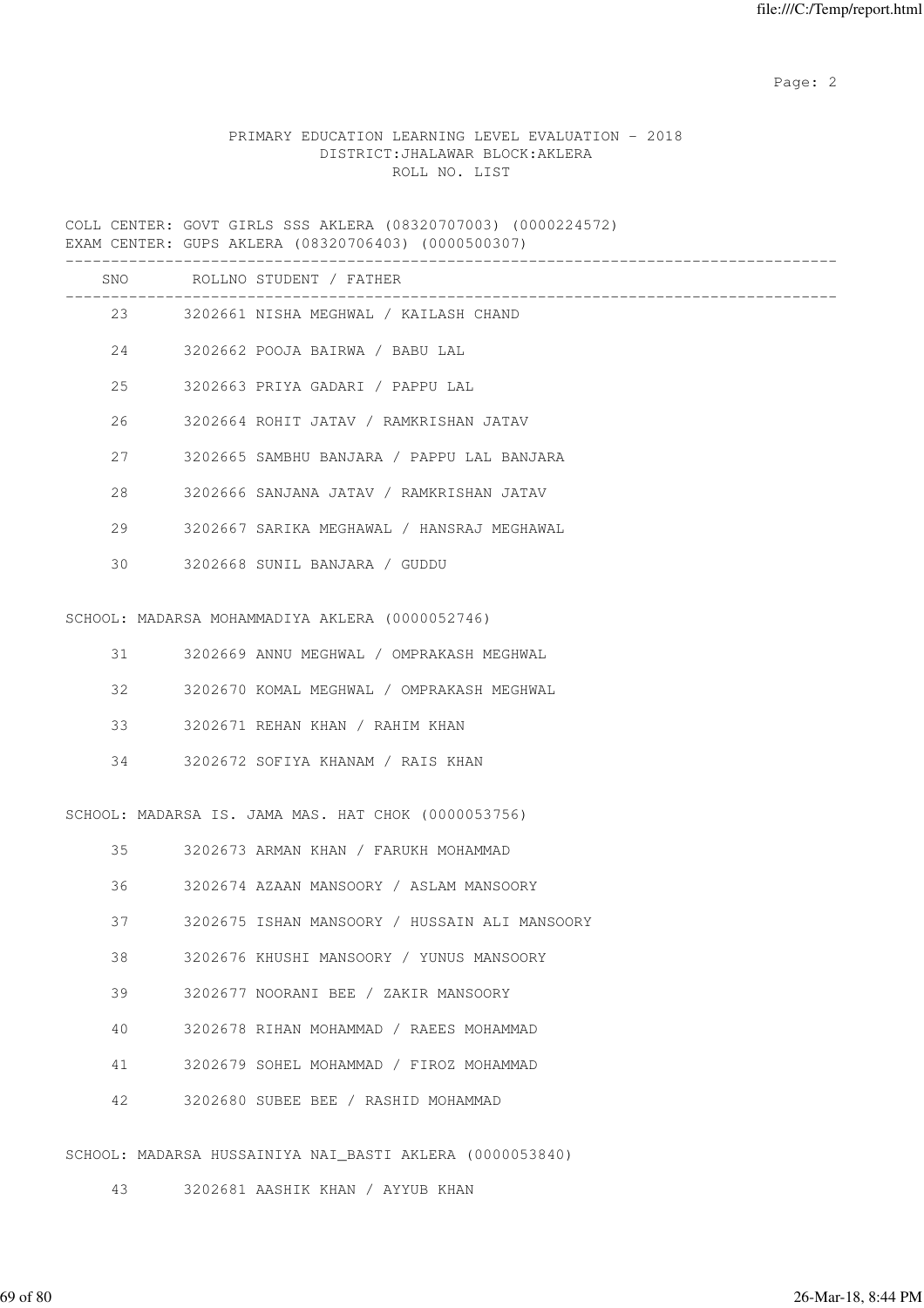Page: 3 Advanced 20 April 2014 2016 2017 2022 3 April 2017 2022 3 April 2022 3 April 2022 3 April 2022 3 April 2022 3 April 2022 3 April 2022 3 April 2022 3 April 2022 3 April 2022 3 April 2022 3 April 2022 3 April 2022 3

# PRIMARY EDUCATION LEARNING LEVEL EVALUATION - 2018 DISTRICT:JHALAWAR BLOCK:AKLERA ROLL NO. LIST

COLL CENTER: GOVT GIRLS SSS AKLERA (08320707003) (0000224572) EXAM CENTER: GUPS AKLERA (08320706403) (0000500307)

|    | SNO ROLLNO STUDENT / FATHER                                                               |
|----|-------------------------------------------------------------------------------------------|
|    | 44 3202682 AKSHARA KHANAM / NIZAM MOHAMMAD                                                |
| 45 | 3202683 ALFIYA KHANAM / NIZAM MOHAMMAD                                                    |
| 46 | 3202684 DANISH KHAN / MOHAMMAD RAIS                                                       |
| 47 | 3202685 MUSKAN BEE / KALLU KHAN                                                           |
| 48 | 3202686 NAGMA BEE / IRSHAD KHAN                                                           |
| 49 | 3202687 REHAN KHAN / ISLAM KHAN                                                           |
| 50 | 3202688 SABA KHANAM / IDU MOHAMMAD                                                        |
| 51 | 3202689 SALIHA PARVEEN / SHARIF MOHAMMAD                                                  |
| 52 | 3202690 SANA KHANAM / IDU MOHAMMAD                                                        |
| 53 | 3202691 YASMEEN BEE / JAKIR ALI                                                           |
| 54 | SCHOOL: GPS MEGHWALI KI TAPARIYA (0000405968)<br>3202692 RESHMA PRAJAPATI / BHAGWAN SINGH |
|    | SCHOOL: GUPS, RAMZANPURA, AKLERA (0000474201)                                             |
| 55 | 3202693 AJAY KUMAR MEENA / PANTHU LAL                                                     |
| 56 | 3202694 ANKIT BERAGI / RAM KALYAN                                                         |
| 57 | 3202695 ANKIT MEWADA / BAL CHAND                                                          |
| 58 | 3202696 ARBAZ KHAN / RAIS MOHAMMAD                                                        |
| 59 | 3202697 BHUPENDRA LOVVANSHI / SHRI LAL                                                    |
| 60 | 3202698 DHRUW SOLANKI / DHAN RAJ                                                          |
| 61 | 3202699 DILKHUSH MEENA / MANGI LAL                                                        |
| 62 | 3202700 DURGESH KUMAR RAO / RAGHUVEER                                                     |
| 63 | 3202701 GYARSI BAI BHEEL / BADRI LAL                                                      |
| 64 | 3202702 JYOTI KUMARI BHEEL / KELASH CHGAND                                                |
| 65 | 3202703 MANGI LAL BHEEL / SHRI KISHAN                                                     |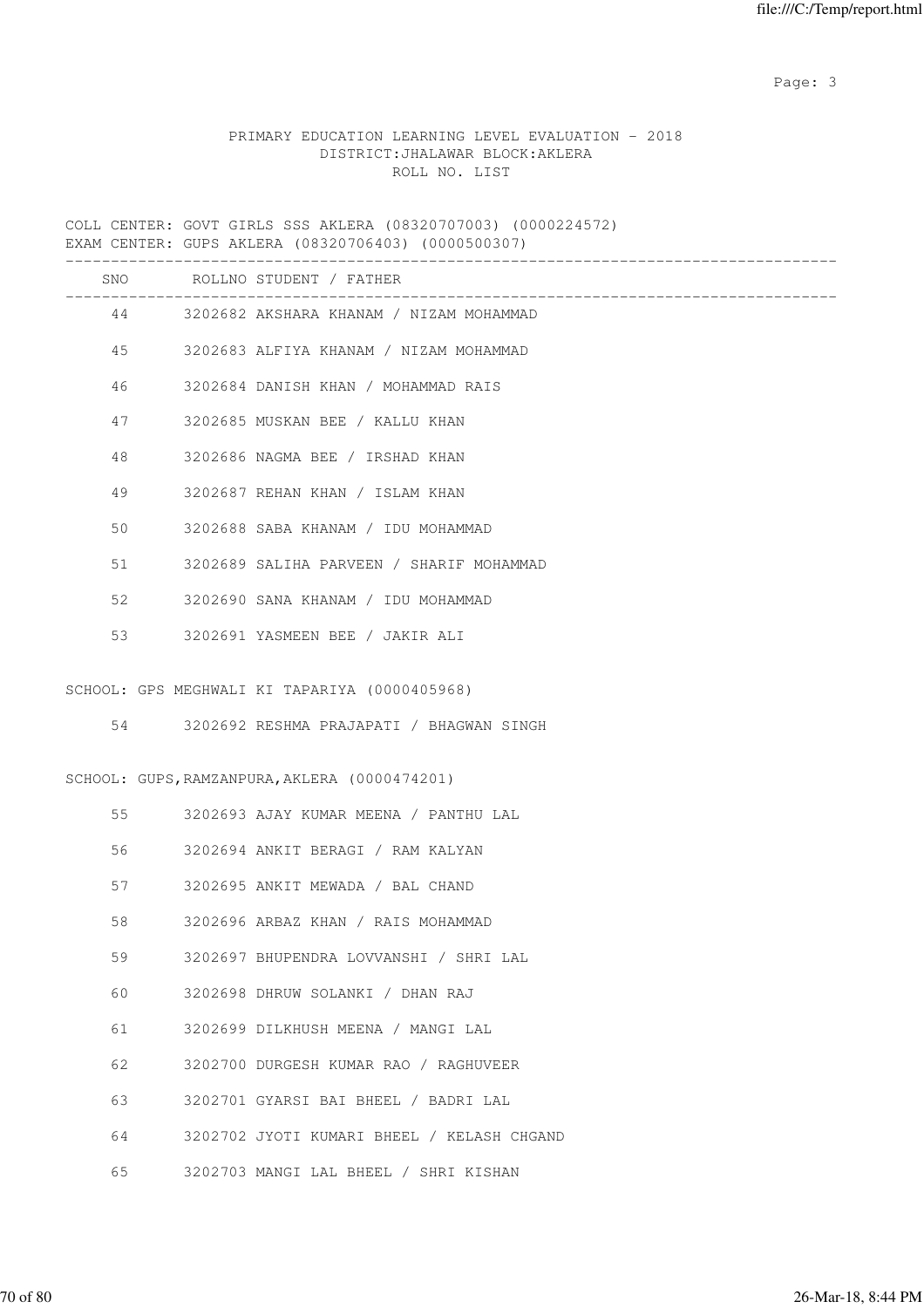Page: 4  $P$ 

## PRIMARY EDUCATION LEARNING LEVEL EVALUATION - 2018 DISTRICT:JHALAWAR BLOCK:AKLERA ROLL NO. LIST

COLL CENTER: GOVT GIRLS SSS AKLERA (08320707003) (0000224572) EXAM CENTER: GUPS AKLERA (08320706403) (0000500307) ------------------------------------------------------------------------------------- SNO ROLLNO STUDENT / FATHER ------------------------------------------------------------------------------------- 66 3202704 MANISH BHEEL / MANGU LAL 67 3202705 MANISH KUMAR BERAGI / BABLU 68 3202706 MUSKAN KHANAM / BURHAN 69 3202707 MUSKAN MEENA / NAVAL KISHOR 70 3202708 NISHA PRAJAPATI / RAMCHANDRA 71 3202709 PINTU KUMAR BHEEL / DURGA LAL 72 3202710 PURI LAL BHEEL / BHERU LAL 73 3202711 RAHUL KUMAR KAHAR / KALU LAL 74 3202712 RAJNI SEN / DHAN RAJ 75 3202713 REENA BHEEL / KALU LAL 76 3202714 ROHIT MEENA / BHAGCHAND 77 3202715 RUDRAKSHI MEENA / MUKESH 78 3202716 SANGEETA BHEEL / MUKESH BHEEL 79 3202717 SAPNA KUMARI MEENA / KANHEYA LAL 80 3202718 SEEMA KUMARI SAHU / GHANSI LAL 81 3202719 SHALU KUMARI BHEEL / SHRI KISHAN 82 3202720 SHUBHAM MEENA / GHANSHYAM SCHOOL: GPS AKLERA WARD-2 (0000474202) 83 3202721 BARKHA PARJAPATI / DINESH PARJAPATI 84 3202722 CHOTHMAL MEGHWAL / BIRAM CHAND 85 3202723 KAVITA KUMHAR / BABU LAL 86 3202724 KIRAN MEGHWAL / RAMESH CHAND 87 3202725 LAKHAN KAHAR / PARKAS CHAND 88 3202726 LAXMI MALI / BABLU 89 3202727 MAHESH PARJAPATI / BADRI LAL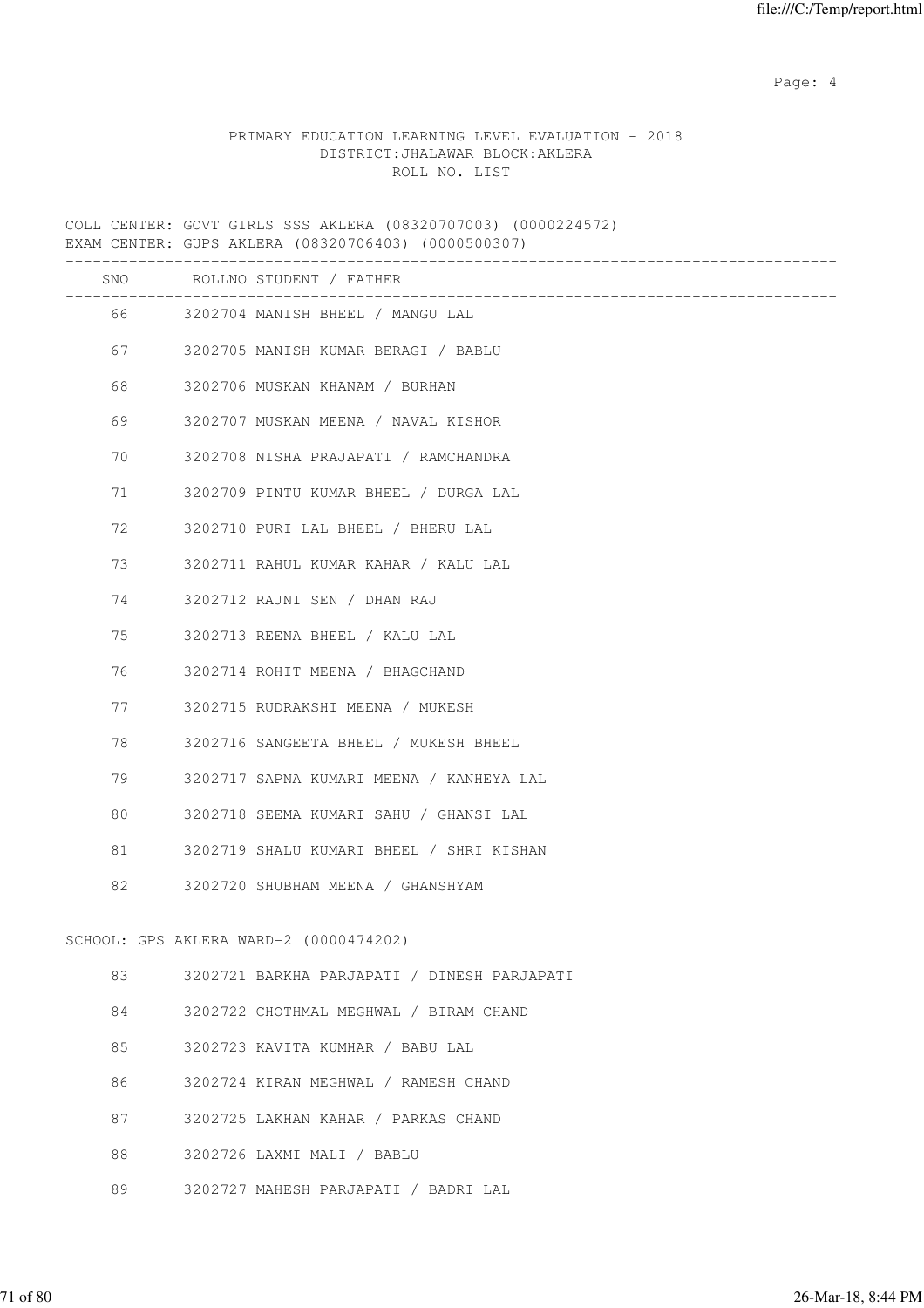Page: 5  $P$  and  $P$  and  $P$  and  $P$  and  $P$  and  $P$  and  $P$  and  $P$  and  $P$  and  $P$  and  $P$  and  $P$  and  $P$  and  $P$  and  $P$  and  $P$  and  $P$  and  $P$  and  $P$  and  $P$  and  $P$  and  $P$  and  $P$  and  $P$  and  $P$  and  $P$  and  $P$  an

# PRIMARY EDUCATION LEARNING LEVEL EVALUATION - 2018 DISTRICT:JHALAWAR BLOCK:AKLERA ROLL NO. LIST

COLL CENTER: GOVT GIRLS SSS AKLERA (08320707003) (0000224572) EXAM CENTER: GUPS AKLERA (08320706403) (0000500307)

| SNO. | ROLLNO STUDENT / FATHER                  |
|------|------------------------------------------|
| 90   | 3202728 SHUBHAM KUMAR / DINESH PARJAPATI |
| 91   | 3202729 SUNITA PARJAPATI / RAM PARSAD    |

SCHOOL: GUPS AKLERA (0000500307)

| 92  | 3202730 AARTI CHAMAR / PHOOL CHAND    |
|-----|---------------------------------------|
| 93  | 3202731 ASHOK MEHAR / BADRILAL        |
| 94  | 3202732 BHUNESH DHOBI / DURGA LAL     |
| 95  | 3202733 CHINTU DHOLI / RAMESH CHAND   |
| 96  | 3202734 DHANRAJ BAGRI / SURESH BAGRI  |
| 97  | 3202735 DILKHUSH SOLANKI / DHAN SINGH |
| 98  | 3202736 DIVYA CHAMAR / PHOOL CHAND    |
| 99  | 3202737 KISHAN MEHAR / KARAN SINGH    |
| 100 | 3202738 LAKSHMI MEGHWAL / BABULAL     |
| 101 | 3202739 LOKESH MEENA / PRAKASH CHAND  |
| 102 | 3202740 NISHA CHAMAR / RAJU LAL       |
|     | 103 3202741 PRIYA MEGHWAL / SHYAM LAL |
| 104 | 3202742 RAJU BAGARI / GOPAL           |
| 105 | 3202743 RAMNIWAS BAGARI / HEERA LAL   |
| 106 | 3202744 RAVI DHOLI / BHANWAR LAL      |
| 107 | 3202745 RAVI KUMAR MEGHWAL / PURI LAL |
| 108 | 3202746 RUDRAKSH KUMAR NAMA / KAMLESH |
| 109 | 3202747 SUNIL CHAMAR / MADAN LAL      |
| 110 | 3202748 SUNIL MEGHWAL / PANA CHAND    |
| 111 | 3202749 VIKKY BAGARI / JAGDISH        |

SCHOOL: GPS BETWEEN 2&5 (0000524352)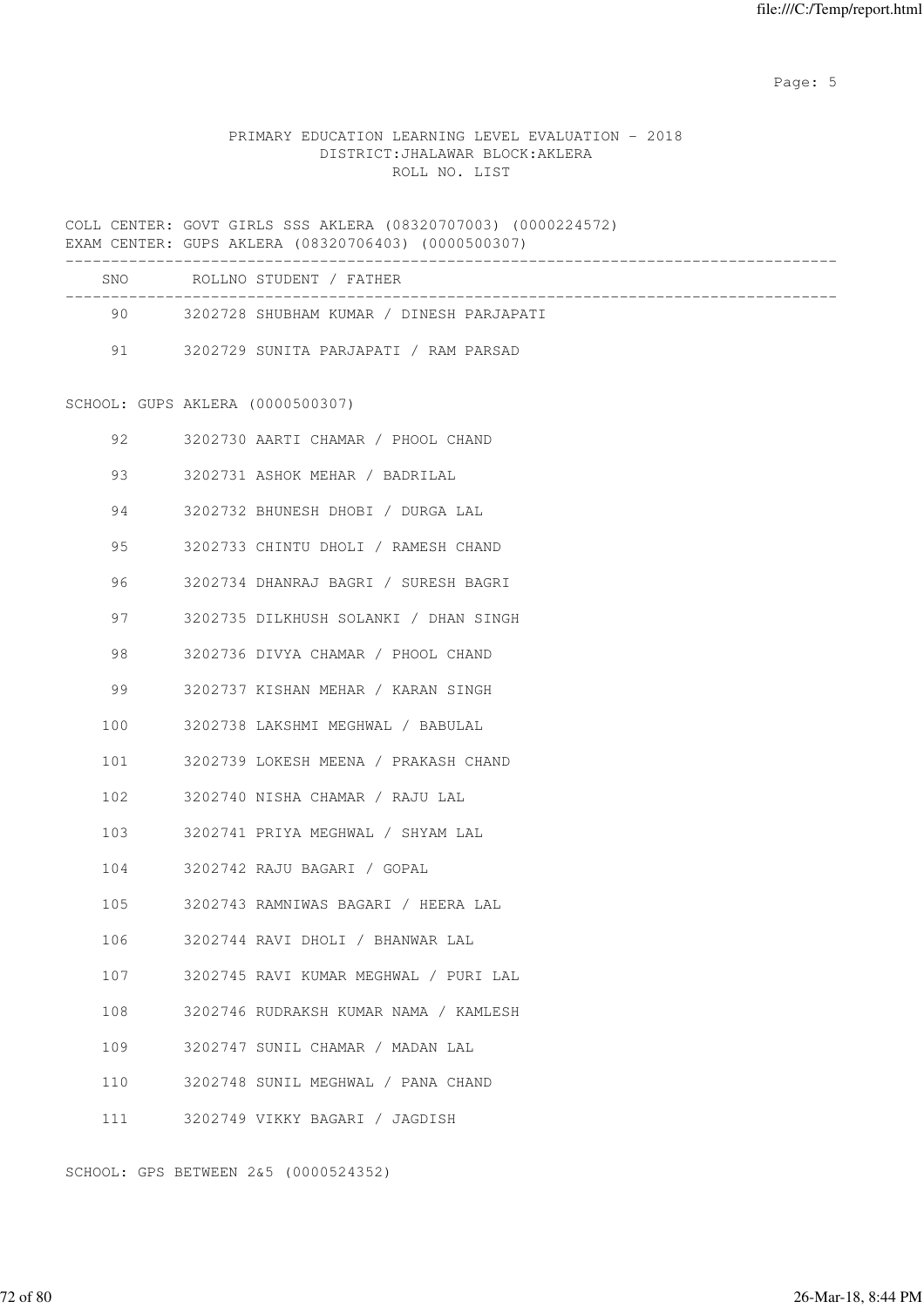Page: 6  $P$  and  $P$  and  $P$  and  $P$  and  $P$  and  $P$  and  $P$  and  $P$  and  $P$  and  $P$  and  $P$  and  $P$  and  $P$  and  $P$  and  $P$  and  $P$  and  $P$  and  $P$  and  $P$  and  $P$  and  $P$  and  $P$  and  $P$  and  $P$  and  $P$  and  $P$  and  $P$  an

# PRIMARY EDUCATION LEARNING LEVEL EVALUATION - 2018 DISTRICT:JHALAWAR BLOCK:AKLERA ROLL NO. LIST

COLL CENTER: GOVT GIRLS SSS AKLERA (08320707003) (0000224572) EXAM CENTER: GUPS AKLERA (08320706403) (0000500307)

|     | SNO ROLLNO STUDENT / FATHER                   |
|-----|-----------------------------------------------|
|     | 112 3202750 DEEPU BAIRWA / RAM GOPAL          |
|     | 113 3202751 KHUSHBU BAIRWA / RAMESH CHAND     |
|     | 114 3202752 MUSKAN BAIRWA / PAPPU LAL         |
|     | 115 3202753 PAPPU LOHAR / BADRI LAL           |
|     | 116 3202754 PINKI BAIRWA / JAGDISH            |
|     | 117 3202755 PUJA BAIRWA / JAGDISH             |
| 118 | 3202756 RAHUL BAIRWA / MANGI LAL              |
|     | 119 3202757 ROHIT BAIRWA / PAPPU LAL          |
|     | 120 3202758 SHALU BAIRWA / MANAGI LAL         |
|     | 121 3202759 SHIVANI PRAJAPATI / GHANSHAYAM    |
|     |                                               |
|     | SCHOOL: GPS NEW BASTI WARD-3 (0000525453)     |
|     | 122 3202760 BHAGWANTI MEENA / BHURA LAL MEENA |

- 123 3202761 CHANDANI JATAV / KANHAIYA
- 124 3202762 MUSKAN RAO / DURGA LAL RAO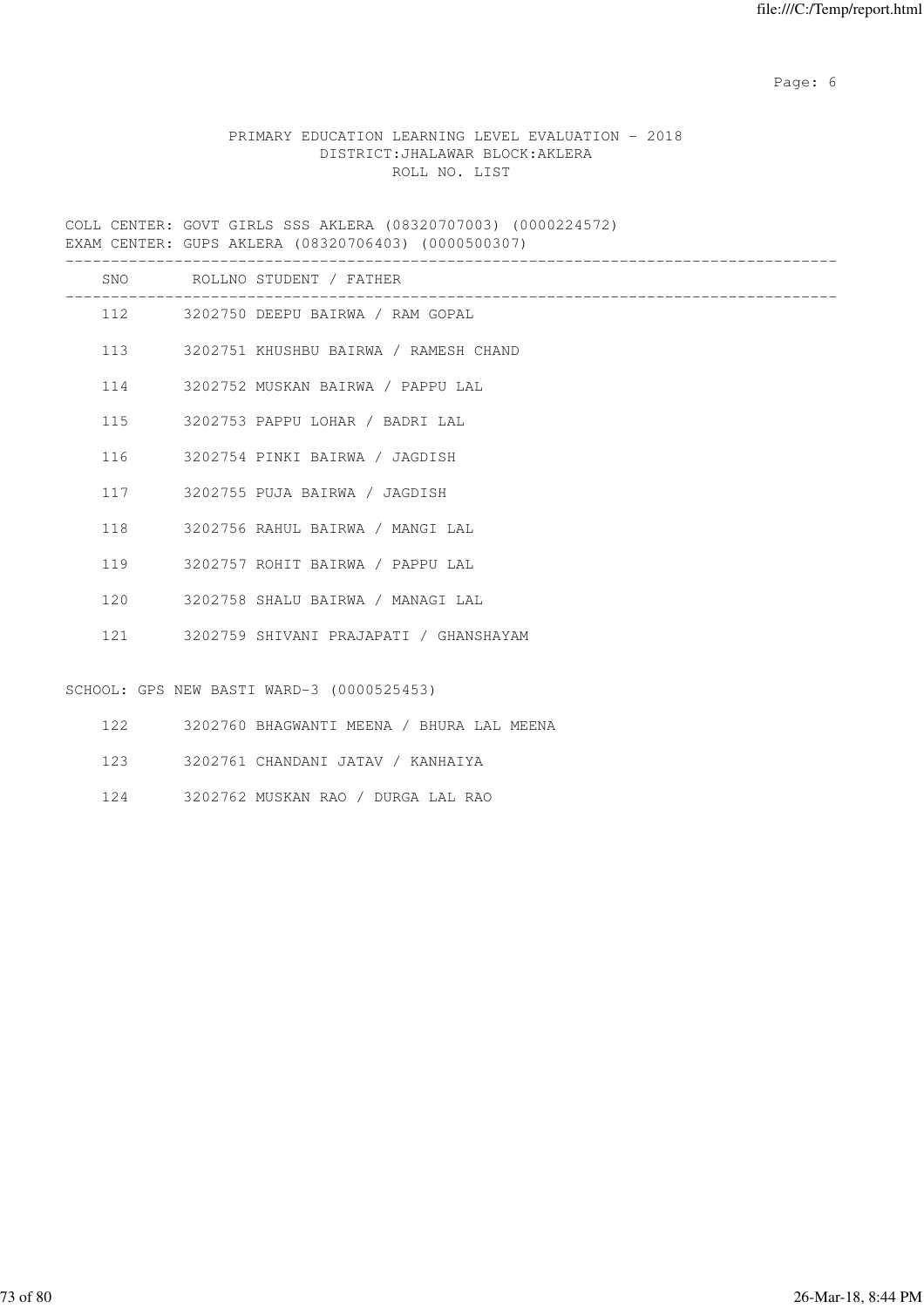expected to the control of the control of the control of the control of the control of the control of the control of the control of the control of the control of the control of the control of the control of the control of

### PRIMARY EDUCATION LEARNING LEVEL EVALUATION - 2018 DISTRICT:JHALAWAR BLOCK:AKLERA ROLL NO. LIST

COLL CENTER: GOVT GIRLS SSS AKLERA (08320707003) (0000224572) EXAM CENTER: GUPS,PARVATI (08320704301) (0000500513) ------------------------------------------------------------------------------------- SNO ROLLNO STUDENT / FATHER ------------------------------------------------------------------------------------- SCHOOL: KANCHAN SHIKSHAN SANSTHAN PARVATI (0000019614) 1 3202763 ALOK MEENA / GOVIND MEENA 2 3202764 ANIL KUMAR LODHA / DULI CHAND LODHA 3 3202765 BHAWANA MEENA / BHURA LAL MEENA 4 3202766 BUBUL MEENA / BHUEA LAL MEENA 5 3202767 KAILASH TANWAR / DEVI LAL TANWAR 6 3202768 MANSHA RAM MEENA / DHANROOP MEENA 7 3202769 MUSKAN MEENA / BAJRANG LAL MEENA 8 3202770 NEETESH KUMAR MEENA / JAGDISH MEENA 9 3202771 PAWAN MEENA / RAKESH MEENA 10 3202772 PRAMILA / GABOOR LAL MEENA 11 3202773 PURSOTTAM MEENA / GABOOR LAL MEENA 12 3202774 RAHUL MEENA / GIRIRAJ MEENA 13 3202775 RAVI MEENA / BHURA LAL MEENA 14 3202776 SHOBHARAM TANWAR / MANGI LAL TANWAR 15 3202777 SUNIL MEENA / HEMRAJ MEENA SCHOOL: GUPS,PARVATI (0000500513) 16 3202778 AASHA MEENA / BHURA LAL MEENA 17 3202779 ANITA KUMARI / GOPAL 18 3202780 ARJUN MEENA / BHURA LAL 19 3202781 DHANRAJ / GOPAL 20 3202782 DIVYA KUMARI / MOHAN LAL 21 3202783 GORA BAI / RAM KALYAN 22 3202784 MAINA KUMARI / RAM KELASH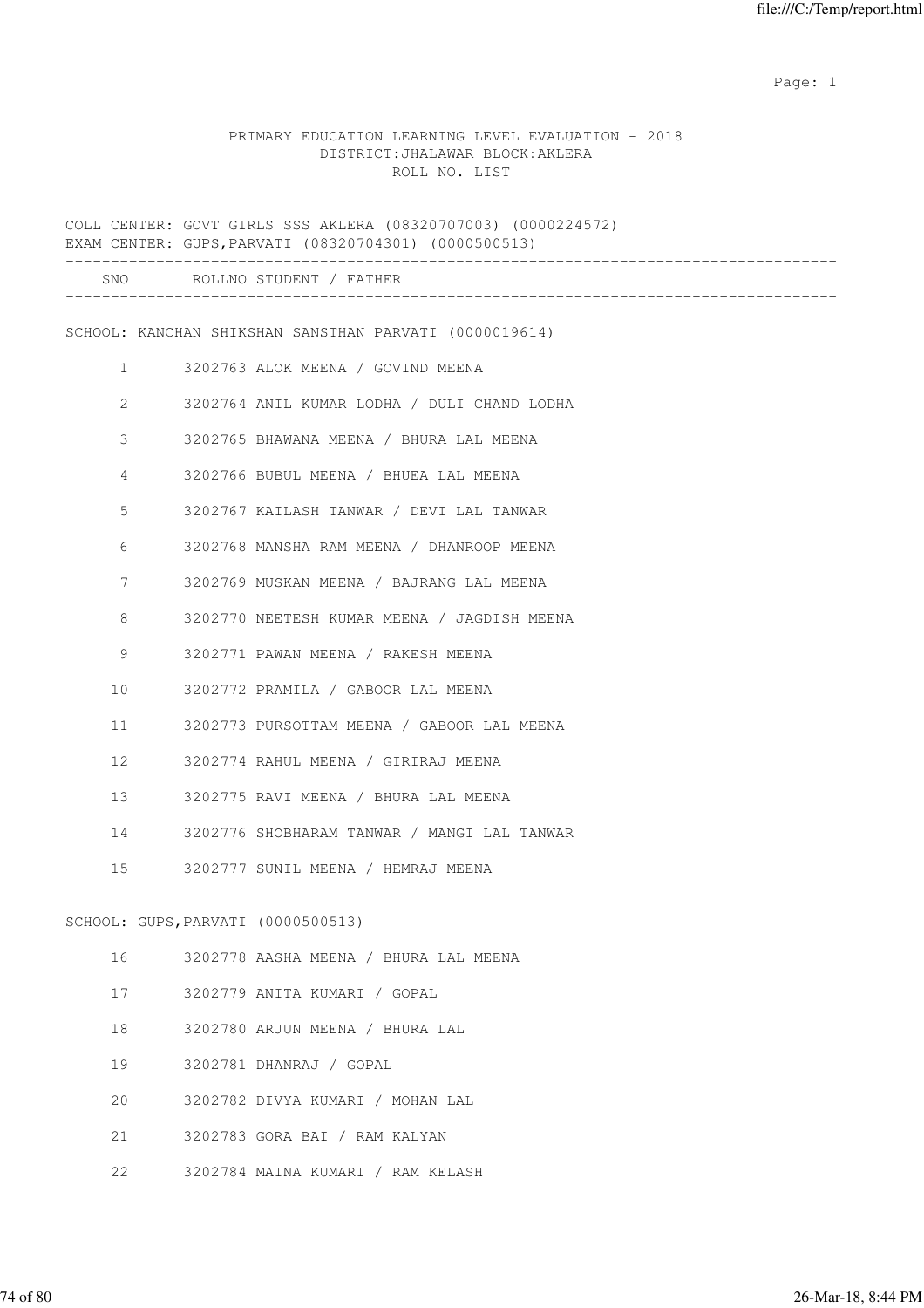Page: 2  $P$  and 2  $P$  and 2  $P$  and 2  $P$  and 2  $P$  and 2  $P$  and 2  $P$  and 2  $P$  and 2  $P$  and 2  $P$  and 2  $P$  and 2  $P$  and 2  $P$  and 2  $P$  and 2  $P$  and 2  $P$  and 2  $P$  and 2  $P$  and 2  $P$  and 2  $P$  and 2  $P$  and 2  $P$ 

# PRIMARY EDUCATION LEARNING LEVEL EVALUATION - 2018 DISTRICT:JHALAWAR BLOCK:AKLERA ROLL NO. LIST

COLL CENTER: GOVT GIRLS SSS AKLERA (08320707003) (0000224572) EXAM CENTER: GUPS,PARVATI (08320704301) (0000500513)

|    | SNO ROLLNO STUDENT / FATHER                    |
|----|------------------------------------------------|
|    | 23 3202785 MAMTA KUMARI / RAMESH CHAND         |
|    | 24 3202786 MANBHAR BAIRWA / CHOTU LAL BAIRWA   |
| 25 | 3202787 MANISHA / PRAHALAD MEENA               |
| 26 | 3202788 MANISHA KUMARI / GOPAL LAL             |
| 27 | 3202789 MOHIT KUMAR / RAMESH CHAND             |
| 28 | 3202790 NISHA KUMARI / ROOP CHAND              |
| 29 | 3202791 POOJA KUMARI / GHANSHYAM               |
| 30 | 3202792 POOJA KUMARI / BALRAM MEENA            |
| 31 | 3202793 PRIYANKA KUMARI / BHURA LAL            |
| 32 | 3202794 PRIYANKA KUMARI / KANHAIYYA LAL        |
| 33 | 3202795 PURUSHTTUM / RAM SHANKAR               |
| 34 | 3202796 RAM NIVAS / PAPPU LAL                  |
| 35 | 3202797 RAVINA KUMARI MEENA / BIRDHI LAL       |
| 36 | 3202798 SANJANA / NANU RAM                     |
| 37 | 3202799 SANJANA KUMARI / MANOJ KUMAR           |
| 38 | 3202800 SHIVRAJ / TEJRAJ                       |
| 39 | 3202801 SIYA RAM / PRAHLAD                     |
| 40 | 3202802 TEENA KUMARI MEENA / GULAB CHAND MEENA |
| 41 | 3202803 UMED RAJ / HEMRAJ                      |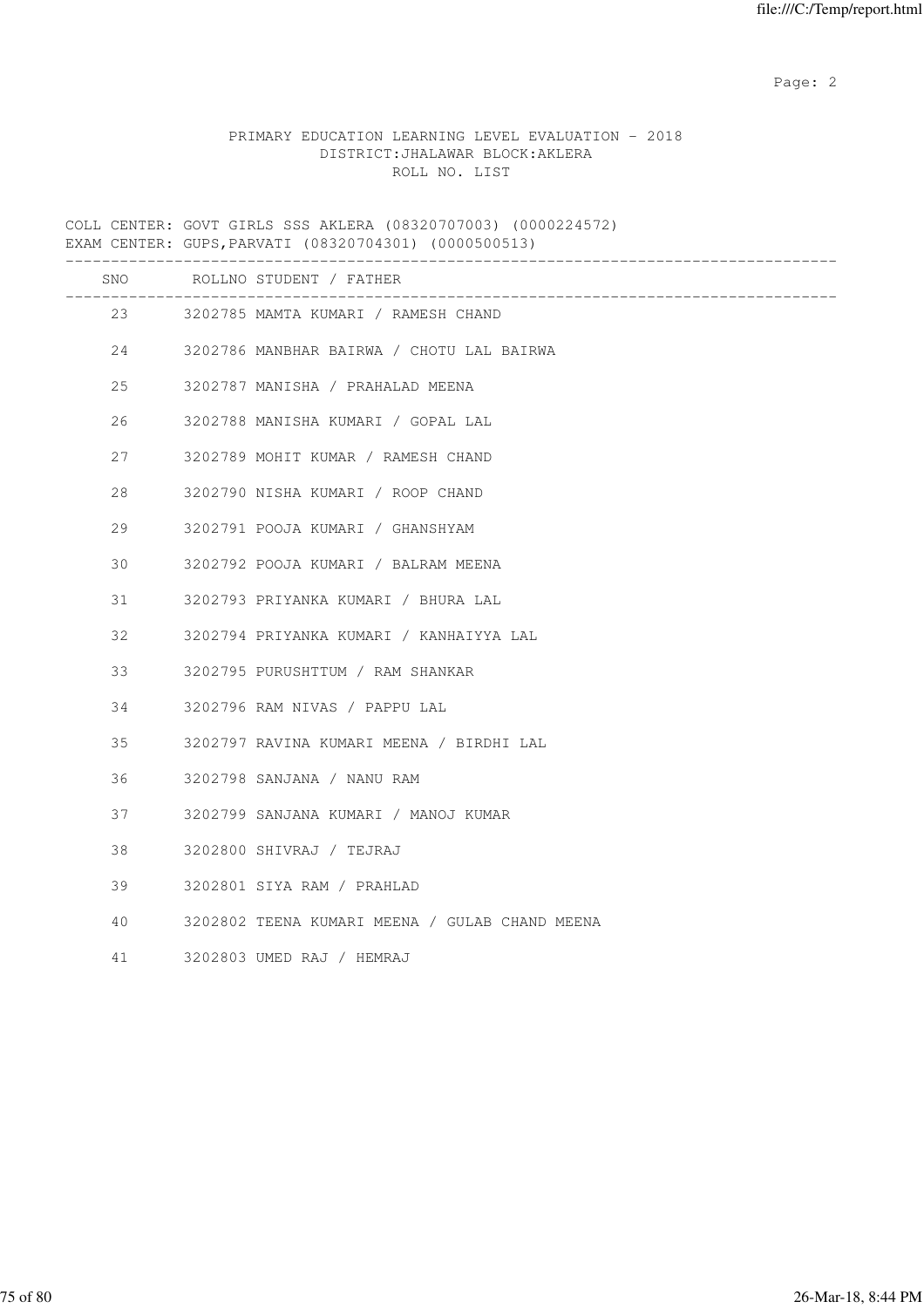expected to the control of the control of the control of the control of the control of the control of the control of the control of the control of the control of the control of the control of the control of the control of

### PRIMARY EDUCATION LEARNING LEVEL EVALUATION - 2018 DISTRICT:JHALAWAR BLOCK:AKLERA ROLL NO. LIST

COLL CENTER: GOVT GIRLS SSS AKLERA (08320707003) (0000224572) EXAM CENTER: GUPS,KHEJADA (08320705401) (0000500514)

|              |                                    | LAAM CLNILK; GUPS, ARLOADA (000207000401) (00000000014) |
|--------------|------------------------------------|---------------------------------------------------------|
|              |                                    | SNO ROLLNO STUDENT / FATHER                             |
|              | SCHOOL: GPS LHASI (0000476111)     |                                                         |
|              |                                    | 1 3202804 ANIL KUMAR KACHI / CHHITAR LAL KACHI          |
| $\mathbf{2}$ |                                    | 3202805 HEMANT / RAMRATAN                               |
| 3            |                                    | 3202806 LAKHAN KUMAR / SHYAM LAL                        |
|              |                                    |                                                         |
|              | SCHOOL: GUPS, KHEJADA (0000500514) |                                                         |
| 4            |                                    | 3202807 ANJALI MEENA / HEMRAJ MEENA                     |
| 5            |                                    | 3202808 ASHA KUMARI / DHARMRAJ MEENA                    |
| 6            |                                    | 3202809 DEEPAK MEWARA / MADHU LAL                       |
| 7            |                                    | 3202810 HEMRAJ BAGARI / BHANWAR LAL                     |
| 8            |                                    | 3202811 JYOTI BAGARI / HIRA LAL BAGARI                  |
| 9            |                                    | 3202812 JYOTI MEENA / TEJMAL MEENA                      |
| 10           |                                    | 3202813 KOMAL MEENA / KISHORI LAL                       |
| 11           |                                    | 3202814 KRISH MEWARA / RAJENDRA KUMAR                   |
| 12           |                                    | 3202815 KRISHANA BAGARI / BHANWAR LAL                   |
| 13           |                                    | 3202816 MONIKA MEENA / BADRI LAL MEENA                  |
| 14           |                                    | 3202817 MUSKAN MEENA / GOKUL PRASAD                     |
| 15           |                                    | 3202818 NEERAJ KUMAR BAGARI / MANGI LAL                 |
| 16           |                                    | 3202819 PRAVEEN KUMAR MEENA / HAJARI LAL MEENA          |
| 17           |                                    | 3202820 RADHA BAGARI / DHANNA LAL                       |
| 18           |                                    | 3202821 SHALU KUMARI MEENA / BIRAM CHAND                |
| 19           |                                    | 3202822 SHIVANI MEWARA / HARI RAM                       |
| 20           |                                    | 3202823 SUMIT KUMAR LODHA / BIRAM CHAND                 |
| 21           |                                    | 3202824 SUVAN KUMAR MEENA / BHIM RAJ MEENA              |
|              |                                    |                                                         |

22 3202825 TINA KUMARI MEENA / MOTI LAL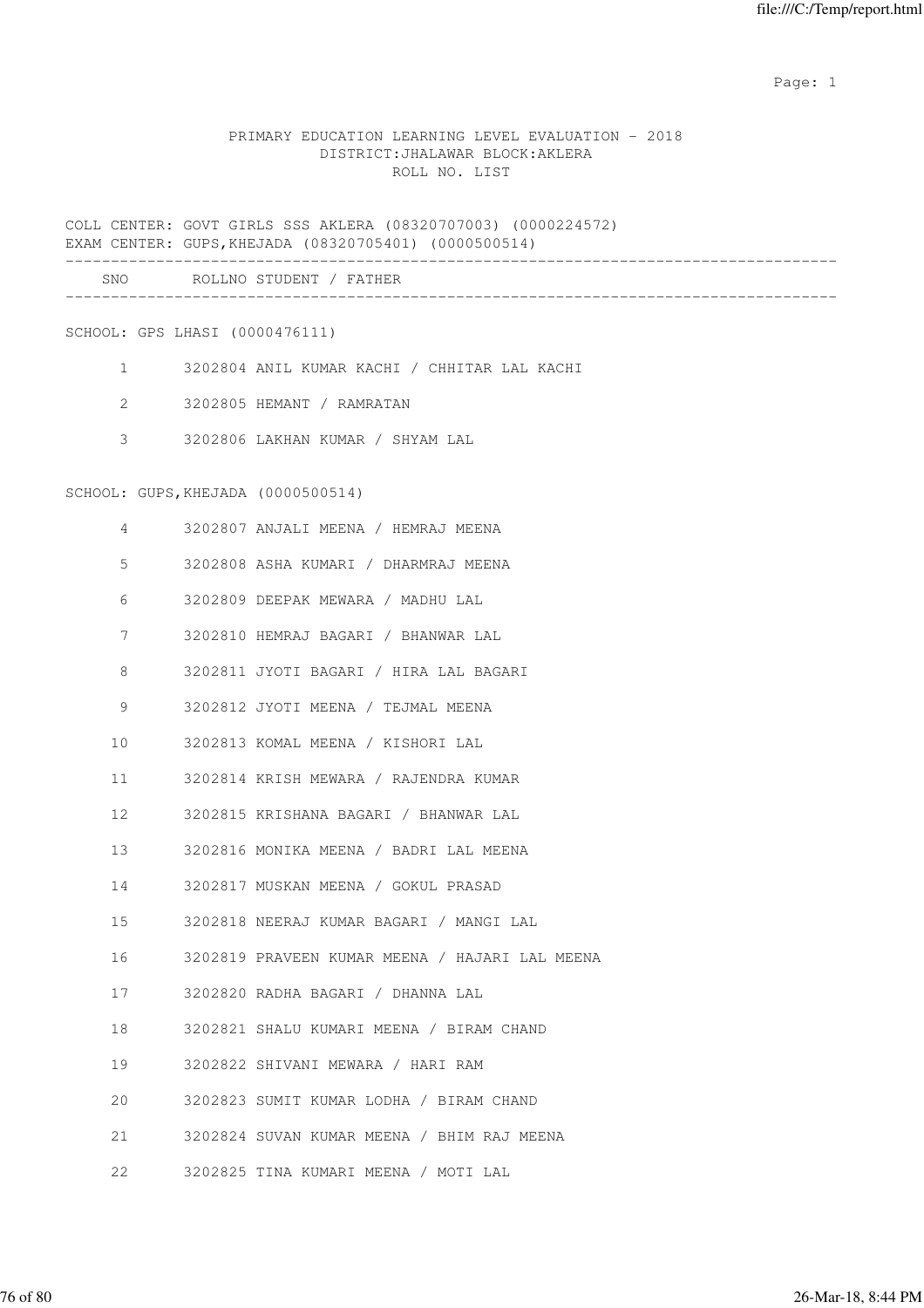Page: 2  $P$  and 2  $P$  and 2  $P$  and 2  $P$  and 2  $P$  and 2  $P$  and 2  $P$  and 2  $P$  and 2  $P$  and 2  $P$  and 2  $P$  and 2  $P$  and 2  $P$  and 2  $P$  and 2  $P$  and 2  $P$  and 2  $P$  and 2  $P$  and 2  $P$  and 2  $P$  and 2  $P$  and 2  $P$ 

### PRIMARY EDUCATION LEARNING LEVEL EVALUATION - 2018 DISTRICT:JHALAWAR BLOCK:AKLERA ROLL NO. LIST

COLL CENTER: GOVT GIRLS SSS AKLERA (08320707003) (0000224572) EXAM CENTER: GUPS,KHEJADA (08320705401) (0000500514) ------------------------------------------------------------------------------------- SNO ROLLNO STUDENT / FATHER -------------------------------------------------------------------------------------

23 3202826 VIKAS KHATI / DINESH KUMAR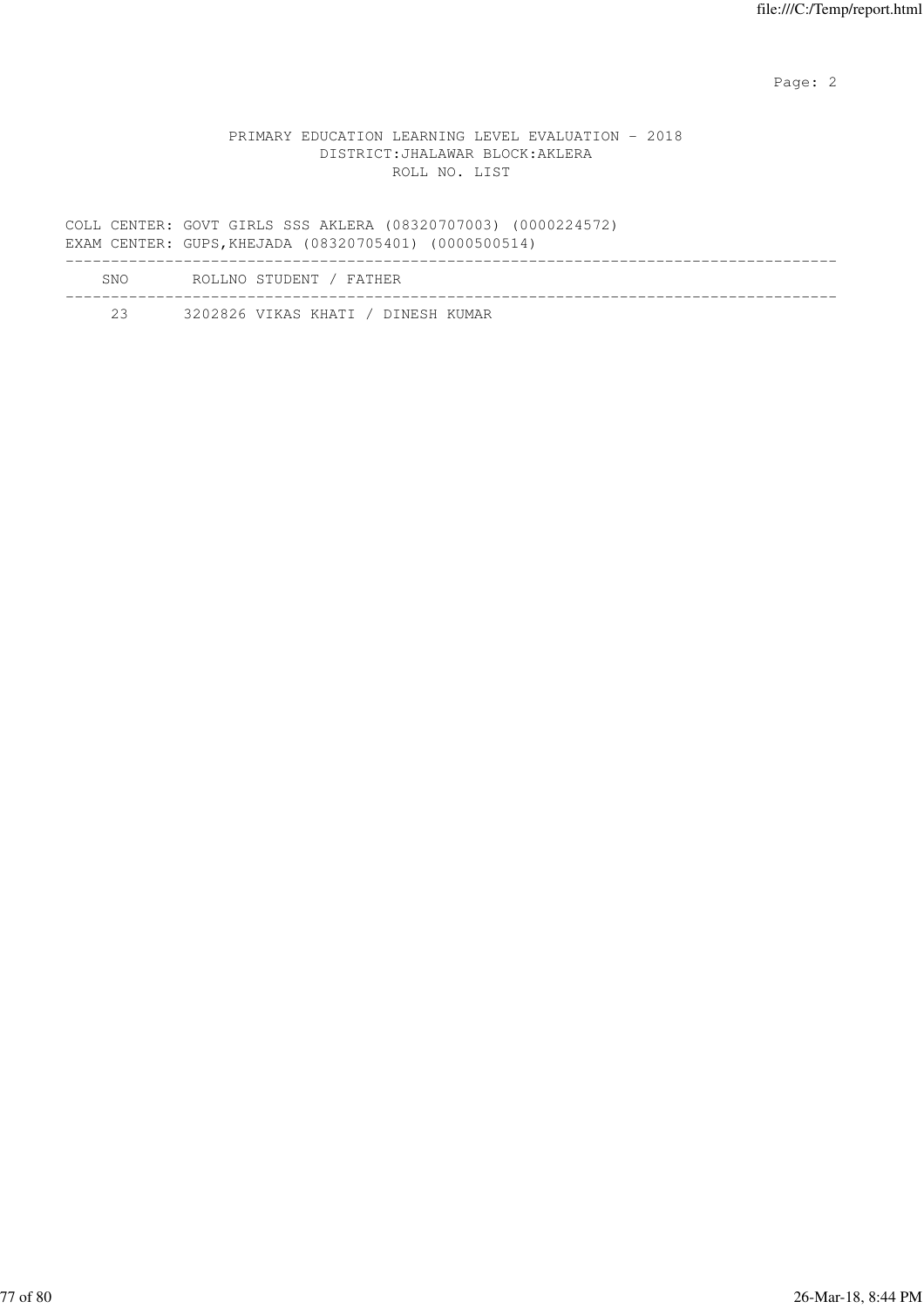expected to the control of the control of the control of the control of the control of the control of the control of the control of the control of the control of the control of the control of the control of the control of

#### PRIMARY EDUCATION LEARNING LEVEL EVALUATION - 2018 DISTRICT:JHALAWAR BLOCK:AKLERA ROLL NO. LIST

COLL CENTER: GOVT GIRLS SSS AKLERA (08320707003) (0000224572) EXAM CENTER: GUPS,MANGATA (08320711701) (0000504289)

|                | SNO                              | ROLLNO STUDENT / FATHER           |
|----------------|----------------------------------|-----------------------------------|
|                | SCHOOL: GPS DATEELA (0000414253) |                                   |
| $\mathbf{1}$   |                                  | 3202827 BHAGWAN SINGH / HEERA LAL |
| 2              |                                  | 3202828 DILBHAR / OM PARKASH      |
| 3              |                                  | 3202829 LAXMI / HEMRAJ            |
| $\overline{4}$ |                                  | 3202830 LAXMI / DHANRAJ           |
| 5              |                                  | 3202831 MUKESH / JAGANNATH        |

- 6 3202832 SEEMA BAI / DULI CHAND
- 7 3202833 SNEHA BAI / GIRDHARI LAL

SCHOOL: GPS KENVACHI KHURD (0000473578)

- 8 3202834 GOVIND MEGHWAL / JANKI LAL
- 9 3202835 MEENAKSHI MEGHWAL / GOKUL
- 10 3202836 NISHA MEENA / LAL CHAND MEENA

SCHOOL: GPS,LUHARIYA (0000473579)

11 3202837 MUSKAN MEENA / BHURA LAL MEENA

SCHOOL: GPS TELANI (0000473581)

- 12 3202838 ARJUN MEENA / KAMLESH MEENA
- 13 3202839 JYOTI MEENA / PRATAP MEENA
- 14 3202840 KOMAL MEENA / PREMLAL MEENA

SCHOOL: GPS GANESH GANJ MAJRA MANGTA (0000500381)

| 15   | 3202841 ANAND KANWAR / TEJRAJ SINGH         |
|------|---------------------------------------------|
| 16 — | 3202842 BHUPENDRA KUMAR / CHOTULAL MEENA    |
|      | 17 3202843 HEMANT KUMAR / BASANTI LAL MEENA |
| 18   | 3202844 JYOTI MEENA / PANACHAND MEENA       |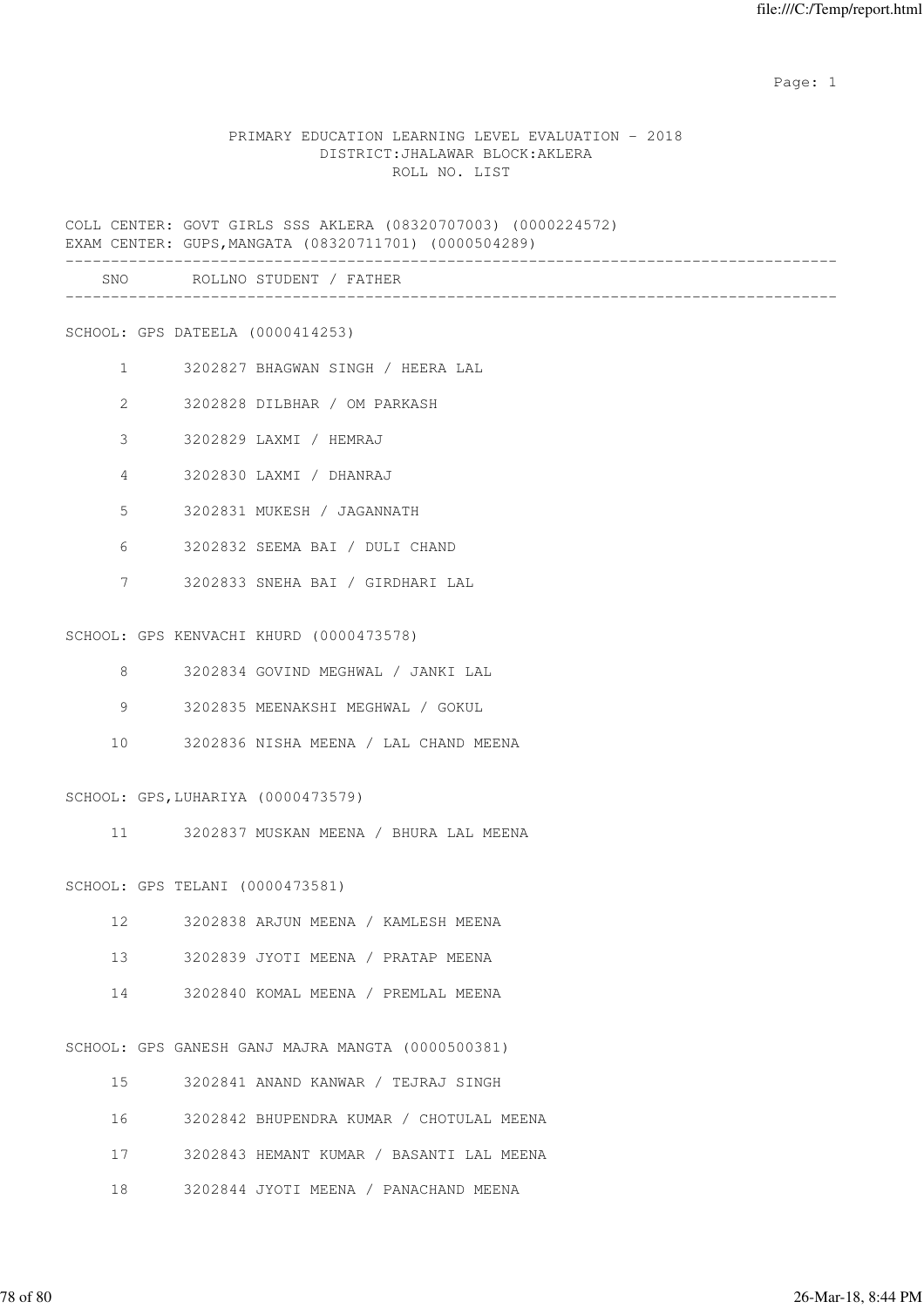Page: 2  $P$  and 2  $P$  and 2  $P$  and 2  $P$  and 2  $P$  and 2  $P$  and 2  $P$  and 2  $P$  and 2  $P$  and 2  $P$  and 2  $P$  and 2  $P$  and 2  $P$  and 2  $P$  and 2  $P$  and 2  $P$  and 2  $P$  and 2  $P$  and 2  $P$  and 2  $P$  and 2  $P$  and 2  $P$ 

# PRIMARY EDUCATION LEARNING LEVEL EVALUATION - 2018 DISTRICT:JHALAWAR BLOCK:AKLERA ROLL NO. LIST

COLL CENTER: GOVT GIRLS SSS AKLERA (08320707003) (0000224572) EXAM CENTER: GUPS,MANGATA (08320711701) (0000504289)

|    |                                    | SNO ROLLNO STUDENT / FATHER                 |
|----|------------------------------------|---------------------------------------------|
|    |                                    | 19 3202845 KAPIL MEENA / NANU RAM MEENA     |
| 20 |                                    | 3202846 KISMAT MEENA / GHANSHYAM MEENA      |
| 21 |                                    | 3202847 MONIKA MEENA / MANSAJN MEENA        |
| 22 |                                    | 3202848 SHIVRAJ SINGH / TEJRAJ SINGH CHOHAN |
| 23 |                                    | 3202849 VANDNA MEENA / NANDKISHOR MEENA     |
| 24 |                                    | 3202850 YOGESH KUMAR / GHANSHYAM MEENA      |
|    |                                    |                                             |
|    | SCHOOL: GUPS, MANGATA (0000504289) |                                             |
| 25 |                                    | 3202851 ABHISHEKH MEHRA / RAJENDRA          |
| 26 |                                    | 3202852 HARISH MEHRA / HANSRAJ              |
| 27 |                                    | 3202853 POOJA MEENA / BHAG CHAND MEENA      |
| 28 |                                    | 3202854 RAVI MEGHWAL / GHANSHYAM            |
| 29 |                                    | 3202855 ROHIT MEENA / RAMESHWAR MEENA       |
| 30 |                                    | 3202856 SONI MEENA / MOLAK MEENA            |
| 31 |                                    | 3202857 URVASHI MEENA / KELASH MEENA        |
|    |                                    | SCHOOL: GPS NARYAN PURA (0000517572)        |
| 32 |                                    | 3202858 JASWANT SINGH / BIRAM CHAND         |
| 33 |                                    | 3202859 MANGI LAL / RAM PRATAP              |

- 34 3202860 MANGI LAL / KALU LAL
- 35 3202861 PREM CHAND / DRYAV SINGH